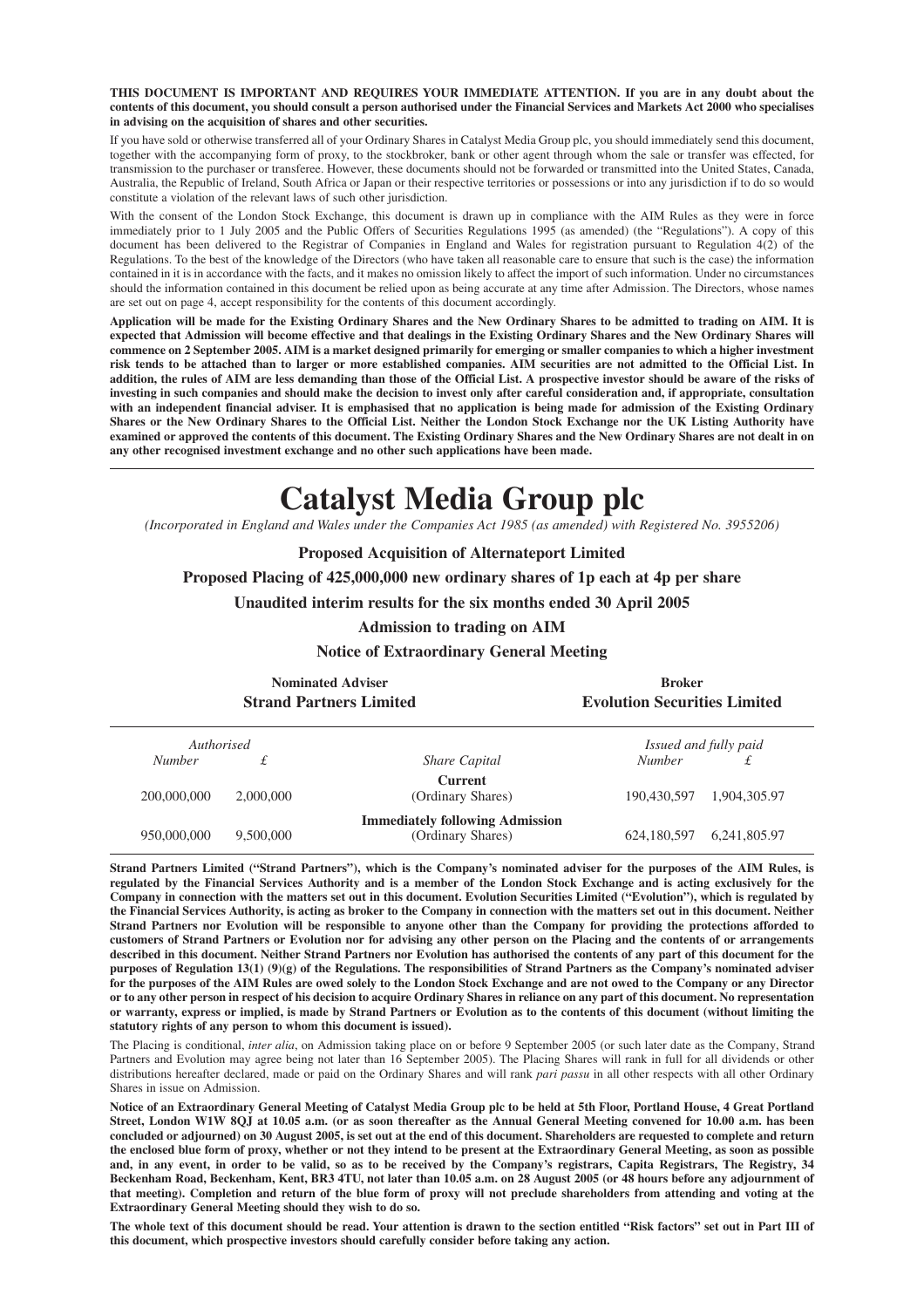## **CONTENTS**

|                           |                                                                                                                                                                                                | Page           |
|---------------------------|------------------------------------------------------------------------------------------------------------------------------------------------------------------------------------------------|----------------|
|                           | <b>Expected timetable of principal events</b>                                                                                                                                                  | 3              |
| <b>Placing statistics</b> |                                                                                                                                                                                                | 3              |
|                           | Directors, secretary and advisers                                                                                                                                                              | $\overline{4}$ |
| <b>PART I</b>             | Letter from the Chief Executive of Catalyst                                                                                                                                                    | 5              |
| <b>PART II</b>            | <b>Information on SIS and Alternateport</b>                                                                                                                                                    | 14             |
| <b>PART III</b>           | <b>Risk factors</b>                                                                                                                                                                            | 19             |
| <b>PART IV</b>            | <b>Accountants' report on Catalyst</b>                                                                                                                                                         | 21             |
| <b>PART V</b>             | Catalyst's unaudited interim results for the six months ended<br>30 April 2005 and Chairman's statement and Chief Executive's<br>review in respect of the financial year ended 31 October 2004 | 44             |
| <b>PART VI</b>            | <b>Accountants' report on Alternateport</b>                                                                                                                                                    | 57             |
| <b>PART VII</b>           | Unaudited pro forma statement of net assets of the Enlarged Group                                                                                                                              | 63             |
| <b>PART VIII</b>          | <b>Additional information</b>                                                                                                                                                                  | 64             |
| <b>PART IX</b>            | <b>Definitions</b>                                                                                                                                                                             | 87             |
|                           | <b>Notice of Extraordinary General Meeting</b>                                                                                                                                                 | 90             |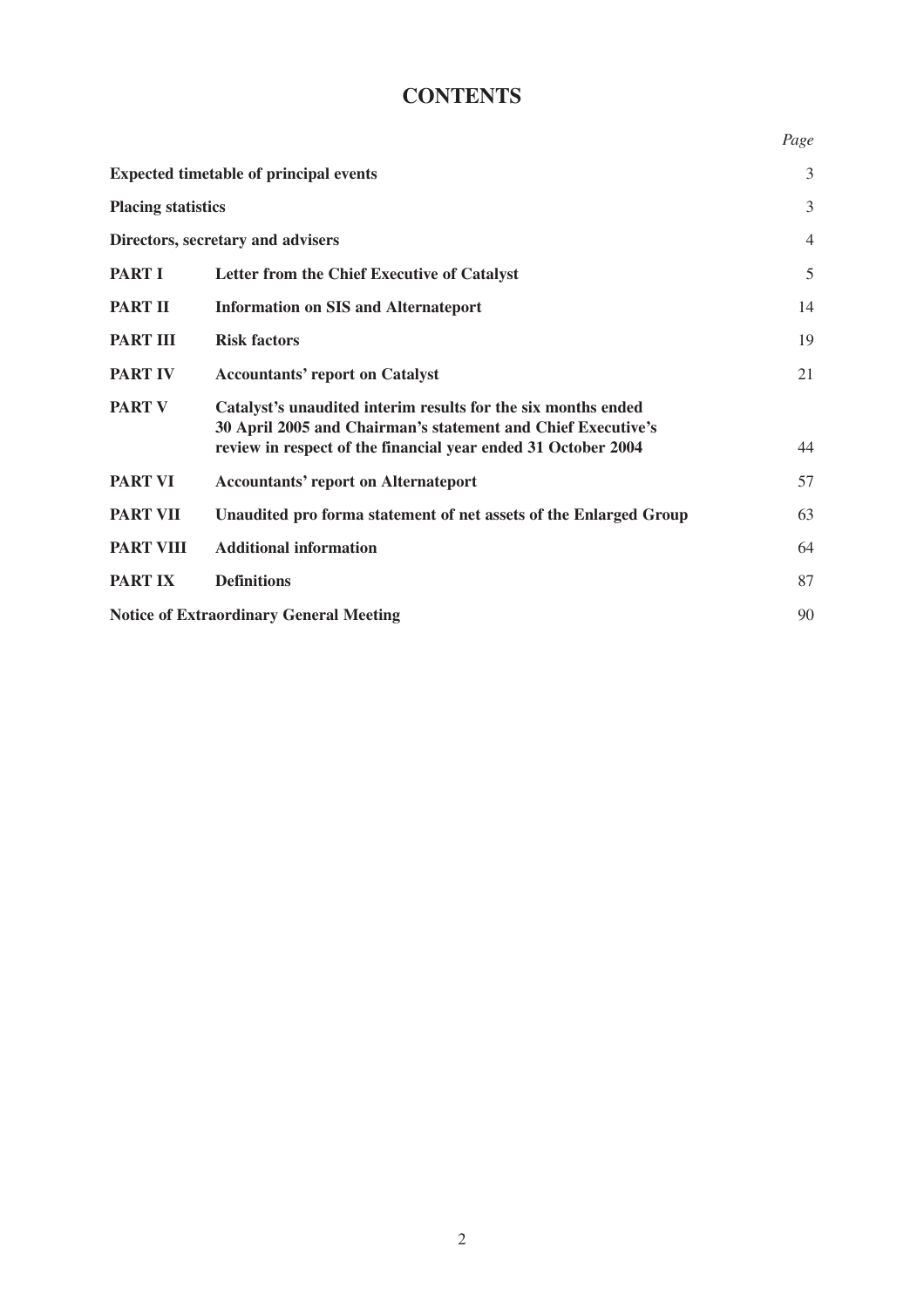## **EXPECTED TIMETABLE OF PRINCIPAL EVENTS**

|                                                                                         | 2005                     |
|-----------------------------------------------------------------------------------------|--------------------------|
| Publication date of this document                                                       | 5 August                 |
| Latest time and date for receipt of forms of proxy                                      | 10.05 a.m. on 28 August  |
| <b>Extraordinary General Meeting</b>                                                    | 10.05 a.m. on 30 August* |
| Payment to be received from Placees in cleared funds                                    | 1 September              |
| Completion of the Acquisition                                                           | 2 September              |
| Admission to trading on AIM of the Existing Ordinary Shares and the New Ordinary Shares | 2 September              |
| CREST stock accounts credited in respect of the Placing Shares (as applicable)          | 2 September              |
| Certificates in respect of the Placing Shares (as applicable) despatched by             | 9 September              |
|                                                                                         |                          |

\* or as soon thereafter as the Annual General Meeting convened for 10.00 a.m. has been concluded or adjourned.

## **PLACING STATISTICS**

| Number of Ordinary Shares being placed                                                                   | 425,000,000    |
|----------------------------------------------------------------------------------------------------------|----------------|
| Placing Price per Placing Share                                                                          | 4 pence        |
| Number of Ordinary Shares currently in issue                                                             | 190,430,597    |
| Number of Ordinary Shares being placed as a percentage of the Enlarged Share Capital                     | 68.1 per cent. |
| Number of Ordinary Shares being placed as a percentage of the Fully Diluted Share Capital 61.6 per cent. |                |
| Number of Ordinary Shares in issue immediately after Admission                                           | 624,180,597    |
| Market capitalisation at the Placing Price on Admission                                                  | £25.0 million  |
| Gross proceeds of the Placing                                                                            | £17.0 million  |
| Net proceeds of the Placing                                                                              | £14.8 million  |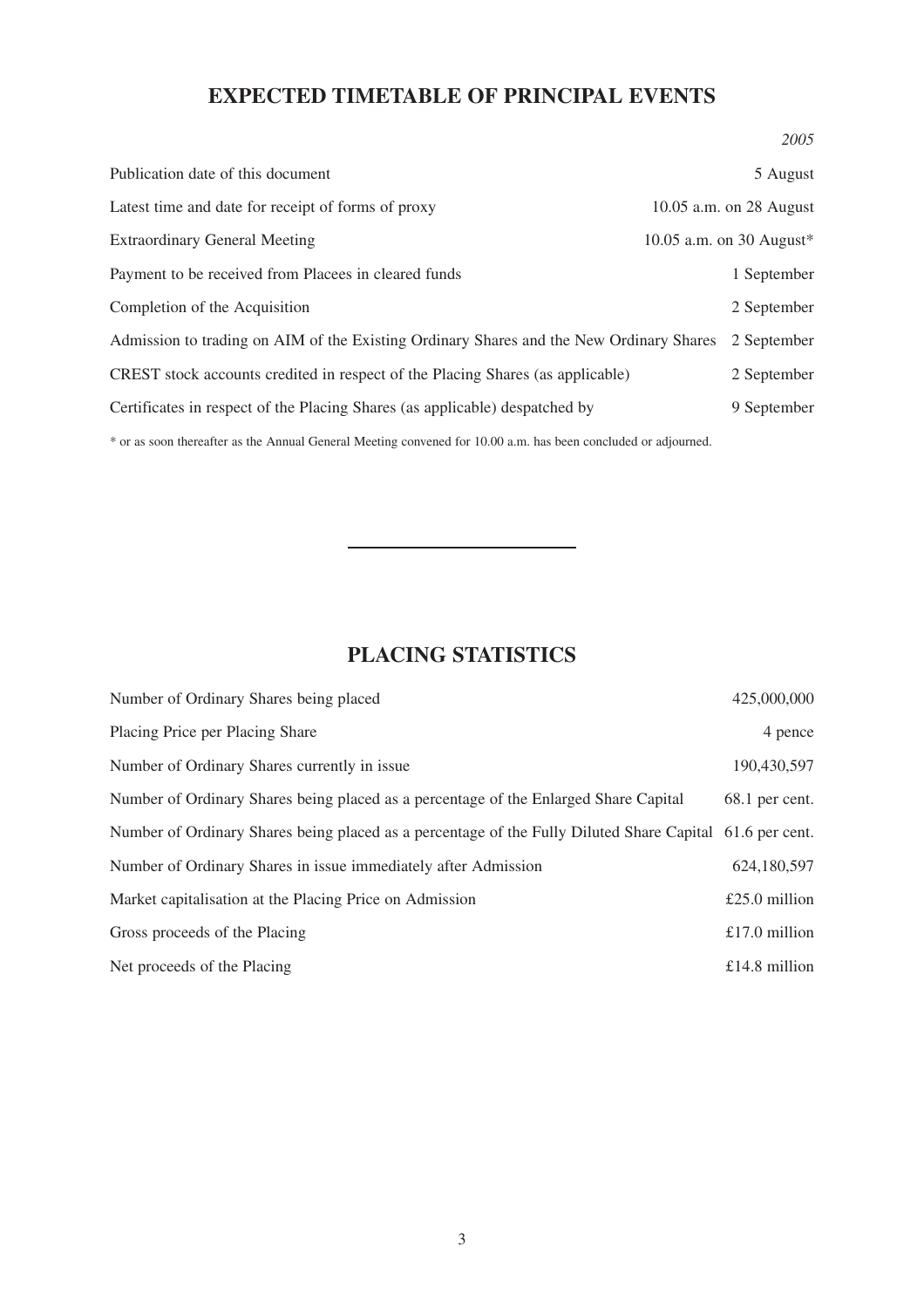## **DIRECTORS, SECRETARY AND ADVISERS**

| <b>Directors</b>                                    | David Kenneth Holdgate (Non-executive Chairman)<br>Paul Jeremy Duffen (Chief Executive Officer)<br>Barry John Llewellyn (Marketing Director)<br>Sir David Paradine Frost, OBE (Non-executive Director)<br>Michael Samuel Rosenberg, OBE (Non-executive Director and<br>proposed Chairman) |
|-----------------------------------------------------|-------------------------------------------------------------------------------------------------------------------------------------------------------------------------------------------------------------------------------------------------------------------------------------------|
| <b>Proposed Director</b>                            | Anna Marie Goodsell (Finance Director)                                                                                                                                                                                                                                                    |
|                                                     | all of<br>5th Floor<br><b>Portland House</b><br>4 Great Portland Street<br>London W1W 8QJ                                                                                                                                                                                                 |
| <b>Secretary and Registered</b><br><b>Office</b>    | Anna Marie Goodsell<br>12 Gough Square<br>London EC4A 3DW                                                                                                                                                                                                                                 |
| <b>Nominated Adviser</b>                            | <b>Strand Partners Limited</b><br>26 Mount Row<br>London<br>W1K3SQ                                                                                                                                                                                                                        |
| <b>Broker</b>                                       | <b>Evolution Securities Limited</b><br>100 Wood Street<br>London<br>EC2V 7AN                                                                                                                                                                                                              |
| <b>Solicitors to the Company</b>                    | Lewis Silkin<br>12 Gough Square<br>London EC4A 3DW                                                                                                                                                                                                                                        |
| <b>Solicitors to the Placing</b>                    | Berwin Leighton Paisner<br><b>Adelaide House</b><br>London Bridge<br>London EC4R 9HA                                                                                                                                                                                                      |
| <b>Auditors and Reporting</b><br><b>Accountants</b> | Nexia Audit Limited<br>1 Riding House Street<br>London W1A 3AS                                                                                                                                                                                                                            |
| <b>Accountants</b>                                  | Smith & Williamson Limited<br>1 Riding House Street<br>London W1A 3AS                                                                                                                                                                                                                     |
| <b>Registrars</b>                                   | Capita Registrars<br>The Registry<br>34 Beckenham Road<br>Beckenham<br>Kent BR3 4TU                                                                                                                                                                                                       |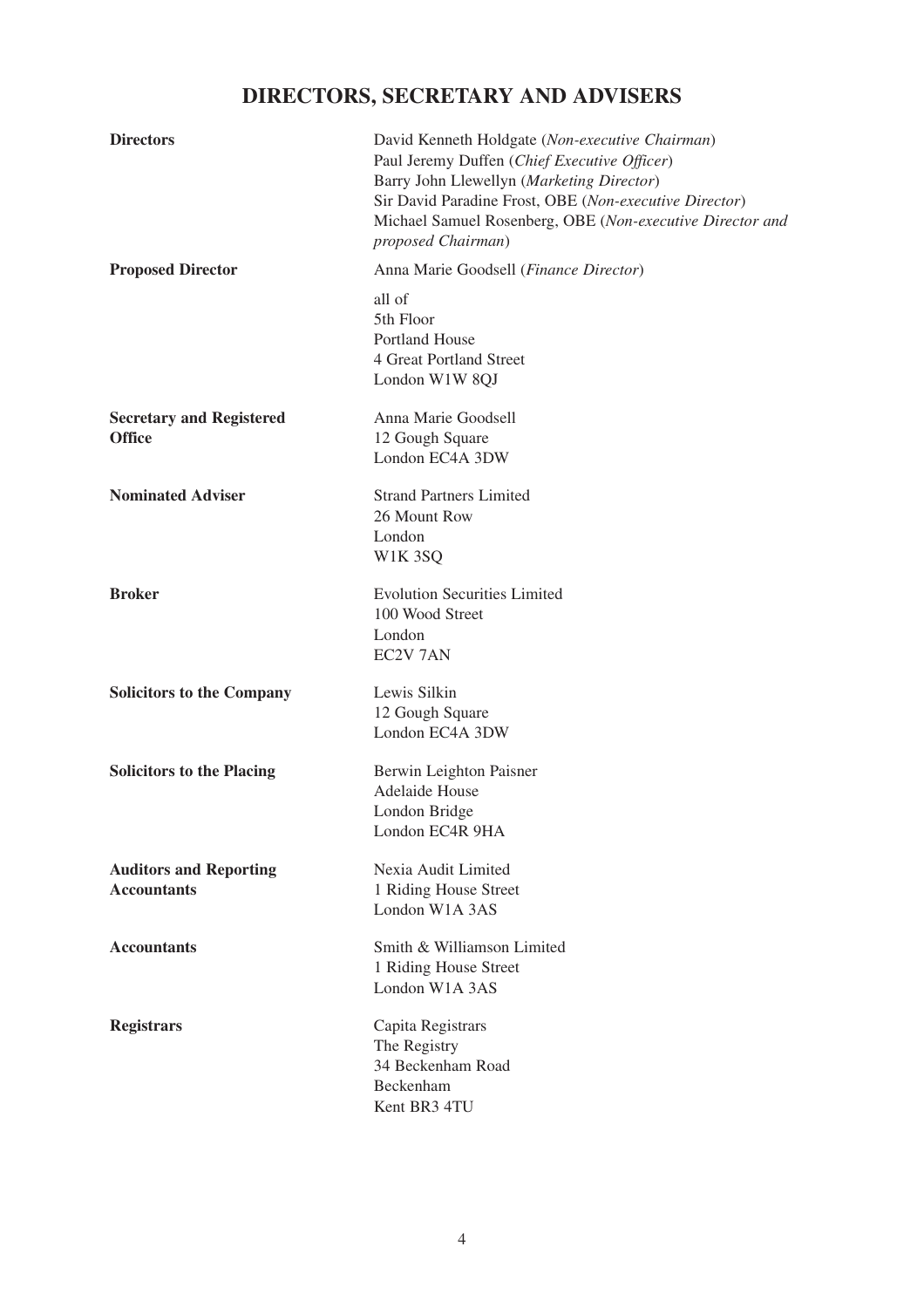## **PART I**

## **LETTER FROM THE CHIEF EXECUTIVE OF CATALYST**

*(Incorporated in England and Wales under the Companies Act 1985 (as amended) with Registered No. 3955206)*

David Kenneth Holdgate (*Non-executive Chairman*) 12 Gough Square Paul Jeremy Duffen (*Chief Executive Officer*) London EC4A 3DW Barry John Llewellyn (*Marketing Director*) Sir David Paradine Frost, OBE (*Non-executive Director*) Michael Samuel Rosenberg, OBE (*Non-executive Director and proposed Chairman*)

*Directors: Registered Office:*

5 August 2005

*To the Shareholders and, for information purposes only, to the holders of options under the Share Option Plan, the holders of the Notes under the Loan Note Instrument and the holders of warrants.*

Dear Sir or Madam,

## **Proposed acquisition of Alternateport Proposed placing of 425,000,000 Placing Shares at 4p per share Unaudited interim results for the six months ended 30 April 2005 Admission to trading on AIM**

#### **Introduction**

The Board announced today that the Company, through its subsidiary, Catalyst Media Holdings, has conditionally agreed to acquire the entire issued share capital of Alternateport, a company whose sole asset is 20 per cent. of the issued share capital of Satellite Information Services, for £23 million payable in cash on Completion.

In order to provide the necessary finance for the Acquisition and working capital for the Enlarged Group, the Company is raising £17.0 million through the Placing. Accordingly, the Company has also announced today that it proposes to raise £14.8 million (net of expenses) through the issue of 425,000,000 Placing Shares at 4p per share (which will represent 68.1 per cent. of the Enlarged Share Capital and 61.6 per cent. of the Fully Diluted Share Capital upon Admission). As agent for the Company, Evolution has, subject to the terms of the Placing Agreement, conditionally placed all of the Placing Shares with institutional and other investors. The balance of the finance for the Acquisition will be provided by the proceeds of the issue by Catalyst Media Holdings of the Deep Discounted Bond to Eureka who will subscribe £11.75 million for secured bonds. Following Completion the issued share capital of Catalyst Media Holdings will be owned as to 80 per cent. by Catalyst and 20 per cent. by Eureka.

In view of its size, the Acquisition constitutes a Reverse Takeover and is conditional, *inter alia*, on the approval of shareholders, which is to be sought at the Extraordinary General Meeting, notice of which is set out at the end of this document. **Shareholders should be in no doubt as to the importance of the Proposals to the future of the Group. The Company has been reliant on the continuing support of its substantial shareholders since November 2004. Accordingly, the Directors believe that the Placing is an essential step towards restoring the Company to a secure financial position. The Acquisition and the Placing are conditional upon the other proceeding. If the Acquisition and Placing do not proceed for whatever reason, the Company would need to attempt to raise further funds on account of both its existing indebtedness and its further working capital requirements. However, the Board does not believe that such funds could be raised on acceptable terms, if they could be raised at all. If such funds could not be raised, the Board would have to consider urgently alternative courses of action, such as cessation of trading by the Group or the initiation of insolvency procedures, in which event the Company will be delisted from trading on AIM.**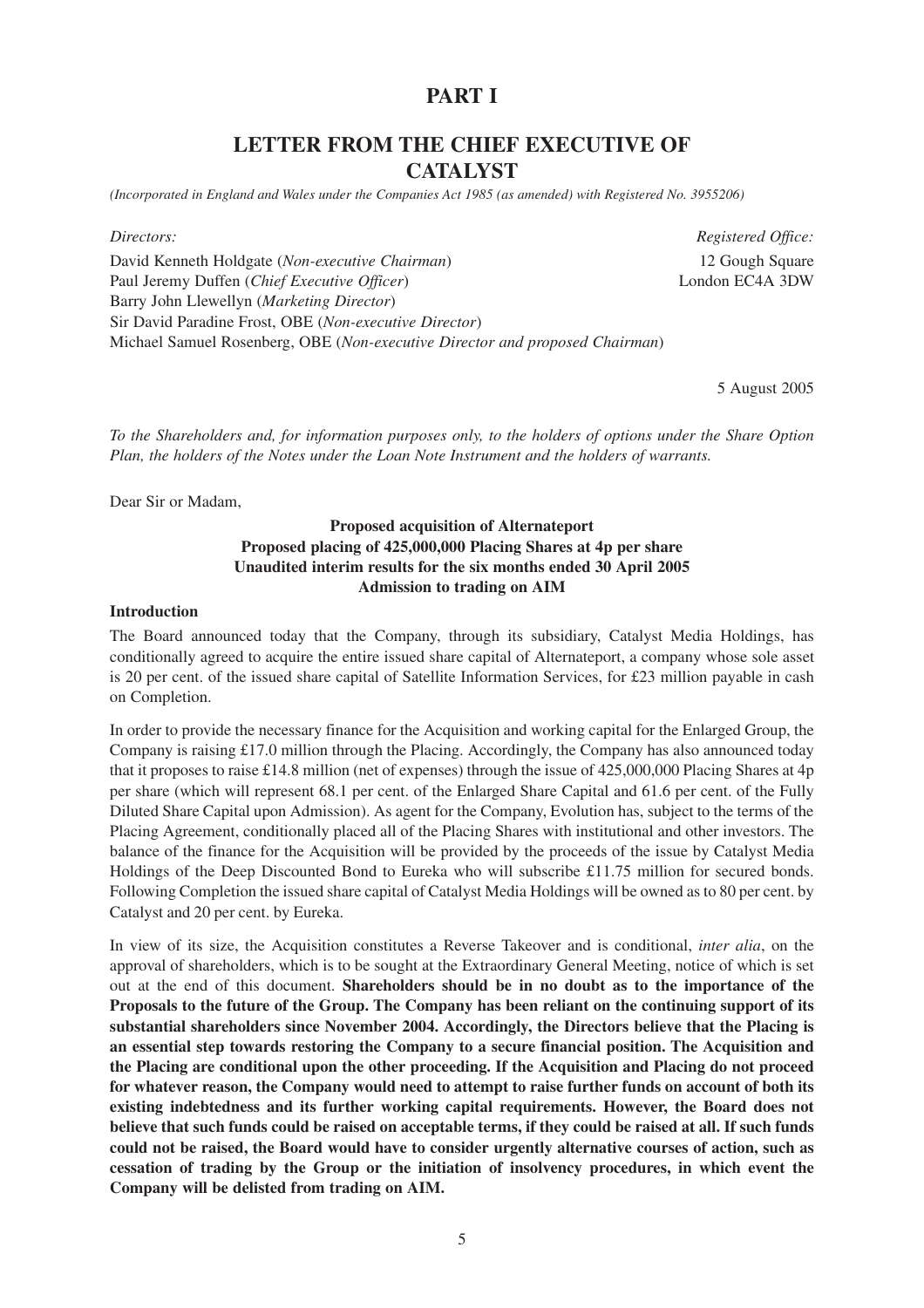The purpose of this document is to provide you with further information on the Proposals and to explain why your Directors believe that the Proposals are in the best interests of the Company and the shareholders as a whole.

The Board also announced today the Company's audited results for the financial year ended 31 October 2004, which are being posted to shareholders today and the Company's unaudited interim results for the six months ended 30 April 2005. The full text of the unaudited interim results, together with the Chairman's statement and Chief Executive's review in respect of the financial year ended 31 October 2004, is set out in Part V of this document.

## **Background to and reasons for the Acquisition**

Catalyst is a media company which exploits rights and licences to moving image content and markets it to business, educational and consumer audiences. Its subsidiary, Global Media Services, provides technology which enables both Catalyst and third parties to exploit video intellectual property rights owned both by third parties and by Catalyst. GMS's expertise includes encoding, digital rights management, content management, messaging, transaction processing and clearing. Another of Catalyst's subsidiaries, Betelgeuse, is an independent programme maker and post production facilities company. GMS and BPI were acquired by Catalyst in September 2003 and March 2004 respectively and together allow the Group to develop digital solutions for content management, storage and distribution.

SIS's primary business is that of transmitting live video, audio and data from 58 of the UK's 59 race courses and many overseas courses to most of the UK's and Ireland's licensed betting offices ("LBOs"). SIS has entered into agreements whereby it has the right to transmit live horseracing to LBOs. Races in the UK are transmitted by SIS via a satellite feed to LBOs as part of a fully integrated service providing betting opportunities for the customers of the LBO. SIS also transmits other sporting data, such as greyhound racing.

As a content enabler and rights owner, the Directors believe that Catalyst is well positioned to take advantage of the growth in digital distribution, in particular via broadband. The Directors believe that the acquisition of Alternateport, with its 20 per cent. interest in SIS, should provide the Company with the opportunity to apply its digital distribution expertise to the major markets of horse and greyhound racing.

The Directors believe that significant opportunities exist for Catalyst to work with SIS to introduce broadband distribution in conjunction with SIS's existing satellite distribution infrastructure.

In addition to the benefits that may arise by applying Catalyst's technological expertise to SIS, the Directors consider that SIS itself is well-positioned in the licensed betting market. The UK currently has approximately 8,200 LBOs and the total value of bets placed in LBOs in the UK in the year ended 31 December 2003 was estimated to be £8.4 billion. Following completion of the Acquisition, as a 20 per cent. shareholder in SIS, the Directors believe that Catalyst will be set to benefit from any growth in the licensed betting market.

## **Information on Catalyst**

Catalyst is a media company with a broad range of activities focused on the distribution of audio-visual content using Internet Protocol technology.

The Group's revenues come from consumers as well as the professional and corporate markets. The Group is a rights holder in television, music and film content, which it distributes via broadband and wireless platforms. The Group distributes programming both directly to consumers via one of its six video-ondemand ("VOD") streaming channels or indirectly via distribution partners, Internet Service Providers ("ISPs"), VOD service providers or content aggregators.

In addition to distributing its own licensed content, the Group provides the technical and marketing services to enable media partners to earn revenues from the online distribution of proprietary programming.

In the professional video clips re-licensing market, Catalyst uses interactivity to add value to the marketing and distribution of clips for use in new television, film and advertising productions. A number of the world's leading media companies are Catalyst's partners in its re-licensing activities.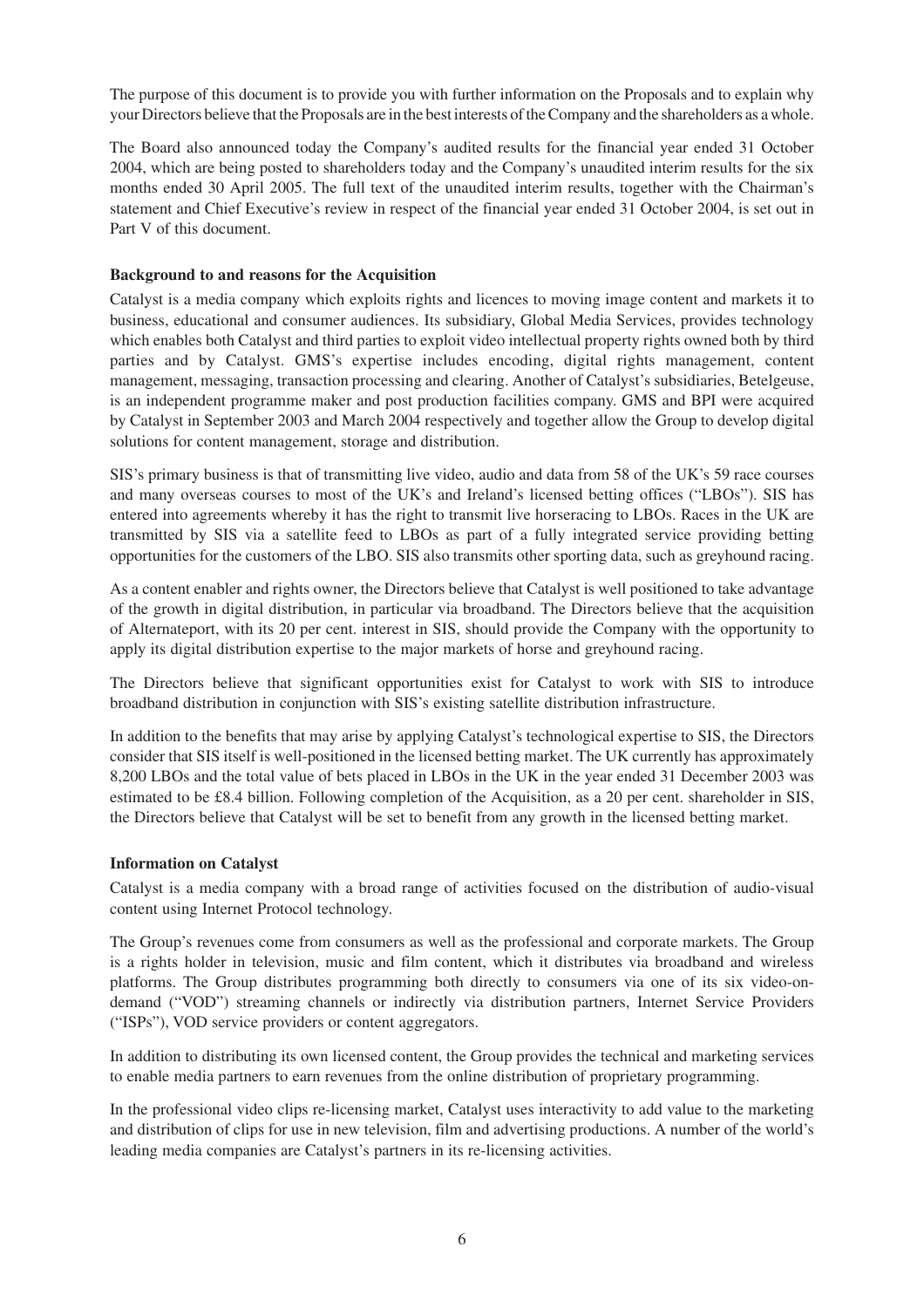Through GMS, the Group provides an extensive range of technical services to enable the online distribution of audio-visual content. GMS's clients include not just media companies but organisations in private industry reflecting the increasing use of video streaming and download technology for marketing and corporate communications.

In more "traditional" media, the Group is a producer of television programmes and provider of postproduction services to television networks. This follows the acquisition of New York-based BPI in March 2004.

Further information on Catalyst is contained in the accountants' report set out in Part IV of this document and in the unaudited interim results for the six months ended 30 April 2005 and the Chairman's Statement and Chief Executive's review in respect of the financial year ended 31 October 2004 set out in Part V of this document.

Following Completion, the current financial year of Catalyst will be extended to 31 March 2006.

## **Information on SIS and Alternateport**

SIS provides bookmakers with live television pictures, data display systems and broadcast services. SIS has over 18 years of expertise in the industry and now provides its services to the majority of LBOs in the UK and Ireland, as well as in many territories in Europe, the Caribbean, South Africa, the Middle East and Sri Lanka. SIS has the right to distribute live coverage of approximately 28,000 horse and greyhound races a year. SIS also produces *At The Races*, a channel on the Sky digital platform.

In the year ended 31 March 2004, SIS achieved a turnover of £110.4 million, a profit before tax of £14.9 million and a net profit after taxation of £10.3 million. SIS has, in the recent past, had a policy of declaring a dividend every four years. The most recent dividend declared in respect of the financial year ended 31 March 2003, was £29.9 million. At 31 March 2004, SIS had net assets of £7.7 million.

Alternateport, a subsidiary of UBM, is a company which does not trade and whose sole asset is 20 per cent. of the issued ordinary share capital of SIS.

In the year ended 31 December 2004, no income arose on Alternateport's investment in SIS as no dividend was declared by SIS during the period and Alternateport recorded a retained loss of £6.0 million, having distributed, by way of dividend, £6.0 million of retained profits, reflecting the dividends received from SIS in the prior year. At 31 December 2004, its net assets stood at £6.7 million.

Further details on SIS and Alternateport are set out in Part II of this document and on Alternateport only in Part VI of this document.

#### **Information on Catalyst Media Holdings**

Catalyst Media Holdings is a new subsidiary established solely for the purposes of the Acquisition and is wholly owned by Catalyst. Under the terms of the Shareholders' Agreement, details of which are contained in paragraph 8 of Part VIII of this document, Catalyst will subscribe £11.25 million for 79 A shares in Catalyst Media Holdings the proceeds of which will provide finance for the Acquisition. The A shares will represent 80 per cent. of the issued share capital of Catalyst Media Holdings. Eureka will subscribe £20 for 20 B shares in Catalyst Media Holdings which will represent 20 per cent. of the issued share capital of Catalyst Media Holdings.

Catalyst has the right, at any time, to buy out Eureka's B shares in Catalyst Media Holdings on the bases set out in paragraph 8.1.10 of Part VIII of this document for a consideration calculated by reference to a multiple of SIS's EBITDA, subject to a minimum consideration of £4.6 million.

The Shareholders' Agreement provides that if the aggregate amount of all dividends declared or paid by SIS during the period of 18 months from Completion is less than £50 million then Catalyst has an option to place Catalyst Media Holdings in funds so as to enable it to repay all outstanding amounts under the DDB. If such dividend is £50 million or more but amounts are still outstanding pursuant to the DDB on the fifth anniversary of Completion then Eureka may require that Catalyst place Catalyst Media Holdings in funds so as to enable it to repay all outstanding amounts under the DDB.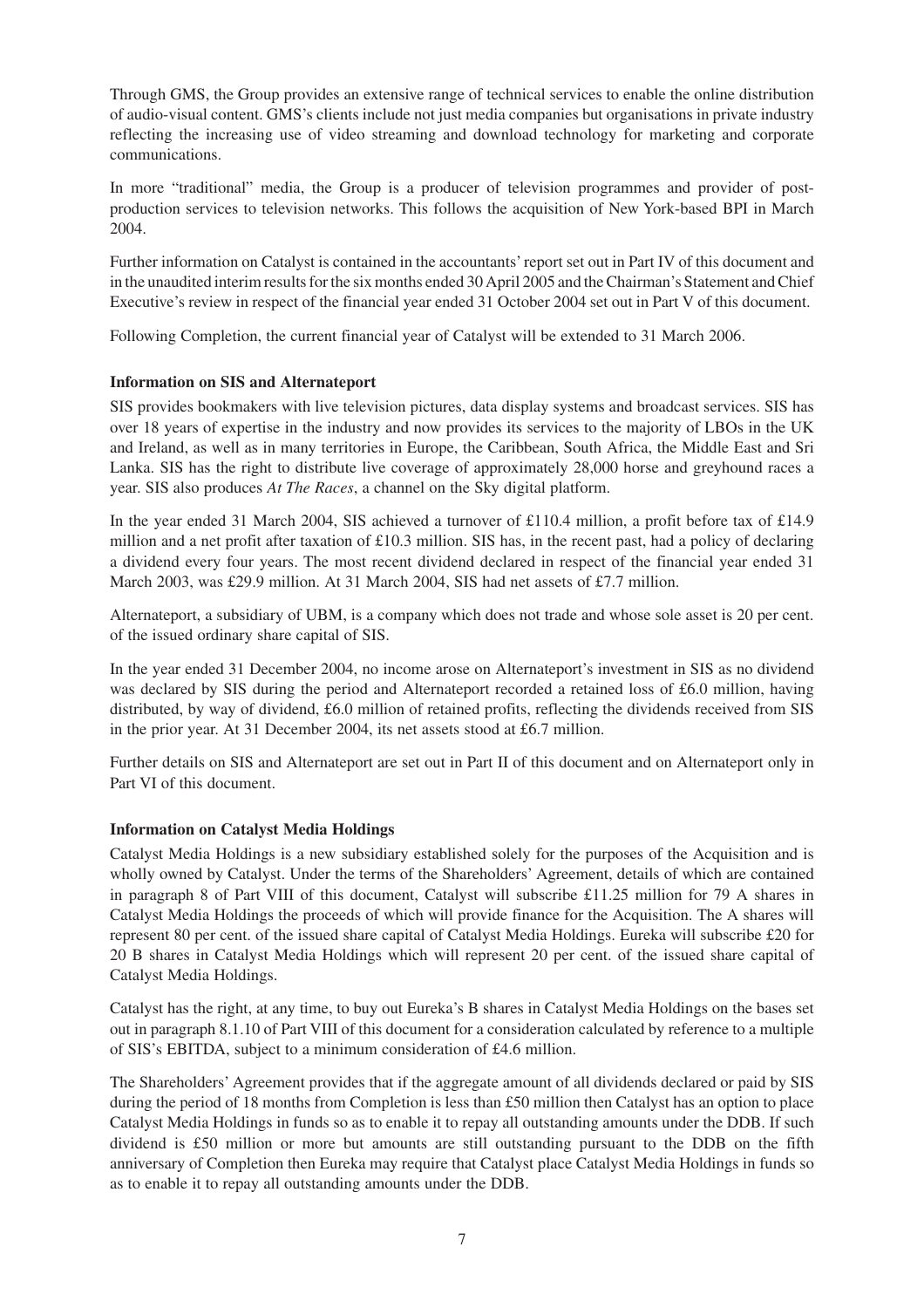If Catalyst fails to provide the funding referred to above or does not exercise its buy-out option within five years and three months of Completion, then Eureka shall be entitled to market for sale either of Alternateport or Alternateport's shares in SIS.

The Shareholders' Agreement provides that any dividends received from SIS are to be applied in repayment of the bonds issued under the DDB until all such bonds have been repaid in full.

Eureka is an investment company registered in the Cayman Islands, the assets of which are managed by Marshall Wace LLP, a UK authorised and regulated investment manager.

## **Principal terms of the Acquisition**

Pursuant to the Acquisition Agreement, the Company, through its subsidiary, Catalyst Media Holdings has conditionally agreed to acquire the entire issued share capital of Alternateport from a subsidiary of United Business Media plc for a consideration of £23 million payable in cash on Completion.

The Acquisition Agreement is conditional, *inter alia*, upon the existing shareholders of SIS (other than Alternateport) waiving their pre-emption rights arising as a result of the Acquisition, the passing of resolution 1 to be proposed at the Extraordinary General Meeting, both the Placing Agreement and the DDB becoming unconditional in all respects (save as to Admission) and Admission itself. It is expected that Admission will take place on 2 September 2005.

Further details of the Acquisition Agreement are contained in paragraph 8 of Part VIII of this document.

#### **Details of the Placing**

The Company proposes to raise approximately £14.8 million (net of expenses) by way of the issue of 425,000,000 Placing Shares at the Placing Price. The proceeds of the Placing, together with the proceeds from the issue of the bonds under the DDB, will be applied to provide the financing for the Acquisition, to provide working capital for the Enlarged Group, to repay the Reef Securities Loan and to meet the costs associated with the Acquisition and the Placing. As agent for the Company, Evolution has, subject to the terms of the Placing Agreement, agreed to use reasonable endeavours to procure subscribers for the Placing Shares.

The Placing Agreement, details of which are set out in paragraph 8 of Part VIII of this document, is conditional, *inter alia*, on the Acquisition Agreement and the DDB having become unconditional in all respects subject only to the payment of the consideration due on Completion and to Admission.

The Placing Shares will rank *pari passu* in all respects with the Existing Ordinary Shares.

Under the terms of the Placing Agreement, Strand Partners will be issued with the Strand Warrant over one per cent. of the then entire issued share capital of the Company following the exercise of the Strand Warrant and will also receive, credited as fully paid, 8,750,000 new Ordinary Shares at the Placing Price in satisfaction of the £350,000 payable to Strand Partners as a fee for services rendered in connection with the Proposals.

#### **Orderly market arrangements**

On Admission, the Board and persons connected with them will be interested in an aggregate of 22,091,453 Ordinary Shares representing 3.5 per cent. of the Enlarged Share Capital. Details of these shareholdings are set out in paragraph 5.1.1 of Part VIII of this document. Each of Paul Duffen, Barry Llewellyn, Sir David Frost and Michael Rosenberg has agreed that he will not, and will use all reasonable endeavours to procure that no person who is a connected person (as defined in section 346 of the Act) will dispose of any interest in Ordinary Shares held by any of them on the date of Admission for a period expiring on the earlier of the date upon which SIS next pays a dividend on its shares and 30 November 2006 without the consent of Evolution. Evolution may only withhold its consent if it considers, acting reasonably, that such disposal would render Evolution (or the broker of the Company at such time) unable to maintain an orderly market in the Ordinary Shares, subject to certain limited exceptions, including the acceptance of a general offer for the share capital of the Company made in accordance with The City Code on Takeovers and Mergers or the signing of an irrevocable undertaking to accept such an offer.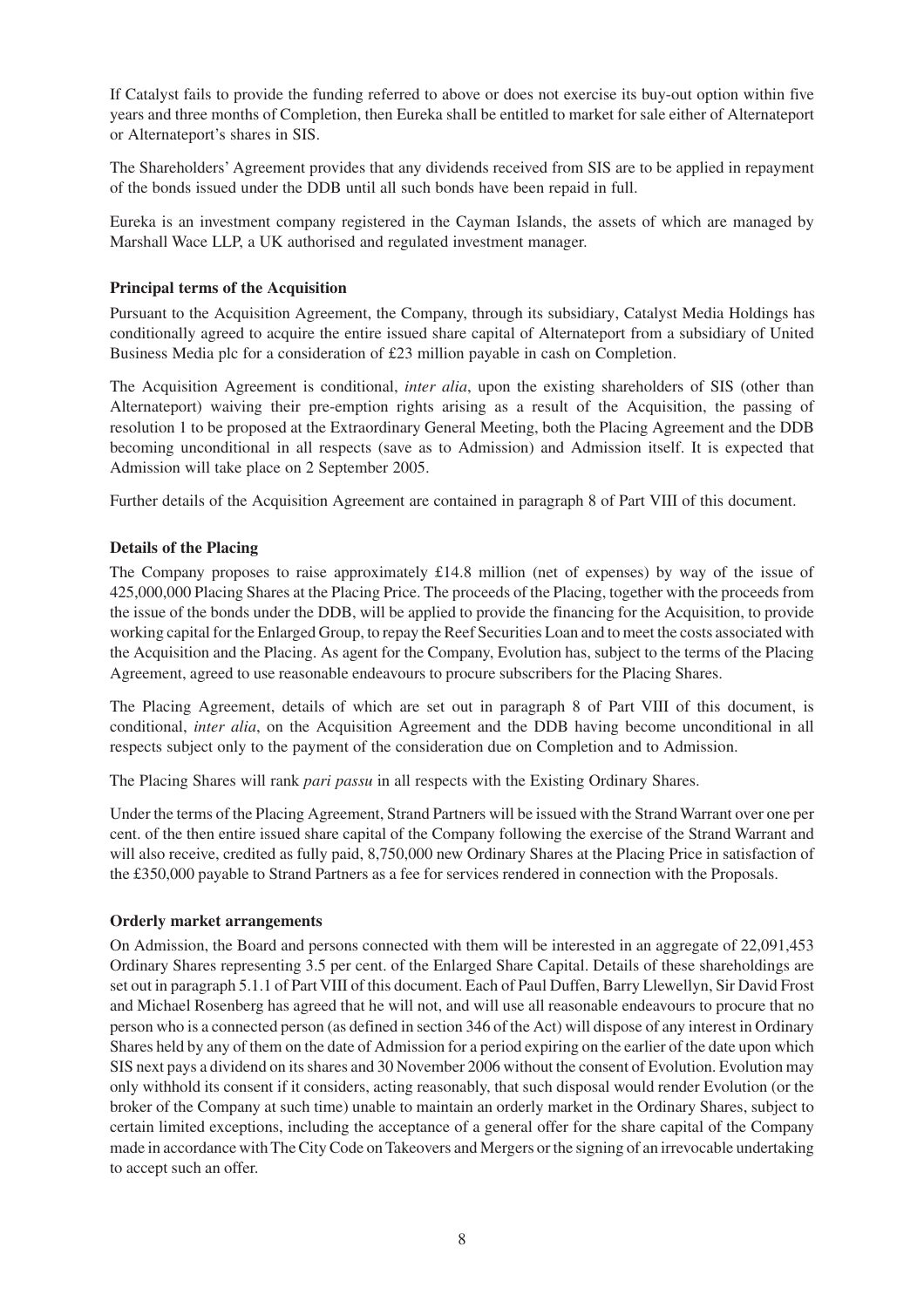Orderly market undertakings on similar terms have been entered into by Strand Partners and Reef, in the case of Strand Partners, in relation to the Ordinary Shares held by them at the date of Admission and in relation to any Ordinary Shares they subsequently own pursuant to the exercise of the Strand Warrant and in the case of Reef, in respect of any Ordinary Shares acquired on exercise of the warrants under the Reef Warrant Instrument.

### **Deep Discounted Bond**

Under the Deep Discounted Bond, Eureka has conditionally agreed to subscribe £11.75 million for secured deep discounted bonds issued by Catalyst Media Holdings. The 2008 bonds are redeemable as to approximately £10.60 million in 2008 and £6.0 million in 2010, provided that Catalyst Media Holdings may repay all or any part of the bonds at any time.

The DDB will be secured on the assets of Catalyst Media Holdings and Alternateport, including Alternateport's shareholding in SIS.

Further details of the Deep Discount Bond are set out in paragraph 8 of Part VIII of this document.

#### **Board**

At Completion, due to his role as chief executive of SIS, David Holdgate will resign from the Board and Michael Rosenberg will become Chairman. In addition, Anna Goodsell will be appointed as Finance Director of the Company at Completion. Immediately following Completion, the Board will comprise:

#### *Michael Samuel Rosenberg, OBE (Non-executive Director and Chairman), aged 66*

Michael started his career at Samuel Montagu & Co. Limited, the merchant bank, in 1957 before joining its board in 1971. In 1974 he co-founded Allied Investments Limited, an international healthcare group. He was a founding director and shareholder of TVam, the breakfast channel and has been a director of David Paradine Limited, the holding company for Sir David Frost's business interests, since 1974. Between 1989 and 1999, Michael was a director and subsequently the chairman of Raphael Zorn Hemsley Holdings plc, now Numis Corporation plc. He has been the chairman of Pilat Media Global plc, a media software company quoted on AIM, since 2002. Michael is the former chairman of the UK Trade and Investment's Committee on Trade with Hong Kong and is a member of the China Britain Business Council. He is a founding shareholder and the chairman of Umedco (Far East) Limited and SRK Ventures Limited, both involved in trade with Hong Kong and China. He is also a non-executive director of Dori Media Group Ltd, a TV production company based in Israel and listed on AIM.

## *Paul Jeremy Duffen (Chief Executive Officer), aged 47*

Paul co-founded Catalyst in October 1999 with Barry Llewellyn. Paul started his career with Procter and Gamble in 1976 in a sales and marketing role and subsequently joined distribution company P J Holloway (Sales) Ltd (1981 to 1988), where he was appointed Marketing Director and played a key role in the sale of the business in 1985 to Browne and Tawse plc. He has since held the position of Managing Director of two private companies and started his own consultancy business in 1993. In 1998 he joined forces with Barry Llewellyn to concentrate on the internet and broadcast sectors.

#### *Barry John Llewellyn (Marketing Director), aged 44*

Barry is a co-founder of Catalyst with Paul Duffen. He is a non-executive director of Blink TV, a joint venture he established with Trinity Mirror plc. He worked for 16 years in the television industry, including eight years with MTV, where he specialised in advertising and sponsorship. In 1993, he was part of the launch team of VH-1 in the UK and subsequently became a founder member of Capital Media Inc., a NASDAQ quoted company.

## *Anna Marie Goodsell (Finance Director), aged 30*

Anna joined the Company in June 2004 as Financial Controller having previously been Group Finance Manager for Starbucks Coffee Company UK Limited. Anna qualified with Arthur Andersen in 2000.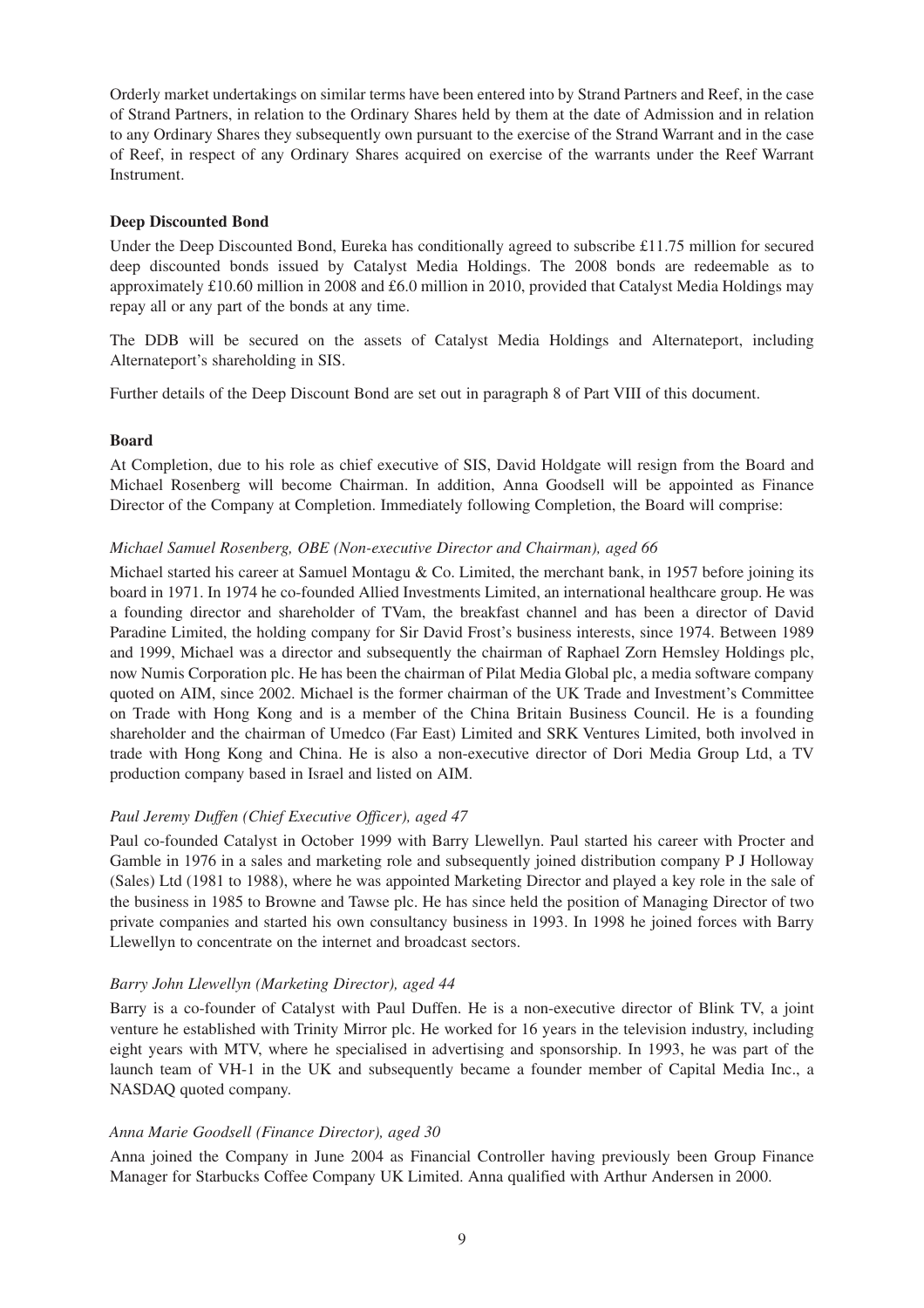#### *Sir David Paradine Frost, OBE (Non-executive Director), aged 66*

Sir David is a renowned worldwide broadcaster and interviewer. Sir David Frost's awards include an Emmy for The David Frost Show, two Royal Television Society Silver Medals, a Richard Dimbleby Award and a Golden Rose of Montreux as well as a BAFTA Fellowship in May 2005. His experience in the broadcasting world is a major asset for the Company.

Details of the Directors' terms of appointment are set out in paragraph 5.3 of Part VIII of this document. The Remuneration Committee have approved, conditional on Completion, an increase in the annual remuneration of Sir David Frost to £25,000 and of Michael Rosenberg to £40,000.

It is proposed that following Completion, Paul Duffen will join the board of SIS as a non-executive director. Catalyst Media Holdings will receive £20,000 per annum in respect of Paul Duffen's appointment.

## **Corporate Governance**

Whilst the Company is not formally required to comply with the Combined Code, the Board supports that code and also the recommendations of the City Group for Smaller Companies (CISCO) in its bulletin 'The Financial Aspects of Corporate Governance: Guidance for Smaller Companies' in so far as is practicable and appropriate for a public company of the Company's size.

As permitted by the Combined Code, due to the Board being small, it is considered inappropriate to establish a Nomination Committee.

The Audit Committee, which following Completion will consist of Sir David Frost (chairman of the Audit Committee) and Michael Rosenberg, will be responsible for the relationship with the Group's auditors, the in-depth review of the Group's financial reports, internal controls and any other reports that the Group may circularise. The terms of reference will be reviewed on an annual basis, thus ensuring that the Audit Committee's duties adequately cover all those specific areas that are identified by the Combined Code, which includes a review of the cost effectiveness of the audit and non-audit services provided to the Group. The Audit Committee meets at least twice a year, prior to the announcement of the Company's interim and annual results and, should it be necessary, would convene at other times.

Following Completion, the Remuneration Committee will consist of Sir David Frost OBE and Michael Rosenberg (chairman of the Remuneration Committee). The Remuneration Committee is responsible for the performance measurement of the executive directors and the determination of their annual remuneration package. The remuneration of the non-executive directors is determined by the full Board.

The Company has formally adopted the principles for dealing in securities for AIM companies set out in Rule 21 of the AIM Rules and will take proper steps to ensure compliance by the Board.

## **Admission, settlement and dealings**

Application will be made to the London Stock Exchange for the Existing Ordinary Shares and the New Ordinary Shares to be admitted to trading on AIM. It is expected that Admission will become effective and that dealings on AIM in the Existing Ordinary Shares and the New Ordinary Shares will commence on 2 September 2005.

The Existing Ordinary Shares settle through CREST. Accordingly, settlement of transactions in the Enlarged Share Capital following Admission will take place within CREST.

It is expected that, subject to the satisfaction of the conditions of the Placing, the Placing Shares will be registered in the names of the Placees subscribing for them and issued either:

- (a) in certificated form, where the Placee so elects, with the relevant share certificate expected to be despatched by post, at the Placee's risk, by 9 September 2005; or
- (b) in CREST, where the Placee so elects and only if the Placee is a 'system member' (as defined in the CREST Regulations) in relation to CREST, with delivery (to the designated CREST account) of the Placing Shares subscribed for expected to take place on 2 September 2005.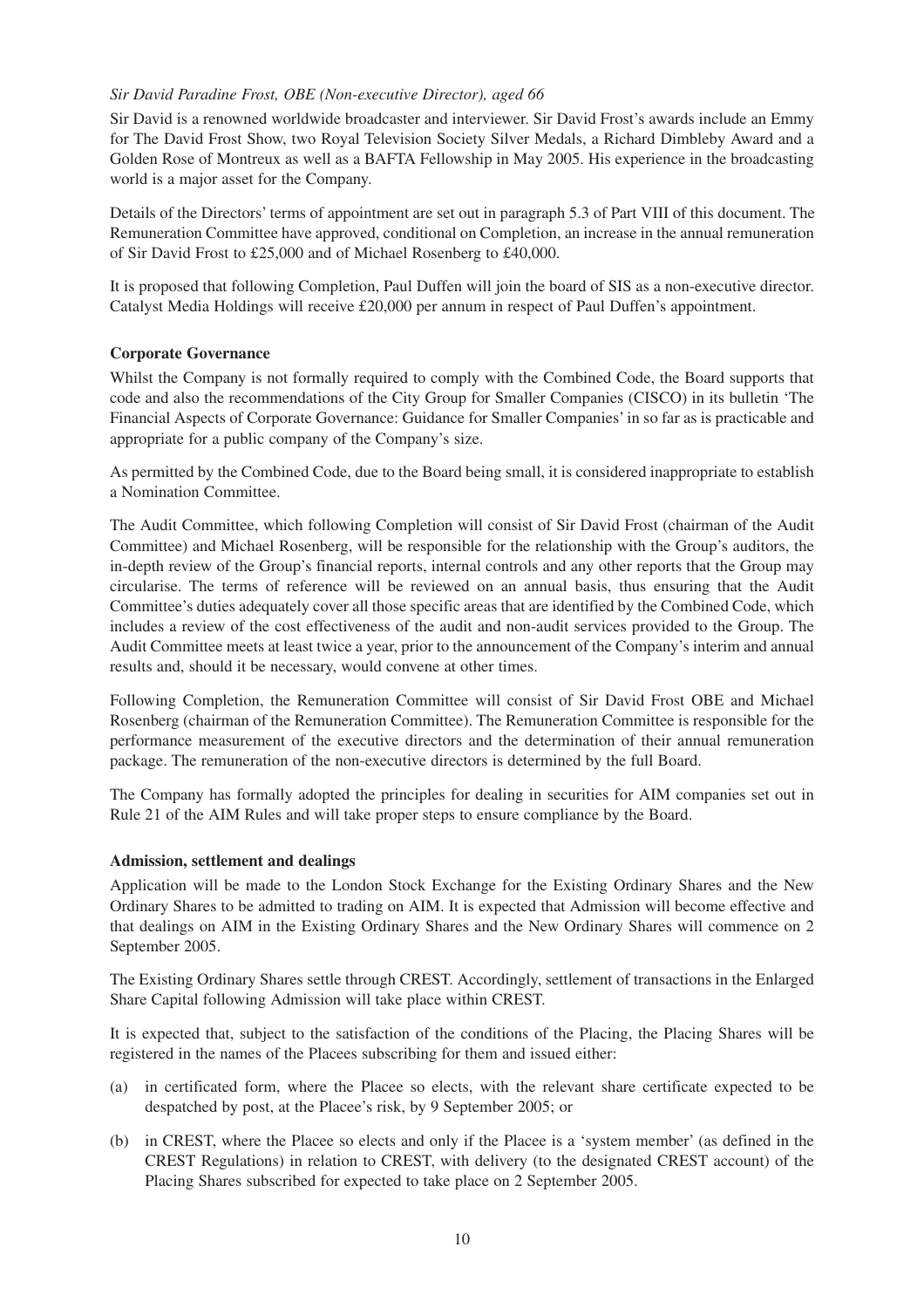Notwithstanding the election by Placees as to the form of delivery of the Placing Shares, no temporary documents of title will be issued. All documents or remittances sent by or to a Placee, or as he may direct, will be sent through the post at his own risk.

Pending the despatch of definitive share certificates (as applicable), instruments of transfer will be certified against the register. Should shareholders wish to hold their Ordinary Shares in CREST they will need to follow the requisite CREST procedures for dematerialisation of their shareholding.

## **Share Option Plan and EMI Scheme**

The Company adopted a share option scheme on 22 May 2000, a summary of the principal provisions of which is set out in paragraph 6 of Part VIII of this document.

The Company adopted the EMI Scheme on 4 August 2005 so as to provide a more tax efficient incentive plan for its senior management and employees. A summary of the principal provisions of the EMI Scheme is set out in paragraph 7 of Part VIII of this document.

Options over Ordinary Shares under the EMI Scheme have been granted at the Placing Price, conditional on Completion, as follows:

| Paul Duffen     | 15.604.515 |
|-----------------|------------|
| Barry Llewellyn | 1,560,451  |
| Anna Goodsell   | 3,120,903  |

Vesting of certain of these options is subject to satisfaction of performance criteria related to an increase in the share price of Catalyst, details of which are set out in sub-paragraph 5.1.2 of Part VIII of this document.

In addition, in recognition of the time and effort that have been devoted to the Company over the year, Sir David Frost and Michael Rosenberg have been granted 1,248,361 and 2,496,722 options respectively under the Share Option Plan, in each case at the Placing Price. Further details of outstanding options are set out in paragraphs 5, 6 and 7 of Part VIII of this document.

## **Dividend Policy**

The Company's dividend policy will be under review in light of the progress of the Enlarged Group and the availability of distributable reserves.

## **Current Trading and Prospects**

The Company today announced its audited results for the financial year ended 31 October 2004 and its unaudited interim results for the six months ended 30 April 2005.

In the financial year ended 31 October 2004, Catalyst reported a loss after tax of £5.41 million on increased turnover of £7.04 million, compared with a loss after tax in the prior year of £6.32 million on turnover of £0.26 million. The significant increase in turnover was primarily as a result of the acquisition of Betelgeuse which contributed £6.25 million of revenues.

During the six month period ended 30 April 2005 Catalyst achieved a turnover of £1.87 million (six months ended 30 April 2004: £1.66 million) and a loss after tax of £1.43 million (six months ended 30 April 2004: £0.71 million). As at 30 April 2005 Catalyst had net liabilities of £0.01 million.

Further information on Catalyst's current trading and prospects is contained in the statement accompanying the unaudited interim results for the six months ended 30 April 2005 and the Chairman's statement and Chief Executive's review in respect of the financial year ended 31 October 2004 set out in Part V of this document.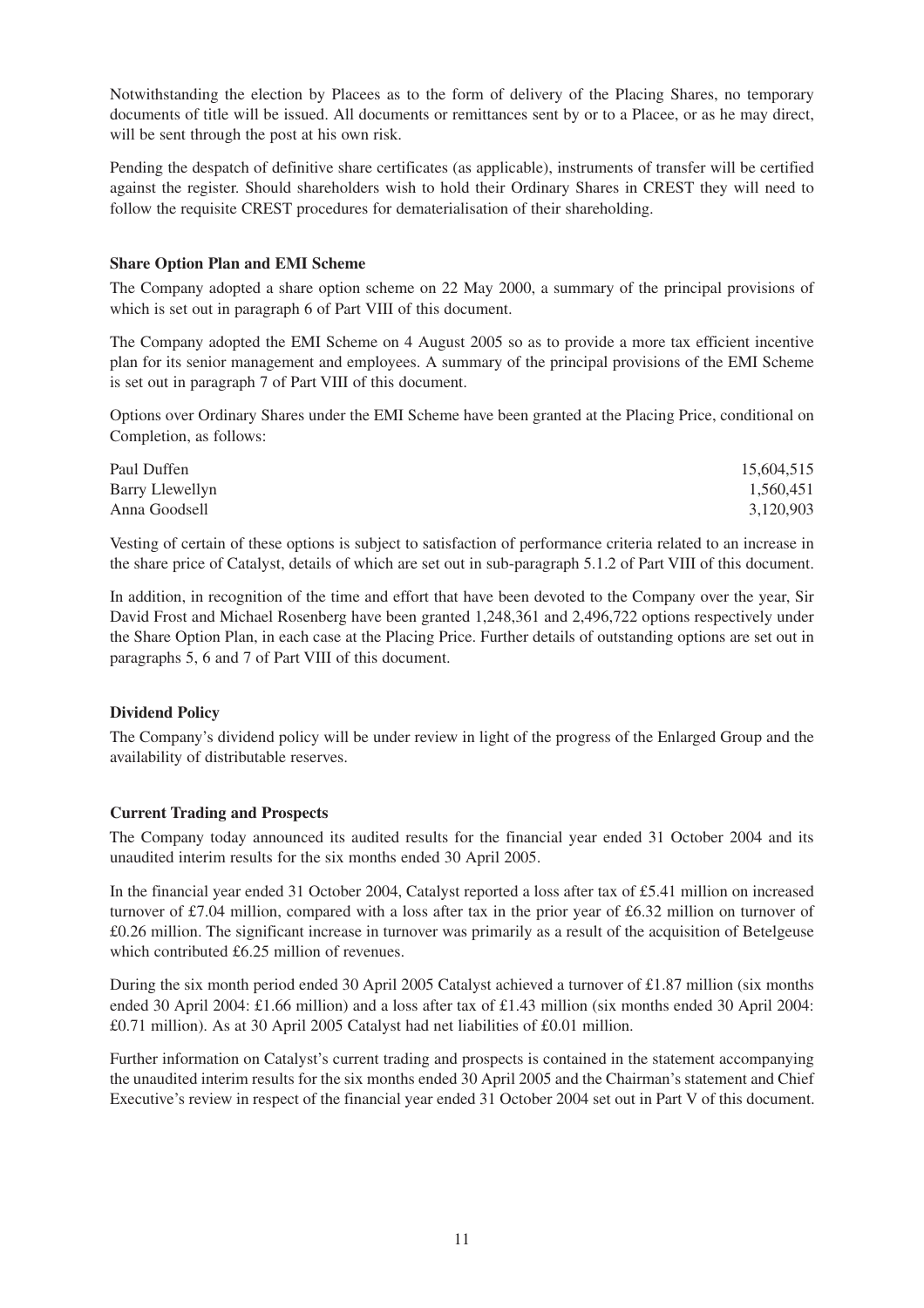## **Extraordinary General Meeting**

Set out at the end of this document is a notice convening the Extraordinary General Meeting to be held at 5th Floor, Portland House, 4 Great Portland Street, London W1W 8QJ at 10.05 a.m. (or as soon thereafter as the Annual General Meeting convened for 10.00 a.m. has been concluded or adjourned) on 30 August 2005, at which special resolutions will be proposed (in the case of resolution 1, conditional upon Admission) to:

- (1) (A) approve the Acquisition;
	- (B) increase the authorised share capital of the Company by £7,500,000 from £2,000,000 to £9,500,000 by the creation of 750,000,000 new Ordinary Shares;
	- (C) confer on the Directors authority under section 80 of the Act to allot (i) the Placing Shares (ii) relevant securities up to an aggregate nominal amount of £180,000 pursuant to the Reef Warrant Instrument and (iii) other than the Placing Shares and shares pursuant to the exercise of the Reef Warrant Instrument, relevant securities up to an aggregate nominal value of £2,059,796 (representing approximately 33 per cent. of the Enlarged Share Capital); and
	- (D) empower the Directors to allot equity securities for cash other than *pro rata* to shareholders provided that the power is limited to (i) the Placing Shares, (ii) equity securities up to an aggregate nominal amount of £180,000 pursuant to the Reef Warrant Instrument (iii) the allotment of equity securities for cash in connection with a rights issue or any other pre-emptive offer in favour of holders of ordinary shares where the equity securities respectively attribute to the interests of such holders are proportionate (as nearly as may be practicable) to the respective numbers of Ordinary Shares held by them and (iv) the allotment (other than pursuant to (i) to (iii) above) of equity securities up to a maximum aggregate nominal amount of £624,181 (representing approximately 10 per cent. of the Enlarged Share Capital); and
- (2) confer on the Directors authority under sections 80 and 95 of the Act to allot relevant securities up to an aggregate nominal value of £575,628 pursuant to the settlement agreement referred to in paragraph 8.1.11 of Part VIII of this document.

Following Completion, the Company will have authorised but unissued share capital comprising 325,819,403 Ordinary Shares of which 66,249,163 Ordinary Shares will be reserved to satisfy existing options, shares to be issued in lieu of royalty payments, the warrants under the Reef Warrant Instrument, the Investec Warrant Instrument, the Strand Warrant and conversion of the Notes under the Loan Note **Instrument** 

#### **Action to be taken**

Shareholders will find enclosed with this document a blue form of proxy for use at the Extraordinary General Meeting. **Whether or not you intend to be present at the Extraordinary General Meeting, you are requested to complete, sign and return your form of proxy to the Company's registrars, Capita Registrars, as soon as possible but, in any event, so as to arrive no later than 10.05 a.m. on 28 August 2005.** The completion and return of a form of proxy will not preclude you from attending the Extraordinary General Meeting and voting in person should you wish to do so.

#### **Taxation**

Your attention is drawn to paragraph 9 of Part VIII of this document, which provides a summary of UK taxation in respect of the Placing Shares.

#### **Additional information**

Your attention is drawn to the additional information set out in Parts II to VIII of this document. Shareholders are advised to read the whole of this document and not rely solely on the summary information presented in this letter.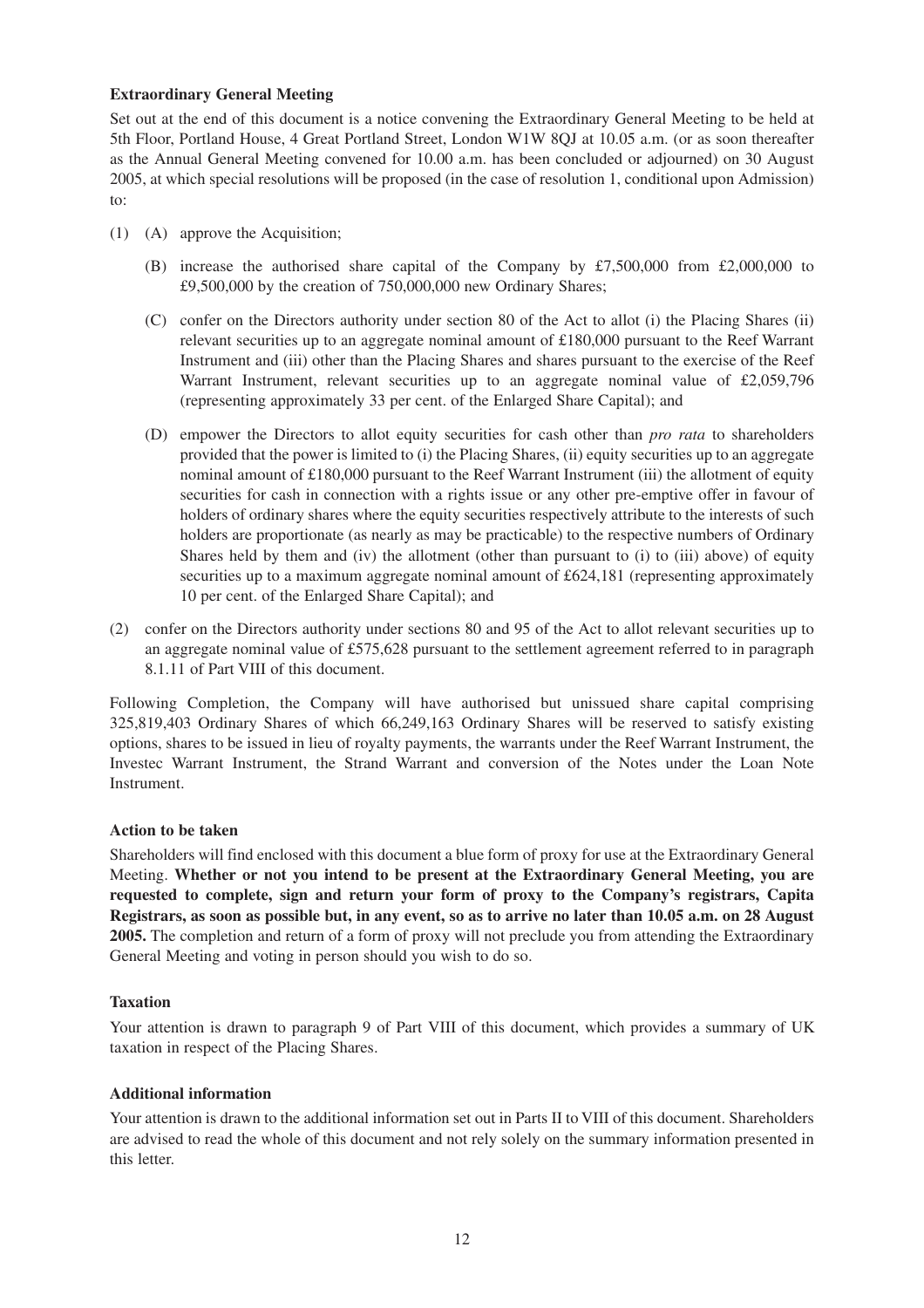#### **Recommendation**

The Directors (other than David Holdgate) believe the Proposals to be in the best interests of the Company and its shareholders as a whole. David Holdgate, who is also a director of SIS, has refrained from giving an opinion on the Acquisition. Accordingly, your Directors (other than David Holdgate) unanimously recommend shareholders to vote in favour of the resolutions, as they intend to do in respect of their beneficial shareholdings amounting to 22,091,453 Ordinary Shares (representing 11.6 per cent. of the Existing Ordinary Shares).

The Directors, together with certain institutional and other shareholders holding 122,920,001 Ordinary Shares (representing 64.67 per cent. of the Existing Ordinary Shares), have irrevocably undertaken to vote in favour of resolution 1 which, when aggregated with the Ordinary Shares held by the Directors, represents 76.27 per cent. of the Existing Ordinary Shares.

Yours faithfully

**Paul Duffen** *Chief Executive*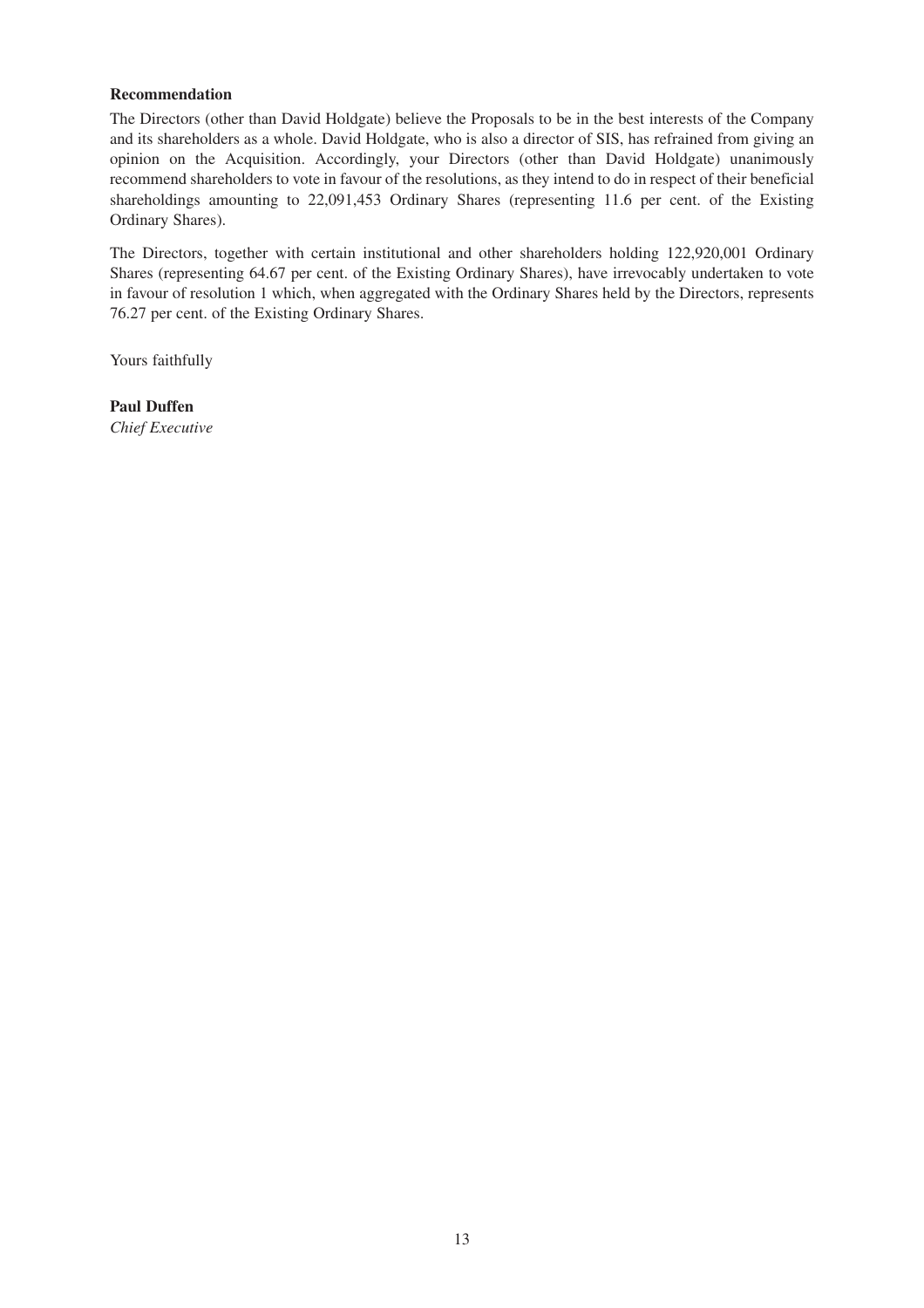## **PART II**

## **INFORMATION ON SIS AND ALTERNATEPORT**

## **A. SIS**

### **Introduction and background**

SIS is the leading provider of live television pictures, data display services and broadcast services for horse and greyhound racing to the licensed betting industry in the UK and Ireland. With over 18 years of expertise in the industry, SIS provides its services to the majority of LBOs in the UK and Ireland, which are its principal markets, and also provides its services in many other territories in Europe, the Caribbean, South Africa, the Middle East and Sri Lanka. SIS has the right to distribute live coverage of approximately 28,000 horse and greyhound races a year to approximately 9,500 LBOs in the UK, Ireland, the Isle of Man and the Channel Islands.

SIS currently operates six dedicated television channels: SIS Racing FACTS, the Irish Channel, At The Races and three International Service Channels. It transmits video and data to LBOs via a satellite feed. Races are currently filmed and recorded by the Racecourse Technical Services Limited, a company owned by the Racecourse Association Limited.

The SIS business employs over 350 personnel across Europe, including France, Belgium and Ireland.

SIS has contracts with the highstreet bookmakers to supply pictures and data. For approximately 8,200 of the 9,500 LBOs, these picture and data contracts expire on 30 April 2007; approximately 640 contracts expire on 30 April 2009.

#### **History**

SIS is best known as the supplier of televised racing to LBOs in the UK and Ireland. In 1987, following a change in the law that allowed television pictures to be shown in LBOs, SIS became the first broadcaster in the world to create a dedicated specialist sports channel for the betting industry.

SIS launched 'The Racing Channel' in 1995, the first television channel dedicated to a single sport in the UK. The programme was broadcast daily up until April 2002 and featured live coverage of over 800 race meetings each year. SIS also produced the successful BSkyB 'Racing News' and 'Winning Post' programmes, the latter featuring live horseracing coverage on over sixty evenings each summer.

## **Services offered by SIS**

SIS currently offers the following services:

- Bookmaker Services;
- Data Services:
- FOBTs ("Fixed Odds Betting Terminals");
- Broadcast Services; and
- SISLink.

#### *Bookmaker Services*

SIS's Bookmaker Services include:

## *Racing FACTS – Full Audio and Captions Television Service*

Racing FACTS is SIS's main service. It is a digital television service delivered over the Sirius satellite to LBOs in the UK and Ireland.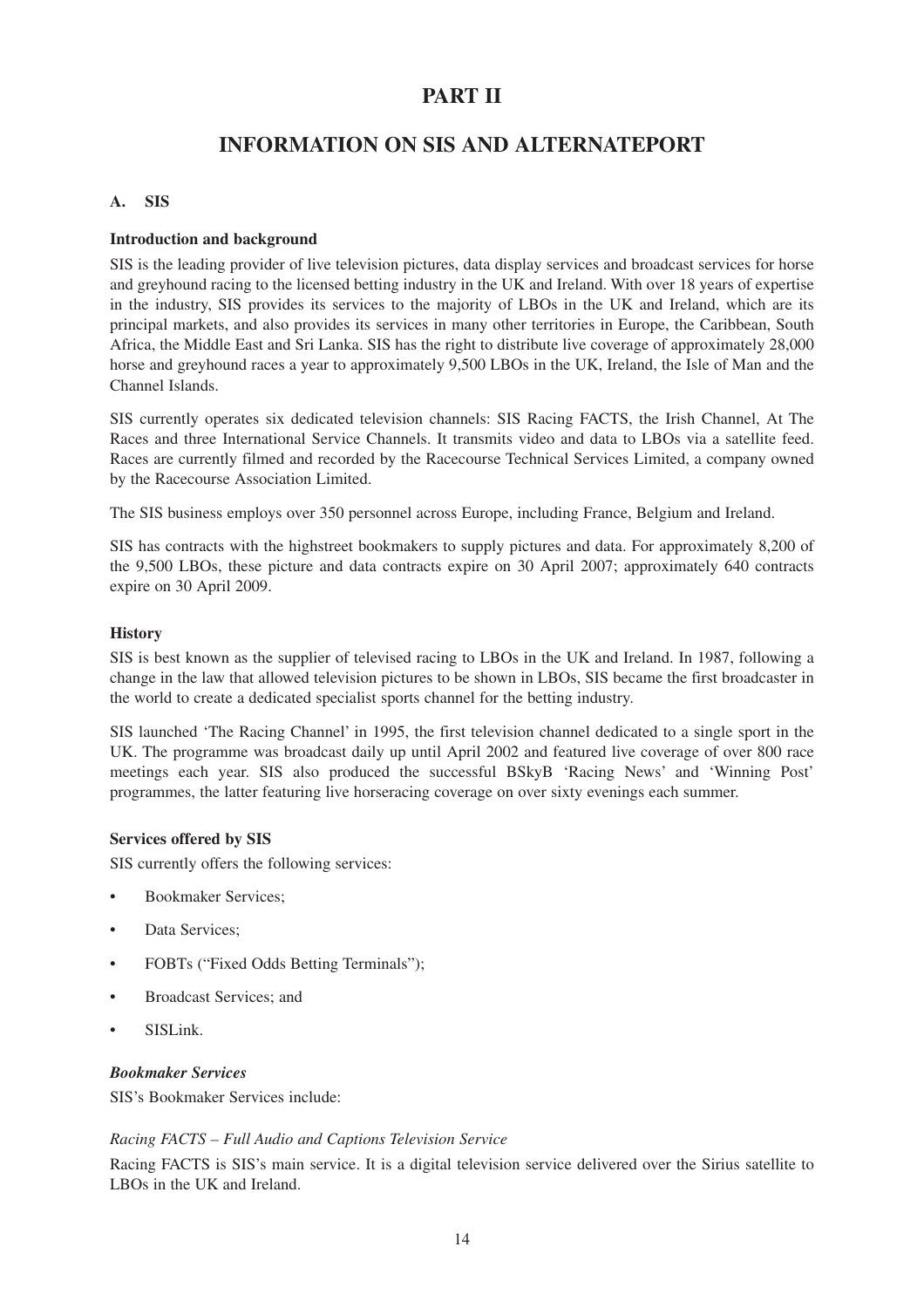## *The Irish Channel*

A variant of the Racing FACTS service comprising coverage only of Irish horseracing events, delivered over the Sirius satellite to LBOs in the UK and Ireland.

## *The International Service*

Two versions of the Racing FACTS service are delivered to LBOs in the rest of Europe, the Caribbean, South Africa, the Middle East and Sri Lanka. In addition, SIS produces and transmits a thoroughbred racing only service on behalf of At The Races.

Almost all UK horseracing meetings are televised by SIS (excluding those races televised by the BBC or Channel 4), and over 1,500 greyhound meetings in any year.

## *iSIS, NexSIS and SISText*

iSIS, NexSIS and SISText are all data display solutions for LBOs. Based on a web-browser, iSIS is believed by the Directors to be the most advanced display solution available in the industry, enabling all sports data to be displayed on up to 16 screens, with a further 4 screens for use by staff or customers. Customers may choose which information to show, where they want it and how they want it to look.

The NexSIS system displays the data more like a computer graphic. The system also supports 6, 8, or 12 screens for the shop area, with up to a further 4 screens that are configurable for use by staff or customers, or as marketing displays.

SISText is not only a "pictures and audio" service but also provides display data based on teletext graphics. This system will support 6, 8, or 12 screens for the shop area, with up to a further 4 screens that are configurable for use by staff or customers, or as marketing displays.

## *Data Services*

## *Raw Data*

SIS provides bookmakers with 'raw' data every day, providing live up to the minute betting information as it happens. This data feed contains information on racecard, shows, results, ancillary race data and numbers. The content is identical to the data feed that drives the text services, but is not pre-formatted.

## *Bet Settling*

SIS provides bookmakers with the facility to settle bets by providing raw data by satellite.

## *Bet Edit – Ante-post prices*

SIS provides a system and data feed that enables customers to subscribe to or provide true ante-post pricing data.

## *SD – Sports Data*

Sports Data is a new sports information feed which is an enhanced version of SIS's Raw Data Service. It is also designed to providing betting opportunities for sports such as football, golf and rugby and includes horse and greyhound data.

## *FOBTs (Fixed Odds Betting Terminals)*

SIS has a distribution deal with CyberView, one of the leading FOBT manufacturers, to supply FOBTs to the betting industry.

The Directors believe that the FOBT market is set to grow. The Directors understand that research has suggested that a new type of customer is using FOBTs, making them a likely way to increase trade within an outlet. This increase in customers is expected to provide a contribution to outlet overheads, which can be especially important during extended summer opening hours. An additional benefit expected by the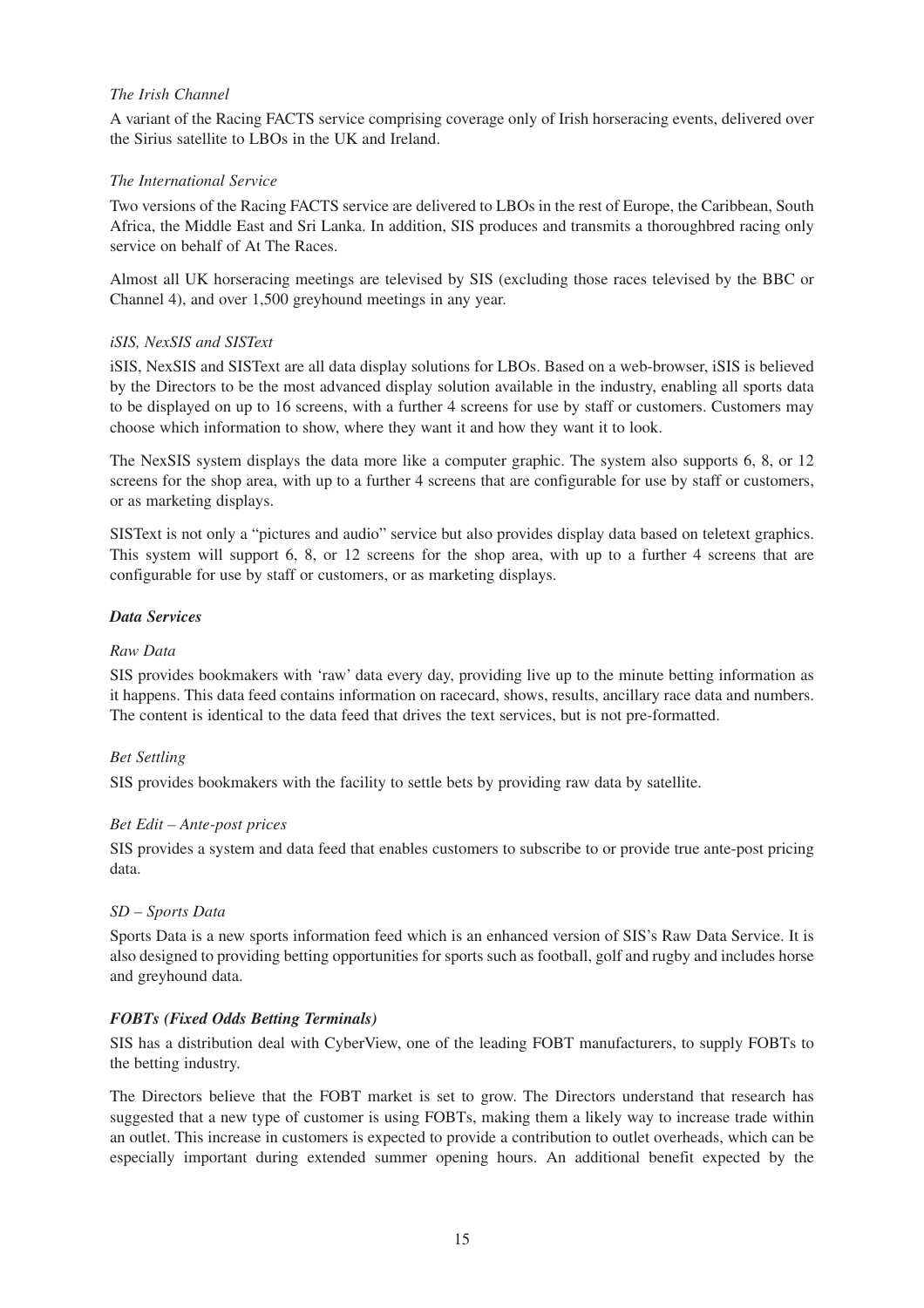Directors is that these new customers will become increasingly familiar with the betting shop environment and may increase betting activity generally.

Although many bookmakers will be looking to install FOBTs for the first time, there are also a number of bookmakers who have had some experience of FOBTs. The Directors believe that there is, therefore, currently an ideal opportunity to replace their existing terminals with units from CyberView that the Directors understand are fully compliant with the Code of Conduct agreed with the UK Government by the Association of British Bookmakers.

## *Broadcast Services*

#### *Transmission services*

At the centre of SIS's operations is its London TCR (Transmission Control Room) and Teleport. SIS provides an extensive range of outgoing and incoming circuits to BT Tower. SIS has approximately 45 satellite links units covering horseracing, greyhound racing and many other events. This facility has been designed to allow SIS to satisfy diverse, and often urgent, customer requirements.

#### *Production*

SIS offers an extensive range of production facilities at its headquarters in Corsham Street, London. Production facilities include programme presentation (galleries, studios, voice-over booths, VTR (Video Tape Recording) and sound), editing and duplication.

#### *SISLink*

The Directors understand that SISLink is one of Europe's largest independent satellite uplink providers. With over a decade of experience in the broadcasting industry, it offers extensive expertise in both bespoke and contract client services.

#### **SIS's horse and greyhound racing rights and contracts**

SIS is positioned between the primary source of the racing event and the end users who are principally the LBO operators. The individual racecourses hold the primary rights to the races. SIS licenses the rights to these races via two main channels. In relation to all overseas racecourses to which it has rights, SIS buys the rights directly from the racecourses or their representative organisations. Of the 59 British racecourses, 48 sell their rights to Bookmakers Afternoon Greyhound Services (BAGS), and 10 sell their rights to GG-Media Limited each of which have licensed SIS to cover and transmit coverage of these races in the Racing Facts service. The rights for the international service are obtained from GG-Media Limited in relation to 10 racecourses, Horse Racing Ireland for Irish racecourses and from At The Races (UK) Limited in relation to 18 racecourses.

A significant proportion of SIS's revenues are contracted. The Directors believe that a significant barrier to entry for potential competitors of SIS is that the agreements by which SIS is granted the various rights to horse and greyhound racing expire on different dates such that any competitor would not be able to acquire, at the same time, a similar range of rights to that presently held by SIS which would then be capable of being offered to LBOs, the majority of which are contracted to SIS until 30 April 2007.

#### **SIS Shareholders and Rights attached to a 20 per cent. holding in SIS**

SIS's shareholders, following Completion, will be as follows:

| <b>SIS</b> Shareholder                                      | % Stake Held |
|-------------------------------------------------------------|--------------|
| Ladbroke                                                    | 23%          |
| Caledonia                                                   | 22%          |
| Catalyst Media Holdings (Alternateport assuming Completion) | 20%          |
| William Hill                                                | 19%          |
| RCA (Racecourse Association)                                | 10%          |
| Tote                                                        | 6%           |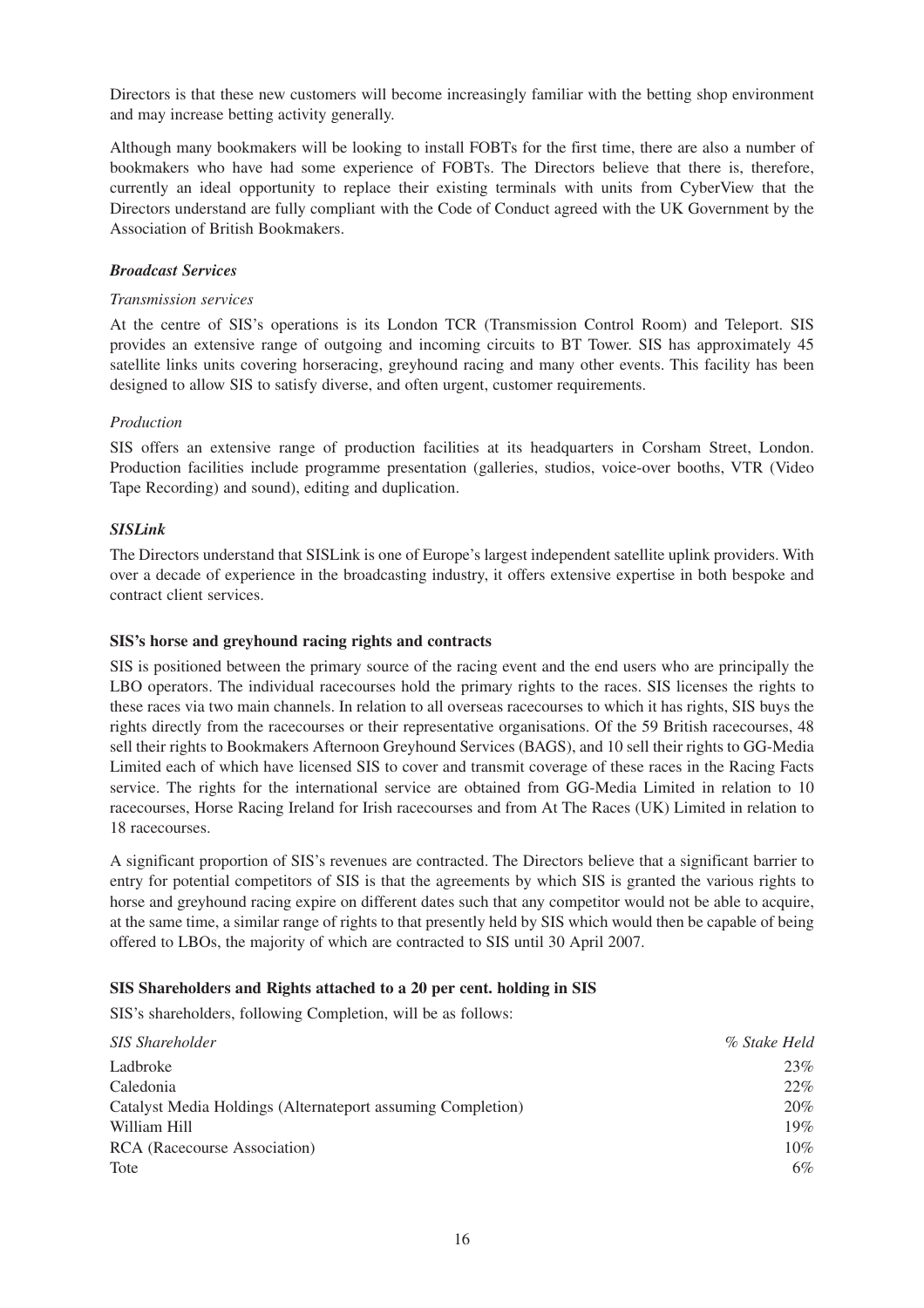The shares held by Alternateport in SIS rank *pari passu* as regards dividends and return on capital with the other existing issued shares in SIS. The 20 per cent. holding will also give Catalyst Media Holdings the right to appoint two directors to the board of SIS. Under the Shareholders' Agreement, Eureka has the right to appoint one of these directors.

## **Benefits**

The Directors believe that significant opportunities exist for Catalyst to work with SIS to introduce broadband distribution in conjunction with SIS's existing satellite distribution infrastructure.

## **SIS growth prospects**

There are a number of additional developments, which the Directors consider could make a significant contribution to its future profitability, including:

- Development of a second channel to bookmakers. The Directors believe that the growth in both the demand and supply of content for the licensed betting industry will continue, and as such a second channel to bookmakers could be supported;
- Growth of embryonic FOBT business. The Directors believe that the FOBT business will grow both due to the overall growth in the betting business and also because many bookmakers are looking to install FOBTs for the first time;
- Further geographical expansion. The Directors believe that SIS aims to expand its geographic reach into countries with good growth prospects and where demand for betting services is already strong;
- New At The Races channel has been re-launched supported by a long-term production contract with SIS until 2009;
- Expansion of satellite delivery to trains, supermarkets and bingo halls; and
- Development of uPOD. uPOD is an advanced portable satellite uplink hardware product. It is a hardware device which the Directors believe could have uses across many broadcast applications.

## **Trading record and financial position**

SIS's historical financial record is as follows:

|                                               | Year Ended    | Year Ended    | Year Ended    |
|-----------------------------------------------|---------------|---------------|---------------|
|                                               | 31 March      | 31 March      | 31 March      |
|                                               | 2002          | 2003          | 2004          |
|                                               | $\pounds'000$ | $\pounds'000$ | $\pounds'000$ |
| Turnover                                      | 96,618        | 102,441       | 110,373       |
| Operating profit                              | 25,750        | 11,342        | 15,887        |
| Profit on ordinary activities before taxation | 26,095        | 12,152        | 14,918        |
| Profit for the financial year                 | 18,435        | 9,004         | 10,329        |
| Dividends                                     |               | (29, 867)     | (2)           |
| Transfer (from)/to reserves                   | 18,435        | (20, 863)     | 10,327        |
|                                               |               |               |               |

On 30 April 2002 all of SIS's customer and supplier contracts in relation to its core UK business terminated. New long term contracts were negotiated which resulted in lower but more sustainable profit margins in relation to this business. The majority of the contracts with LBOs expire in April 2007, after which date they continue on a rolling basis terminable on a three month notice period.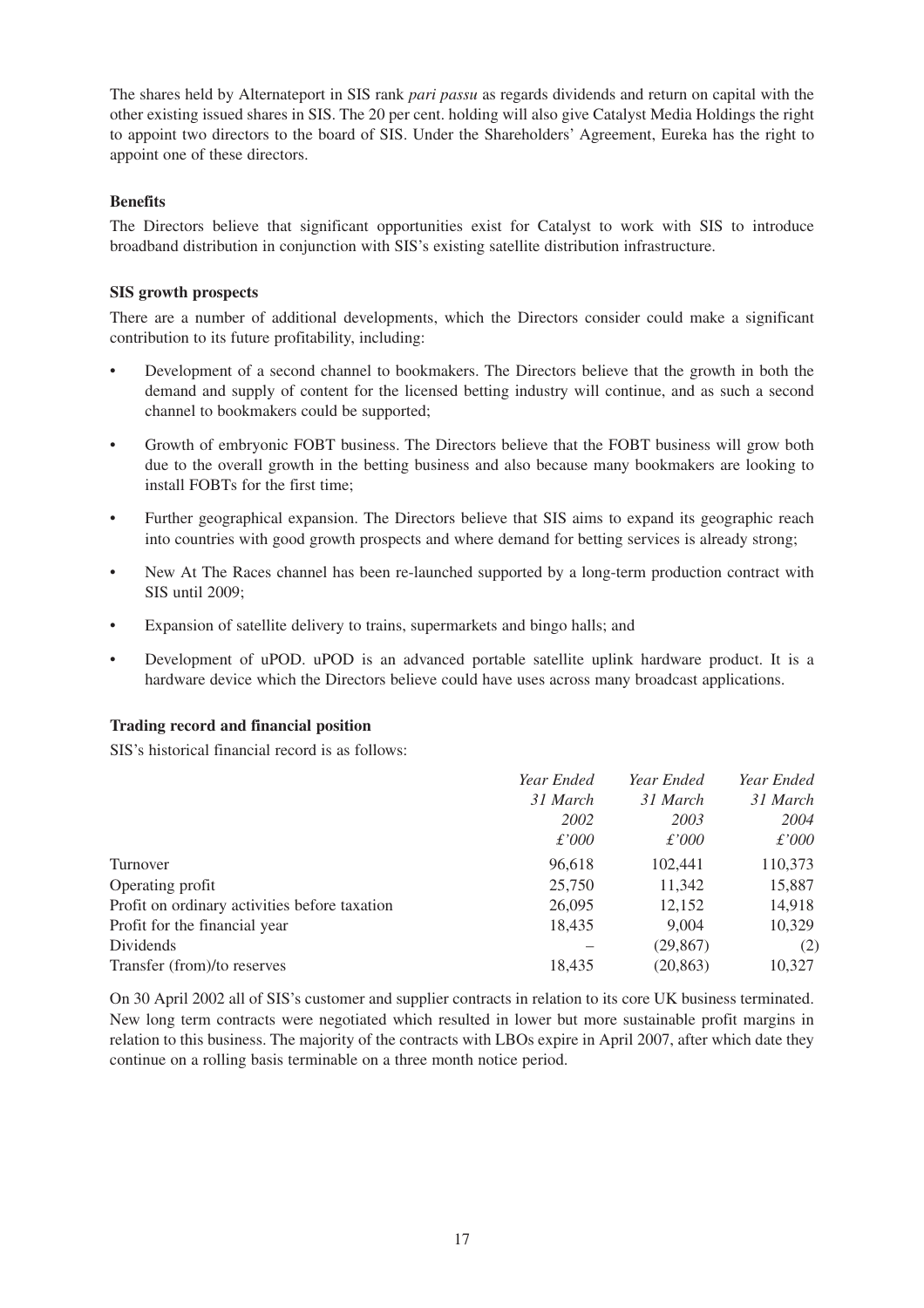| As at         | As at         | As at      |
|---------------|---------------|------------|
| 31 March      | 31 March      | 31 March   |
| 2002          | 2003          | 2004       |
| £'000         | $\pounds'000$ | £'000      |
| 17,983        | 22,882        | 21,373     |
| 26,374        | 26,205        | 33,815     |
| (26, 111)     | (24, 143)     | (26, 667)  |
|               | (27, 561)     | (20, 811)  |
| 18,246        | (2,617)       | 7,710      |
|               |               | Year Ended |
| 31 March      | 31 March      | 31 March   |
| 2002          | 2003          | 2004       |
| $\pounds'000$ | $\pounds'000$ | £'000      |
| 35,902        | 11,599        | 20,677     |
| (8, 841)      | (11, 466)     | (4,676)    |
| 17,888        | (367)         | 10,470     |
| 2,888         | (234)         | 7,970      |
|               | Year Ended    | Year Ended |

*Source: SIS audited accounts*

#### **B. Alternateport**

Alternateport is a company which does not trade and whose sole asset is 20 per cent. of the issued ordinary share capital of SIS.

For the three years ended 31 December 2004, Alternateport's profit and loss account can be summarised as follows:

|                                    | Year Ended  | Year Ended    | Year Ended  |
|------------------------------------|-------------|---------------|-------------|
|                                    | 31 December | 31 December   | 31 December |
|                                    | 2002        | 2003          | 2004        |
|                                    | £'000       | $\pounds'000$ | £'000       |
| Income from fixed asset investment | 3,000       | 3,000         |             |
| Retained profit for the year       | 3,000       | 3,000         | (6,000)     |
|                                    |             |               |             |

#### *Source: Alternateport audited accounts*

The income from fixed asset investment totalling £6.0 million in the 24 months ended 31 December 2003 represents a dividend paid by SIS to Alternateport in SIS's financial year ended 31 March 2003.

For the three years ended 31 December 2004, Alternateport's net assets can be summarised as follows:

|                          | Year Ended    | Year Ended    | Year Ended    |
|--------------------------|---------------|---------------|---------------|
|                          | 31 December   | 31 December   | 31 December   |
|                          | 2002          | 2003          | 2004          |
|                          | $\pounds'000$ | $\pounds'000$ | $\pounds'000$ |
| Fixed assets investments | 6,700         | 6,700         | 6,700         |
| Current assets           | 3,000         | 6,000         |               |
| Net assets               | 9,700         | 12,700        | 6,700         |
|                          |               |               |               |

#### *Source: Alternateport audited accounts*

Further information on Alternateport is set out in Part VI of this document.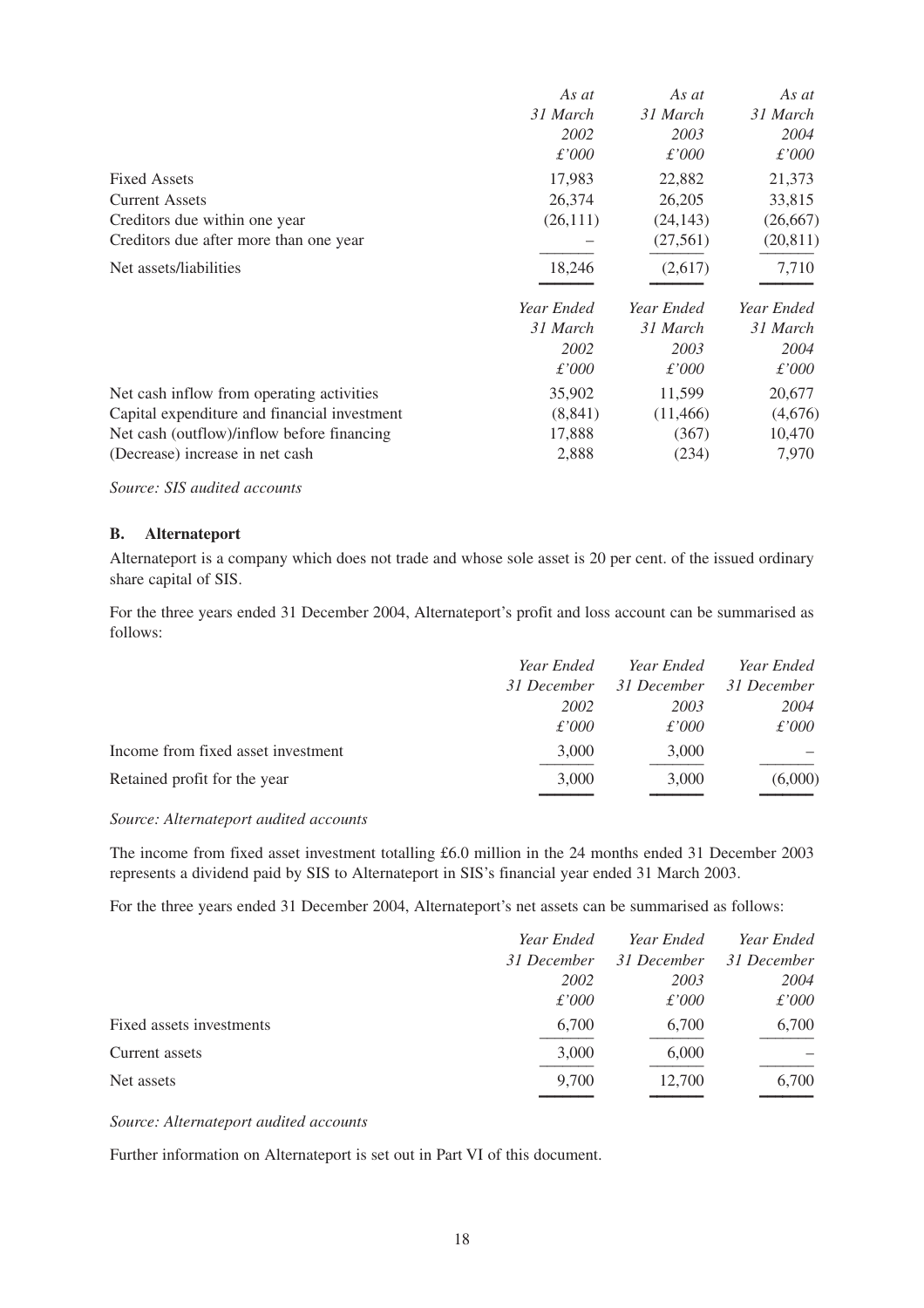## **PART III**

## **RISK FACTORS**

The Company operates in a rapidly changing environment which involves significant risks and uncertainties, many of which are beyond its control and which could have a material adverse effect on its business, revenues, operating results and financial condition and the Board believes that an investment in the Placing Shares may be subject to a number of risks. Investors and prospective investors should consider carefully all of the information set out in this document and the risks attaching to an investment in the Company, including, in particular, the risks described below, before making any investment decision. The information below does not purport to be an exhaustive list nor are they set out in any particular order or priority. Investors and prospective investors should consider carefully whether investment in the Placing Shares is suitable for them in light of the information in this document and their personal circumstances and, if any reader of this document is considering making an investment in the Company or is in any doubt about the contents of this document, he is recommended to seek his own financial advice immediately from his stockbroker, bank manager, solicitor, accountant or other independent financial adviser duly authorised under the Financial Services and Markets Act 2000 if he is resident in the UK or, if not, from another appropriately authorised independent financial adviser.

## **Future raising of additional funds**

The Enlarged Group's capital requirements will depend on numerous factors, including its ability to maintain and expand its penetration of the markets in which it operates. The Enlarged Group cannot predict accurately the timing and amount of its capital requirements. If its capital requirements vary materially from its plans, the Enlarged Group may require further financing in addition to the amount raised in the Placing sooner than anticipated. Further, market conditions may prevent additional funds from being raised which could restrict the development of the Enlarged Group.

### **Liquidity of Ordinary Shares**

The future success of AIM and liquidity in the market for the Ordinary Shares cannot be guaranteed. In particular, the market for the Ordinary Shares may be, or may become, relatively illiquid and, therefore, the Ordinary Shares may be or may become difficult to sell. Admission to AIM does not imply that there will always be a liquid market for the Ordinary Shares.

## **Stock market perception**

The market perception of securities related to the media, entertainment, bookmaking and related sectors may change and, accordingly, the value of the Ordinary Shares may fluctuate or decline.

#### **Competition**

Competition in the media, entertainment and related intellectual property marketplace may increase significantly and this may limit the ability of the Enlarged Group in the future to maintain market share or revenue levels. Competitors may have greater financial, marketing and technological resources than the Enlarged Group.

## **Currency**

To the extent that the Company's revenues and costs are denominated in more than one currency, there is a risk from foreign exchange fluctuations.

#### **Control of the business and affairs of SIS**

Following Completion, the Group will hold a 20 per cent. stake in SIS and be entitled to appoint 2 directors (of which one will be a Eureka appointee) to the board of SIS which currently consists of a board of 14 directors. However, the Group will not be in a position to control in any way the day-to-day business and affairs of SIS other than with the rest of the board and the majority shareholders of SIS.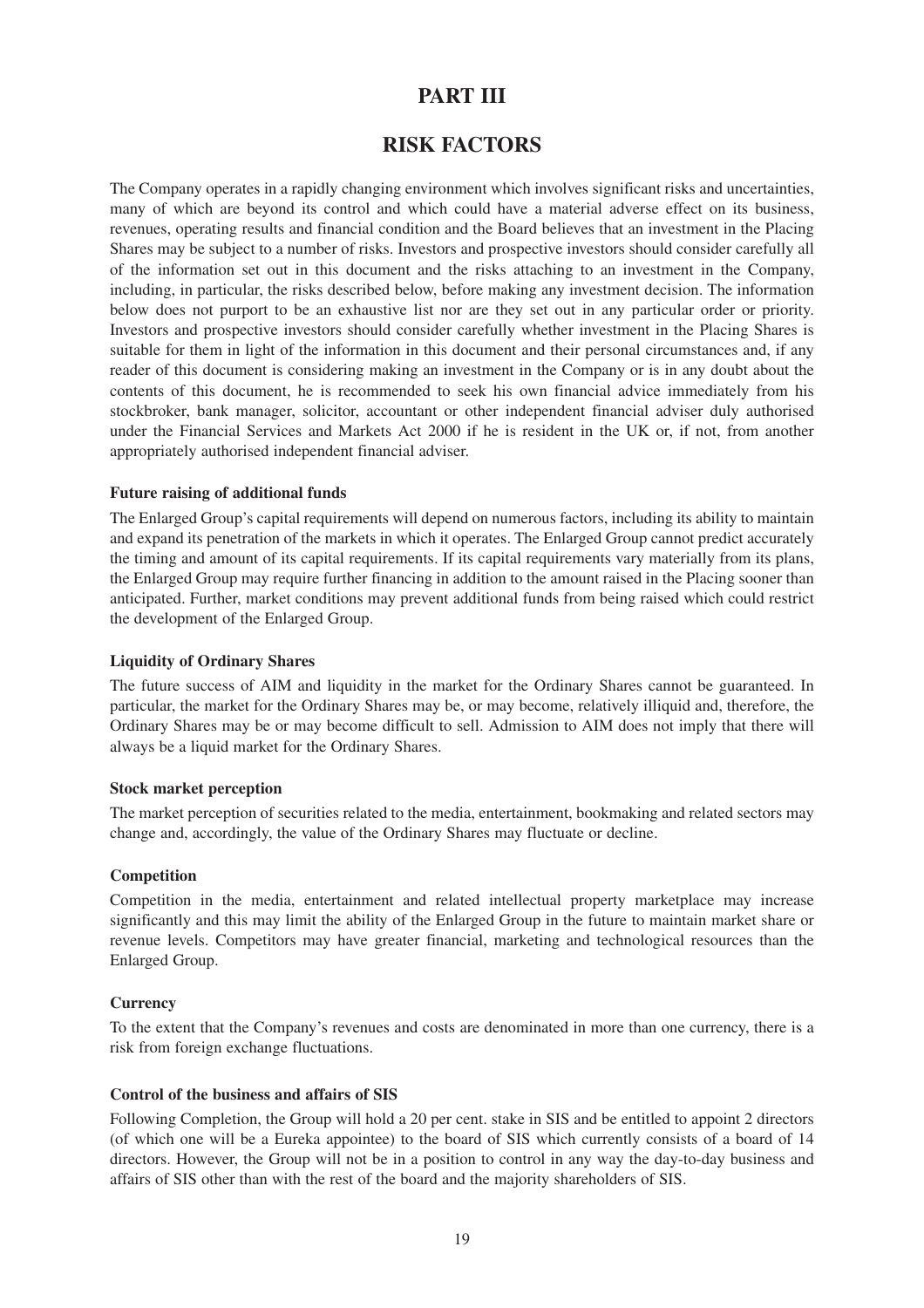## **Intellectual property rights**

The Group regards its technology, details of which are set out in Part I of this document, as proprietary and seeks to protect its intellectual property rights by relying on copyright protection and confidentiality laws and contracts. However, there is no assurance that the Group, or SIS, can protect commercially their intellectual property rights. Furthermore, the Group and SIS may be subject to third party claims that they have infringed the copyright, trademarks, service marks or other intellectual property rights of a third party.

#### **Rights to use content**

A number of agreements to which SIS is party include restrictions on what SIS can do with the content that it is licensed to use. These restrictions may curtail any future plans that SIS has to increase its revenue from such content.

## **Exploitation of intellectual property rights**

The returns derived from the exploitation of intellectual property rights depends on factors outside the Board's or the Company's control, such as changes in fashion and taste.

## **Relationships with clients and customers**

The establishment of trading relationships between the Group's businesses and SIS and its clients and customers cannot be guaranteed. The ability of SIS to renew its existing contracts once they expire both with its suppliers and customers upon their expiry cannot be guaranteed. In the event of any such expiry, there is a possibility that any renewal would be on less favourable commercial terms. The majority of contracts with LBO's expire in 2007 after which date they continue on a rolling basis terminable on a three month notice period.

## **Exclusivity**

A number of rights that SIS has to the content are non-exclusive. Accordingly, there is the potential for another company to operate in competition with SIS even whilst the current agreements continue.

## **SIS dividend policy**

SIS has not adopted a formal dividend policy. There can be no guarantee that SIS will continue to pay dividends of a similar quantum or with a similar frequency as it has done historically. Any future dividends paid by SIS are, *inter alia*, dependent on the profitability of SIS, the resolutions of the board of SIS (on which the Enlarged Group will have only a minority representation) to declare such dividends and the consent of SIS's bankers under the existing SIS banking arrangements.

## **Competition and Regulatory Issues**

The horse racing industry in general has been of interest to the Office of Fair Trading. If SIS was found to be in a dominant position in its market and that it was abusing such position, it could face significant sanctions that would have a material adverse impact upon SIS. Similarly, a change in the regulation of the betting industry or the broadcasting industry could have a material adverse impact on SIS.

## **Satellite Service Supplies**

SIS relies upon the provision of satellite transmission services by several satellite operators to provide its services to LBOs and other customers. In the event of a prolonged service failure of one of the controlled satellites, SIS's delivery of its service to customers would be interrupted which could have a material adverse impact upon SIS.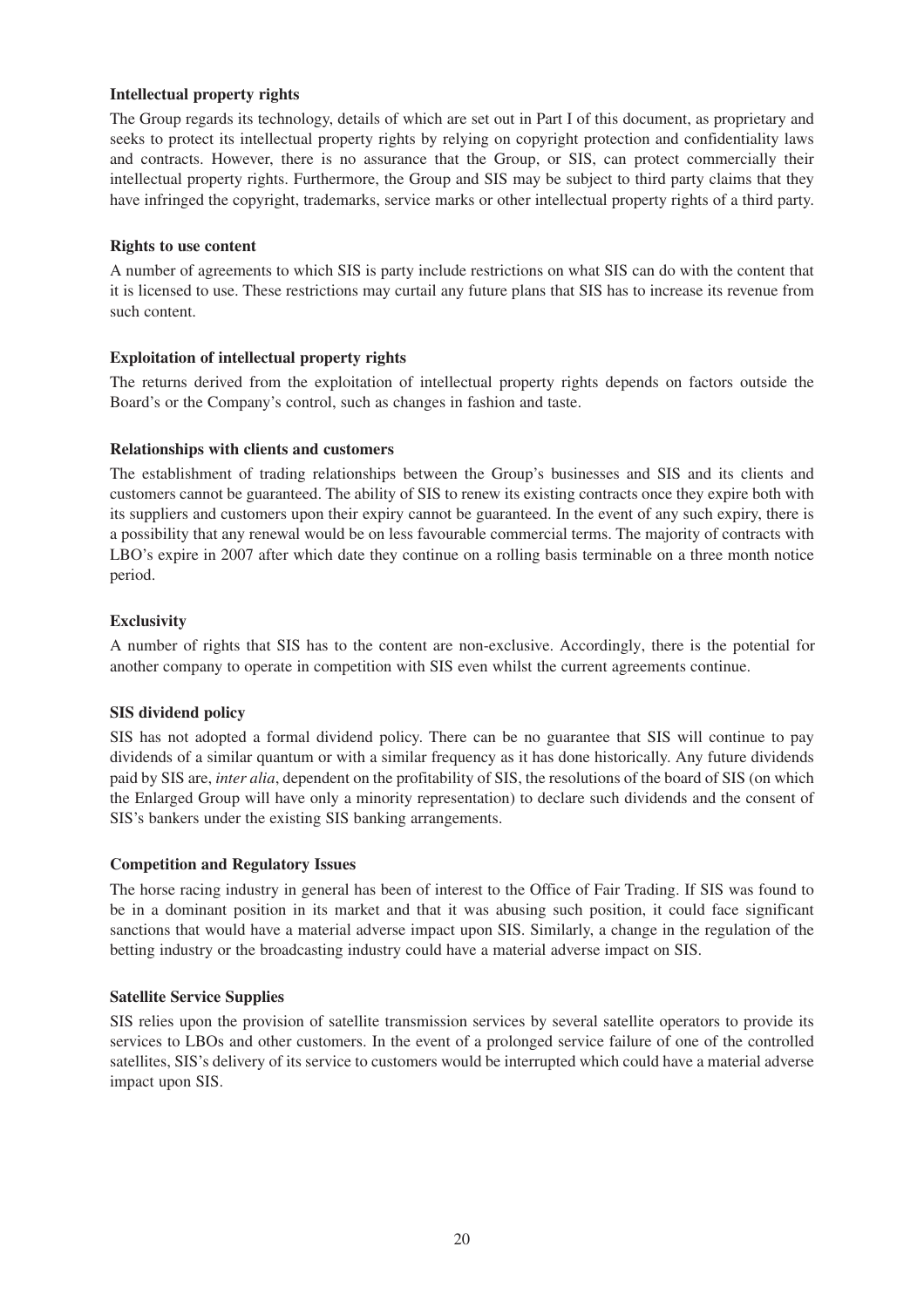## **PART IV**

## **ACCOUNTANTS' REPORT ON CATALYST MEDIA**



5 August 2005

The Directors Strand Partners Limited 26 Mount Row London W1K 3SO

The Directors Catalyst Media Group Plc Portland House 4 Great Portland Street London W1W 8QJ

Dear Sirs

#### **Catalyst Media Group plc (formerly Newsplayer Group plc) and its subsidiaries ("Group")**

We report on the financial information set out below. This financial information has been prepared for inclusion in the Admission Document dated 5 August 2005.

#### **Basis of preparation**

The financial information set out on pages 21 to 43 is extracted without material adjustment from the audited consolidated financial statements of the Catalyst Media Group plc for each of the years ended 31 October 2002, 2003 and 2004. It has been drafted in accordance with accounting policies adopted by Catalyst Media Group plc and is presented in accordance with United Kingdom Generally Accepted Accounting Principles.

The financial statements for the year ended 31 October 2002 were audited by Deloitte & Touche LLP of Hill House, 1 Little New Street London, EC4A 3TR. The financial statements for the years ended 31 October 2003 and 2004 were audited by Nexia Audit Limited. In each case unqualified audit opinions were given on those financial statements.

#### **Responsibility**

Such financial information is the responsibility of the Directors of Catalyst Media Group plc, who approved their issue.

The Directors of Catalyst Media Group plc are responsible for the contents of the Admission Document dated 5 August 2005 in which this report is included.

It is our responsibility to compile the financial information set out in our report from the financial statements, to form an opinion on the financial information and to report our opinion to you.

#### **Basis of opinion**

We conducted our work in accordance with the Statements of Investment Circular Reporting Standards issued by the Auditing Practices Board. Our work included an assessment of evidence relevant to the amounts and disclosures in the financial information. The evidence included that recorded by us relating to the audits of the financial statements for the years ended 31 October 2003 and 2004, and that recorded by the auditors, Deloitte & Touche LLP, who audited the financial statements for the year ended 31 October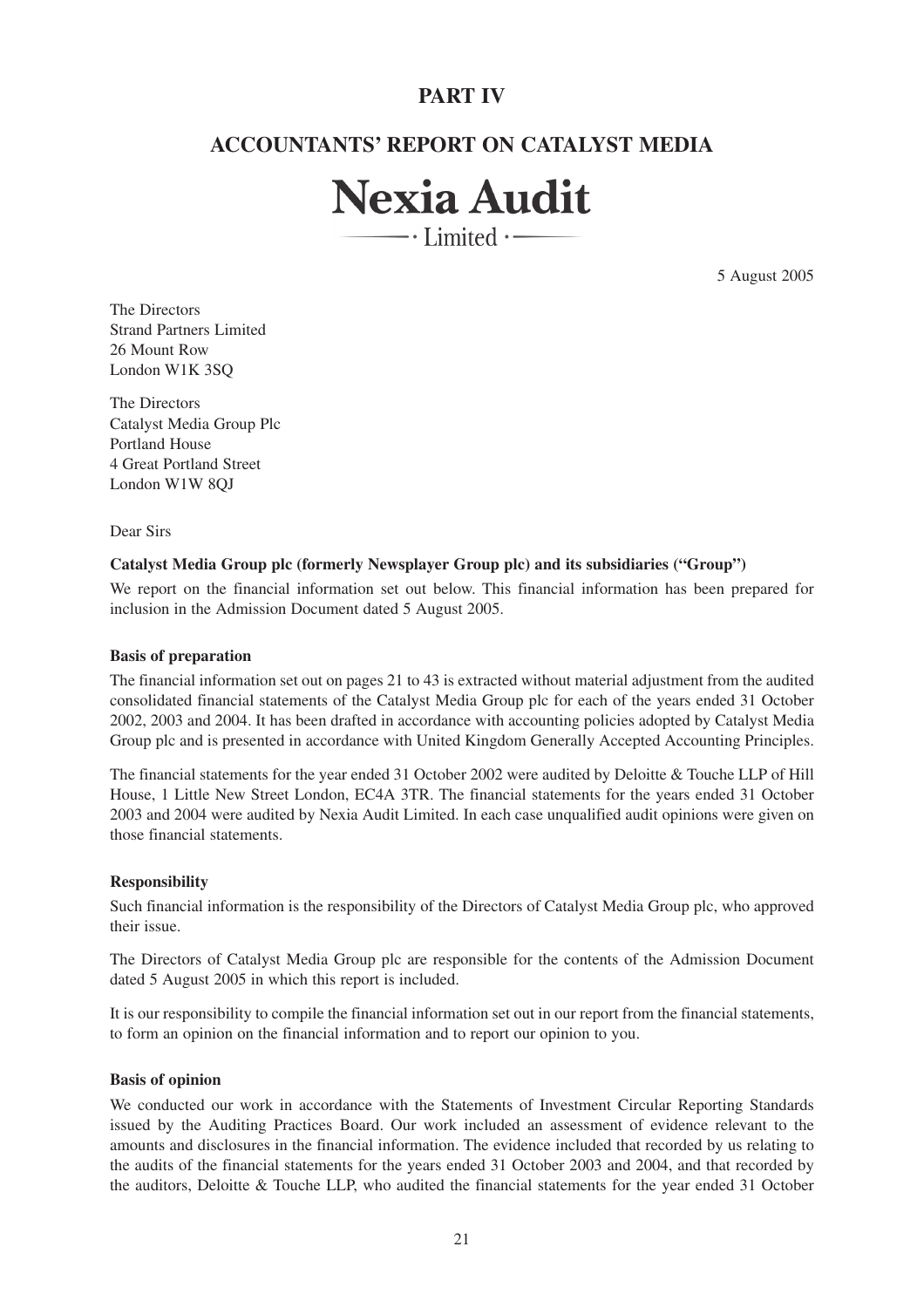2002. It also included an assessment of significant estimates and judgements made by those responsible for the preparation of the financial statements underlying the financial information and whether the accounting policies are appropriate to the entity's circumstances, consistently applied and adequately disclosed.

We planned and performed our work so as to obtain all the information and explanations which we considered necessary in order to provide us with sufficient evidence to give reasonable assurance that the financial information is free from material misstatement whether caused by fraud or other irregularity or error.

#### **Going concern**

In forming our opinion, we have considered the adequacy of the disclosures made in note 1 to the financial information set out below which explains that the company's ability to continue as a going concern is dependent upon its ability to raise additional working capital. In view of the significance of this uncertainty we consider this matter should be drawn to your attention, but our opinion is not qualified in this respect.

## **Opinion**

In our opinion, the financial information gives, for the purposes of the Admission Document dated 5 August 2005, a true and fair view of the state of affairs of the Group as at the dates stated and of its losses and cash flows for the periods then ended.

#### **Consent**

We consent to the inclusion in the Admission Document of this report and accept responsibility for this report for the purposes of paragraph 45 of Schedule 1 to the Public Offers of Securities Regulations 1995.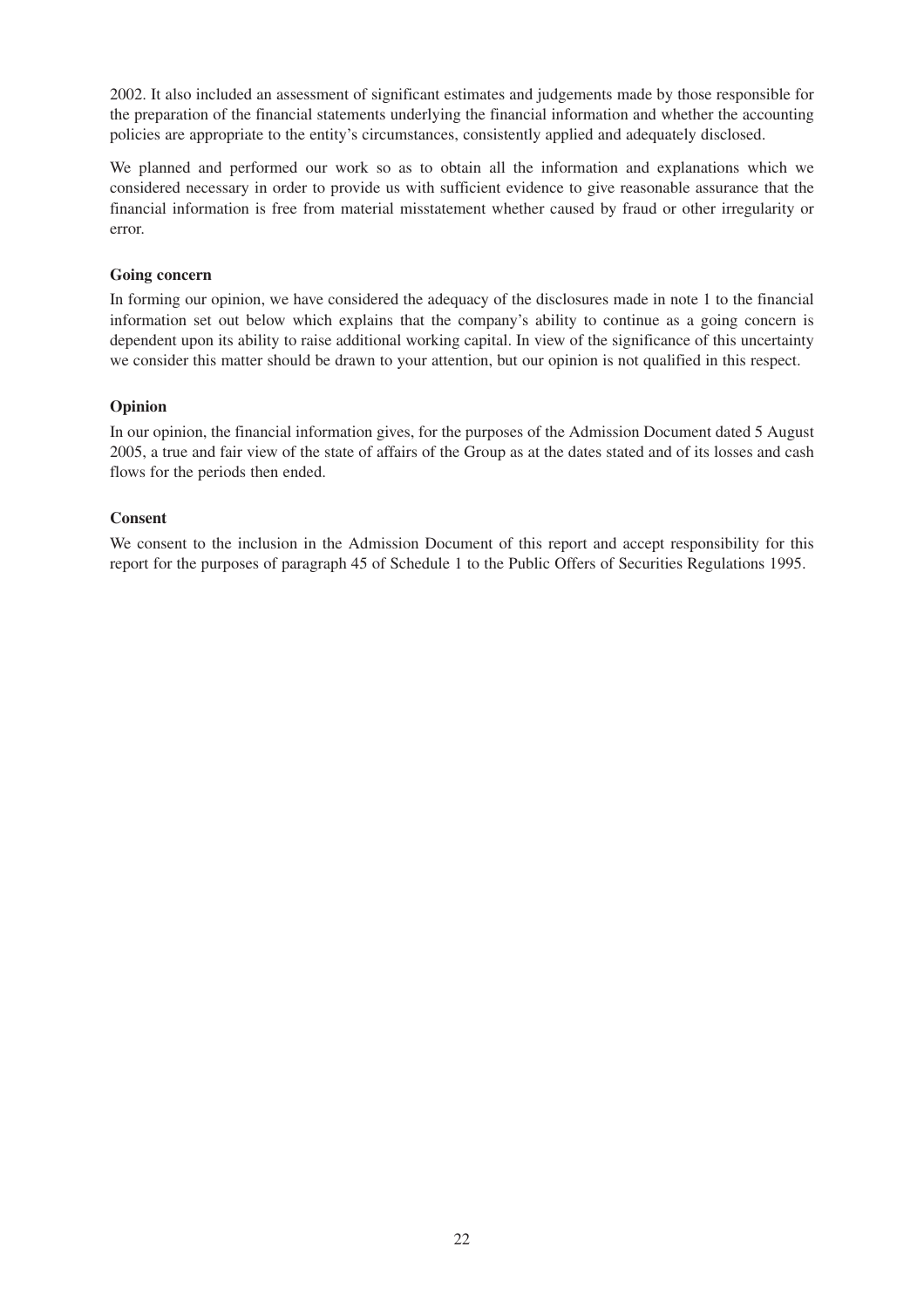## **CONSOLIDATED PROFIT AND LOSS ACCOUNT**

|                | Year ended  | Year ended  | Year ended    |
|----------------|-------------|-------------|---------------|
|                | 31 October  | 31 October  | 31 October    |
|                | 2002        | 2003        | 2004          |
| <b>Note</b>    | £           | £           | £             |
|                |             |             |               |
|                | 954,264     | 264,522     | 794,623       |
|                |             |             | 6,249,912     |
| 1              | 954,264     | 264,522     | 7,044,535     |
| 3              | (526, 737)  | (118, 485)  | (6,843,917)   |
|                | 427,527     | 146,037     | 200,618       |
| $\overline{4}$ | (3,951,978) | (4,671,569) | (3,359,608)   |
|                |             |             |               |
|                |             |             | (2,098,147)   |
|                |             |             | (1,060,843)   |
| 5              | (3,524,451) | (4,525,532) | (3, 158, 990) |
|                | (998, 699)  | (1,995,234) | (2,194,000)   |
|                | 59,855      | 7,673       | 29,195        |
| 6              |             | (15,341)    | (80,660)      |
|                | (3,464,596) | (6,528,434) | (5,404,455)   |
| $\overline{7}$ | (1,000)     | 204,269     | (1,166)       |
| 16             | (3,465,596) | (6,324,165) | (5,405,621)   |
| 19             | (5.03)      | (7.88)      | (4.02)        |
| 19             | (5.03)      | (7.88)      | (4.02)        |
|                |             | (3,524,451) | (4,525,532)   |

All activities are classed as continuing.

## **STATEMENT OF TOTAL RECOGNISED GAINS AND LOSSES**

|                                            | Year ended  | Year ended  | Year ended  |
|--------------------------------------------|-------------|-------------|-------------|
|                                            | 31 October  | 31 October  | 31 October  |
|                                            | 2002        | 2003        | 2004        |
|                                            | £           | £           |             |
| Loss on ordinary activities after taxation | (3,465,596) | (6,324,165) | (5,405,621) |
| Currency translation differences           |             | 16,566      | 3,063       |
| Total recognised losses in the year        | (3,465,596) | (6,307,599) | (5,402,558) |
|                                            |             |             |             |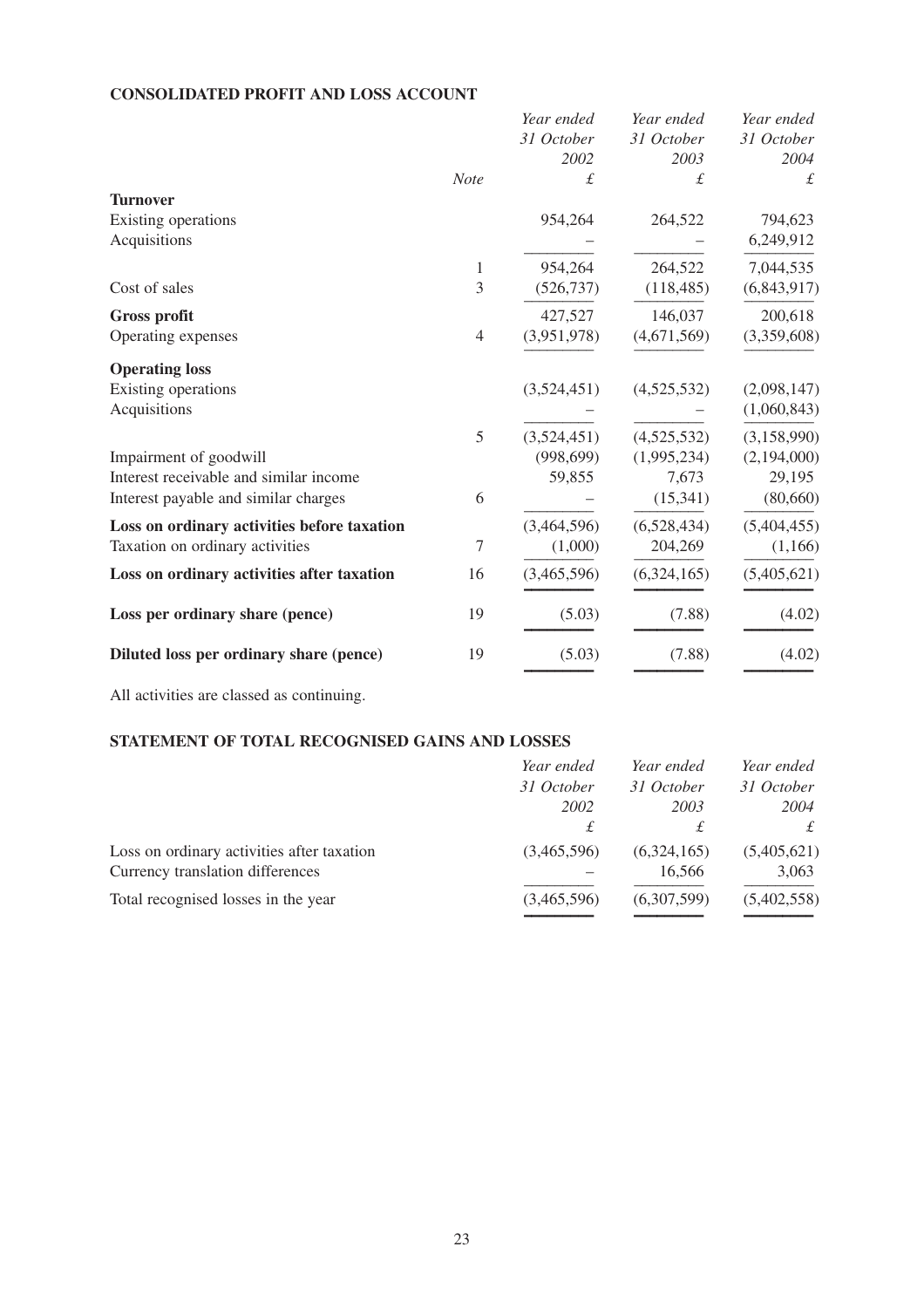## **CONSOLIDATED BALANCE SHEET**

|                                                   |                | Year ended  | Year ended    | Year ended     |
|---------------------------------------------------|----------------|-------------|---------------|----------------|
|                                                   |                | 31 October  | 31 October    | 31 October     |
|                                                   |                | 2002        | 2003          | 2004           |
|                                                   | Note           | £           | £             | £              |
| <b>FIXED ASSETS</b>                               |                |             |               |                |
| Intangible assets                                 | 9a             | 2,727,455   | 3,342,067     | 5,255,822      |
| Tangible assets                                   | 9 <sub>b</sub> | 237,370     | 171,617       | 258,216        |
|                                                   |                | 2,964,825   | 3,513,684     | 5,514,038      |
| <b>CURRENT ASSETS</b>                             |                |             |               |                |
| Debtors                                           | 11             | 1,067,839   | 186,595       | 1,744,291      |
| Cash at bank and in hand                          |                | 438,874     | 587,323       | 427,160        |
|                                                   |                | 1,506,713   | 773,918       | 2,171,451      |
| <b>CREDITORS - amounts falling due</b>            |                |             |               |                |
| within one year                                   | 12             | (342, 349)  | (1,896,570)   | (6, 557, 561)  |
| NET CURRENT ASSETS/(LIABILITIES)                  |                | 1,164,364   | (1, 122, 652) | (4,386,110)    |
| <b>TOTAL ASSETS LESS CURRENT LIABILITIES</b>      |                | 4,129,189   | 2,391,032     | 1,127,928      |
| <b>CREDITORS - amounts falling due after more</b> |                |             |               |                |
| than one year (including convertible debt)        | 13             |             | (160,000)     | (1,012,122)    |
| <b>NET ASSETS</b>                                 |                | 4,129,189   | 2,231,032     | 115,806        |
| <b>CAPITAL AND RESERVES</b>                       |                |             |               |                |
| Called up share capital                           | 14             | 692,688     | 1,214,624     | 1,405,099      |
| Shares to be issued                               | 15             |             | 1,012,640     | 476,000        |
| Share premium account                             | 16             | 11,707,380  | 12,775,192    | 15,303,683     |
| Merger reserve                                    | 16             | (509, 386)  | 1,295,676     | 2,402,674      |
| Profit and loss account                           | 16             | (7,761,493) | (14,069,092)  | (19, 471, 650) |
|                                                   |                | 4,129,189   | 2,229,040     | 115,806        |
| Minority interest                                 |                |             | 1,992         |                |
| <b>EQUITY SHAREHOLDERS' FUNDS</b>                 |                | 4,129,189   | 2,231,032     | 115,806        |
|                                                   |                |             |               |                |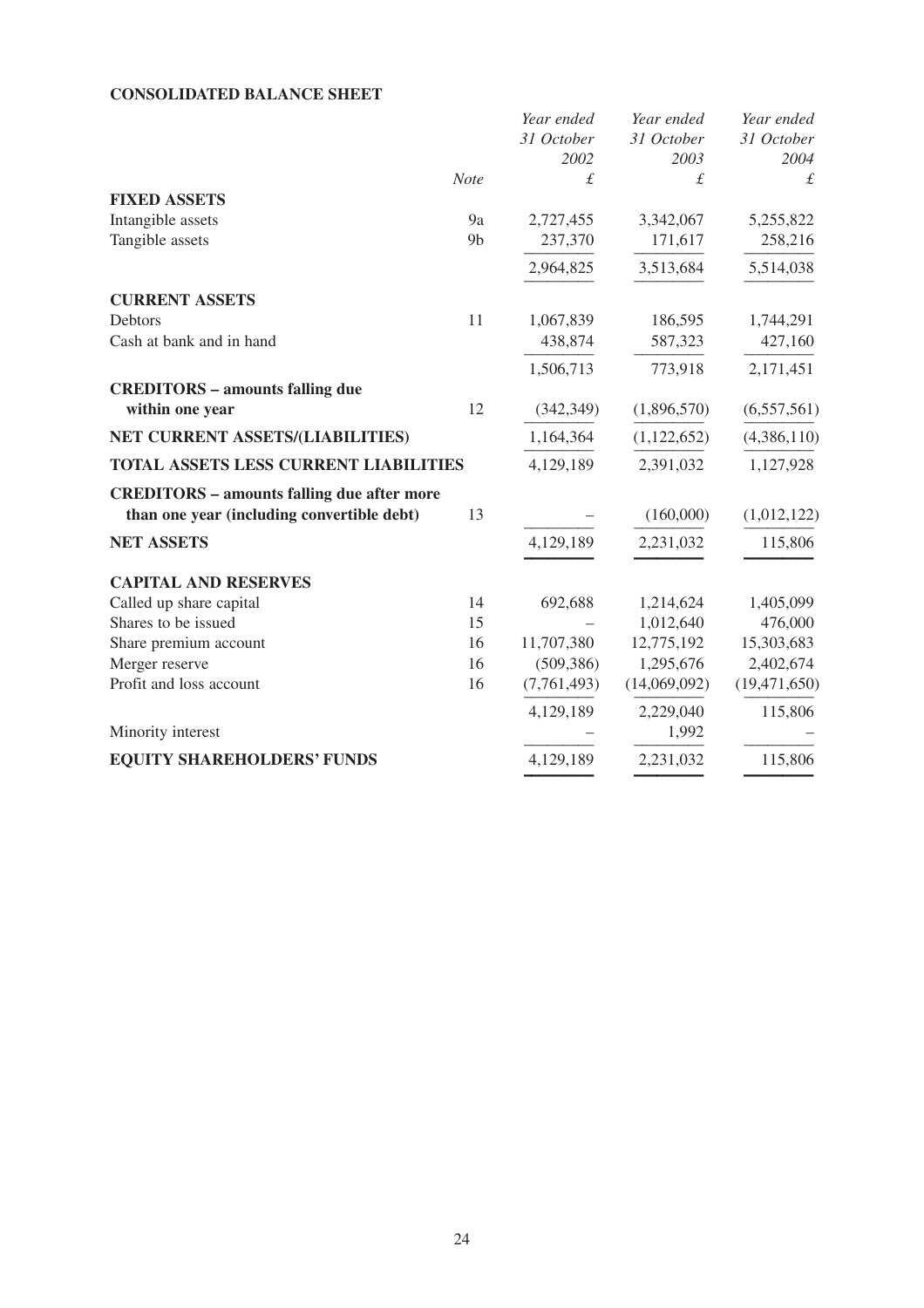## **CONSOLIDATED CASH FLOW STATEMENT**

|                                                 |             | Year ended  | Year ended  | Year ended  |
|-------------------------------------------------|-------------|-------------|-------------|-------------|
|                                                 |             | 31 October  | 31 October  | 31 October  |
|                                                 |             | 2002        | 2003        | 2004        |
|                                                 | <b>Note</b> | £           | £           | £           |
| Net cash outflow from operating activities      | (b)         | (1,223,993) | (1,355,300) | (2,087,355) |
| Returns on investments and servicing of finance | (c)         | 59,855      | (1,013)     | (51, 465)   |
| Taxation                                        |             | (1,500)     | 204,436     | (1,166)     |
| Capital expenditure and financial investment    | (c)         | (1,893,015) | (76, 922)   | (133,806)   |
| Acquisition                                     | (c)         | (335, 330)  | (131, 825)  | (141, 911)  |
| Cash outflow before use of liquid resources     |             |             |             |             |
| and financing                                   |             | (3,393,983) | (1,360,624) | (2,415,703) |
| Financing                                       | (c)         | 34,636      | 1,509,073   | 2,255,540   |
| Increase/(decrease) in cash                     | (a)         | (3,359,347) | 148,449     | (160, 163)  |
|                                                 |             |             |             |             |

Liquid resources comprises cash on short-term deposit.

## **(a) RECONCILIATION OF NET CASH FLOW TO MOVEMENT IN NET FUNDS/(DEBT)**

|                                                   | Year ended  | Year ended | Year ended  |
|---------------------------------------------------|-------------|------------|-------------|
|                                                   | 31 October  | 31 October | 31 October  |
|                                                   | 2002        | 2003       | 2004        |
|                                                   | £           | £          | £           |
| Increase/(decrease) in cash in the year           | (3,359,347) | 148,449    | (160, 163)  |
| Issue of convertible loan note                    |             | (160,000)  |             |
| Repayment of loan notes                           |             |            | 129,470     |
| Repayment of bank loan                            |             |            | 264,748     |
| Increase in bank loan                             |             |            | (52, 924)   |
| Repayment of finance leases                       |             |            | 63,868      |
| Loans and finance leases acquired with subsidiary |             |            | (2,551,366) |
| <b>Translation difference</b>                     |             |            | (2,850)     |
| Movement in net funds/(debt)                      | (3,359,347) | (11,551)   | (2,309,217) |
| Net funds at beginning of period                  | 3,798,221   | 438,874    | 427,323     |
| Net funds/(debt) at end of period                 | 438,874     | 427,323    | (1,881,894) |
|                                                   |             |            |             |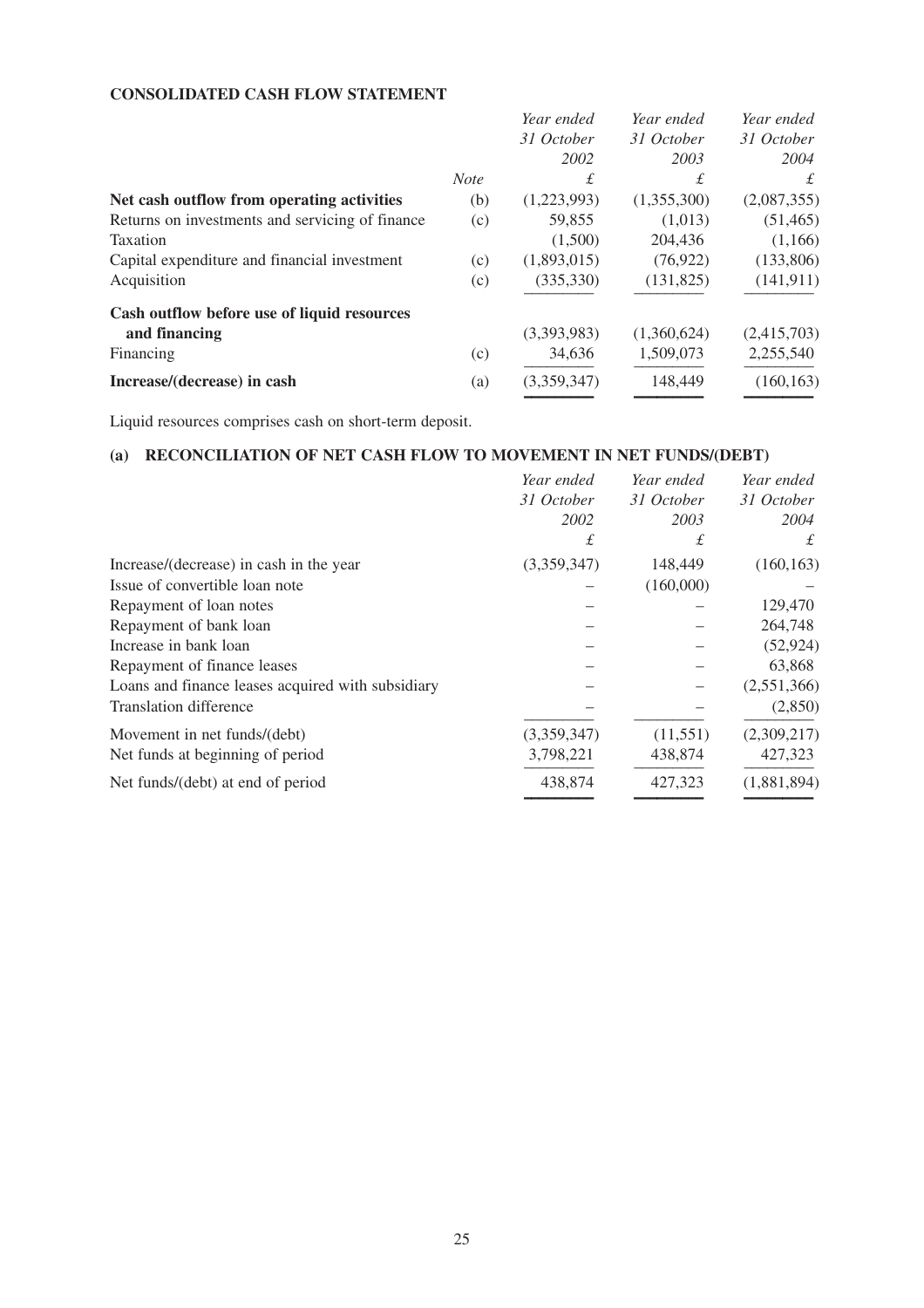## **(b) RECONCILIATION OF OPERATING LOSS TO OPERATING CASH FLOW**

|                                                   | Year ended  | Year ended  | Year ended  |
|---------------------------------------------------|-------------|-------------|-------------|
|                                                   | 31 October  | 31 October  | 31 October  |
|                                                   | 2002        | 2003        | 2004        |
|                                                   | £           | £           | £           |
| Operating loss                                    | (3,524,451) | (6,520,766) | (5,352,990) |
| <b>Impairment of Intellectual Property Rights</b> | 998,699     |             |             |
| Impairment of goodwill                            |             | 1,995,235   | 2,194,000   |
| Amortisation of Intellectual Property Rights      | 376,582     | 555,101     |             |
| Amortisation of goodwill on acquisition           |             | 65,358      | 510,702     |
| Prepayment write off                              |             | 682,058     |             |
| Depreciation                                      | 82,600      | 92,827      | 152,013     |
| Loss on sale of fixed asset investments           | 5,990       | 12,755      | 803         |
| (Increase)/decrease in debtors                    | 805,891     | 199,019     | (478, 873)  |
| (Decrease)/increase in creditors                  | 30,696      | 1,547,567   | 875,955     |
| Increase in minority interest                     |             | 1,992       |             |
| Exchange adjustment                               |             | 13,554      | 11,035      |
| Net cash outflow from operating activities        | (1,223,993) | (1,355,300) | (2,087,355) |

––––––––– ––––––––– –––––––––

## **(c) ANALYSIS OF CASH FLOWS FOR HEADINGS NETTED IN THE CASH FLOW STATEMENT**

| Year ended  | Year ended | Year ended |
|-------------|------------|------------|
| 31 October  | 31 October | 31 October |
| 2002        | 2003       | 2004       |
| $\pounds$   | £          | £          |
|             |            |            |
| 59,855      | 7,674      | 29,195     |
|             | (8,687)    | (66, 559)  |
|             |            | (14, 101)  |
| 59,855      | (1,013)    | (51, 465)  |
|             |            |            |
| (1,806,635) | (37,093)   | (73, 811)  |
| (86,380)    | (39, 829)  | (59, 995)  |
| (1,893,015) | (76, 922)  | (133,806)  |
|             |            |            |
| (335,330)   | (131, 825) | (141, 911) |
|             |            |            |
|             |            | (63,868)   |
|             | 160,000    |            |
| 34,636      | 1,349,073  | 2,660,702  |
|             |            | (263,318)  |
|             |            | (129, 470) |
|             |            | 51,494     |
| 34,636      | 1,509,073  | 2,255,540  |
|             |            |            |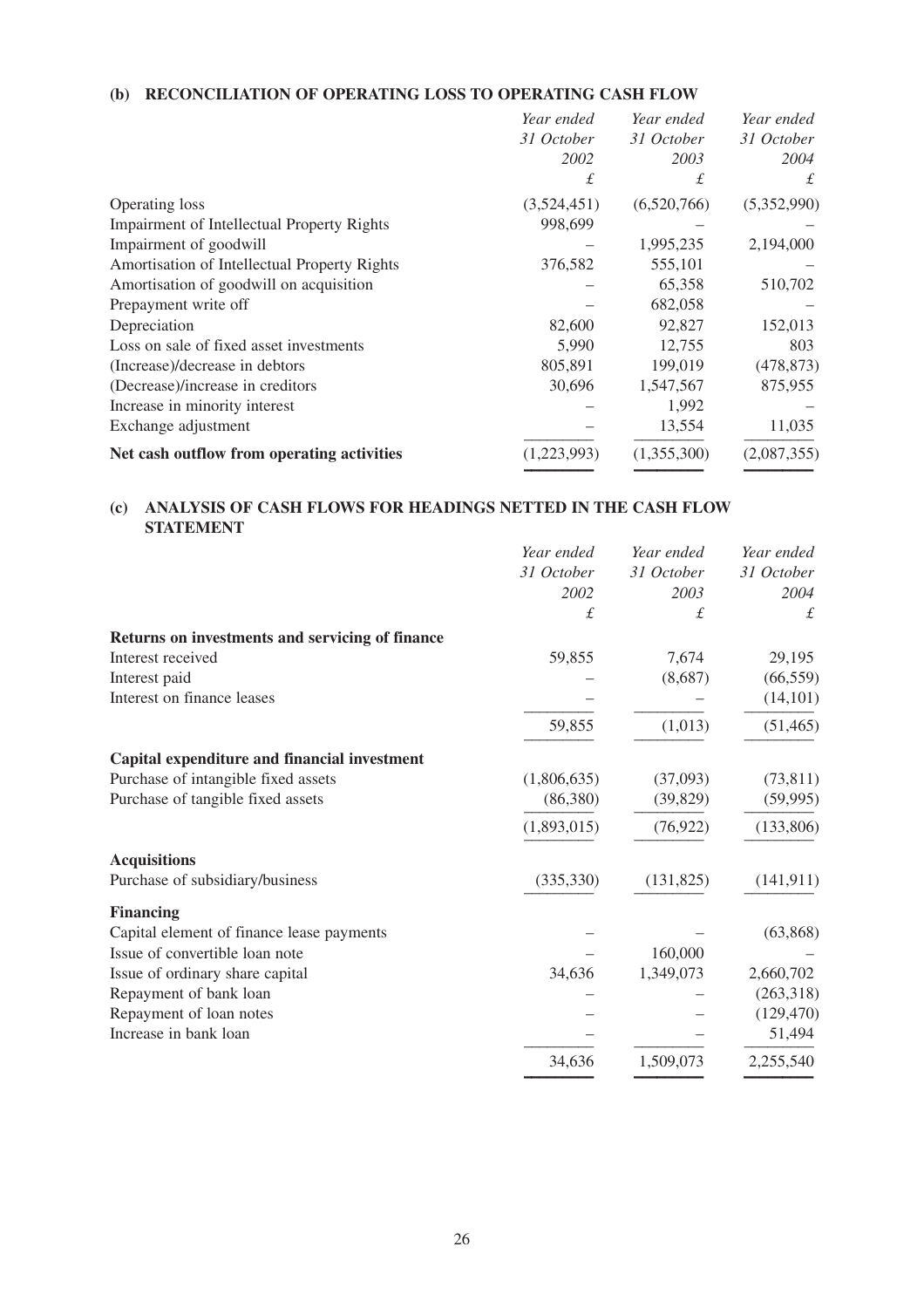## **(d) ANALYSIS OF CHANGES IN NET FUNDS**

| Year ended 31 October 2002 |                |            | At 31 October |             | At 31 October |
|----------------------------|----------------|------------|---------------|-------------|---------------|
|                            |                |            | 2001          | Cash flows  | 2002          |
|                            |                |            | £             | £           | £             |
| Cash at bank and in hand   |                |            | 3,798,221     | (3,359,347) | 438,874       |
| Total                      |                |            | 3,798,221     | (3,359,347) | 438,874       |
| Year ended 31 October 2003 |                |            | At 31 October |             | At 31 October |
|                            |                |            | 2002          | Cash flows  | 2003          |
|                            |                |            | £             | £           | £             |
| Cash at bank and in hand   |                |            | 438,874       | 148,449     | 587,323       |
| Convertible loan note      |                |            |               | (160,000)   | (160,000)     |
| Total                      |                |            | 438,874       | (11, 551)   | 427,323       |
| <b>Year ended</b>          | At $31$        |            |               |             | At $31$       |
| 31 October 2004            | <b>October</b> |            |               | Exchange    | October       |
|                            | 2003           | Cash flows | Acquisition   | Movement    | 2004          |
|                            | £              | £          | £             | £           | £             |
| Cash at bank and in hand   | 587,323        | (160, 163) |               |             | 427,160       |
| Loan notes                 |                | 129,470    | (1,165,232)   | 11,117      | (1,024,645)   |
| <b>Bank loans</b>          |                | 211,824    | (1,012,598)   | 10,360      | (811, 134)    |
| Convertible loan note      | (160,000)      |            |               |             | (160,000)     |
| Finance leases             |                | 63,868     | (373, 536)    | (3,607)     | (313,275)     |
| Total                      | 427,323        | 244,999    | (2,551,366)   | (2,850)     | (1,881,894)   |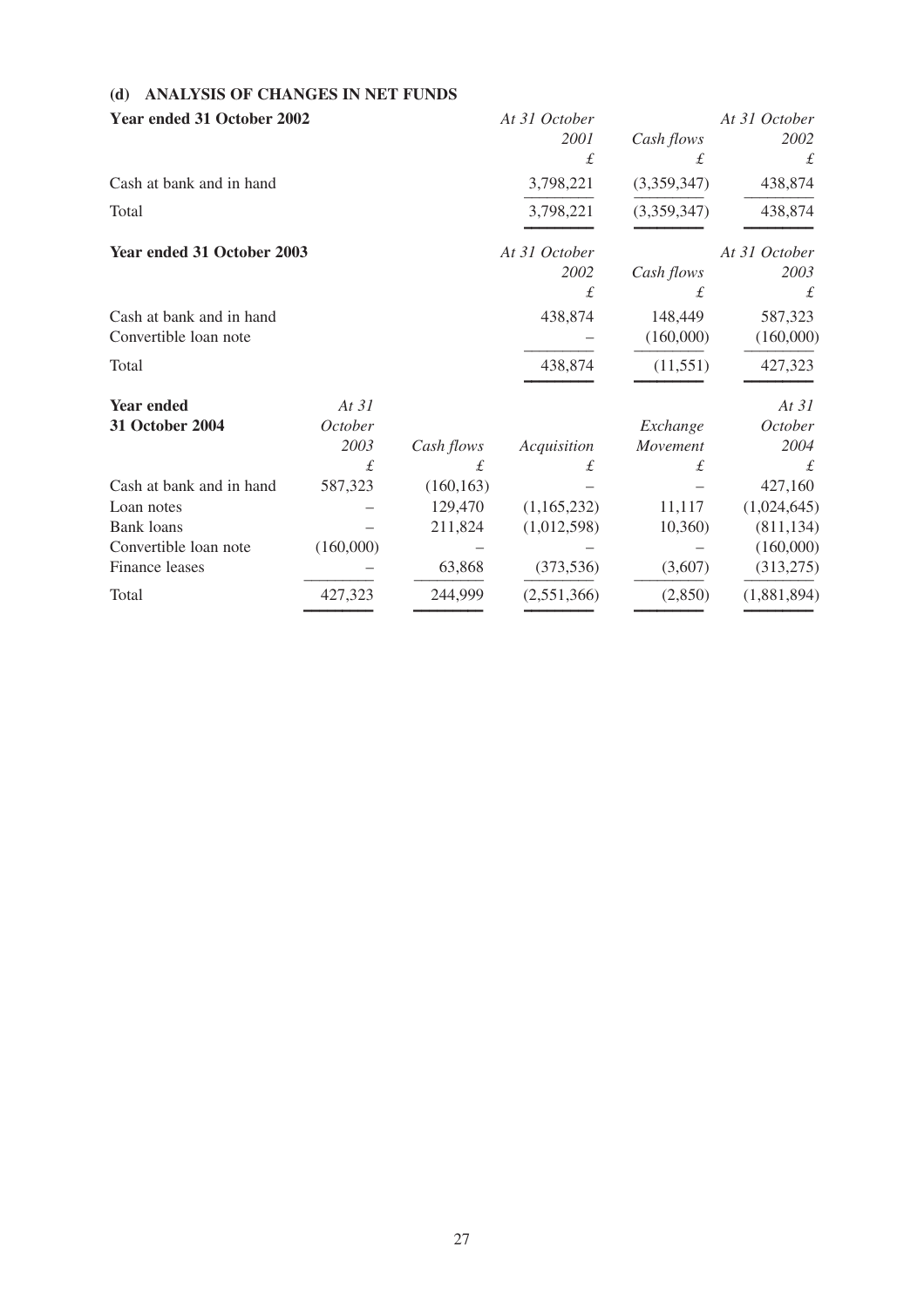## **NOTES TO THE FINANCIAL INFORMATION**

#### **1. ACCOUNTING POLICIES**

The financial information has been prepared in accordance with applicable United Kingdom accounting standards. A summary of the more important accounting policies adopted is set out below.

#### **Basis of accounting**

The financial information is prepared under the historical cost convention.

#### **Going concern**

The directors have prepared the financial statements on the basis that the Group is a going concern as the forecasts the directors have prepared indicate that Catalyst Media Group plc will have sufficient cash resources to satisfy liabilities as they fall due. The forecasts assume that the proposed acquisition of Alternateport Limited and associated fund raising, which are conditional upon, *inter alia*, the approval of shareholders in general meeting, are successfully concluded. The Company has secured, in aggregate, £28.75 million of new funding, of which £5.75 million will be applied for working capital and to meet the expenses of the transaction and  $£23$  million for the consideration for the acquisition. The directors are confident that the transactions will be completed and therefore have prepared the financial statements on a going concern basis. If the fundraising is not successful the directors would need to raise further funds for the Group to continue as a going concern. The financial statements do not include any adjustments that would result if this going concern basis was not appropriate.

#### **Basis of consolidation**

The group financial information consolidates the financial information of Catalyst Media Group plc and all of its subsidiaries at the period end.

Newsplayer Limited and Betelgeuse Productions Inc. have been consolidated using acquisition accounting principles, but the differences between the nominal value of the shares issued by Catalyst Media Group plc in exchange for shares in Newsplayer Limited and Betelgeuse Productions Inc. and the nominal value of the shares held in Newsplayer Limited and Betelgeuse Productions Inc. have been transferred to a merger reserve.

Newsplayer International Limited, NPG Inc, Catalyst Media Services Limited, Global Media Services have been consolidated using acquisition accounting principles.

#### **Intangible fixed assets – goodwill**

Goodwill arising on the acquisition of subsidiary undertakings and businesses, representing any excess of consideration over the fair value of the identifiable assets and liabilities acquired, is capitalised and written off on a straight-line basis over its useful economic life, which ranges from 10 to 20 years. Provision is made for any impairment in value.

#### **Intangible fixed assets – intellectual property rights**

The Group writes off all intellectual property rights in full during the period in which they were incurred.

#### **Development expenditure**

Development expenditure is written off in the year it is incurred unless the directors are satisfied as to the technical, commercial and financial viability of individual projects. In this situation, the expenditure is deferred and amortised over the period during which the Group is expected to benefit.

#### **Tangible fixed assets**

Depreciation is provided on cost in equal annual instalments over the estimated useful economic lives of the assets, which are as follows:

Fixtures, fittings and computer equipment 4 years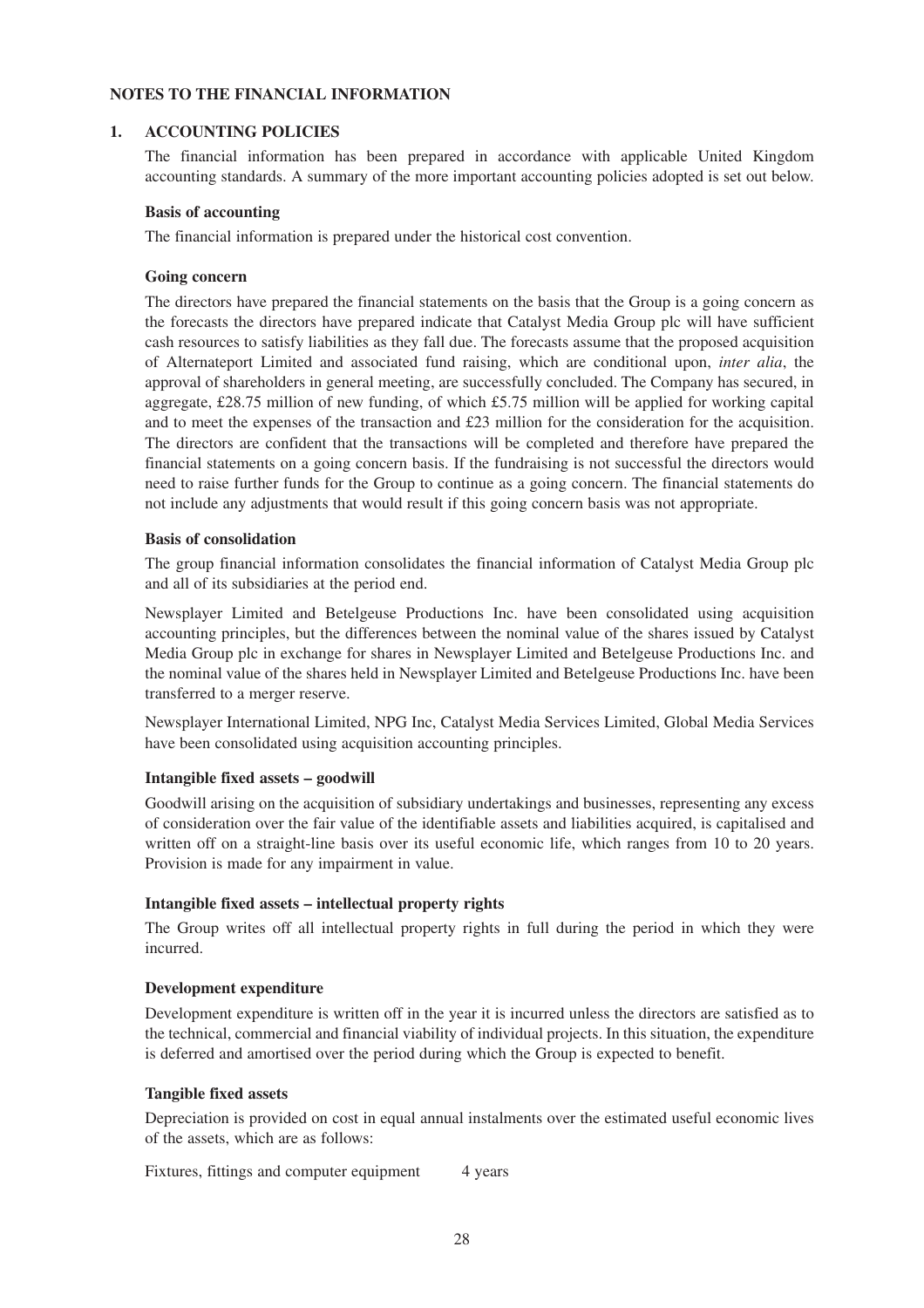### **1. ACCOUNTING POLICIES (continued)**

#### **Investments**

Investments held as fixed assets are stated at cost less provision for any impairment.

#### **Deferred taxation**

Deferred taxation is provided in full on timing differences that result in an obligation at the balance sheet date to pay more tax, or a right to pay less tax, at a future date, at rates expected to apply when those timing differences are expected to crystallise based on current tax rates and law. Timing differences arise from the inclusion of items of income and expenditure in taxation computations in periods different from those in which they are included in financial statements.

Deferred tax assets are recognised to the extent that it is regarded as more likely than not that they will be recovered. Deferred tax assets and liabilities are not discounted.

#### **Leases**

Assets held under finance leases are recorded in the balance sheet at the fair value of the leased assets at the inception of the leases. The amounts by which the lease payments exceed the recorded lease obligations are treated as finance charges which are amortised over each lease term to give a constant rate of charge on the remaining balance of the obligation.

Operating lease rentals are charged to income in equal annual amounts over the lease term.

#### **Foreign currency**

The results of the overseas operations are translated at the average rates of exchange during the period and their balance sheets at the rates ruling at the balance sheet date. Exchange differences arising on translation of the opening net assets and the profit or loss for the period are taken to reserves and reported in the statement of total recognised gains and losses. All other exchange differences are included in the profit and loss account.

#### **Turnover**

Revenue is recognised when, and to the extent that, the group obtains the right to consideration in exchange for their performance. Turnover is recorded on the following bases:

On post-production services – at the time the services are provided and on television production when each episode is completed and delivery is accepted by the customer.

Where payments are received in advance of provision of the related service, these amounts are included within deferred income.

#### **Segmental information**

The Group's net assets, turnover and loss before tax are attributable to professional internet services, website administration and TV production activity.

*Analysis by geographical area*

|               | 2002    | 2003    | 2004      |
|---------------|---------|---------|-----------|
|               |         | £       | £         |
| North America |         | 245,207 | 6,953,562 |
| Europe        | 954,264 | 19,315  | 90,973    |
| Turnover      | 954,264 | 264,522 | 7,044,535 |
|               |         |         |           |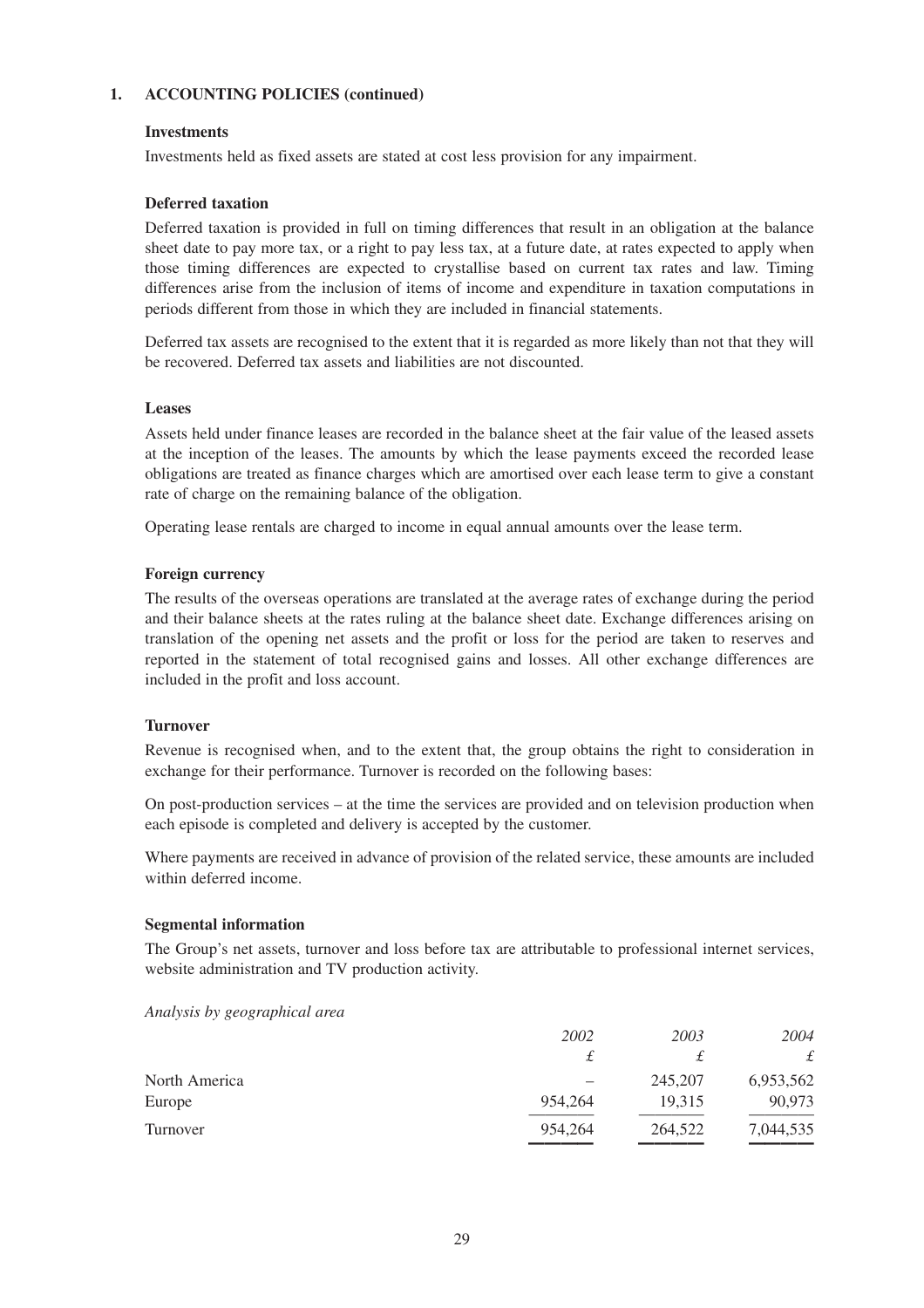## **1. ACCOUNTING POLICIES (continued)**

*Analysis by operation*

|                                | 2002      | 2003      | 2004        |
|--------------------------------|-----------|-----------|-------------|
|                                | £         | $\pounds$ | £           |
| Website and distribution       | 954,264   | 266,751   | 274,688     |
| TV production                  |           |           | 6,249,912   |
| Internet professional services |           | 37,771    | 519,935     |
| Turnover                       | 954,264   | 264,522   | 7,044,535   |
| Operating loss by operation    |           |           |             |
|                                | 2002      | 2003      | 2004        |
|                                | £         | £         | £           |
| Website and distribution       | 3,524,451 | 4,518,033 | 1,870,208   |
| TV production                  |           |           | 1,060,843   |
| Internet professional services |           | 7,499     | 227,939     |
| Operating loss                 | 3,524,451 | 4,525,532 | 3,158,990   |
| Net assets by operation        |           |           |             |
|                                | 2002      | 2003      | 2004        |
|                                | £         | £         | £           |
| Website and distribution       | 4,129,189 | 2,176,363 | 3,617,387   |
| TV production                  |           |           | (3,307,732) |
| Internet professional services |           | 54,669    | (193, 849)  |
| Net assets                     | 4,129,189 | 2,231,032 | 115,806     |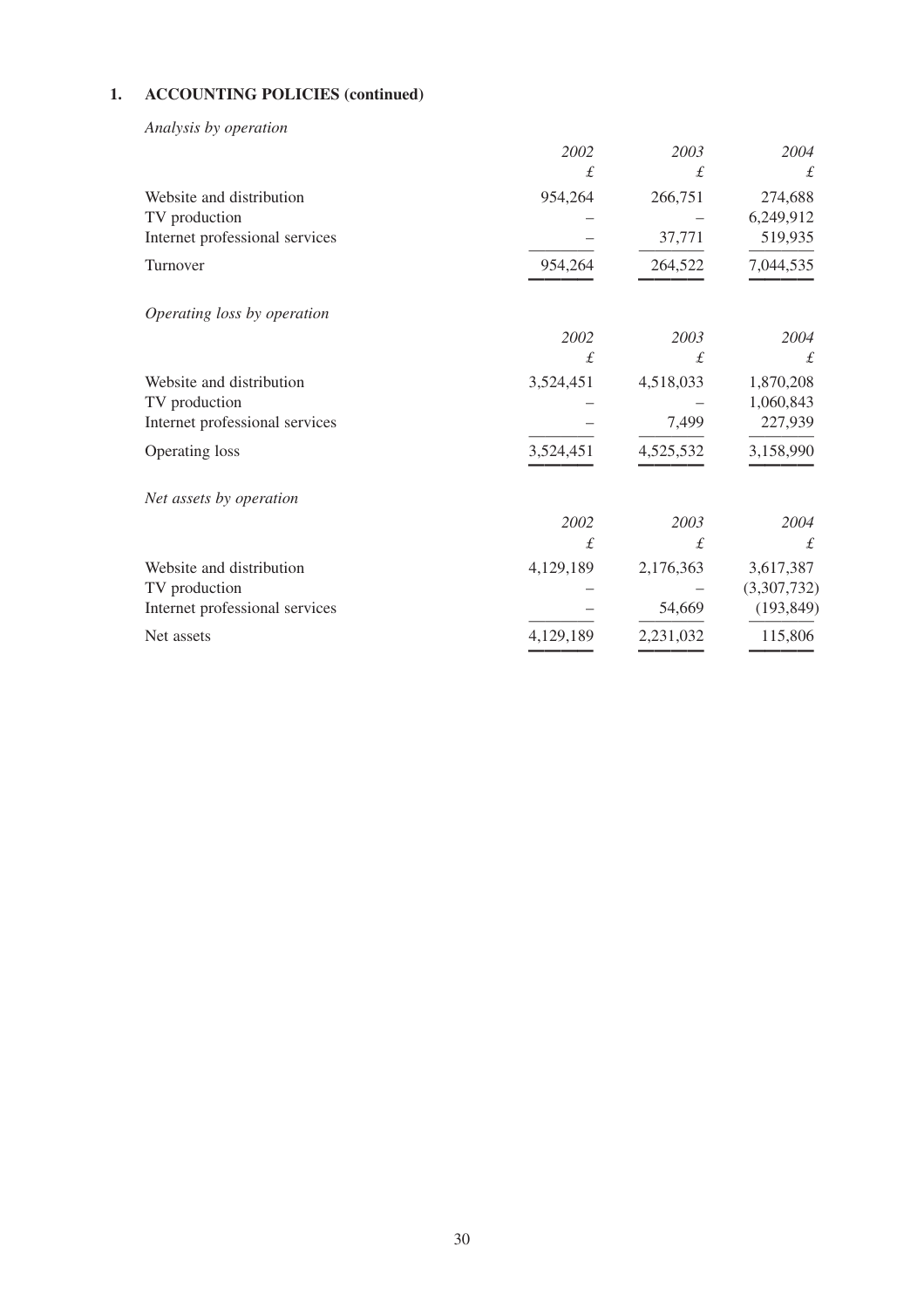## **2. INFORMATION REGARDING DIRECTORS AND EMPLOYEES**

## **(a) Employee numbers**

The average number of staff employed, including executive Directors, within each category was:

|     |                                                                                    | Year ended    | Year ended    | Year ended    |
|-----|------------------------------------------------------------------------------------|---------------|---------------|---------------|
|     |                                                                                    | 31 October    | 31 October    | 31 October    |
|     |                                                                                    | 2002          | 2003          | 2004          |
|     |                                                                                    | <b>Number</b> | <b>Number</b> | <b>Number</b> |
|     | <b>Sales</b>                                                                       | 3             | 3             | 5             |
|     | Administration                                                                     | 11            | 6             | 61            |
|     |                                                                                    | 14            | 9             | 66            |
| (b) | <b>Employee costs</b>                                                              |               |               |               |
|     | were as follows:                                                                   |               |               |               |
|     |                                                                                    | $\pounds$     | $\pounds$     | £             |
|     | Wages and salaries (including executive Directors)                                 | 643,493       | 726,109       | 2,422,690     |
|     | Social security costs                                                              | 68,408        | 86,515        | 202,026       |
|     |                                                                                    | 711,901       | 812,624       | 2,624,716     |
| (c) | <b>Emoluments of Directors</b>                                                     |               |               |               |
|     | of the company were as follows:                                                    |               |               |               |
|     |                                                                                    | $\pounds$     | $\pounds$     | £             |
|     | Emoluments                                                                         | 358,897       | 481,351       | 785,853       |
|     | Directors' emoluments includes bonuses of £125,535 (2003: £50,000; 2002: £45,000). |               |               |               |
|     |                                                                                    | $\pounds$     | $\pounds$     | $\pounds$     |

During the period covered by the financial information no Directors were members of a defined contribution pension scheme and no Directors exercised share options.

––––––––– ––––––––– –––––––––

Highest paid Director's emoluments 188,476 193,162 187,741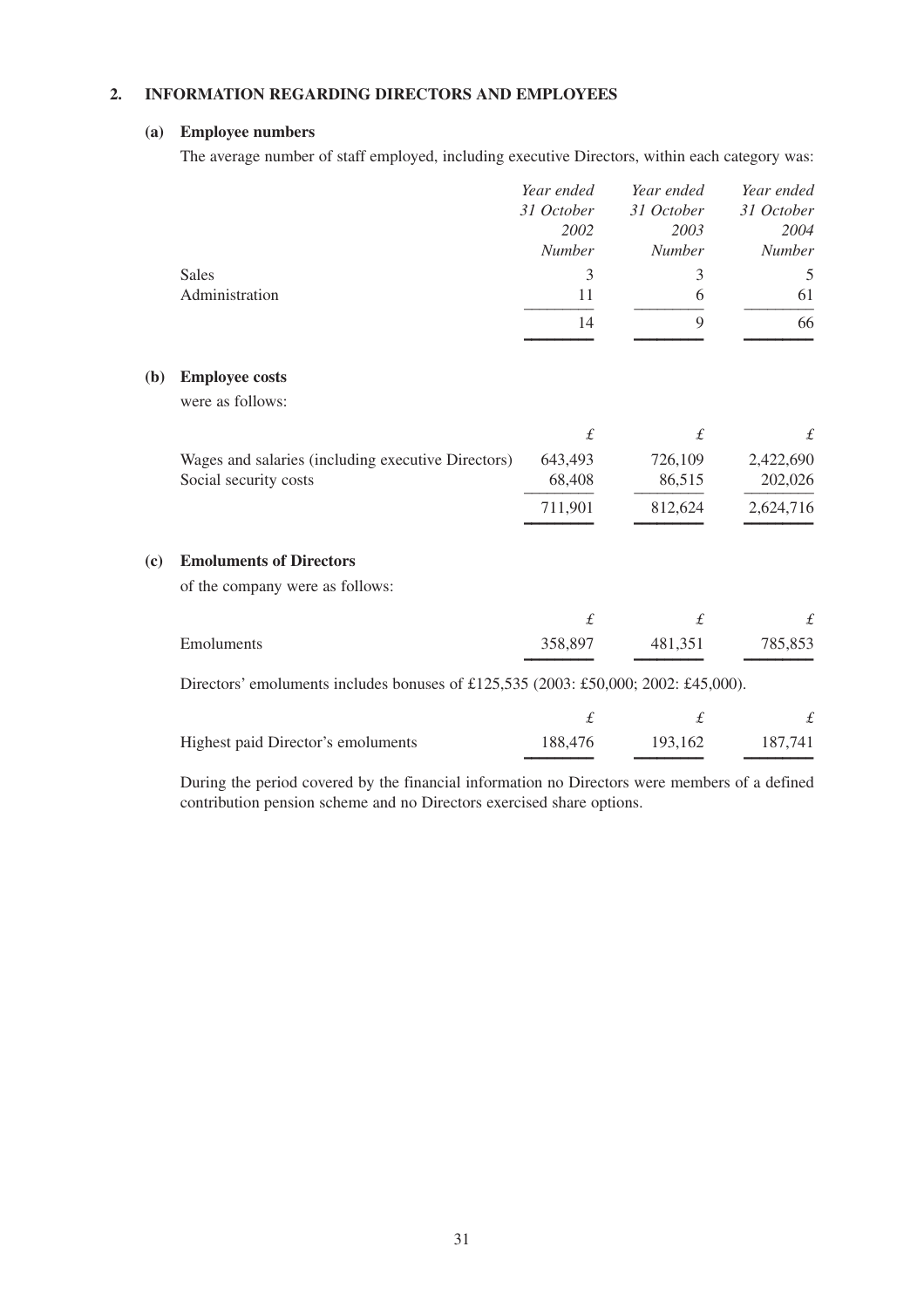## **3. COST OF SALES**

|                     | Year ended | Year ended | Year ended |
|---------------------|------------|------------|------------|
|                     | 31 October | 31 October | 31 October |
|                     | 2002       | 2003       | 2004       |
|                     | £          | £          | £          |
| Existing operations | 526,737    | 118,485    | 547,427    |
| Acquisitions        |            |            | 6,296,490  |
|                     | 526,737    | 118,485    | 6,843,917  |
|                     |            |            |            |

## **4. OPERATING EXPENSES**

|                                     | Year ended<br>31 October<br>2002 | Year ended<br>31 October<br>2003 | Year ended<br>31 October<br>2004 |
|-------------------------------------|----------------------------------|----------------------------------|----------------------------------|
|                                     | £                                | £                                | £                                |
| Existing operations<br>Acquisitions | 3,951,978                        | 4,622,937<br>48,632              | 2,345,343<br>1,014,265           |
|                                     | 3,951,978                        | 4,671,569                        | 3,359,608                        |

## **5. OPERATING LOSS**

|                                                 | Year ended | Year ended | Year ended |
|-------------------------------------------------|------------|------------|------------|
|                                                 | 31 October | 31 October | 31 October |
|                                                 | 2002       | 2003       | 2004       |
|                                                 | £          | £          | £          |
| Operating loss is arrived at after charging:    |            |            |            |
| Depreciation – owned assets                     | 82,600     | 92,827     | 152,013    |
| Depreciation – assets held under finance leases |            |            |            |
| Amortisation of rights                          | 357,108    | 555,101    |            |
| Amortisation of goodwill                        | 19,474     | 65,359     | 510,702    |
| Auditors' remuneration:                         |            |            |            |
| group audit fees                                | 23,000     | 35,500     | 32,000     |
| non-audit services                              | 5,000      |            | 73,778     |
| non-audit services (paid to related companies   |            |            |            |
| of the auditors)                                |            | 55,035     | 23,500     |
| Rentals under operating leases                  | 69,375     | 69,375     | 321,790    |
| Exceptional items:                              |            |            |            |
| Impairment of intellectual property rights      | 998,699    |            |            |
|                                                 |            |            |            |

Audit fees of £10,333 (2003: £15,000; 2002: £10,000) were paid in respect of the holding company.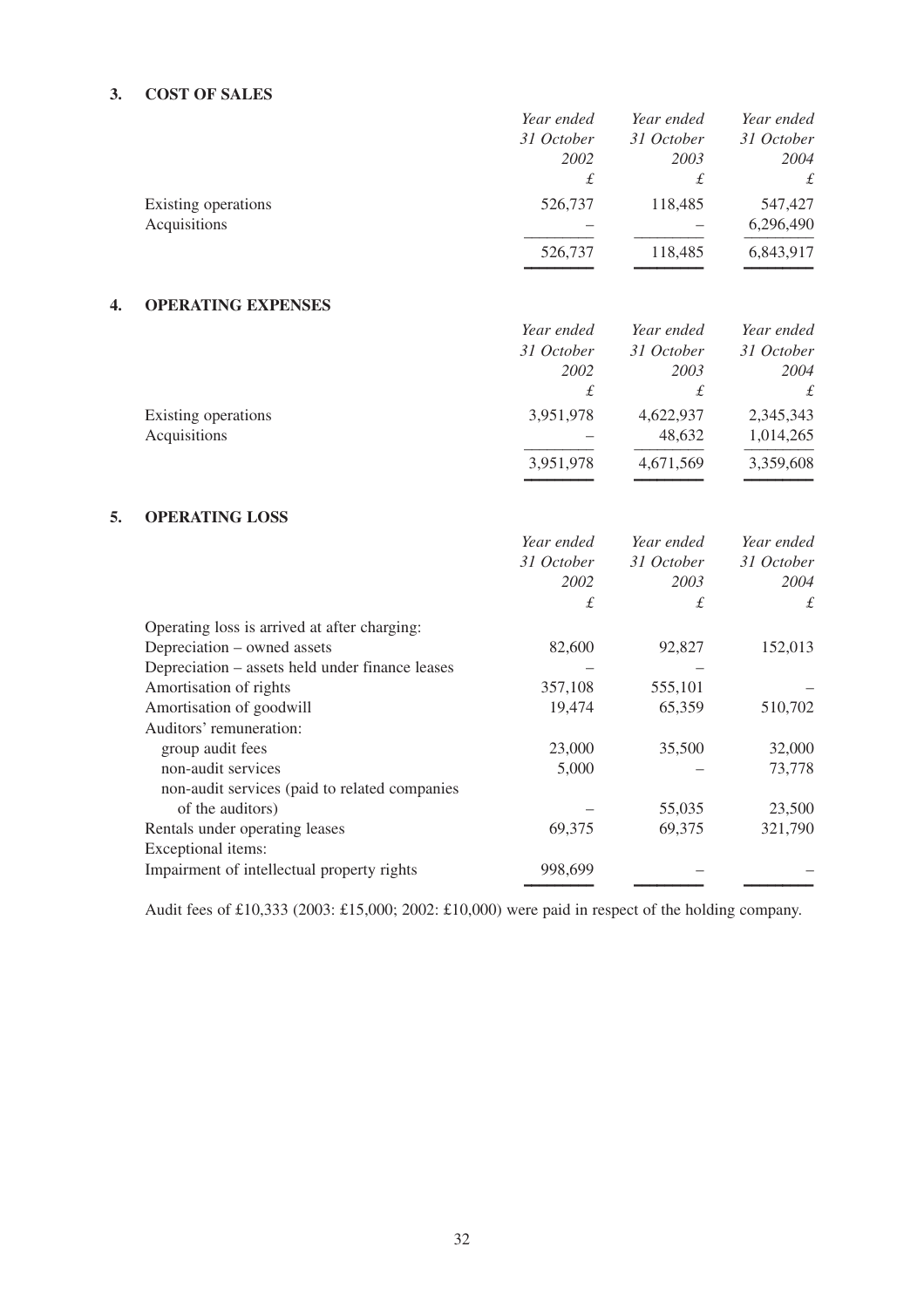## **6. INTEREST PAYABLE AND SIMILAR CHARGES**

|                         | Year ended | Year ended | Year ended |
|-------------------------|------------|------------|------------|
|                         | 31 October | 31 October | 31 October |
|                         | 2002       | 2003       | 2004       |
|                         | £          |            | £          |
| Interest on other loans |            | 15.341     | 80,660     |
|                         |            |            |            |

## **7. TAX ON LOSS ON ORDINARY ACTIVITIES**

### **(a) Analysis of tax charge/(credit) on ordinary activities**

|                                          | Year ended | Year ended | Year ended |
|------------------------------------------|------------|------------|------------|
|                                          | 31 October | 31 October | 31 October |
|                                          | 2002       | 2003       | 2004       |
|                                          | £          | £          | £          |
| United Kingdom corporation tax at 30%    |            |            |            |
| (2004: 30%: 2003: 30%, 2002: 30%,        |            |            |            |
| $2001:30\%$ of taxable profit            |            |            |            |
| Overcharge for prior years               |            | (205, 631) |            |
| Foreign tax                              | 1,000      | 1,362      |            |
| Adjustments to prior year tax provisions |            |            | 1,166      |
|                                          | 1,000      | (204, 269) | 1,166      |
|                                          |            |            |            |

## **(b) Factors affecting tax charge/(credit) for the year**

|                                                        | Year ended | Year ended | Year ended |
|--------------------------------------------------------|------------|------------|------------|
|                                                        | 31 October | 31 October | 31 October |
|                                                        | 2002       | 2003       | 2004       |
|                                                        | $\%$       | $\%$       | $\%$       |
| Standard tax rate for the year as a                    |            |            |            |
| percentage of losses                                   | 30         | 30         | 30         |
| Effects of:                                            |            |            |            |
| Expenses not deductible for tax purposes               | (8)        | (7)        | (1)        |
| Non-utilisation of tax losses                          | (8)        | (23)       | (29)       |
| Overcharge for prior years                             |            | 3          |            |
| Overseas tax rate                                      |            |            |            |
| Effect of lower rates of tax on overseas losses        | (14)       |            |            |
| Tax credit for year as percentage of loss for the year |            | 3          |            |
|                                                        |            |            |            |

## **(c) Factors that may affect the future tax charge**

Deferred tax has not been provided in respect of excess revenue losses and management expenses as there is insufficient evidence that the related assets will be recovered. The amount of the asset not recognised is £989,200 (2003: £1,874,280, 2002: £476,015)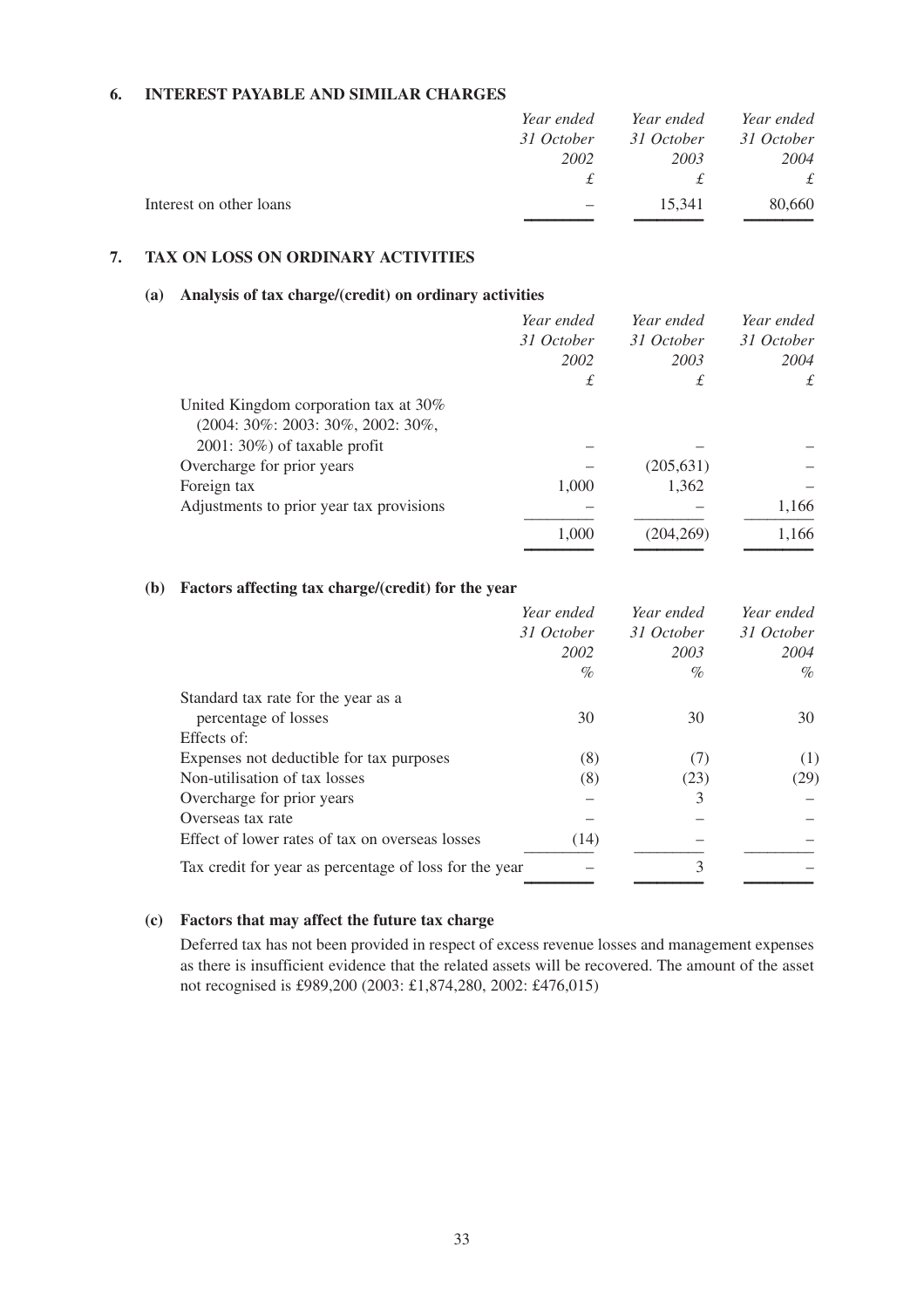## **8. LOSS OF PARENT COMPANY**

|                                                | Year ended  | Year ended  | Year ended     |
|------------------------------------------------|-------------|-------------|----------------|
|                                                | 31 October  | 31 October  | 31 October     |
|                                                | <i>2002</i> | 2003        | 2004           |
|                                                |             | $+$         |                |
| Parent company's loss for the financial period | (1,557,209) | (2,051,949) | (12, 494, 120) |
|                                                |             |             |                |

## **9. (a) INTANGIBLE FIXED ASSETS**

|                          |             |             | Intellectual |              |
|--------------------------|-------------|-------------|--------------|--------------|
|                          | Development |             | property     |              |
|                          | Expenditure | Goodwill    | rights       | <b>Total</b> |
| <b>COST</b>              | £           | £           | £            | £            |
| At 31 October 2001       |             |             | 1,315,485    | 1,315,485    |
| Additions                |             | 252,036     | 2,861,256    | 3,113,292    |
| Exchange rate movement   |             | (18, 349)   |              | (18, 349)    |
| At 31 October 2002       |             | 233,687     | 4,176,741    | 4,410,428    |
| <b>Additions</b>         |             | 3,196,224   | 37,093       | 3,233,317    |
| Exchange rate movement   |             | (3,012)     |              | (3,012)      |
| At 31 October 2003       |             | 3,426,899   | 4,213,834    | 7,640,733    |
| <b>Additions</b>         | 64,484      | 5,122,736   |              | 5,187,220    |
| Finalisation of deferred |             |             |              |              |
| consideration            |             | (536, 640)  |              | (536, 640)   |
| Exchange rate movement   |             | (37, 664)   |              | (37, 664)    |
| At 31 October 2004       | 64,484      | 7,975,331   | 4,213,834    | 12,253,649   |
| <b>AMORTISATION</b>      |             |             |              |              |
| At 31 October 2001       |             |             | (307, 692)   | (307, 692)   |
| Charge for the period    |             | (19, 474)   | (357, 108)   | (376, 582)   |
| Impairment               |             |             | (998, 699)   | (998, 699)   |
| At 31 October 2002       |             | (19, 474)   | (1,663,499)  | (1,682,973)  |
| Charge for the period    |             | (65,358)    | (555,100)    | (620, 458)   |
| Impairment               |             |             | (1,995,235)  | (1,995,235)  |
| At 31 October 2003       |             | (84, 832)   | (4,213,834)  | (4,298,666)  |
| Charge for the period    |             | (510, 702)  |              | (510, 702)   |
| Impairment               |             | (2,194,000) |              | (2,194,000)  |
| Exchange rate movement   |             | 5,541       |              | 5,541        |
| At 31 October 2004       |             | (2,783,993) | (4,213,834)  | (6,997,827)  |
| <b>NET BOOK VALUE</b>    |             |             |              |              |
| At 31 October 2001       |             |             | 1,007,793    | 1,007,793    |
| At 31 October 2002       |             | 214,213     | 2,513,242    | 2,727,455    |
| At 31 October 2003       |             | 3,342,067   |              | 3,342,067    |
| At 31 October 2004       | 64,484      | 5,191,338   |              | 5,255,822    |
|                          |             |             |              |              |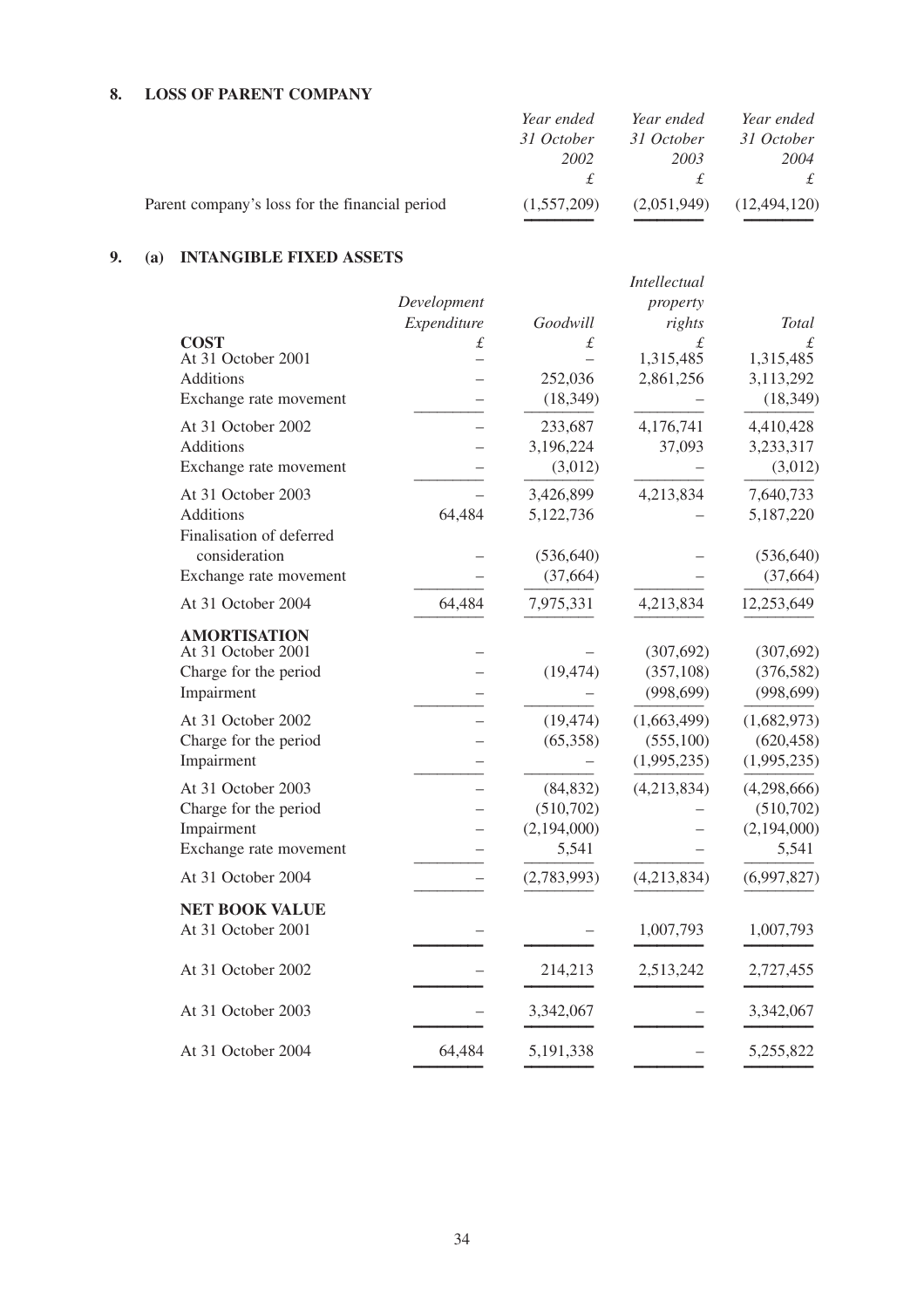## **9. (b) TANGIBLE FIXED ASSETS**

|                                                                                                              | Fixtures, fittings<br>and computer<br>equipment<br>£ |
|--------------------------------------------------------------------------------------------------------------|------------------------------------------------------|
| <b>COST</b><br>At 31 October 2001<br>Acquired with new business<br><b>Additions</b><br>Disposals             | 269,540<br>22,060<br>86,380<br>(8,557)               |
| At 31 October 2002<br>Acquired with subsidiary<br>Additions<br>Disposals                                     | 369,423<br>20,345<br>19,484<br>(28, 180)             |
| At 31 October 2003<br>Acquired with subsidiary<br><b>Additions</b><br>Disposals<br>Foreign exchange movement | 381,072<br>141,303<br>59,995<br>(1,133)<br>29,498    |
| At 31 October 2004                                                                                           | 610,735                                              |
| <b>DEPRECIATION</b><br>At 31 October 2001<br>Charge for the period<br>Disposals                              | (52,020)<br>(82,600)<br>2,567                        |
| At 31 October 2002<br>Charge for the period<br>Disposals                                                     | (132,053)<br>(92, 827)<br>15,425                     |
| At 31 October 2003<br>Charge for the period<br>Disposals<br>Foreign exchange movement                        | (209, 455)<br>(152,013)<br>330<br>8,619              |
| At 31 October 2004                                                                                           | (352,519)                                            |
| <b>NET BOOK VALUE</b><br>At 31 October 2001                                                                  | 217,520                                              |
| At 31 October 2002                                                                                           | 237,370                                              |
| At 31 October 2003                                                                                           | 171,617                                              |
| At 31 October 2004                                                                                           | 258,216                                              |
|                                                                                                              |                                                      |

The net book value includes an amount of £101,335 (2003: nil, 2002: nil) in respect of assets held under finance leases.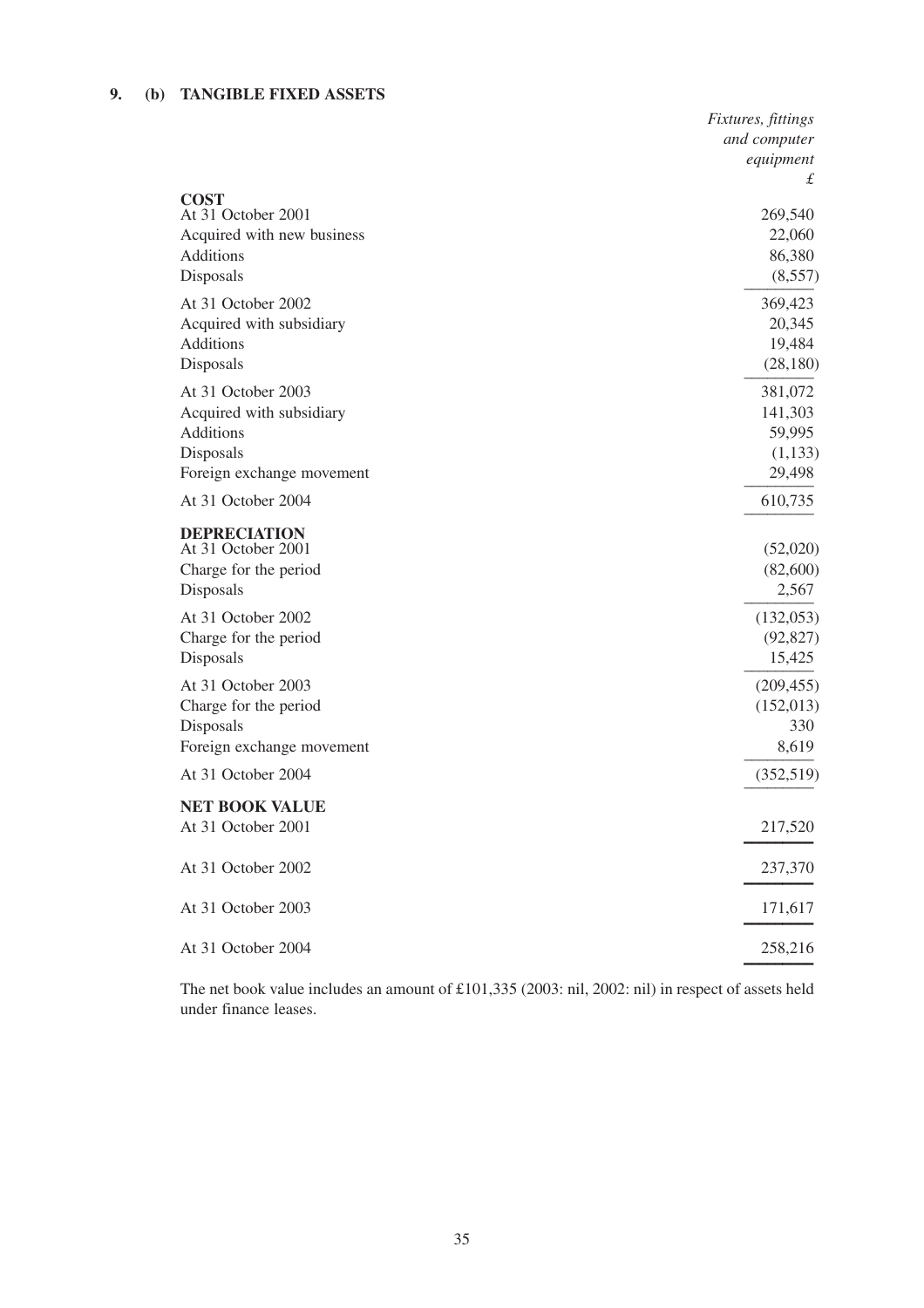## **10. INVESTMENTS HELD AS FIXED ASSETS**

#### **Investments in subsidiary undertakings**

The Company holds share capital in the following subsidiary undertakings:

|                                           | Country of<br>incorporation |                                            | Percentage of<br>ordinary shares |
|-------------------------------------------|-----------------------------|--------------------------------------------|----------------------------------|
|                                           | and operation               | Activity                                   | held                             |
| Newsplayer Limited                        | <b>Great Britain</b>        | Technical and marketing services           | 100%                             |
| Newsplayer International Limited Guernsey |                             | Website administration and finance         | 100%                             |
| Catalyst Media Services Limited           | <b>Great Britain</b>        | Dormant                                    | 100%                             |
| NPG Inc                                   | <b>United States</b>        | Website services                           | 100%                             |
| Global Media Services Inc                 | <b>United States</b>        | Technical services for online distribution | 100%                             |
| Cross Media Entertainment                 | <b>United States</b>        | Multi-platform media distribution          | 51%                              |
| <b>Betelgeuse Productions Inc.</b>        | <b>United States</b>        | Editing and graphic post production        | 100%                             |
| Video TV Plc                              | <b>Great Britain</b>        | Dormant                                    | $100\%$                          |

On 5 March 2004 the Group completed the acquisition of Betelgeuse Productions Inc. ("BPI") for consideration of 5,826,305 new 1p ordinary shares in the Company at a price of 20p, £109,610 of cash and £1,165,231 of loan notes. With costs the total consideration was £2,932,267.

| Analysis of the BPI acquisition | Book value and fair |
|---------------------------------|---------------------|
|                                 | value to group      |
|                                 | £                   |
| Fixed assets                    | 145,026             |
| Current assets                  | 1,041,955           |
| Creditors                       | (3,377,450)         |
| Net liabilities                 | (2,190,469)         |
| Goodwill arising on acquisition | 5,122,736           |
| Consideration                   | 2,932,267           |
|                                 |                     |

The fair value adjustment has been made to bring the accounting policies of the subsidiary in line with those of the Group.

BPI made a positive contribution to Group's net operating cashflow in the amount of £205,668 for the period from 5 March 2004 to 31 October 2004. BPI made a loss after taxation of:

- $£174,862$  for the year ended 30 June 2003;
- £2,366,990 for the period from 1 July 2003 to 5 March 2004; and
- £1,121,327 in the period from 5 March 2004 to 31 October 2004.

On 8 September 2003 the Group acquired Global Media Services Inc. for consideration of 24,067,489 new 1p ordinary shares in the Company. In addition the Group has accounted for deferred consideration of 11,913,407 ordinary shares at a price of 8.5p per share being the maximum payable under the purchase agreement. With costs the total consideration was £3,253,381.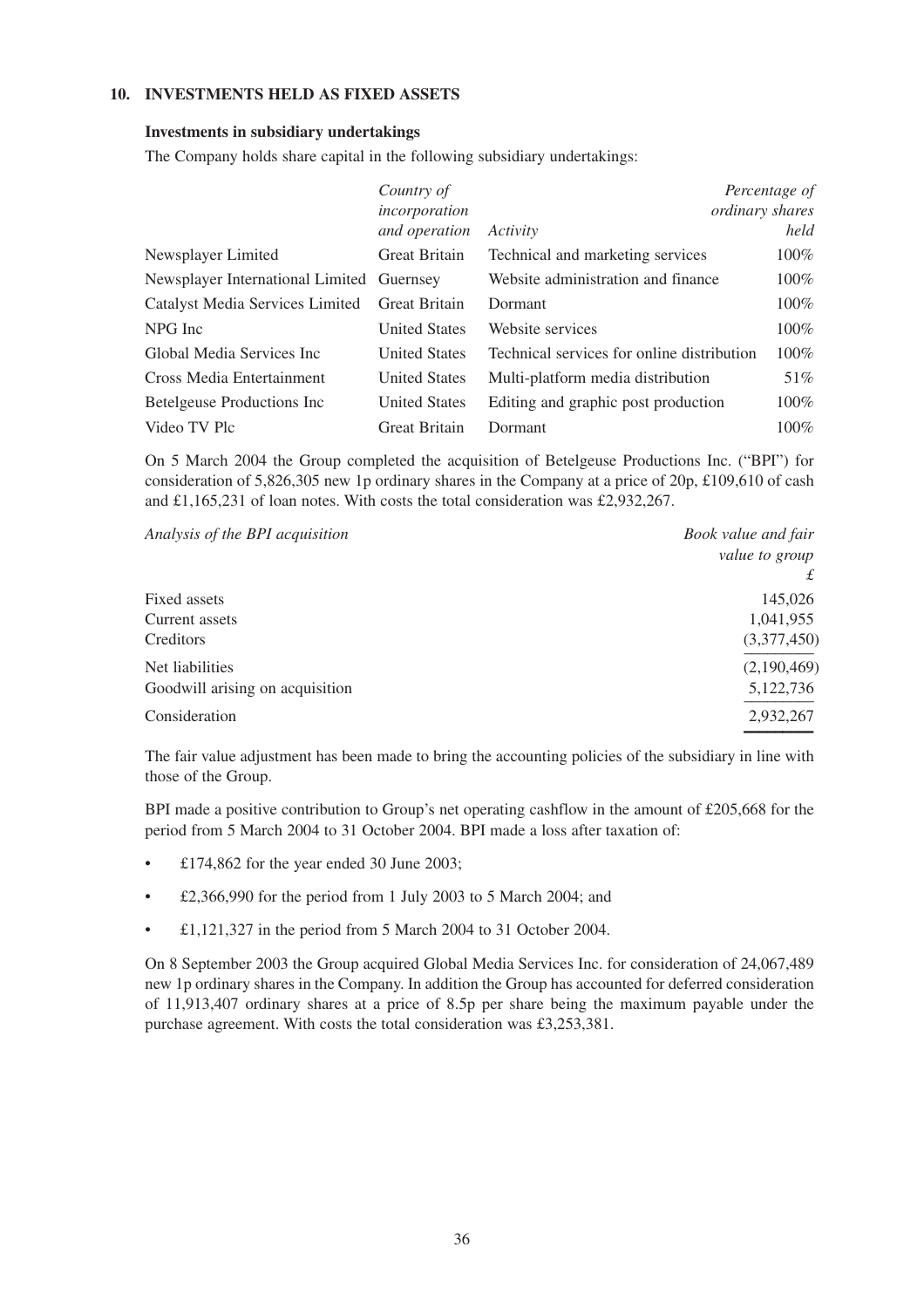# **10. INVESTMENTS HELD AS FIXED ASSETS (continued)**

| Analysis of the Global Media Services acquisition | Book value and fair |  |  |  |
|---------------------------------------------------|---------------------|--|--|--|
|                                                   | value to the Group  |  |  |  |
|                                                   | £                   |  |  |  |
| Tangible fixed assets                             | 20,345              |  |  |  |
| Investments                                       | 5,032               |  |  |  |
| <b>Debtors</b>                                    | 22,453              |  |  |  |
| Net assets                                        | 47,830              |  |  |  |
| Goodwill arising on acquisition                   | 3,205,551           |  |  |  |
| Consideration                                     | 3,253,381           |  |  |  |
|                                                   |                     |  |  |  |

Global Media Services Inc. made an adverse contribution to the Group's net operating cash flows in the amount of £7,727. Global Media Services Inc. made a loss of £5,023 in the year ended 31 October 2004 of which a profit of £2,878 arose in the period from 1 January 2003 to 8 September 2003. The summarised profit and loss account for the period from 1 January 2003 to the effective date of acquisition is as follows:

|                                           | £                |
|-------------------------------------------|------------------|
| Turnover                                  | 120,373          |
| Operating profit<br>Interest              | 4,778            |
| Profit before taxation<br>Taxation        | 4,778<br>(1,900) |
| Profit for the period to 8 September 2003 | 2,878            |

On 27 December 2001, the Group acquired the trade and assets of Footage.Net. The acquisition was made through Catalyst Media Group plc's wholly owned subsidiary NPG Inc. for consideration of US\$500,000. The amount of goodwill arising as a result of the acquisition was US\$355,000. The consideration included fixed assets and accounts receivable of US\$145,000.

### **11. DEBTORS**

|                                               | As at                    | As at   | As at      |
|-----------------------------------------------|--------------------------|---------|------------|
|                                               | 31 October<br>31 October |         | 31 October |
|                                               | 2002                     | 2003    | 2004       |
|                                               | £                        | £       | £          |
| Trade debtors                                 | 64.866                   | 89,069  | 658,335    |
| Other debtors                                 | 251,783                  | 52,608  | 100,287    |
| Corporation tax rebate                        | 167                      |         |            |
| Called up share capital not paid              | 1,000                    | 1,000   | 10,500     |
| Prepayments and accrued income                | 750,023                  | 43,918  | 930,648    |
|                                               | 1,067,839                | 186,595 | 1,699,770  |
| Amounts falling due after more than one year: |                          |         |            |
| Other debtors                                 |                          |         | 44,521     |
|                                               | 1,067,839                | 186,595 | 1,744,291  |

––––––––– ––––––––– –––––––––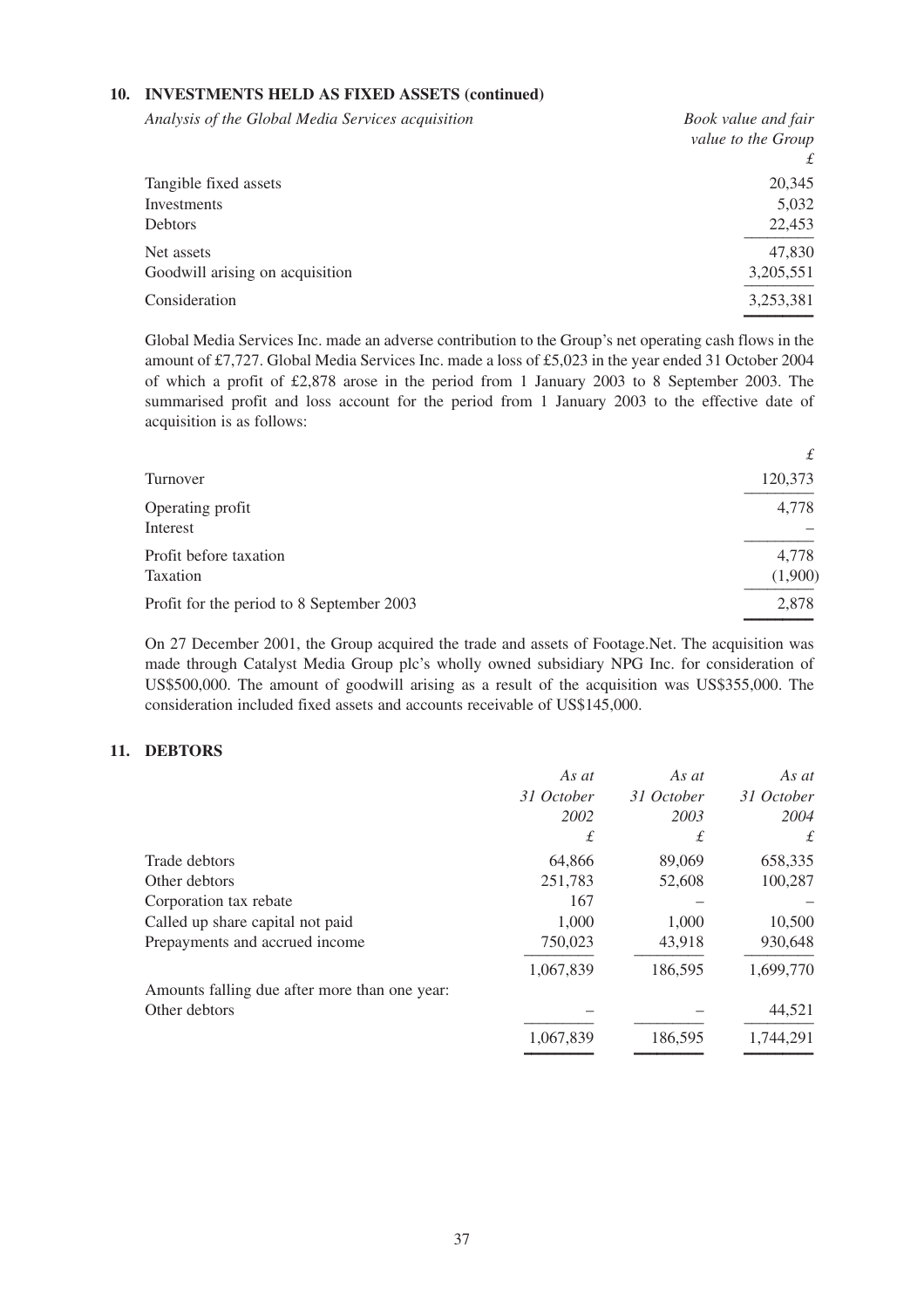### **12. CREDITORS: amounts falling due within one year**

|                                      | As at      | As at      | As at      |
|--------------------------------------|------------|------------|------------|
|                                      | 31 October | 31 October | 31 October |
|                                      | 2002       | 2003       | 2004       |
|                                      | £          | £          | £          |
| Bank loans                           |            |            | 759,640    |
| Loan notes                           |            |            | 387,138    |
| Obligations under finance leases and |            |            |            |
| hire purchase contracts              |            |            | 191,012    |
| Trade creditors                      | 89,670     | 275,370    | 2,234,625  |
| Taxation and social security         |            | 32,419     | 238,657    |
| Other creditors                      | 21,491     | 905,031    | 1,314,948  |
| Accruals and deferred income         | 231,188    | 683,750    | 1,431,541  |
|                                      | 342,349    | 1,896,570  | 6,557,561  |
|                                      |            |            |            |

The terms of the loan notes are disclosed in note 13.

# **13. CREDITORS: amounts falling due after one year**

|                                      | As at      | As at      | As at      |
|--------------------------------------|------------|------------|------------|
|                                      | 31 October | 31 October | 31 October |
|                                      | 2002       | 2003       | 2004       |
|                                      | £          | £          | £          |
| Bank loan                            |            |            | 51,494     |
| Loan notes                           |            |            | 637,507    |
| Convertible loan note                |            | 160,000    | 160,000    |
| Obligations under finance leases and |            |            |            |
| hire purchase contracts              |            |            | 122,263    |
| Other creditors                      |            |            | 40,858     |
|                                      |            | 160,000    | 1,012,122  |
|                                      |            |            |            |

The convertible loan note unless previously repaid or converted can be redeemed at par on 23 February 2006. Interest is payable at the rate of 6 per cent. per annum. The notes may be converted at any time in multiples of  $\pounds 10,000$  into ordinary 1p shares and the rate of conversion will be 20p nominal amount of ordinary shares for every  $\pounds 1$  nominal of the notes converted. Conversion is at the option of the Noteholder.

The loan notes are deemed to include imputed interest and are repayable over three years.

### **Debt maturity**

|                                                      | 2002 | 2003    | 2004        |
|------------------------------------------------------|------|---------|-------------|
|                                                      | £    | £       | $\mathbf f$ |
| Debt                                                 |      | 160,000 | 2,309,054   |
| In one year or less, or on demand                    |      |         | 1,337,790   |
| In more than one year, but not more than two years   |      |         | 509,401     |
| In more than two years, but not more than five years |      | 160,000 | 461,863     |
|                                                      |      | 160,000 | 2,309,054   |
|                                                      |      |         |             |

On 21 March 2004, Betelgeuse Productions Inc ("BPI"), a subsidiary, signed a revolving credit facility of \$1.4 million. Interest is payable on the facility at a rate of 1 per cent. above the bank's benchmark rate. The facility is secured by a fixed and floating charge over the assets of BPI, with Catalyst Media Group plc acting as the corporate guarantor.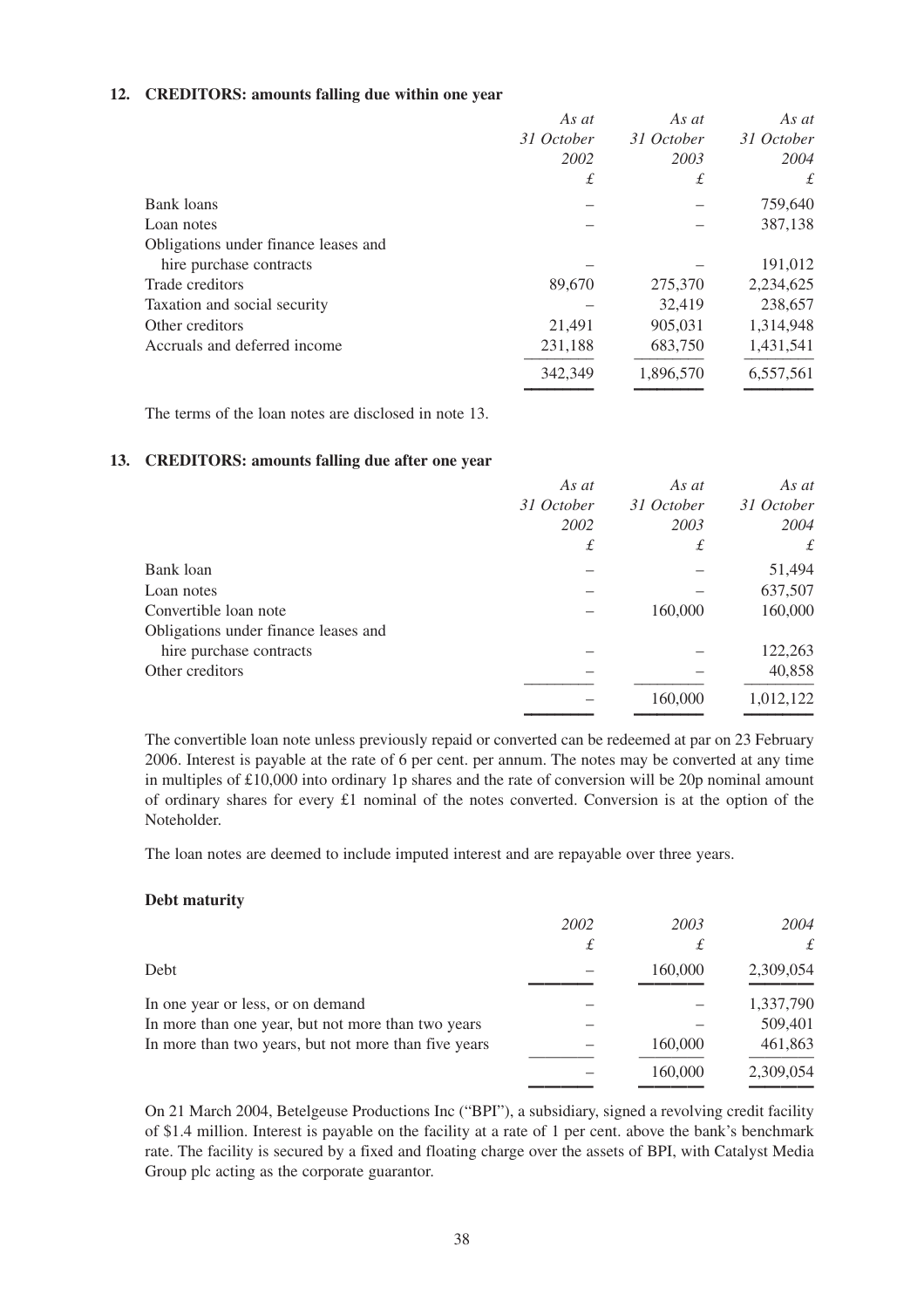## **13. CREDITORS: amounts falling due after one year (continued)**

### **Financial instruments**

The Group's financial instruments comprise cash, a convertible loan note, a bank loan and loan notes. The main purpose of these financial instruments is to provide working capital for the Group and to provide finance for acquisitions made. The Group's policy is to obtain the highest rate of return on its cash balances, subject to having sufficient resources to manage the business on a day to day basis and not exposing the Group to unnecessary risk of default, utilising financial instruments such as the convertible loan note and loan notes where the return is considered commensurate to the risk entered into.

The Group's exposure to foreign currency is predominantly to the US dollar. The Group does not have a formal policy in place to manage risk, but the directors believe the risk of a material change in rates is minimal.

### **14. CALLED UP SHARE CAPITAL**

|                                                    | As at      | As at      | As at      |
|----------------------------------------------------|------------|------------|------------|
|                                                    | 31 October | 31 October | 31 October |
|                                                    | 2002       | 2003       | 2004       |
|                                                    | £          | £          | £          |
| <b>Authorised</b>                                  |            |            |            |
| 2004: 200,000,000 (2003: 130,000,000;              |            |            |            |
| $2002: 90,000,000$ ordinary shares of 1 pence each | 900,000    | 1,300,000  | 2,000,000  |
|                                                    |            |            |            |
|                                                    | £          | £          | £          |
| Allotted, issued and part paid                     |            |            |            |
| 1,405,099 (2004: 140,509,939; 2003: 121,462,433;   |            |            |            |
| $2002: 69,268,797$ ordinary shares of 1 pence each | 692,688    | 1,214,624  | 1,405,099  |

––––––––– ––––––––– –––––––––

There have been the following movements in issued share capital during the period:

|                         | <i>Number</i>    |             |                | Consideration |
|-------------------------|------------------|-------------|----------------|---------------|
|                         | Date             | of shares   | Price          | (f)           |
| At 31 October 2000 and  |                  |             |                |               |
| 31 October 2001         |                  | 65,805,357  |                |               |
| Issue of capital        | 27 November 2001 | 3,463,440   | 1 <sub>p</sub> | 34,634        |
| At 31 October 2002      |                  | 69,268,797  |                |               |
| Issue of capital        | 1 April 2003     | 3,000,000   | 5 <sub>p</sub> | 150,000       |
| Placing                 | 1 August 2003    | 16,455,003  | 4.5p           | 740,475       |
| Placing                 | 5 September 2003 | 7,546,154   | 6.5p           | 490,500       |
| Acquisition of GMS Inc. | 8 September 2003 | 24,067,489  | 8.5p           | 2,045,737     |
| Issue of capital        | 2 October 2003   | 1,125,000   | 5p             | 56,250        |
| At 31 October 2003      |                  | 121,462,443 |                |               |
| Placing                 | 28 November 2003 | 125,000     | 20p            | 25,000        |
| Placing                 | 2 February 2004  | 13,096,191  | 21p            | 2,750,200     |
| Acquisition of BPI Inc. | 21 April 2004    | 5,826,305   | 20p            | 1,165,261     |
| At 31 October 2004      |                  | 140,509,939 |                |               |
|                         |                  |             |                |               |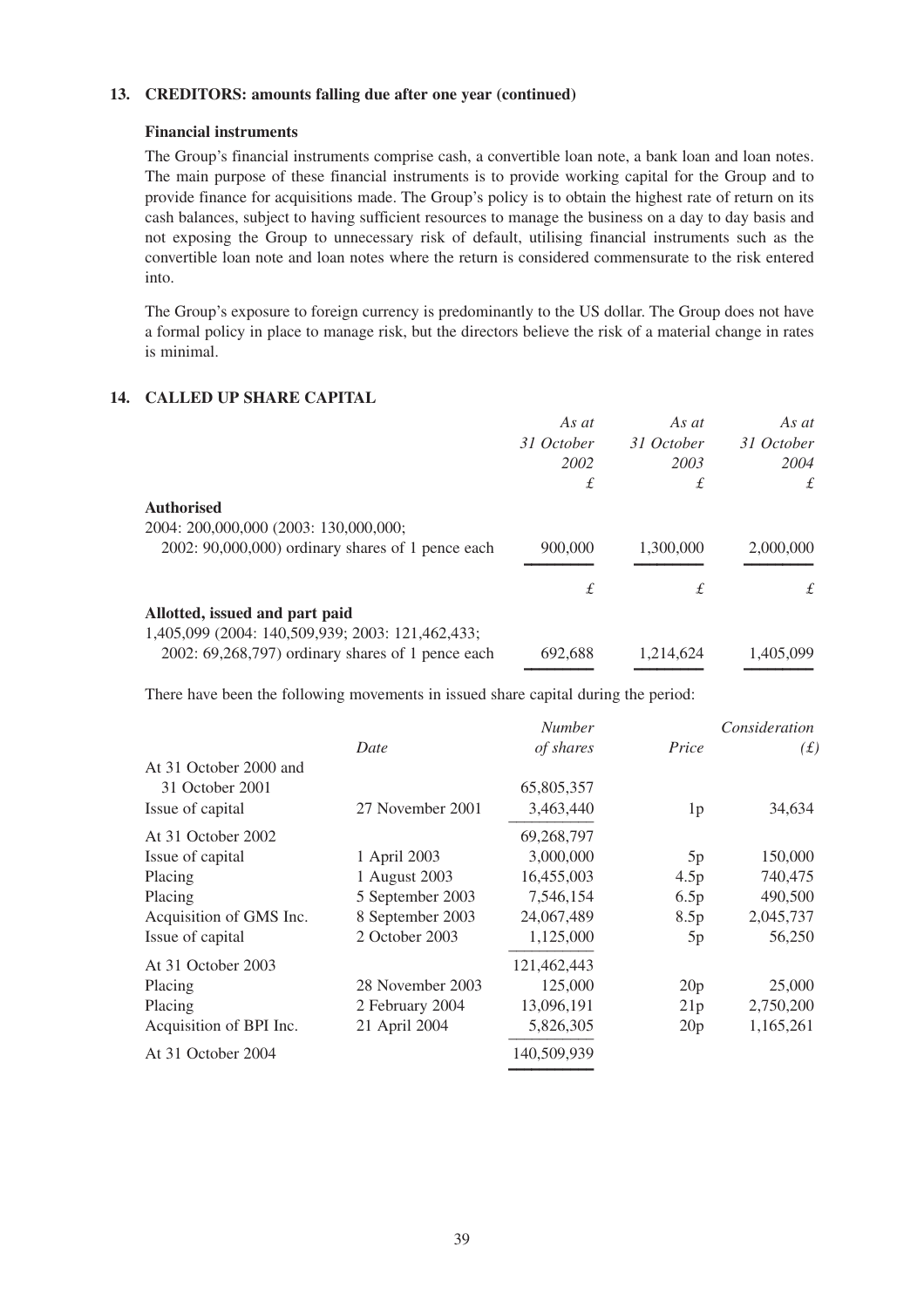## **14. SHARE CAPITAL (continued)**

### **Share option scheme**

Share options in respect of ordinary shares held by the Directors at 31 October 2004, under the Company's share option scheme are as follows:

|                        | Number of |              | Exercise           | Date from which |              |
|------------------------|-----------|--------------|--------------------|-----------------|--------------|
|                        | options   | Grant date   | price              | exercisable     | Expiry date  |
| Paul Duffen            | 2,000,000 | 8 July 2003  | 4.25p              | 8 July 2006     | 8 July 2013  |
|                        | 1,000,000 | 5 March 2004 | 20.00 <sub>p</sub> | 5 March 2007    | 5 March 2014 |
| <b>Barry Llewellyn</b> | 1,000,000 | 8 July 2003  | 4.25p              | 8 July 2006     | 8 July 2013  |
| Sir David Frost        | 2,000,000 | 8 July 2003  | 4.25p              | 8 July 2006     | 8 July 2013  |
| David Holdgate         | 500,000   | 1 Sept 2003  | 6.50 <sub>p</sub>  | 1 Sept 2006     | 1 Sept 2013  |
|                        | 500,000   | 5 March 2004 | 20.00 <sub>p</sub> | 5 March 2007    | 5 March 2014 |
| Adam Cohen             | 300,000   | 5 Sept 2003  | 8.50 <sub>p</sub>  | 5 Sept 2006     | 5 Sept 2013  |
| Steven Smith           | 1,000,000 | 5 March 2004 | 20.00 <sub>p</sub> | 5 March 2007    | 5 March 2014 |
| Michael Rosenberg      | 500,000   | 20 May 2004  | 20.00 <sub>p</sub> | 20 May 2007     | 20 May 2014  |

Steven Smith resigned as a director on 27 May 2005.

The options issued on 8 July 2003 replaced all previously issued options, as detailed below:

|                        | Number of |             | Exercise        | Date from which |                    |
|------------------------|-----------|-------------|-----------------|-----------------|--------------------|
|                        | options   | Grant date  | price           | exercisable     | <i>Expiry date</i> |
| Paul Duffen            | 329,027   | 30 May 2000 | 84 <sub>p</sub> | 30 May 2003     | 30 May 2010        |
| Barry Llewellyn        | 329,027   | 30 May 2000 | 84 <sub>p</sub> | 30 May 2003     | 30 May 2010        |
| David Holdgate         | 131,611   | 30 May 2000 | 84 <sub>p</sub> | 30 May 2003     | 30 May 2010        |
| <b>Sir David Frost</b> | 2,000,000 | 19 Jan 2001 | 49p             | 19 Jan 2004     | 19 Jan 2011        |

### **Directors' beneficial interests in shares**

The beneficial interests in the shares of the Company of Directors are as follows:

|                        | As at      | As at      | As at      |
|------------------------|------------|------------|------------|
|                        | 31 October | 31 October | 31 October |
|                        | 2002       | 2003       | 2004       |
|                        | No.        | No.        | No.        |
| Paul Duffen            | 8,322,036  | 8,488,703  | 8,488,703  |
| <b>Barry Llewellyn</b> | 8,322,036  | 8,488,703  | 8,488,703  |
| Adam Cohen             |            | 12,274,419 | 12,274,419 |
| David Holdgate         | 35,714     | 1,633,714  | 1,760,714  |
| Steven Smith           |            | 7,724,422  | 7,724,422  |
| <b>Sir David Frost</b> |            | 3,333,333  | 3,333,333  |

### **15. SHARES TO BE ISSUED**

Under the arrangements of the deferred consideration on the purchase of Global Media Services ("GMS") the maximum number of shares to be issued to be vendors of GMS is 5,600,000. For valuation purposes these shares are valued at 8.5p the price on completion of the acquisition of GMS. In previous years the directors' best estimate of the likely number of shares to be issued was 11,913,407 shares, but the post acquisition results indicate that only 5,600,000 shares will be issued. As such an adjustment of 6,313,407 shares at 8.5p has been made to the shares to be issued reserve.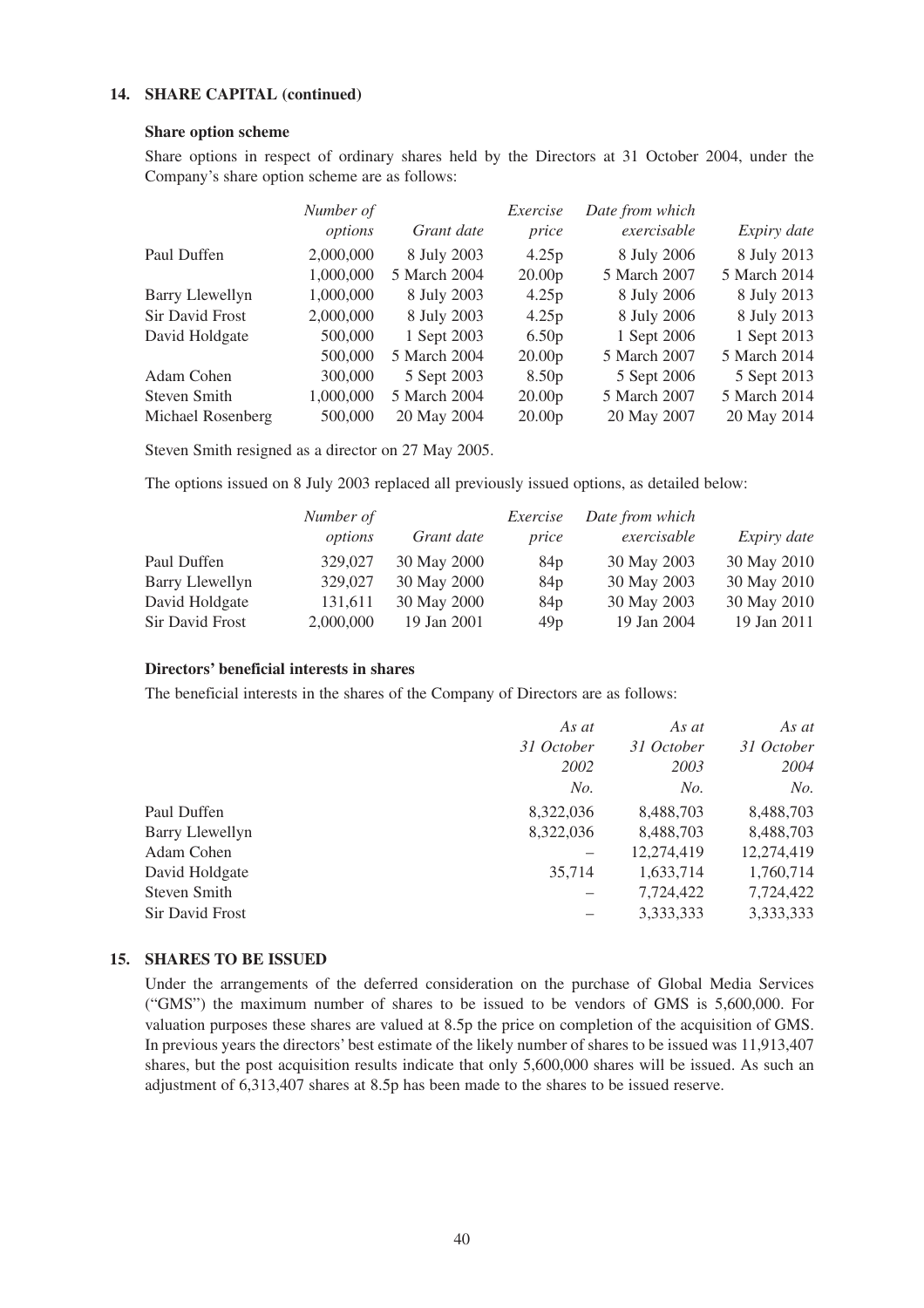# **16. RECONCILIATION OF MOVEMENTS IN EQUITY SHAREHOLDERS' FUNDS**

|                                                          |              | <b>Shares</b> | <b>Share</b> |            | Profit         |             |
|----------------------------------------------------------|--------------|---------------|--------------|------------|----------------|-------------|
|                                                          | <b>Share</b> | to be         | Premium      | Merger     | and loss       |             |
|                                                          | Capital      | issued        | Account      | reserve    | account        | Total       |
|                                                          | £            | £             | £            | £          | £              | £           |
| At 31 October 2000                                       | 658,054      |               | 10,652,759   | (509, 386) | (2,674,121)    | 8,127,306   |
| Loss retained for the year                               |              |               |              |            | (1,621,776)    | (1,621,776) |
| At 31 October 2001                                       | 658,054      |               | 10,652,759   | (509, 386) | (4,295,897)    | 6,505,530   |
| Loss retained for the year                               |              |               |              |            | (3,465,596)    | (3,465,596) |
| Share issue                                              | 34,634       |               | 1,054,621    |            |                | 1,089,255   |
| At 31 October 2002                                       | 692,688      |               | 11,707,380   | (509, 386) | (7,761,493)    | 4,129,189   |
| Loss retained for the year                               |              |               |              |            | (6,324,165)    | (6,324,165) |
| Foreign exchange movement<br>Acquisition of Global Media |              |               |              |            | 16,566         | 16,566      |
| Services (GMS)                                           | 240,675      |               |              | 1,805,062  |                | 2,045,737   |
| Deferred consideration on                                |              |               |              |            |                |             |
| acquisition of GMS                                       |              | 1,012,640     |              |            |                | 1,012,640   |
| Share issue                                              | 281,261      |               | 1,067,812    |            |                | 1,349,073   |
| At 31 October 2003                                       | 1,214,624    | 1,012,640     | 12,775,192   | 1,295,676  | (14,069,092)   | 2,229,040   |
| Loss retained for the year                               |              |               |              |            | (5,405,621)    | (5,405,621) |
| Foreign exchange movement                                |              |               |              |            | 3,063          | 3,063       |
| Acquisition of Betelgeuse                                |              |               |              |            |                |             |
| Productions Inc                                          | 58,263       |               |              | 1,106,998  |                | 1,165,261   |
| Share issue                                              | 132,212      |               | 2,528,491    |            |                | 2,660,703   |
| Reduction in estimated<br>deferred consideration         |              |               |              |            |                |             |
| (note 15)                                                |              | (536, 640)    |              |            |                | (536, 640)  |
| At 31 October 2004                                       | 1,405,099    | 476,000       | 15,303,683   | 2,402,674  | (19, 471, 650) | 115,806     |
|                                                          |              |               |              |            |                |             |

# **17. OPERATING LEASE COMMITMENTS**

At each period end the Group was committed to making the following payments on land and buildings during the next year in respect of operating leases which expire:

|                          | As at      | As at      | As at         |
|--------------------------|------------|------------|---------------|
|                          | 31 October | 31 October | 31 October    |
|                          | 2002       | 2003       | 2004          |
|                          | £          | £          | $\mathcal{L}$ |
| Within one to two years  |            | 69,375     |               |
| Within two to five years | 69,375     |            | 305,229       |
| More than five years     |            |            | 53,831        |
|                          |            |            |               |

# **18. FINANCE LEASE COMMITMENTS**

|                                                                                   | As at      | As at      | As at      |
|-----------------------------------------------------------------------------------|------------|------------|------------|
|                                                                                   | 31 October | 31 October | 31 October |
|                                                                                   | 2002       | 2003       | 2004       |
|                                                                                   | £          | £          | £          |
| The total net commitments under non-cancellable<br>finance leases are as follows: |            |            |            |
| Less than one year                                                                |            |            | 183,210    |
| Within two to five years                                                          |            |            | 130,065    |
|                                                                                   |            |            |            |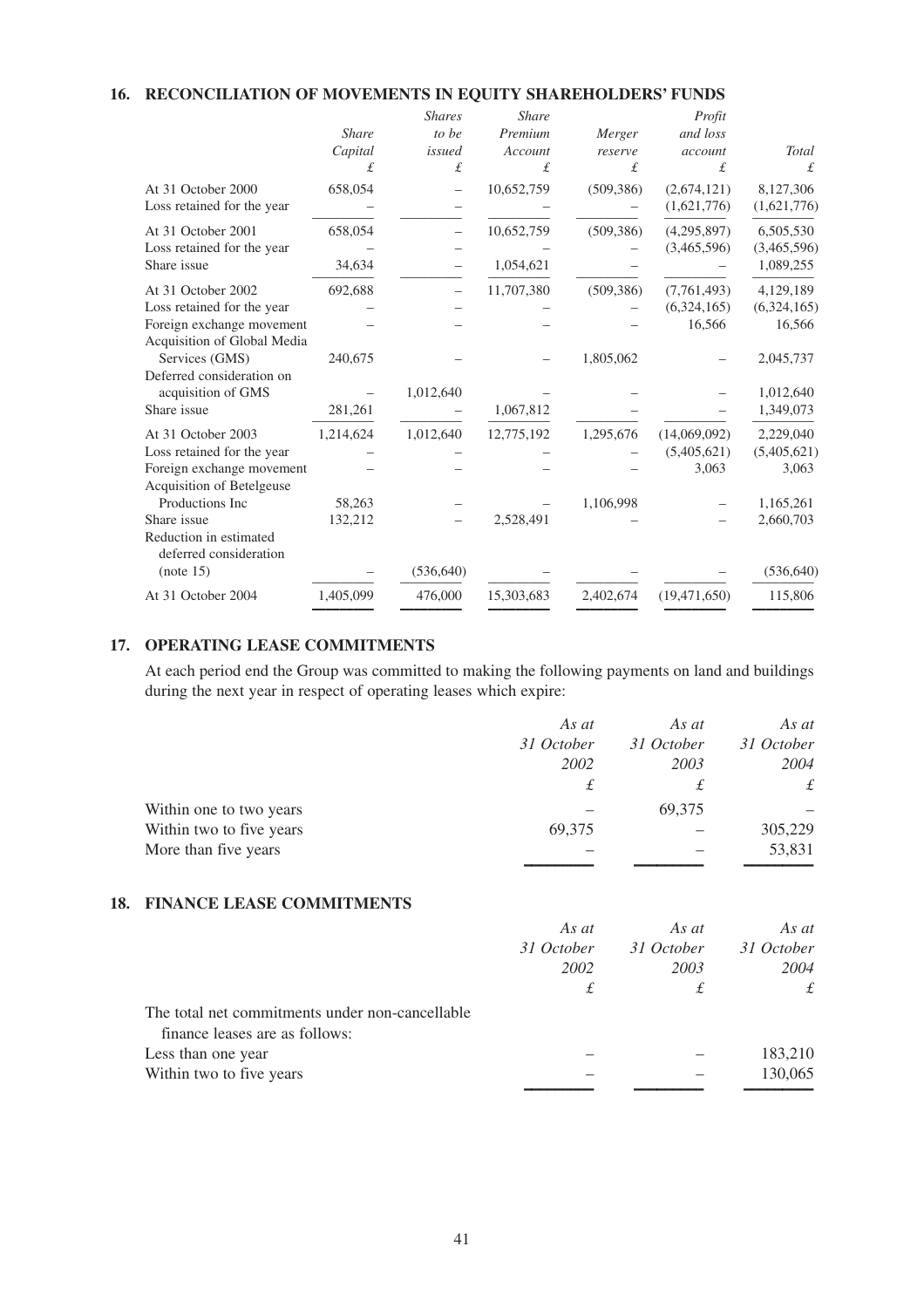### **19. LOSS PER ORDINARY SHARE AND DILUTED LOSSES PER SHARE**

Losses per share are calculated by dividing the loss attributable to ordinary shareholders for each period amounting to £5,405,621 (2004: £731,385; 2003: £6,324,165; 2002: £3,465,596), by 134,349,876 issued ordinary shares (2003: 80,225,329; 2002: 68,942,393;), being the weighted average number of ordinary shares in issue during each year.

The loss attributable to ordinary shareholders and weighted average number of ordinary shares for the purpose of calculating the diluted earnings per ordinary share are identical to those used for basic earnings per ordinary share as the exercise of share options would have the effect of reducing the loss per ordinary share and therefore is not dilutive under the terms of Financial Reporting Standard 14 "Earnings per share".

# **20. RELATED PARTY TRANSACTIONS**

### **Steven Smith**

During the year ended 31 October 2004, the Company paid Steven Smith £121,936 (2003: £25,000) in respect of consultancy on the acquisition of Betelgeuse Productions Inc and for other consultancy work.

### **Sir David Frost**

The Company entered into an agreement with Sir David Frost on 7 November 2000 under which the Company was to make payment in cash and shares totalling  $\pounds$ 1,000,000 over five years in respect of royalties for rights to his interviews.

As detailed in note 13 on 23 February 2003, the Company issued £160,000 6 per cent. convertible secured loan notes 2006 to the Trustees of the David Frost Retirement Benefit Scheme.

On 24 March 2003 the Company and its wholly owned subsidiary, Newsplayer International Limited, granted debentures in favour of David Paradine Productions Limited ("DPP") and Sir David Frost, and the company entered into a Stock Pledge Agreement in respect of 15 per cent. of the issued share capital of NPG Inc., a wholly owned subsidiary of the Company, also in favour of DPP, as security for amounts owing under the loan notes and under the agreement regarding the deferral of royalty payments.

A royalty payment of £250,000 (2003: £150,000) was due to Sir David Frost of which £150,000 (2003: £150,000) was paid during the year. The balance outstanding at the period end was £100,000 (2004: £nil).

# **Adam Cohen**

During the year ended 31 October 2004 the Group paid Adam Cohen a total of US\$48,000 (2003: £nil) for rent and storage of Group owned equipment.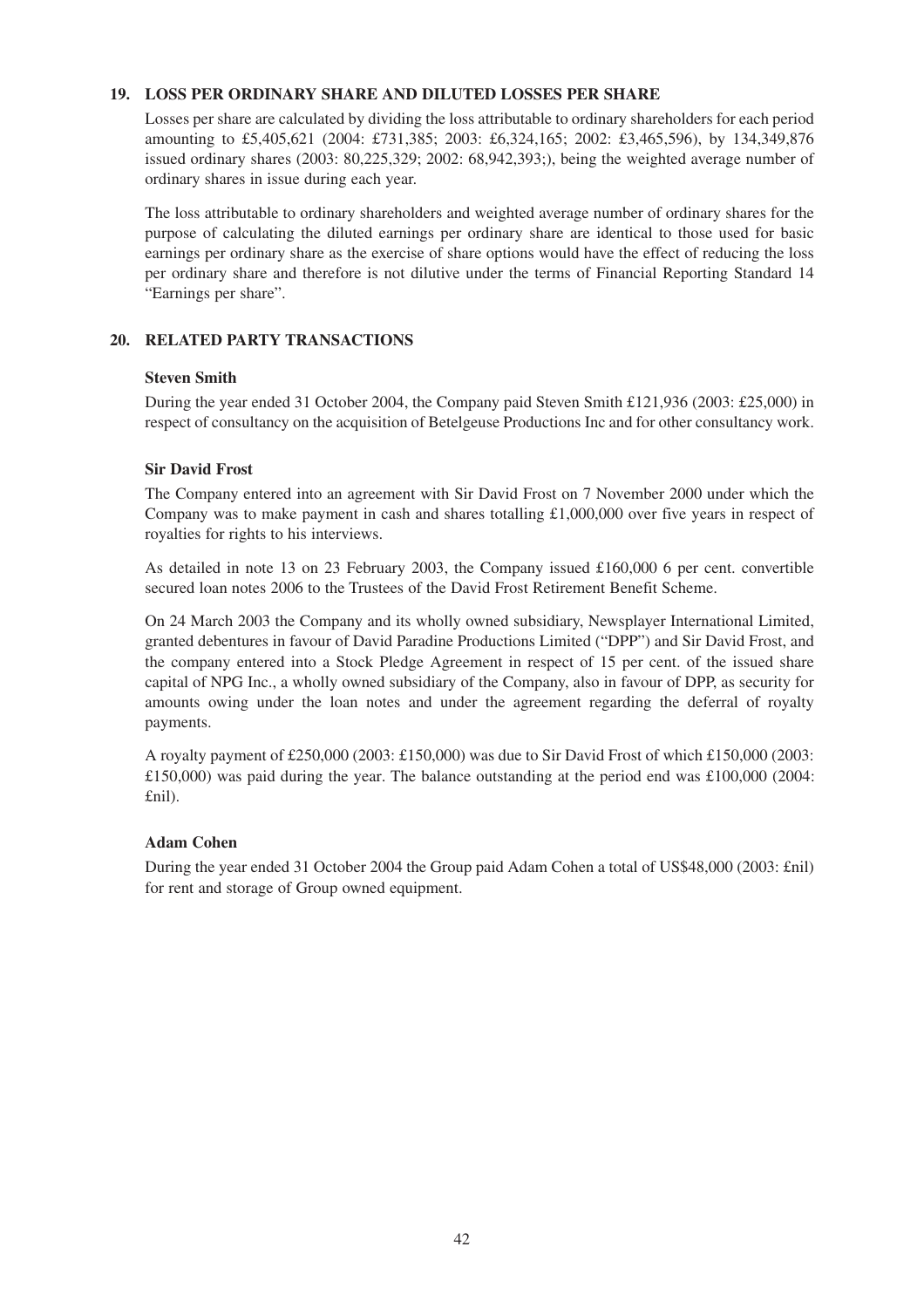### **21. POST BALANCE SHEET EVENTS**

In November 2004 15,000,000 new shares of 1p each were placed with Gartmore Investment Management Limited at 5p per share. In November 2004 7,000,000 new shares of 1p each were placed with Williams De Broe at 5p per share.

In December 2004 14,678,968 new shares of 1p each were issued to Champ Car World Series LLC, based on a closing price of 7.75p.

In May 2005 7,274,286 new shares of 1p each were placed with institutional investors at 3.5p per share.

In May 2005 5,600,000 new shares of 1p each were issued to Adam Cohen (2,856,000) and Jennifer Sultan (2,744,000), in finalisation of the arrangements of the deferred consideration of Global Media Services (see Note 15).

In May 2005 the Group raised £450,000 secured loan from Reef Securities Limited ("Reef"), a company which is wholly owned by Steven Smith. The Loan is secured by a charge over certain assets of the Catalyst Group. Reef has also been issued with 18,000,000 warrants, exercisable at any time prior to 27 May 2010, to subscribe for, in aggregate, 18,000,000 new shares at a price of 2.5p per share.

# **22. CONTINGENT LIABILITIES**

Contingent liabilities arise in respect of litigation against companies in the Group as follows:

A claim has been lodged by a former employee against Betelgeuse Productions Inc. alleging a claim for breach of contract. The claim calls for damages and it has been estimated that the maximum liability should the action be successful is of the order of \$367,000. The Group has taken legal advice to the effect that the action is unlikely to succeed and no provision has been made in the financial information.

Yours faithfully

### **Nexia Audit Limited**

*Chartered Accountants* No 1 Riding House Street London W1A 3AS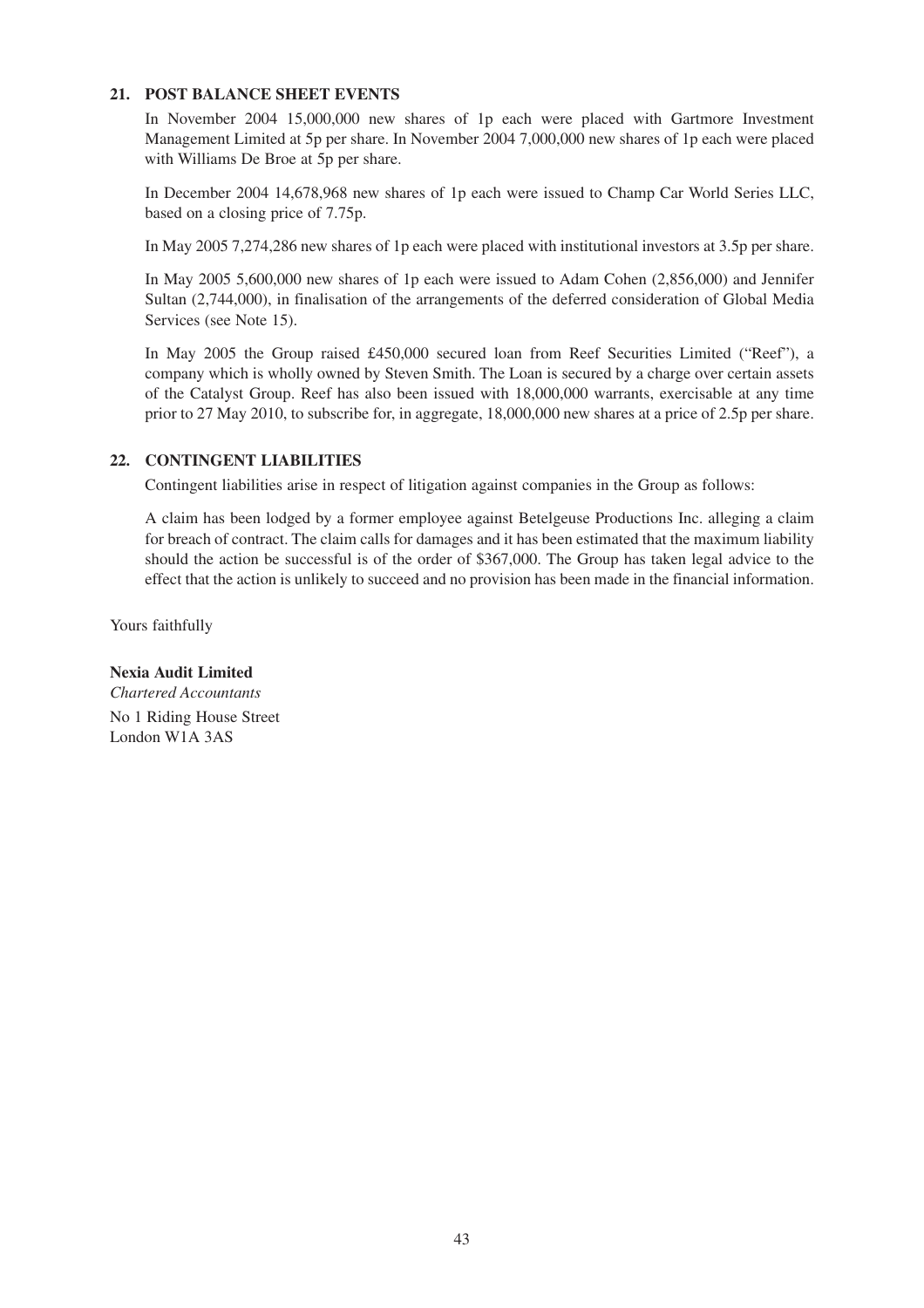# **PART V**

# **CATALYST MEDIA GROUP PLC'S UNAUDITED INTERIM RESULTS FOR THE SIX MONTHS ENDED 30 APRIL 2005 AND CHAIRMAN'S STATEMENT AND CHIEF EXECUTIVE REVIEW IN RESPECT OF THE FINANCIAL YEAR ENDED 31 OCTOBER 2004**

(A) The following text is extracted from the Company's unaudited interim results for the six months ended 30 April 2005:

"Catalyst Media Group plc ("CMG"), the media company, today announces its unaudited interim results for the six months ended 30 April 2005, which should be read in conjunction with the preliminary announcement of results for the financial year ended 31 October 2004 also announced today.

# **OVERVIEW**

CMG is a media company that manages, produces and distributes high quality audio-visual content using interactive digital technology. CMG provides clients with a comprehensive range of professional services to support their online strategies and is becoming the partner of choice for media companies in the digitisation and distribution of broadcast content and interactive programme creation. Additionally, CMG supports corporations and organisations from other industrial sectors by enabling them to use streaming and download distribution to support communication with customers, investors and employees.

Furthermore, CMG is a rights holder on its own account specialising in historic entertainment and educational content, generating revenues from the licensing of content globally to third parties, from consumer subscriptions, pay-per-view fees and from advertising revenue.

### **FINANCIAL RESULTS**

The loss for the six month period ended 30 April 2005 was £1.43 million (EBITDA: loss £1.09 million) compared to a loss of £0.71 million (EBITDA: loss £0.45 million) for the equivalent period in 2004. No dividend has been paid or is proposed.

Global Media Services Inc ("GMS") and NPG Inc. generated positive EBITDA for the period, and Newsplayer International Ltd broke even. Betelgeuse Productions Inc ("BPI") made a small loss during the period, which was mainly due to the negative impact of the final Champ Car race in November 2004, and the significant restructuring of that business. The EBITDA loss for the period of £1.09 million is stated after group infrastructure costs of approximately £0.57 million. Management focus during the period drove these costs down to this level through initiation of cost savings of £0.1 million. Management expects these cost savings to be circa approximately £0.37 million on an annualized basis and expects to receive the full benefit of these by April 2006.

### **OPERATIONAL HIGHLIGHTS**

GMS provides interactive digital video services to the North American motor sport industry. GMS has had success in developing the Race Director platform which delivers a whole new level of interaction and control to the motor sport fan. This work was rewarded by the recent renewal of the Internet production contract for the 2005 season and subsequent new business wins from three other US motor sport series. Meanwhile BPI has been re-structured and is focusing on its core strengths.

We have made a sustained investment in our original US subsidiary, NPG Inc., to develop Footage.net into a fully transactional platform. The new environment is expected to go live in October 2005 and will provide stock footage archives and production researchers with the first comprehensive exchange through which to buy and sell stock footage. In the UK we are seeing the genesis of a broadband infrastructure that will enable Internet Protocol Television to become reality within the next three years and thereby present an ideal opportunity to exploit the intellectual property assets to which we have rights.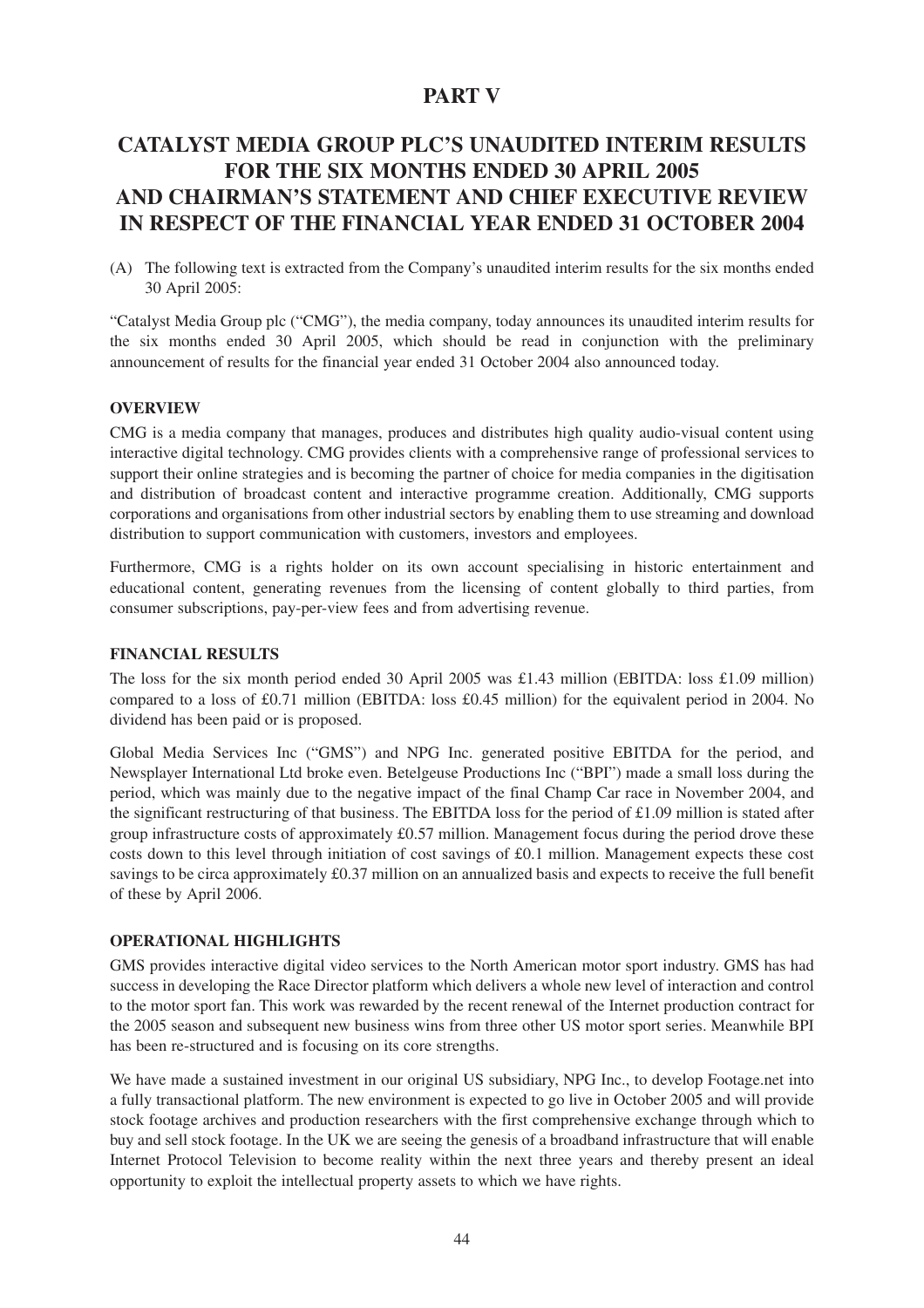We are seeing an increase in broadband content licensing activity and have begun to gain recognition in the US. We have recently won a distribution agreement with Microsoft's MSN Video in the US to provide a weekly package of topical clips from across CMG's archives. CMG will earn a share of revenues from the streamed advertising. In addition, I am pleased to announce that CMG has recently begun distributing Hollywood-related programming via broadband networks to TV in the home following an arrangement with VOD Pty in Australia and will earn revenue from this distribution.

CMG has also begun trials with Bell Canada, Canada's largest communications network, to distribute a weekly package of topical clips to their users in return for a share of revenues from streamed advertising.

# **ALTERNATEPORT**

After more than a year since we first announced our intention to buy Alternateport Limited, the company that owns 20 per cent. of Satellite Information Services (Holdings) Limited ("SIS"), from United Business Media plc, we have concluded negotiations to complete the transaction. Further information on the SIS business is set out in the circular to shareholders accompanying the Annual Report for the financial year ended 31 October 2004 ("Annual Report"). SIS represents an important opportunity for CMG to apply our interactive technology to the world of horseracing and betting.

# **OUTLOOK**

The Group has weathered the storm caused by the difficulties in New York which are discussed in detail in the Annual Report. It is now well placed to benefit from recent management initiatives and the anticipated dividend and profit contribution from our investment in SIS. The future for CMG is very exciting and I look forward to reporting further progress.

# **Paul Duffen**

*Chief Executive Officer*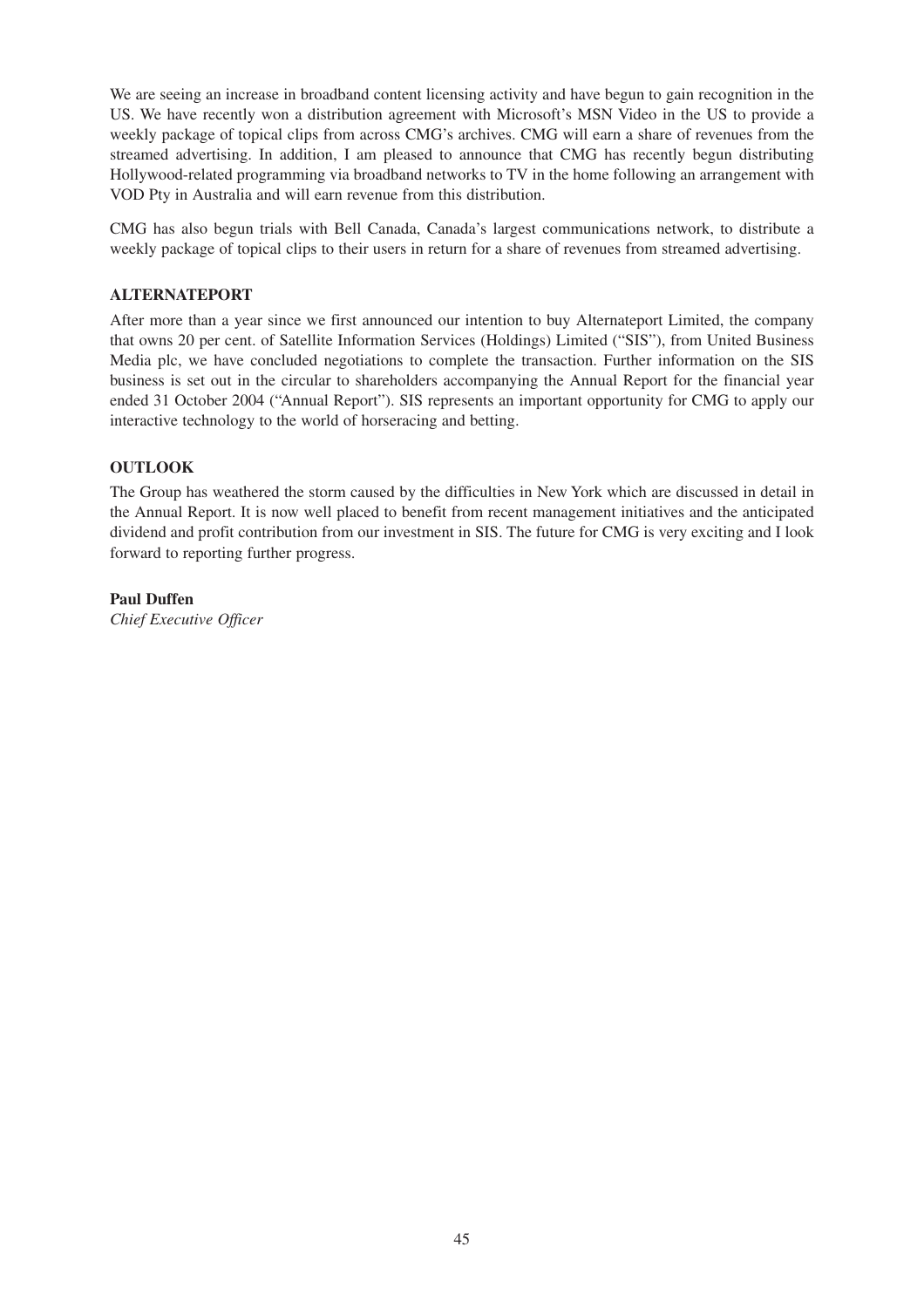# **Consolidated profit and loss account**

*For the six months ended 30 April 2005*

| For the stx months ended 50 April 2005                |                |             |             |             |
|-------------------------------------------------------|----------------|-------------|-------------|-------------|
|                                                       |                | Six months  | Six months  | Year        |
|                                                       |                | ended       | ended       | ended       |
|                                                       |                | 30 April    | 30 April    | 31 October  |
|                                                       |                | 2005        | 2004        | 2004        |
|                                                       | <b>Note</b>    | $\pounds$   | £           | £           |
| <b>Turnover</b>                                       |                |             |             |             |
| Continuing operations                                 | $\overline{2}$ | 1,871,085   | 1,655,071   | 7,044,535   |
| Cost of sales                                         |                | (1,278,610) | (980, 081)  | (6,843,917) |
| <b>Gross profit</b>                                   |                | 592,475     | 674,990     | 200,618     |
| Operating expenses                                    | 3              | (2,046,139) | (1,386,989) | (3,359,608) |
| <b>Operating loss</b>                                 |                | (1,453,664) | (711,999)   | (3,158,990) |
| Impairment of goodwill                                |                |             |             | (2,194,000) |
| Interest receivable                                   |                | 74,843      | 7,912       | 29,195      |
| Interest payable                                      |                | (54, 838)   | (5,796)     | (80,660)    |
| Loss on ordinary activities before taxation           |                | (1,433,659) | (709, 883)  | (5,404,455) |
| Taxation                                              |                | (500)       | (500)       | (1,166)     |
| Loss on ordinary activities after taxation            |                | (1,434,159) | (710, 383)  | (5,405,621) |
| Loss per ordinary share                               | $\overline{4}$ | (0.82p)     | (0.56p)     | (4.02p)     |
| <b>Statement of Total Recognised Gains and Losses</b> |                |             |             |             |
|                                                       |                | Six months  | Six months  | Year        |
|                                                       |                | ended       | ended       | ended       |
|                                                       |                | 30 April    | 30 April    | 31 October  |
|                                                       |                | 2005        | 2004        | 2004        |
|                                                       |                | $\pounds$   | £           | £           |
| Loss for the year                                     |                | (1,434,159) | (710, 383)  | (5,405,621) |
| Currency translation difference                       |                | 89,712      | (36, 458)   | 3,063       |
| Total recognised losses for the year                  |                | (1,344,447) | (746, 341)  | (5,402,558) |
|                                                       |                |             |             |             |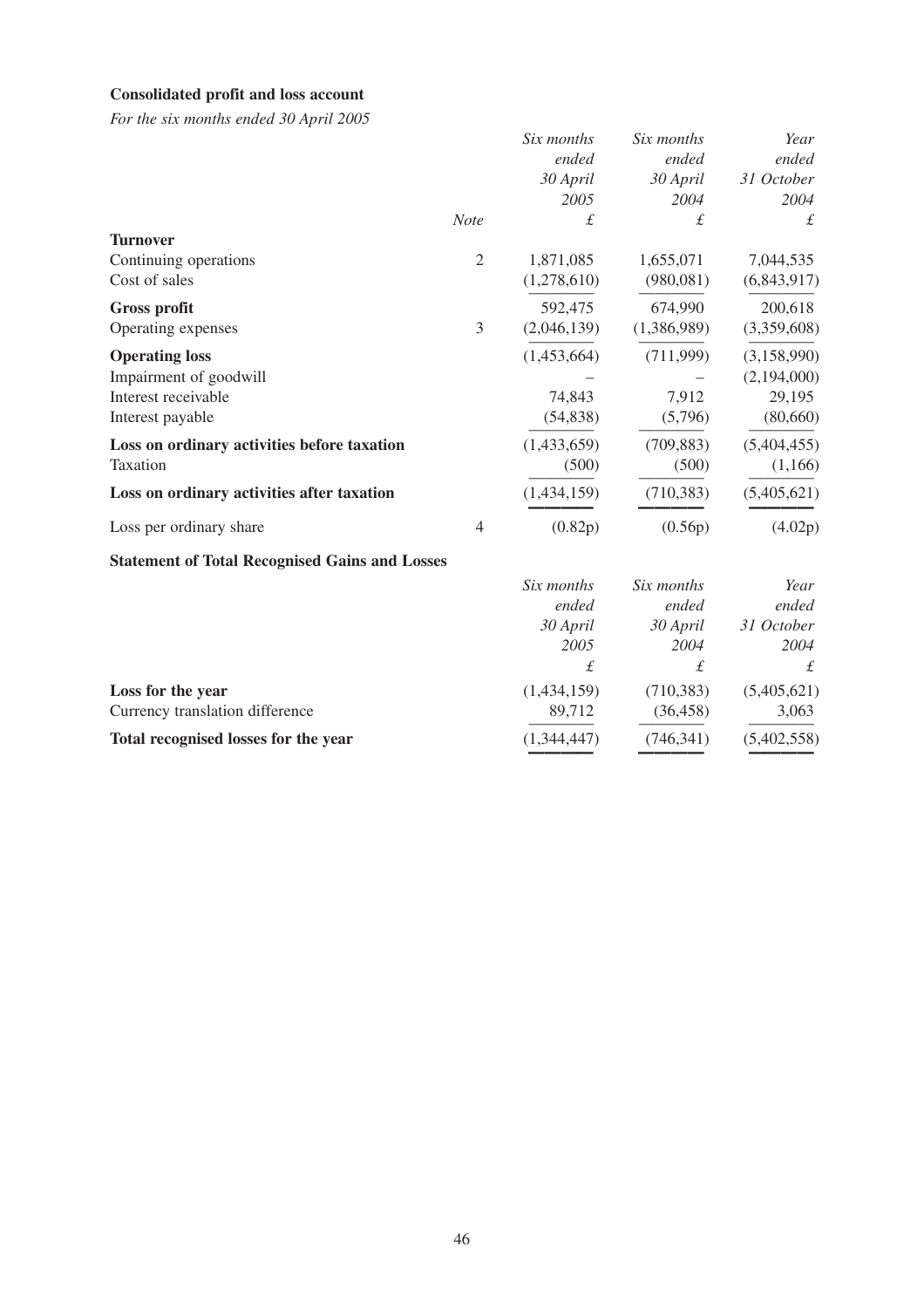# **Consolidated Balance Sheet**

*As at 30 April 2005*

|                                                       |             | At             | At             | At             |
|-------------------------------------------------------|-------------|----------------|----------------|----------------|
|                                                       |             | 30 April       | 30 April       | 31 October     |
|                                                       |             | 2005           | 2004           | 2004           |
|                                                       | <b>Note</b> | £              | £              | £              |
| <b>Fixed assets</b>                                   |             |                |                |                |
| Intangible assets                                     | 5           | 4,984,238      | 8,350,070      | 5,255,822      |
| Tangible assets                                       |             | 259,672        | 254,733        | 258,216        |
|                                                       |             | 5,243,910      | 8,604,803      | 5,514,038      |
| <b>Current assets</b>                                 |             |                |                |                |
| Debtors                                               | 6           | 2,103,431      | 2,057,932      | 1,744,291      |
| Cash at bank                                          |             | 6,519          | 1,356,073      | 427,160        |
|                                                       |             | 2,109,950      | 3,414,005      | 2,171,451      |
| <b>Creditors:</b> amounts falling due within one year | 7           | (6,484,959)    | (4,146,286)    | (6, 557, 561)  |
| Net current liabilities                               |             | (4,375,009)    | (732, 281)     | (4,386,110)    |
| <b>Total assets less current liabilities</b>          |             | 868,901        | 7,872,522      | 1,127,928      |
| Creditors: amounts falling due after                  |             |                |                |                |
| more than one year                                    | 8           | (878, 752)     | (2,559,860)    | (1,012,122)    |
| <b>Total net (Liabilities)/assets</b>                 |             | (9,851)        | 5,312,662      | 115,806        |
|                                                       |             |                |                |                |
|                                                       |             | $\mathcal{L}$  | $\pounds$      | £              |
| <b>Capital and Reserves</b>                           |             |                |                |                |
| Called up share capital                               | 9           | 1,771,889      | 1,405,099      | 1,405,099      |
| Shares to be issued                                   |             | 476,000        | 1,012,640      | 476,000        |
| Share premium account                                 |             | 16,155,683     | 15,308,182     | 15,303,683     |
| Merger reserve                                        |             | 2,402,674      | 2,402,674      | 2,402,674      |
| Profit and loss account                               |             | (20, 816, 097) | (14, 815, 933) | (19, 471, 650) |
| <b>Equity shareholders' funds</b>                     | 10          | (9,851)        | 5,312,662      | 115,806        |
|                                                       |             |                |                |                |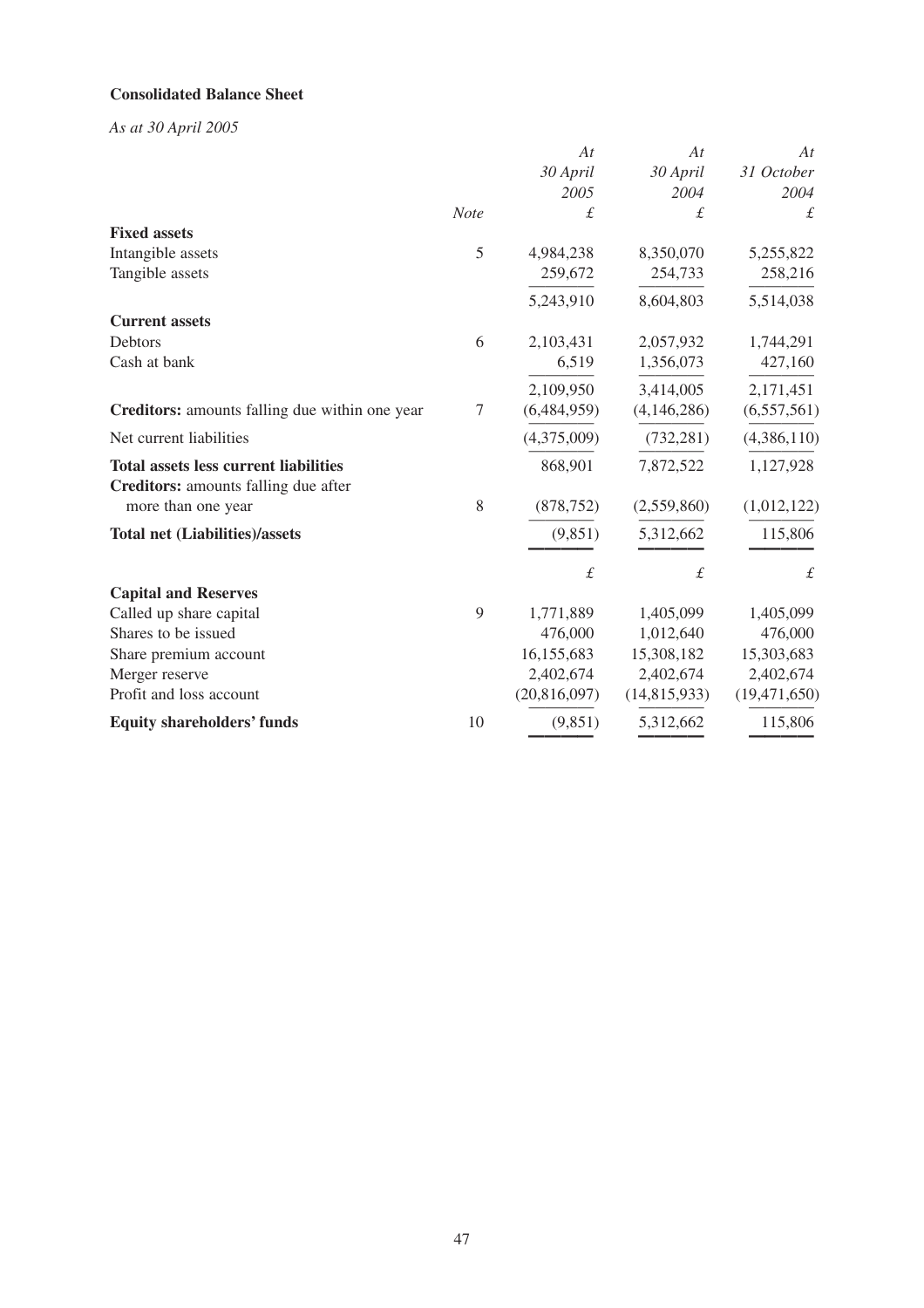# **Consolidated Cash Flow Statement**

*For the six months ended 30 April 2005*

|                                                |             | At          | At          | At          |
|------------------------------------------------|-------------|-------------|-------------|-------------|
|                                                |             | 30 April    | 30 April    | 31 October  |
|                                                |             | 2005        | 2004        | 2004        |
|                                                | <b>Note</b> | £           | £           | £           |
| Net cash outflow from operating activities     | 11          | (1,557,911) | (1,238,742) | (2,087,355) |
| Returns on investment and servicing of finance |             | 20,005      | 6,917       | (51, 465)   |
| Taxation                                       |             | (500)       | (500)       | (1,166)     |
| Capital expenditure and financial investment   |             | (76, 252)   | (9,992)     | (133,806)   |
| Acquisitions                                   |             |             | (358, 449)  | (141, 911)  |
| Cash outflow before financing                  |             | (1,614,658) | (1,600,766) | (2,415,703) |
| Financing                                      | 12          | 1,194,017   | 2,369,516   | 2,255,540   |
| Increase/(decrease) in cash                    | 14          | (420, 641)  | 768,750     | (160, 163)  |
|                                                |             |             |             |             |

———— ———— ————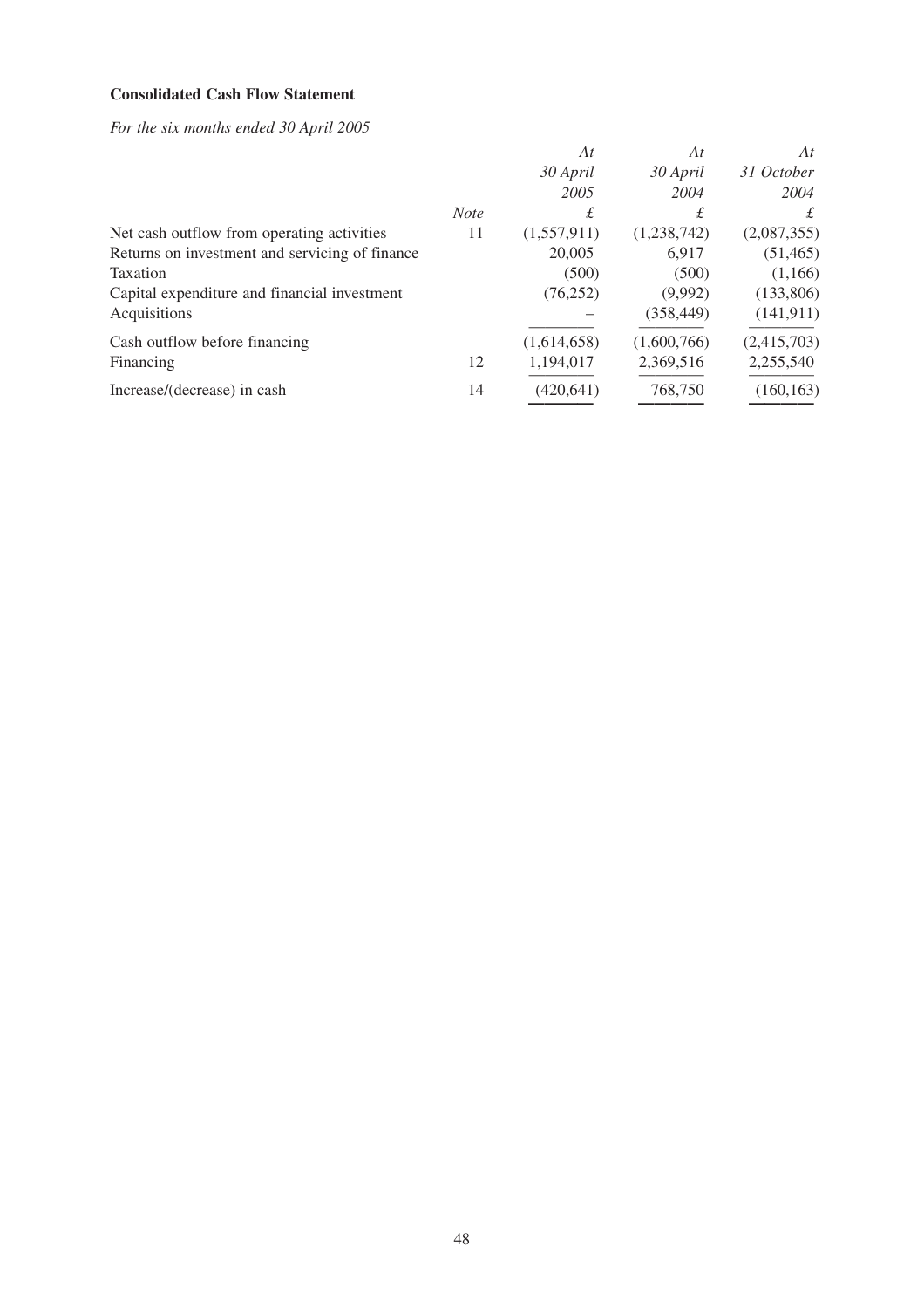### **NOTES TO THE ACCOUNTS**

### **1. Accounting policies and additional information**

These interim results for the six month period ended 30 April 2005 do not constitute statutory accounts and have been neither reviewed nor audited by our auditors. The financial information for the year ended 31 October 2004 is derived from the statutory accounts for that year. The auditors reported on those accounts; their report was unqualified and did not contain a statement under s237(2) or (3) Companies Act 1985.

The accounting policies are consistent with those applied in the preparation of the statutory accounts for the year ended 31 October 2004.

### *Basis of accounting*

The financial statements are prepared under the historical cost convention.

### *Going Concern*

The directors have prepared the financial statements on the basis that the Group is a going concern as the forecasts the directors have prepared indicate that the company will have sufficient cash resources to satisfy liabilities as they fall due. The forecasts assume that the proposed acquisition of Alternateport Limited and associated fund raising, which are conditional upon, *inter alia*, the approval of shareholders in general meeting, are successfully concluded. The Company has secured, in aggregate, £28.75 million of new funding, of which  $£5.75$  million will be applied for working capital and to meet the expenses of the transaction and £23 million for the consideration for the acquisition. The directors are confident that the transactions will be completed and therefore have prepared the financial statements on a going concern basis. If the fundraising is not successful the directors would need to raise further funds for the Group to continue as a going concern. The financial statements do not include any adjustments that would result if this going concern basis was not appropriate.

### **2. Revenue recognition and Turnover**

Revenue is recognised under an exchange transaction with a customer, when, and to the extent that, the Group obtains the right to consideration in exchange for its performance.

Turnover represents amounts derived from the provision of services which fall within the group's ordinary activities after deduction of trade discounts and value added tax. Those services include internet web design, television programme editing and production, website administration and revenues from streamed advertising.

### **3. Operating loss on ordinary activities before taxation**

|                                          | Six months | Six months | Year       |
|------------------------------------------|------------|------------|------------|
|                                          | ended      | ended      | ended      |
|                                          | 30 April   | 30 April   | 31 October |
|                                          | 2005       | 2004       | 2004       |
|                                          | £          | £          | £          |
| Operating loss is stated after charging: |            |            |            |
| Amortisation of goodwill                 | 297,489    | 213,593    | 510,702    |
| Depreciation                             | 63,031     | 52,673     | 152,013    |
|                                          |            |            |            |

### **4. Loss per share**

The calculation of loss per share has been based on the loss after taxation for the period of £1,434,159 and the weighted average number of ordinary shares in issue during the period of 174,437,369.

The diluted loss per share calculation is identical to that used for basic earnings per share as the exercise of share options would have the effect of reducing the loss per ordinary share and therefore is not dilutive under the terms of the Financial Reports Standard 14 "Earnings per Share".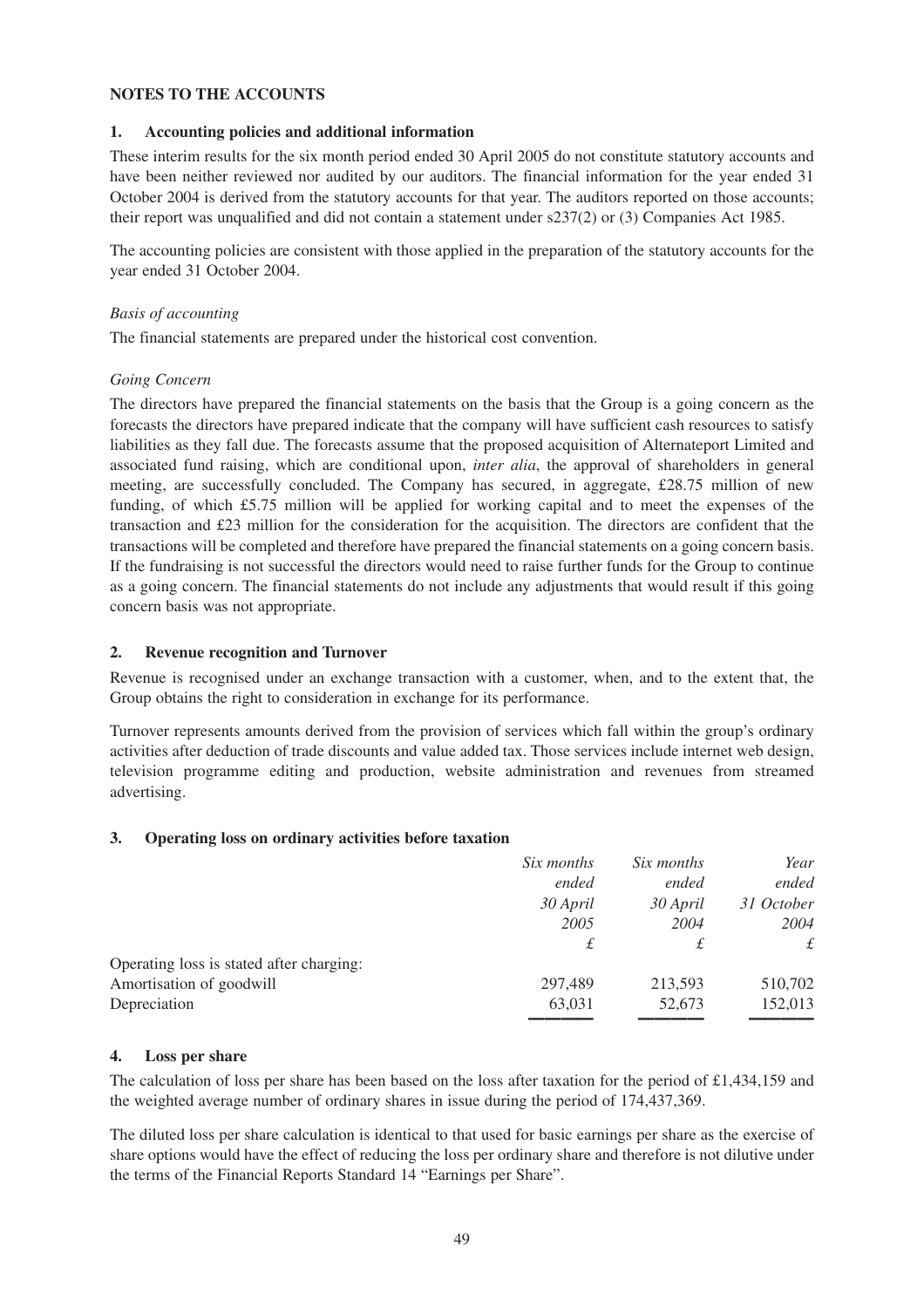# **5. Intangible fixed assets**

|                                                       | Development |             | Intellectual |             |
|-------------------------------------------------------|-------------|-------------|--------------|-------------|
|                                                       | Expenditure | Goodwill    | Property     | Total       |
|                                                       | $\pounds$   | $\pounds$   | $\pounds$    | £           |
| Cost                                                  |             |             |              |             |
| At 1 November 2004                                    | 64,484      | 7,975,331   | 4,213,834    | 12,253,649  |
| Additions                                             | 30,467      |             |              | 30,467      |
| Exchange adjustments                                  |             | (6,461)     |              | (6,461)     |
| At 30 April 2005                                      | 94,951      | 7,968,870   | 4,213,834    | 12,277,655  |
| <b>Amortisation</b>                                   |             |             |              |             |
| At 1 November 2004                                    |             | (2,783,993) | (4,213,834)  | (6,997,827) |
| Charge for the 6 months                               |             | (297, 489)  |              | (297, 489)  |
| Exchange adjustments                                  |             | 1,899       |              | 1,899       |
| At 30 April 2005                                      |             | (3,079,583) | (4,213,834)  | (7,293,417) |
| Net book value                                        |             |             |              |             |
| At 30 April 2005                                      | 94,951      | 4,889,287   |              | 4,984,238   |
| At 31 October 2004                                    | 64,484      | 5, 191, 338 |              | 5,255,822   |
|                                                       |             |             |              |             |
| <b>Debtors:</b><br>6.                                 |             |             |              |             |
|                                                       |             |             | At           | At          |
|                                                       |             |             | 30 April     | 31 October  |
|                                                       |             |             | 2005         | 2004        |
|                                                       |             |             | £            | £           |
| Debtors: amounts falling due within one year          |             |             |              |             |
| Trade debtors                                         |             |             | 1,116,735    | 658,335     |
| Other debtors                                         |             |             | 47,974       | 100,287     |
| Called up share capital not paid                      |             |             | 10,500       | 10,500      |
| Prepayments and accrued income                        |             |             | 913,746      | 930,648     |
|                                                       |             |             | 2,088,955    | 1,699,770   |
| Debtors: amounts falling due after more than one year |             |             |              |             |
| Other debtors                                         |             |             | 14,476       | 44,521      |
|                                                       |             |             | 2,103,431    | 1,744,291   |
|                                                       |             |             |              |             |

# **7. Creditors: amounts falling due within one year**

|                                  | At        | At         |
|----------------------------------|-----------|------------|
|                                  | 30 April  | 31 October |
|                                  | 2005      | 2004       |
|                                  | £         | £          |
| <b>Bank Loan</b>                 | 726,204   | 759,640    |
| Loan notes                       | 391,890   | 387,138    |
| Obligations under finance leases | 251,155   | 191,012    |
| Trade creditors                  | 2,868,974 | 2,234,625  |
| Taxation and social security     | 1,500     | 238,657    |
| Other creditors                  | 1,252,696 | 1,314,948  |
| Accruals and deferred income     | 992,540   | 1,431,541  |
|                                  | 6,484,959 | 6,557,561  |

———— ————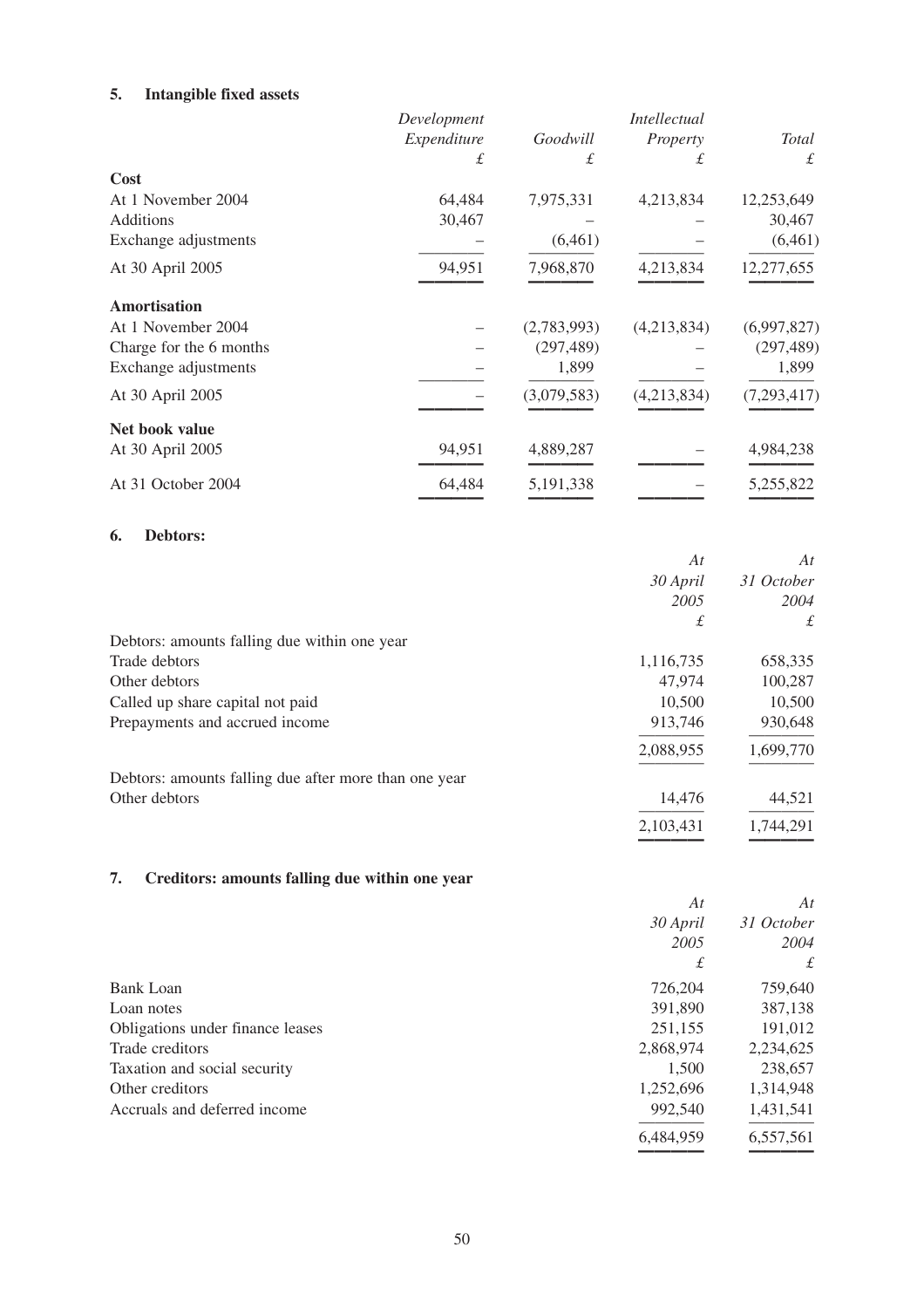### **8. Creditors: amounts falling due after more than one year**

|                                  | At       | At         |
|----------------------------------|----------|------------|
|                                  | 30 April | 31 October |
|                                  | 2005     | 2004       |
|                                  | £        | $\pounds$  |
| Bank loan                        | 41,540   | 51,494     |
| Loan notes                       | 590,663  | 637,507    |
| Obligations under finance leases | 43,854   | 122,263    |
| Convertible loan note            | 160,000  | 160,000    |
| Other creditors                  | 42,695   | 40,858     |
|                                  | 878,752  | 1,012,122  |
|                                  |          |            |

# **9. Changes in share capital**

In May 2005 7,274,286 new ordinary shares of 1p were placed with institutional and other investors at 3.5p per share.

In May 2005 5,600,000 new ordinary shares of 1p each were issued to Adam Cohen (2,856,000) and Jennifer Sultan (2,744,000), in finalisation of the arrangements of the deferred consideration on the acquisition of GMS.

In November 2004 15,000,000 new ordinary 1p shares were placed with Gartmore Investment Management Limited at 5p per share.

In November 2004 7,000,000 new ordinary 1p each were placed with Williams De Broe at 5p per share.

In December 2004 14,678,968 new shares of 1p each were issued to Champ Car World Series LLC, based on closing price of 7.75p.

# **10. Reconciliation of movement in shareholders' funds**

|                                                 | Six months  | Six months | Year        |
|-------------------------------------------------|-------------|------------|-------------|
|                                                 | ended       | ended      | ended       |
|                                                 | 30 April    | 30 April   | 31 October  |
|                                                 | 2005        | 2004       | 2004        |
|                                                 | £           | £          | £           |
| Loss for the period                             | (1,434,159) | (710, 383) | (5,405,621) |
| Issue of shares                                 | 366,790     | 2,723,465  | 2,718,966   |
| Premium on issue of shares (net of issue costs) | 852,000     | 1,106,998  | 1,106,998   |
| Currency translation difference                 | 89,712      | (36, 458)  | 3,063       |
| Shares to be issued                             |             |            | (536, 640)  |
| Net increase/(reduction) in shareholders' funds | (125, 657)  | 3,083,622  | (2,113,234) |
| Opening shareholders' funds                     | 115,806     | 2,229,040  | 2,229,040   |
| Closing shareholders' funds                     | (9,851)     | 5,312,662  | 115,806     |
|                                                 |             |            |             |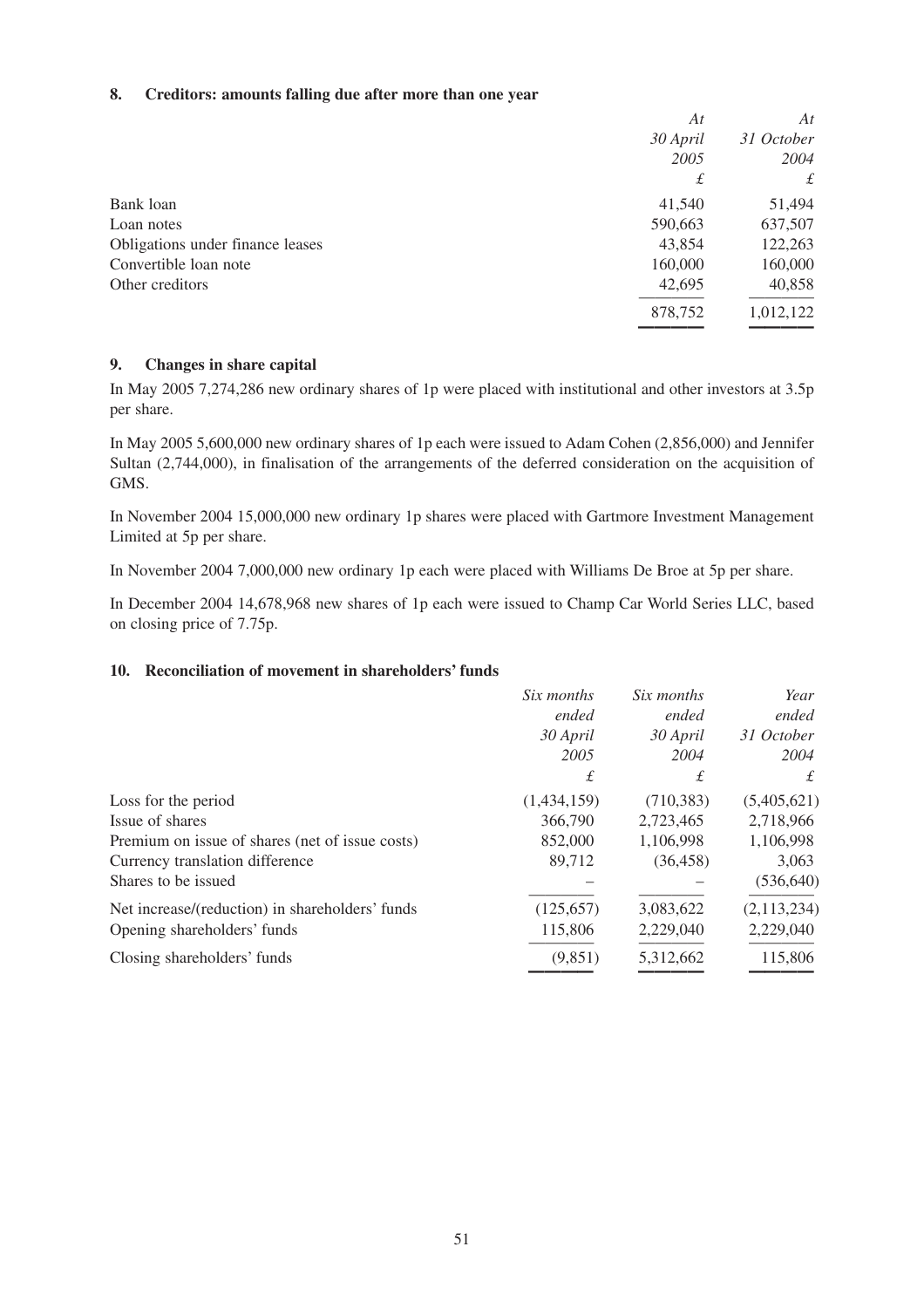# **11. Reconciliation of operating loss to operating cashflows**

|                                            | Six months  | Six months  | Year        |
|--------------------------------------------|-------------|-------------|-------------|
|                                            | ended       | ended       | ended       |
|                                            | 30 April    | 30 April    | 31 October  |
|                                            | 2005        | 2004        | 2004        |
|                                            | £           | £           | £           |
| Operating loss                             | (1,453,664) | (711,999)   | (5,352,990) |
| Impairment of intellectual property rights |             |             | 2,194,000   |
| Depreciation                               | 63,031      | 52,673      | 152,013     |
| Amortisation of goodwill on acquisition    | 297,489     | 213,593     | 510,702     |
| Loss on disposal of fixed assets           |             |             | 803         |
| Increase in debtors                        | (359, 140)  | (790, 862)  | (478, 873)  |
| (Decrease)/increase in creditors           | (102, 224)  | 85,161      | 875,955     |
| Exchange adjustment                        | (3,403)     | (87,308)    | 11,035      |
| Net cash outflow from operating activities | (1,557,911) | (1,238,742) | (2,087,355) |

———— ———— ————

# **12. Analysis of cash flows for headings netted in the cash flow statement**

|                                                 | At        | At         |
|-------------------------------------------------|-----------|------------|
|                                                 | 30 April  | 31 October |
|                                                 | 2005      | 2004       |
|                                                 | £         | £          |
| Returns on investments and servicing of finance |           |            |
| Interest paid                                   | 74,843    | 29,195     |
| Interest paid on finance leases                 | (12, 169) | (66, 559)  |
| Interest received                               | (42,669)  | (14,101)   |
|                                                 | 20,005    | (51, 465)  |
| Capital expenditure and financial investment    |           |            |
| Purchase of intangible assets                   | (30,647)  | (73, 811)  |
| Purchase of tangible assets                     | (45,605)  | (59, 995)  |
|                                                 | (76, 252) | (133,806)  |
| <b>Financing</b>                                |           |            |
| Capital element of finance lease payments       | (8,028)   | (63,868)   |
| Repayment of bank loan                          | (16,744)  | (263,318)  |
| Repayment of loan notes                         |           | (129, 470) |
| Issue of ordinary share capital                 | 1,218,789 | 2,660,702  |
| Issue of bank loan                              |           | 51,494     |
|                                                 | 1,194,017 | 2,255,540  |
|                                                 |           |            |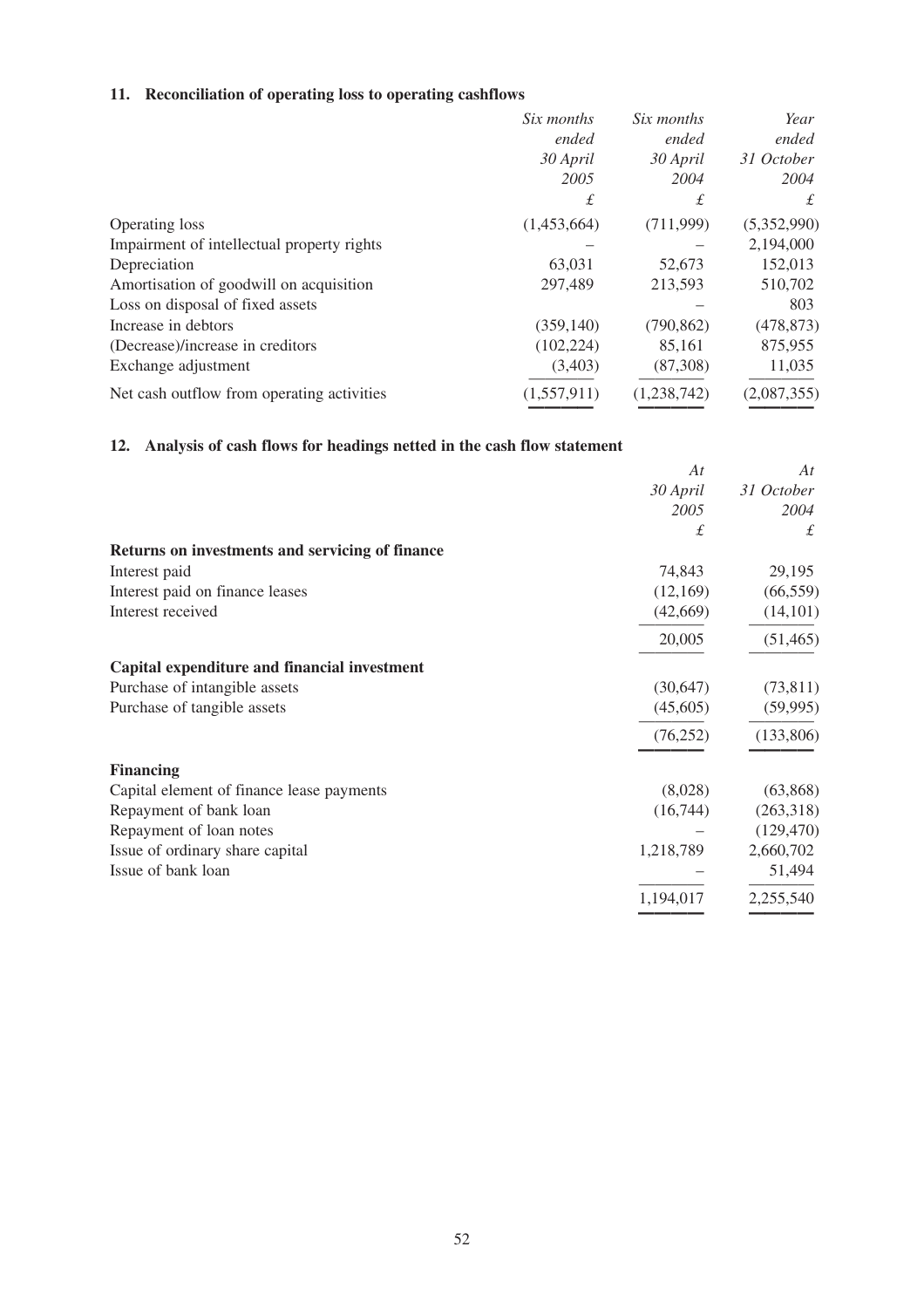# **13. Reconciliation of net cash flow to movement in net (debt)/funds**

|                                                   | At            | At          |
|---------------------------------------------------|---------------|-------------|
|                                                   | 30 April      | 31 October  |
|                                                   | 2005          | 2004        |
|                                                   | £             | £           |
| Decrease in cash in the period                    | (420, 641)    | (160, 163)  |
| Loans and finance leases acquired with subsidiary |               | (2,551,366) |
| Repayment of loan notes                           |               | 129,470     |
| Repayment of bank loan                            | 16,744        | 263,318     |
| Repayment of finance leases                       | 8,028         | 63,868      |
| New bank loan                                     |               | (51, 924)   |
| Translation                                       | 78,976        | (2,850)     |
| Movement in debt in the period                    | (316, 893)    | (2,309,217) |
| Net (debt)/funds at start of period               | (1,884,894)   | 427,323     |
| Net (debt) at end of period                       | (2, 198, 787) | (1,884,894) |

### **14. Analysis of net (debt)/funds**

|                       | At          |            |          |           | At            |
|-----------------------|-------------|------------|----------|-----------|---------------|
|                       | 31 October  |            |          | Exchange  | 30 April      |
|                       | 2004        | Cash flow  | Acquired | Movement  | 2005          |
|                       | £           | £          | £        | £         | £             |
| Cash at bank          | 427,160     | (420, 641) |          |           | 6,519         |
| Bank loan             | (811, 134)  | 16,744     |          | 26,646    | (767, 744)    |
| Convertible loan note | (160,000)   |            |          | (160,000) |               |
| Finance leases        | (313,275)   | 8,028      |          | 10,238    | (295,009)     |
| Loan notes            | (1,024,645) |            |          | 42,092    | (982, 553)    |
|                       | (1,881,894) | (395, 869) |          | 78,976    | (2, 198, 787) |
|                       |             |            |          |           |               |

———— ————

# **15. Post balance sheet events**

In May 2005 the Group raised a £450,000 secured loan from Reef Securities Limited ("Reef"), a company which is wholly owned by Steven Smith. The Loan is secured by a charge over certain assets of the Catalyst Group. Reef has also been issued with 18,000,000 warrants to subscribe for ordinary shares at 2.5p per share at any time prior to 27 May 2010 .

This Interim Report was approved by the Directors on 4 August 2005.

The report will be sent to all registered shareholders and will be available to members of the public from the Company's registered office at 12 Gough Square, London EC4A 3DW and online from the Company's corporate website at www.CMG-plc.com."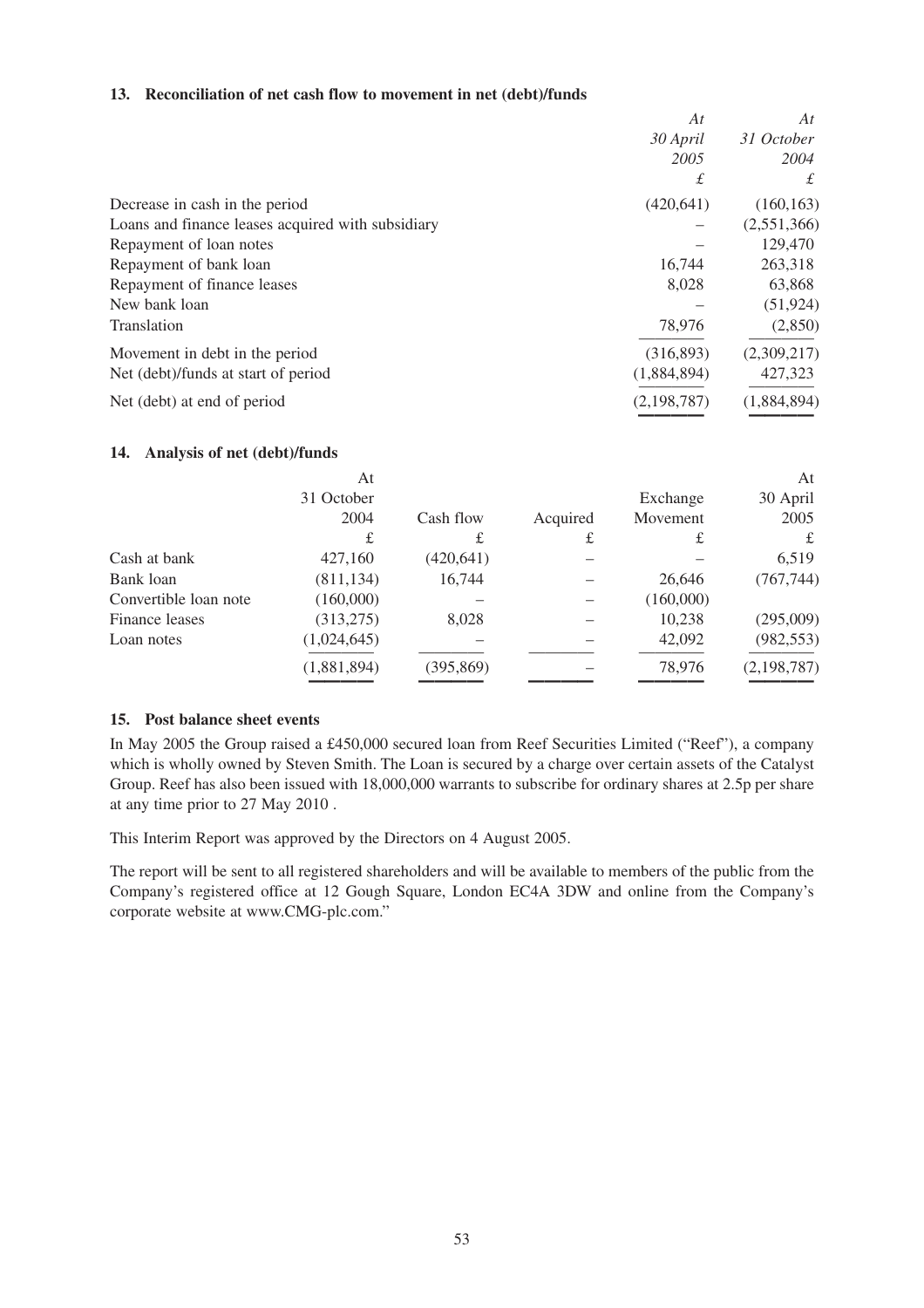(B) The following text is extracted from the Chairman's statement and Chief Executive reviews in respect of the financial year ended 31 October 2004.

### "**Chairman's Statement**

The past financial year has produced a mixture of significant achievement and disappointment for the Company. We completed the acquisition and integration of Betelgeuse Productions Inc ("Betelgeuse") and saw our two existing US subsidiaries, Global Media Services Inc ("GMS") and NPG Inc performing in line with expectations and were focused on driving the business forward. In May 2004 we changed the name of the Group from Newsplayer Group plc to Catalyst Media Group plc and our ticker symbol from NPG to CMG, to reflect the way our business had evolved since the launch of Newsplayer.com four years previously and the new diversity within the Group. At the time of our interim report published in June 2004 we announced that, building on our progress in the previous financial year, we had achieved our target of being profitable on a monthly basis and that we were on course to make a profit for the financial year ending 31 October 2004.

However, it subsequently became apparent that cost overruns on a television contract to produce the Champ Car World Race Series by the Company's New York based television production subsidiary Betelgeuse, meant that we would record a loss after tax for the year of £2.0 million. In addition to this trading result we have taken a one-off goodwill impairment charge of £2.2 million. This results in a loss after tax for the year of £5.4 million on sharply increased turnover of £7 million compared with a loss after tax for the previous year of £6.3 million on turnover of £0.26 million.

It is important to note that without the impact of the Champ Car contract the Group would have broken even for the financial year as a whole at the EBITDA level. GMS and NPG Inc continue to grow in line with expectations and Betelgeuse is now focussing on its production capabilities following extensive restructuring. In addition, our UK business has signed new distribution deals for our interactive content channels with NTL, Cinema Now and MSN reflecting progress in the market for pay content on the Internet which bodes well for the future.

We also announced in June 2004 that we were in the process of acquiring a 20 per cent. stake in Satellite Information Services (Holdings) Limited ("SIS") and that we expected to complete the process in the middle of August 2004. This acquisition proved much more difficult than we envisaged and it has taken a year longer than we anticipated to conclude, but I am delighted that we are now able to provide details of the transaction which are contained in a circular sent to shareholders today. SIS provides bookmakers with live television pictures, data display systems and broadcast services. They have over 18 years of expertise in the industry and now provide their services to the majority of bookmakers in the UK and Ireland, as well as in many territories in Europe, the Caribbean and Sri Lanka. SIS produces live coverage of approximately 28,000 horse and greyhound races a year to approximately 9,500 Licensed Betting Outlets ("LBO's"). SIS also produces the At The Races channel on the Sky satellite platform and is one of Europe's largest independent satellite uplink service providers through its SIS Link operation. SIS generated profit after tax for the financial year ended 31 March 2004 of £10.3 million (31 March 2003: £9.0 million) and has a history of sustained growth. I am confident that this acquisition, if concluded, will prove very beneficial to CMG in terms of both the financial performance and potential synergies offered by SIS. I would like to pay tribute to the single minded determination of Paul Duffen, our Chief Executive, who has demonstrated great tenacity and leadership in bringing the SIS transaction to a conclusion.

# **Share issues**

In February 2004, in connection with the acquisition of Betelgeuse, the Company raised £2,750,200, before expenses, in additional working capital through a placing of 13,096,191 new shares with new and existing shareholders.

# **Board changes**

In May 2004 David Wiseman stepped down as Chief Financial Officer and Steven Smith, previously Deputy Chairman, was appointed Chief Financial Officer. Steven subsequently resigned from the Board in June 2005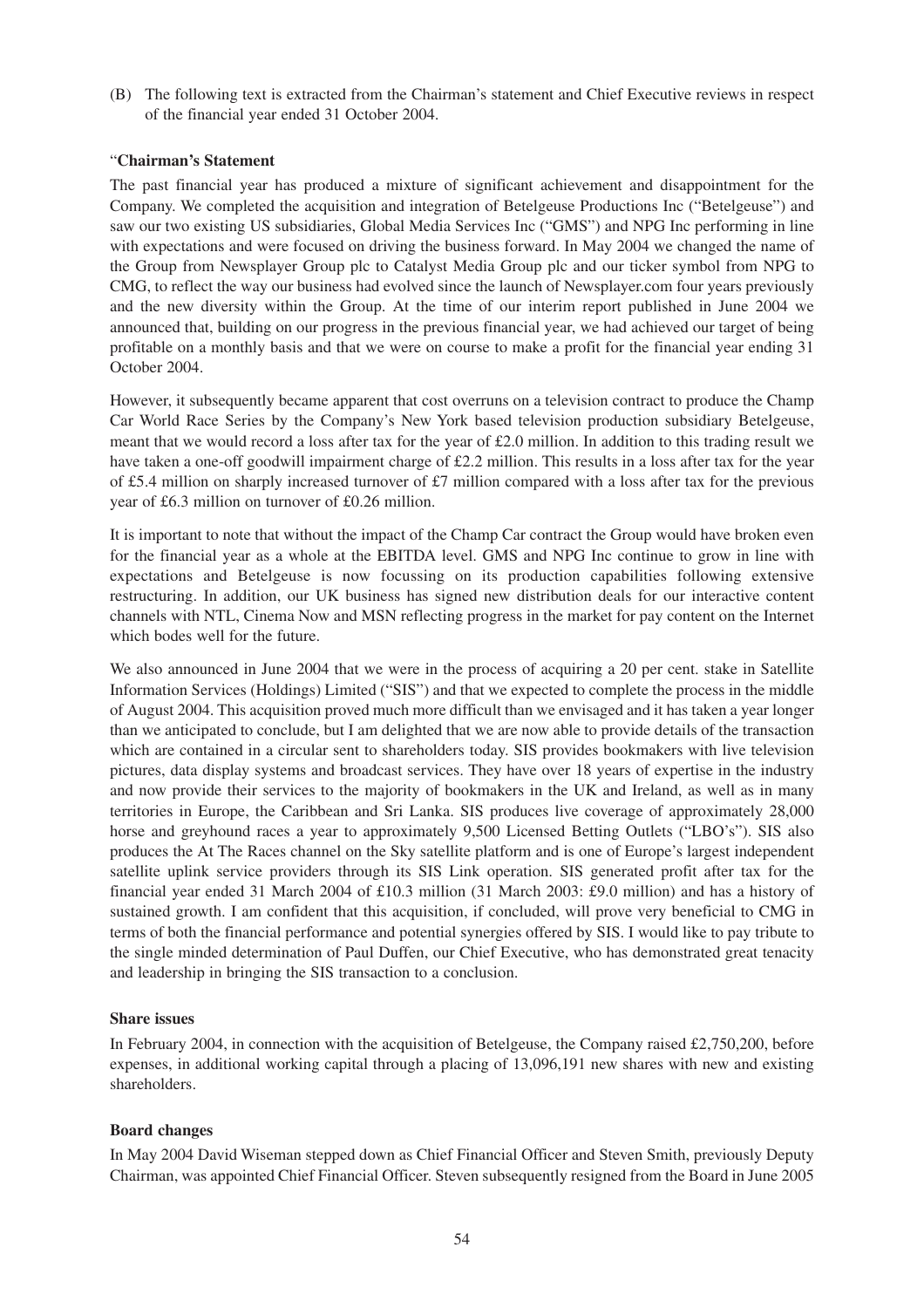and handed over the CFO role to Anna Goodsell who will join the Board following completion of the SIS transaction. In May 2005 Adam Cohen stepped down from the Board to concentrate on developing GMS the Group's New York based media services business. I thank David, Steven and Adam for their respective contributions to the Board and extend my best wishes to Anna for her future with the Group.

Also in May 2004 Michael Rosenberg was appointed to the board as a non-executive Director. Michael brings with him a wealth of experience having started his career at Samuel Montagu & Co. Limited, the merchant bank, in 1957 before joining its board in 1971. In 1974 he co-founded Allied Investments Limited, an international healthcare group. He was a founding director and shareholder of TVam, the breakfast channel, and has been a director of David Paradine Limited, the holding company for Sir David Frost's business interests, since 1974. Between 1989 and 1999, Michael was a director and subsequent Chairman of Raphael Zorn Hemsley Holdings plc, now Numis Corporation plc. He has been the chairman of Pilat Media Global plc, a media software company quoted on AIM, since 2002. Following completion of the SIS transaction I will step down as Chairman of CMG, to avoid any conflict with my role as Chief Executive of SIS, and I am delighted that Michael has agreed to become my successor. I have tremendously enjoyed the last six years in my role as Chairman of the Company; I wish Michael and the Board every success in the future and look forward to working with them in our new relationship.

The Group has weathered the storm caused by the difficulties in New York. It is now well placed to benefit from the recent management initiatives and the anticipated dividend and profit contribution from our investment in SIS. The future for CMG is very exciting and I look forward to watching its progress.

David Holdgate *Chairman*

4 August 2005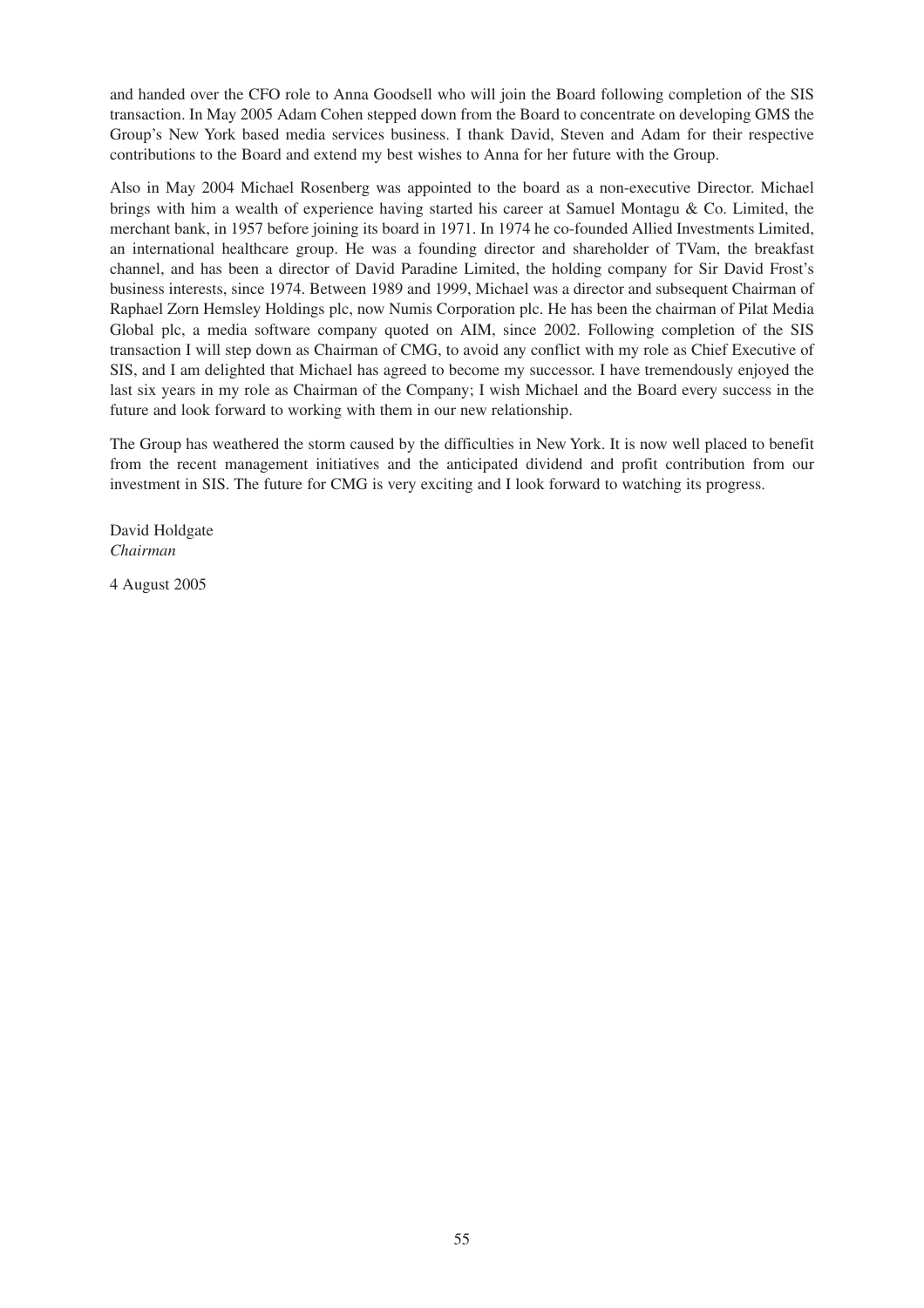# **Chief Executive Review**

The acquisitions of GMS and Betelgeuse have been significant developments for the Company and reflect our commitment to building a world class cross platform digital media business. GMS has shown strong growth and is now well positioned to provide interactive digital video services to the North American motor sport industry. For the 2004 Champ Car season CMG provided both the television and Internet production capability through Betelgeuse and GMS respectively. The problems that Betelgeuse encountered in fulfilling their contract have been well documented and should not be allowed to obscure the great success of GMS in developing the Race Director platform which delivers a whole new level of interaction and control to the motor sport fan. This work was rewarded by renewal of the Internet production contract for the 2005 season and subsequent new business wins from three other US motor sport series. Meanwhile Betelgeuse has been re-structured and is focusing on its core strengths which have seen it win over 50 Emmy's in the past 20 years.

We have made a sustained investment in our original US subsidiary, NPG Inc., over the past year to enable it to develop Footage.net, the world's leading stock footage portal, into a fully transactional platform. The new environment will go live in October 2005 and will provide stock footage archives and production researchers with the first comprehensive exchange to buy and sell stock footage.

In the UK we are starting to see the genesis of a broadband infrastructure that will enable IPTV to become reality within the next three years and thereby present an ideal opportunity to exploit the intellectual property assets to which we have rights. In the short term we are seeing an increase in broadband content licensing activity and have started to gain recognition in the US by securing distribution deals with Cinema Now and MSN.

After more than a year since we first announced our intention to buy Alternateport, (the company that owns 20 per cent. of SIS) from United Business Media plc, we are delighted to have finally concluded negotiations to complete the transaction. It has proven more difficult and taken much longer than we anticipated and in the meantime our share price has suffered.

I am firmly of the view that this acquisition will be a truly transforming deal for CMG.

I am confident that this deal will provide multiple benefits to the Company. There is a full description of and financial information for the SIS business in the circular which is being sent to shareholders today. Apart from the significant financial contribution through the anticipated dividends and profit, SIS represents an important opportunity for CMG to apply our interactive technology to the world of horseracing and betting.

I believe that with our experience in the world of live sports streaming gained in the US with Champ Car and the platform we have built for that purpose we are ideally positioned to take advantage of developments in the industry that require the combination of streaming video and real time customer interaction.

One sad consequence of the SIS transaction is that our Chairman, David Holdgate, who is also Chief Executive of SIS will have to step down from the board of CMG. I want to thank David for his support over the six years that we have worked together and I am delighted that I will be able to continue our working relationship by now sitting on his Board. I warmly welcome Michael Rosenberg OBE to the role of Chairman as David's successor and look forward to taking CMG to the next level with his help and guidance.

Paul Duffen *Chief Executive Officer*

4 August 2005"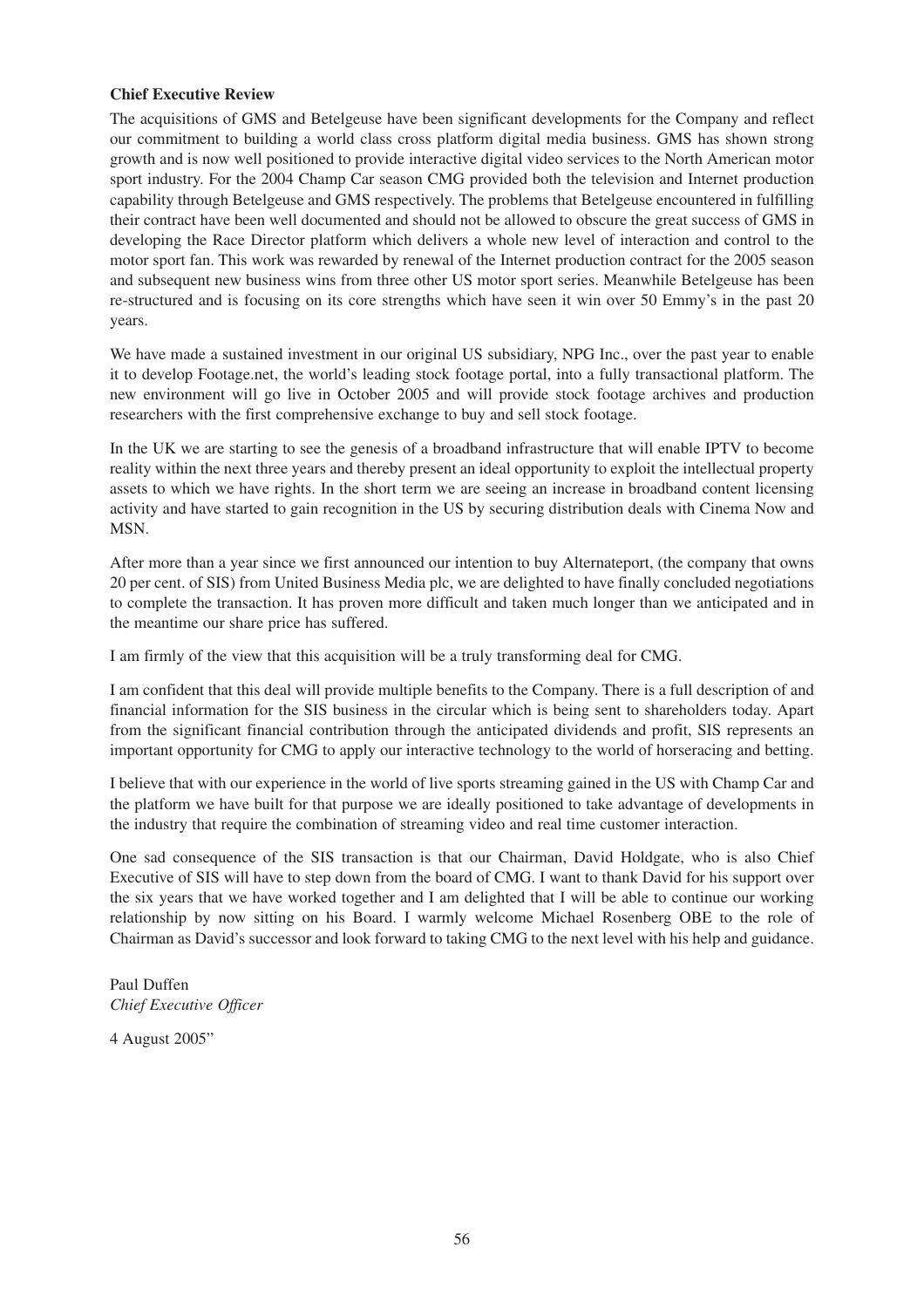# **PART VI**

# **ACCOUNTANTS' REPORT ON ALTERNATEPORT**



5 August 2005

The Directors Strand Partners Limited 26 Mount Row London W1K 3SO

The Directors Catalyst Media Group plc Portland House 4 Great Portland Street London W1W 8QJ

Dear Sirs

### **Alternateport Limited ("the Company")**

We report on the financial information set out below. This financial information has been prepared for inclusion in the Admission Document dated 5 August 2005.

### **Basis of preparation**

The financial information set out on pages 57 to 62 is extracted without material adjustment from the audited financial statements of Alternateport Limited for each of the years ended 31 December 2002, 2003 and 2004. It has been drafted in accordance with accounting policies adopted by Alternateport Limited and is presented in accordance with United Kingdom Generally Accepted Accounting Principles.

The financial statements for the three years ended 31 December 2002, 2003 and 2004 were audited by Ernst & Young LLP, of 1 More London Place, London, SE1 2AF. In each case unqualified audit opinions were given on those financial statements.

### **Responsibility**

Such financial statements are the responsibility of the Directors of Alternateport Limited, who approved their issue.

The Directors of Catalyst Media Group plc are responsible for the contents of the Admission Document dated 5 August 2005 in which this report is included.

It is our responsibility to compile the financial information set out in our report from the financial statements, to form an opinion on the financial information and to report our opinion to you.

# **Basis of opinion**

We conducted our work in accordance with the Statements of Investment Circular Reporting Standards issued by the Auditing Practices Board. Our work included an assessment of evidence relevant to the amounts and disclosures in the financial information. The evidence included that recorded by the auditors, Ernst & Young LLP, who audited the financial statements for the three years ended 31 December 2002, 2003 and 2004. It also included an assessment of significant estimates and judgements made by those responsible for the preparation of the financial statements underlying the financial information and whether the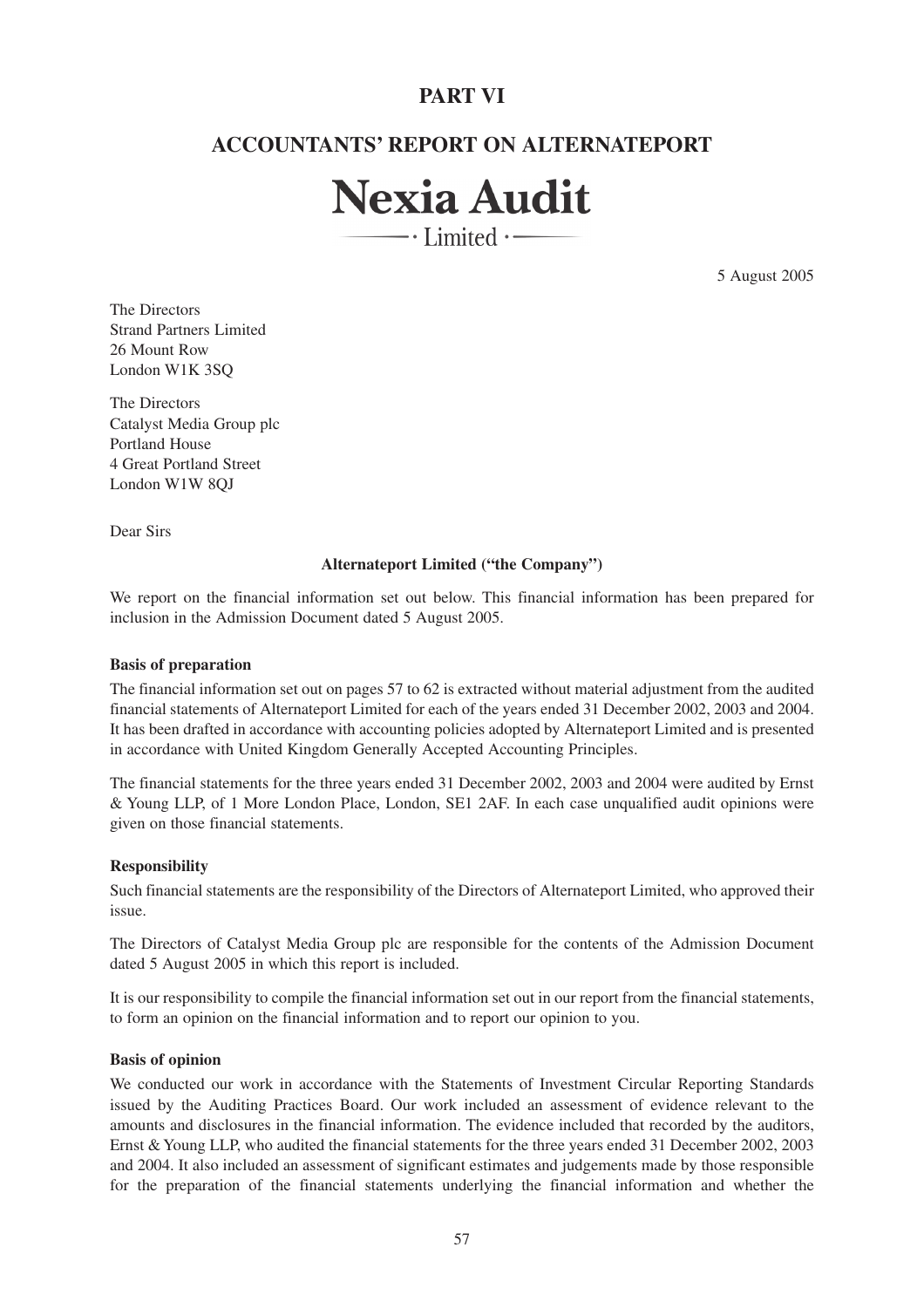accounting policies are appropriate to the entity's circumstances, consistently applied and adequately disclosed.

We planned and performed our work so as to obtain all the information and explanations which we considered necessary in order to provide us with sufficient evidence to give reasonable assurance that the financial information is free from material misstatement whether caused by fraud or other irregularity or error.

# **Opinion**

In our opinion, the financial information gives, for the purposes of the Admission Document dated 5 August 2005, a true and fair view of the state of affairs of the Company as at the dates stated and of its profits for the periods then ended.

### **Consent**

We consent to the inclusion in the Admission Document of this report and accept responsibility for this report for the purposes of paragraph 45 of Schedule 1 to the Public Offers of Securities Regulations 1995.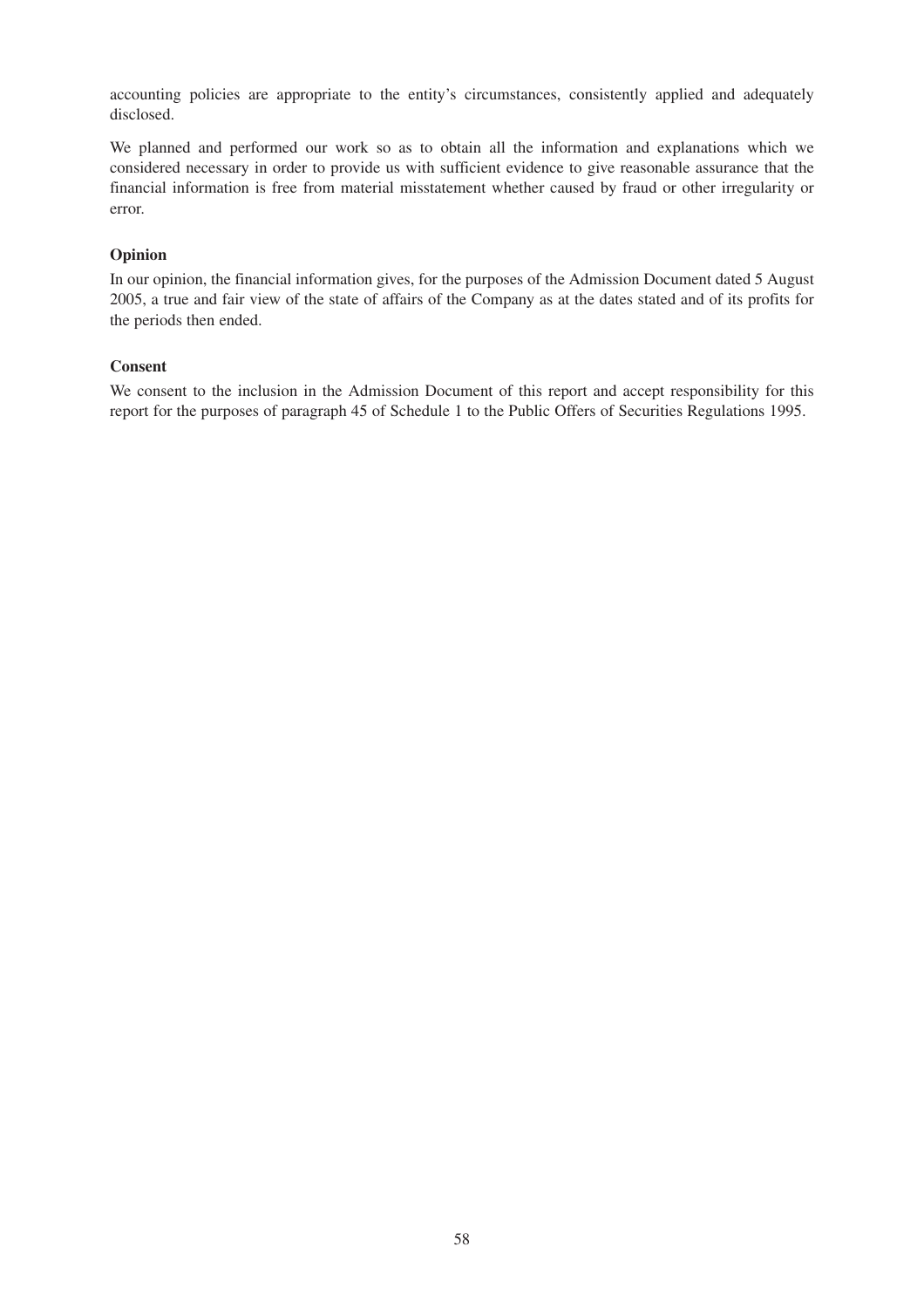# **PROFIT AND LOSS ACCOUNT**

|                                              |                | Year ended    | Year ended    | Year ended    |
|----------------------------------------------|----------------|---------------|---------------|---------------|
|                                              |                | 31 December   | 31 December   | 31 December   |
|                                              |                | 2002          | 2003          | 2004          |
|                                              | <b>Note</b>    | $\pounds'000$ | $\pounds'000$ | $\pounds'000$ |
| Income from fixed asset investment           | $\overline{4}$ | 3,000         | 3,000         |               |
| Profit on ordinary activities after taxation |                | 3,000         | 3,000         |               |
| Dividends                                    | 5              |               |               | (6,000)       |
| Retained profit/(loss) for the year          | 9              | 3,000         | 3,000         | (6,000)       |
|                                              |                |               |               |               |

All activities are classed as continuing and there are no recognised gains or losses other than those included in the profit and loss accounts above.

# **BALANCE SHEET**

|                                   |             | Year ended  | Year ended  | Year ended    |
|-----------------------------------|-------------|-------------|-------------|---------------|
|                                   |             | 31 December | 31 December | 31 December   |
|                                   |             | 2002        | 2003        | 2004          |
|                                   | <b>Note</b> | £'000       | £'000       | $\pounds'000$ |
| <b>FIXED ASSETS</b>               |             |             |             |               |
| Investments                       | 5           | 6,700       | 6,700       | 6,700         |
| <b>CURRENT ASSETS</b>             |             |             |             |               |
| Debtors                           | 7           | 3,000       | 6,000       |               |
| <b>NET ASSETS</b>                 |             | 9,700       | 12,700      | 6,700         |
| <b>CAPITAL AND RESERVES</b>       |             |             |             |               |
| Called up share capital           | 8           | 6,700       | 6,700       | 6,700         |
| Profit and loss account           | 9           | 3,000       | 6,000       |               |
| <b>EQUITY SHAREHOLDERS' FUNDS</b> | 10          | 9,700       | 12,700      | 6,700         |
|                                   |             |             |             |               |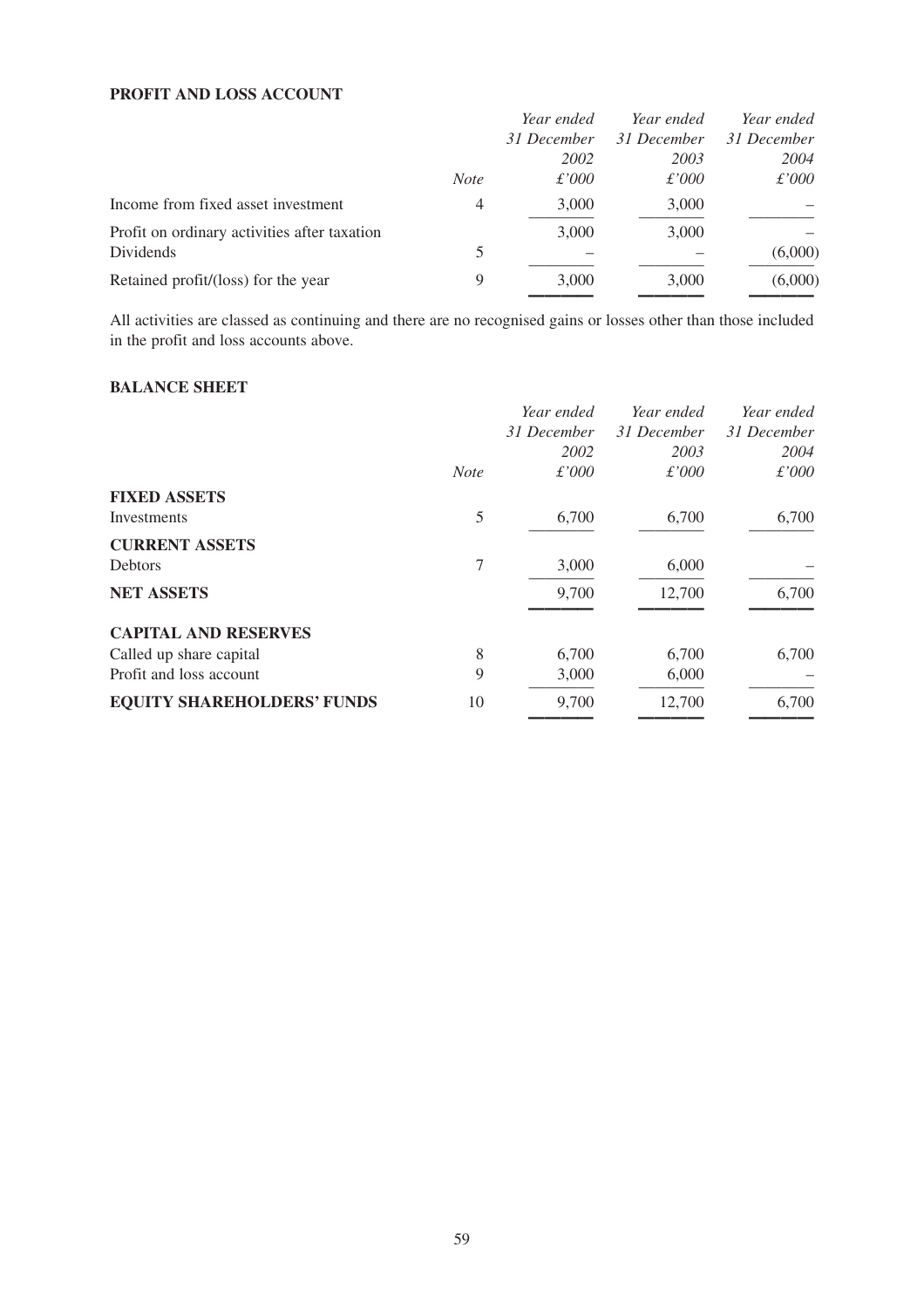# **NOTES TO THE FINANCIAL INFORMATION**

# **1. ACCOUNTING POLICIES**

The financial information has been prepared with applicable accounting standards. A summary of the more important accounting policies adopted are set out below.

# **Basis of accounting**

The financial information is prepared under the historical cost convention.

# **Related party transactions**

In accordance with Financial Reporting Standard Number 8: Related Party Disclosures, the company is exempt from disclosing transactions with entities that are part of the United Business Media group, or investees of the group qualifying as related parties, as it is a wholly owned subsidiary of a parent publishing consolidated financial statements.

# **Investments**

Investments are included in the company's balance sheet at cost less any provision for impairment.

# **Deferred taxation**

Deferred tax is recognised in respect of all timing differences that have originated but not yet reversed at the balance sheet date where transactions or events have occurred at that date that will result in an obligation to pay more, or a right to pay less or to receive more tax, with the following exceptions:

- Provisions is made for taxable gains arising from the revaluation (and similar fair value adjustments) of fixed assets that have been rolled over into replacement assets, only to the extent that there is a binding agreement to dispose of the assets concerned. However, no provision is made where, on the basis of all available evidence at the balance sheet date, it is more likely than not that the taxable gain will rolled over into replacement assets and charged to tax only where the replacement assets are sold; and
- Deferred tax assets are recognised only to the extent that the directors consider that it is more likely than not that there will be suitable taxable profits from which the future reversal of the underlying timing differences can be deducted.

Deferred tax is measure on an undiscounted basis at the rates that are expected to apply in the period on which the timing differences reverse, based on tax rates and laws enacted or substantively enacted at the balance sheet date.

# **2. NET OPERATING EXPENSE**

The auditors' remuneration for 2002, 2003 and 2004 has been borne by other companies in the United Business Media group.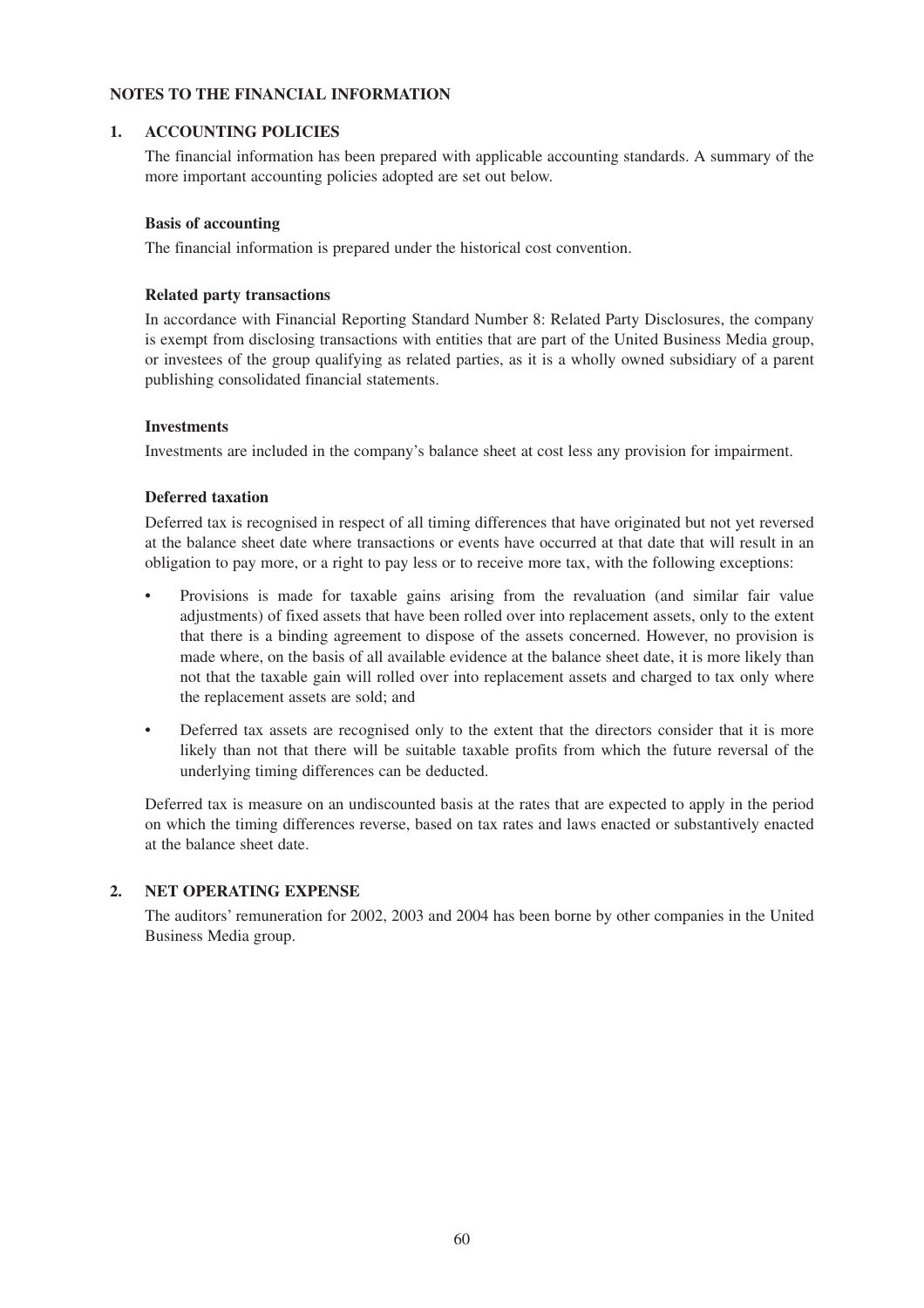# **3. EMPLOYEES AND DIRECTORS**

# *(a) Employee information*

The average monthly number of persons (including executive directors) employed during 2004 was nil (2003: nil; 2002: nil).

# *(b) Directors' emoluments*

None of the directors received any emoluments in respect of their services during 2004 (2003: nil; 2002: nil).

# **4. INCOME FROM FIXED ASSET INVESTMENT**

|                      | Year ended    | Year ended                          | Year ended    |  |
|----------------------|---------------|-------------------------------------|---------------|--|
|                      |               | 31 December 31 December 31 December |               |  |
|                      | 2002          | 2003                                | 2004          |  |
|                      | $\pounds'000$ | $\pounds'000$                       | $\pounds'000$ |  |
| Dividends receivable | 3,000         | 3,000                               |               |  |
|                      |               |                                     |               |  |

# **5. INVESTMENTS**

|                                         | Fixed asset   |
|-----------------------------------------|---------------|
|                                         | Investment    |
|                                         | $\pounds'000$ |
| Cost at 1 January 2002                  |               |
| <b>Acquisitions</b>                     | 6.700         |
| Cost at 31 December 2002, 2003 and 2004 | 6.700         |

At 31 December 2002, 31 December 2003 and 31 December 2004 the Company owned the following fixed asset investment:

————

|                                                             | Country of           |                                      |                          |
|-------------------------------------------------------------|----------------------|--------------------------------------|--------------------------|
|                                                             | incorporation        | Class of shares                      |                          |
| Name                                                        | and operation        | and % held                           | Activity                 |
| <b>Satellite Information Services</b><br>(Holdings) Limited | <b>Great Britain</b> | 20% of ordinary shares<br>of £1 each | <b>News Distribution</b> |

# **6. DIVIDENDS**

In the year ended 31 December 2004, the directors have approved and paid a final dividend of £6,000,000 (2003: nil; 2002: nil)

# **7. DEBTORS**

|                                           | Year ended  | Year ended  | Year ended  |
|-------------------------------------------|-------------|-------------|-------------|
|                                           | 31 December | 31 December | 31 December |
|                                           | 2002        | 2003        | 2004        |
|                                           | £'000       | £'000       | £'000       |
| Amounts falling due within one year       |             |             |             |
| Amounts owed by undertakings in which the |             |             |             |
| company has a participating interest      | 3,000       | 6.000       |             |
|                                           |             |             |             |

The above amounts are unsecured, interest free and repayable on demand.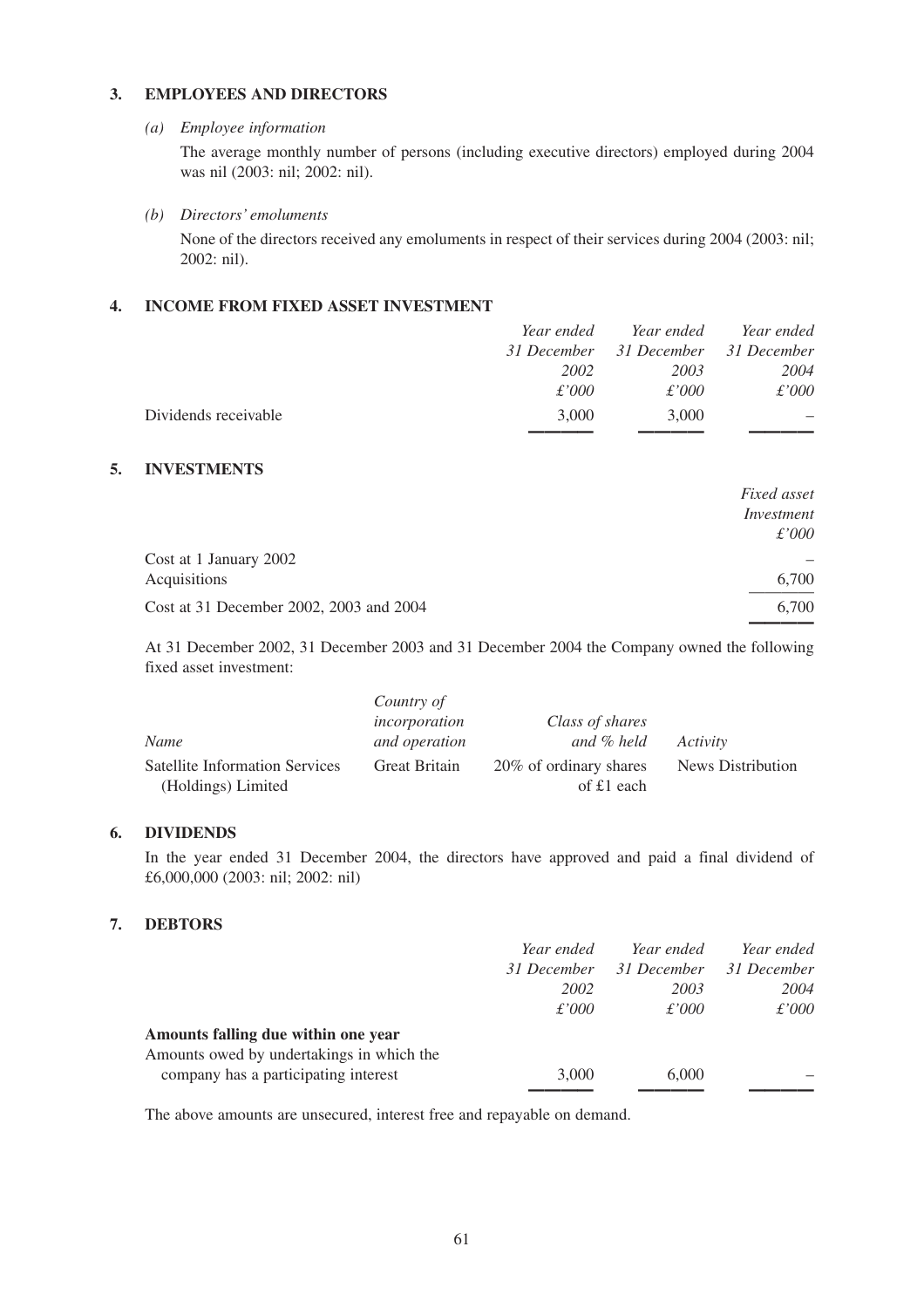# **8. CALLED UP SHARE CAPITAL**

|                                                                            | Year ended  | Year ended  | Year ended  |
|----------------------------------------------------------------------------|-------------|-------------|-------------|
|                                                                            | 31 December | 31 December | 31 December |
|                                                                            | 2002        | 2003        | 2004        |
|                                                                            | £'000       | £'000       | f'000       |
| <b>Authorised</b>                                                          |             |             |             |
| 6,700,000 (2003: 6,700,000; 2002: 6,700,000) Ordinary<br>shares of £1 each | 6.700       | 6.700       | 6,700       |
| Allotted, called up and fully paid                                         |             |             |             |
| 6,700,000 (2003: 6,700,000; 2002: 6,700,000) Ordinary                      |             |             |             |
| shares of £1 each                                                          | 6.700       | 6.700       | 6,700       |
|                                                                            |             |             |             |

During the year ended 31 December 2002, 6,699,999 £1 ordinary shares were issued as consideration for the acquisition of 20 per cent. of the share capital of Satellite Information Services (Holdings) Limited.

# **9. PROFIT AND LOSS ACCOUNT**

|                            | Year ended    | Year ended    | Year ended    |
|----------------------------|---------------|---------------|---------------|
|                            | 31 December   | 31 December   | 31 December   |
|                            | 2002          | 2003          | 2004          |
|                            | $\pounds'000$ | $\pounds'000$ | $\pounds'000$ |
| At 1 January               |               | 3,000         | 6,000         |
| Profit/(loss) for the year | 3,000         | 3,000         | (6,000)       |
| At 31 December             | 3,000         | 6,000         |               |
|                            |               |               |               |

# **10. RECONCILIATION OF MOVEMENTS IN SHAREHOLDER'S FUNDS**

|                             | Year ended  | Year ended  | Year ended  |
|-----------------------------|-------------|-------------|-------------|
|                             | 31 December | 31 December | 31 December |
|                             | 2002        | 2003        | 2004        |
|                             | £'000       | £'000       | £'000       |
| Opening shareholder's funds |             | 9,700       | 12,700      |
| Issue of share capital      | 6,700       |             |             |
| Profit/(loss) for the year  | 3,000       | 3,000       | (6,000)     |
| Closing shareholder's funds | 9.700       | 12,700      | 6,700       |
|                             |             |             |             |

### **11. ULTIMATE PARENT UNDERTAKING**

The immediate parent undertaking is Vavasseur International BV, which is registered in the Netherlands.

The ultimate parent undertaking is United Business Media plc, which is registered in Great Britain. United Business Media plc is the parent undertaking of the smallest and largest group to consolidate these financial statements.

Yours faithfully

### **Nexia Audit Limited**

*Chartered Accountants*

No 1 Riding House Street London W1A 3AS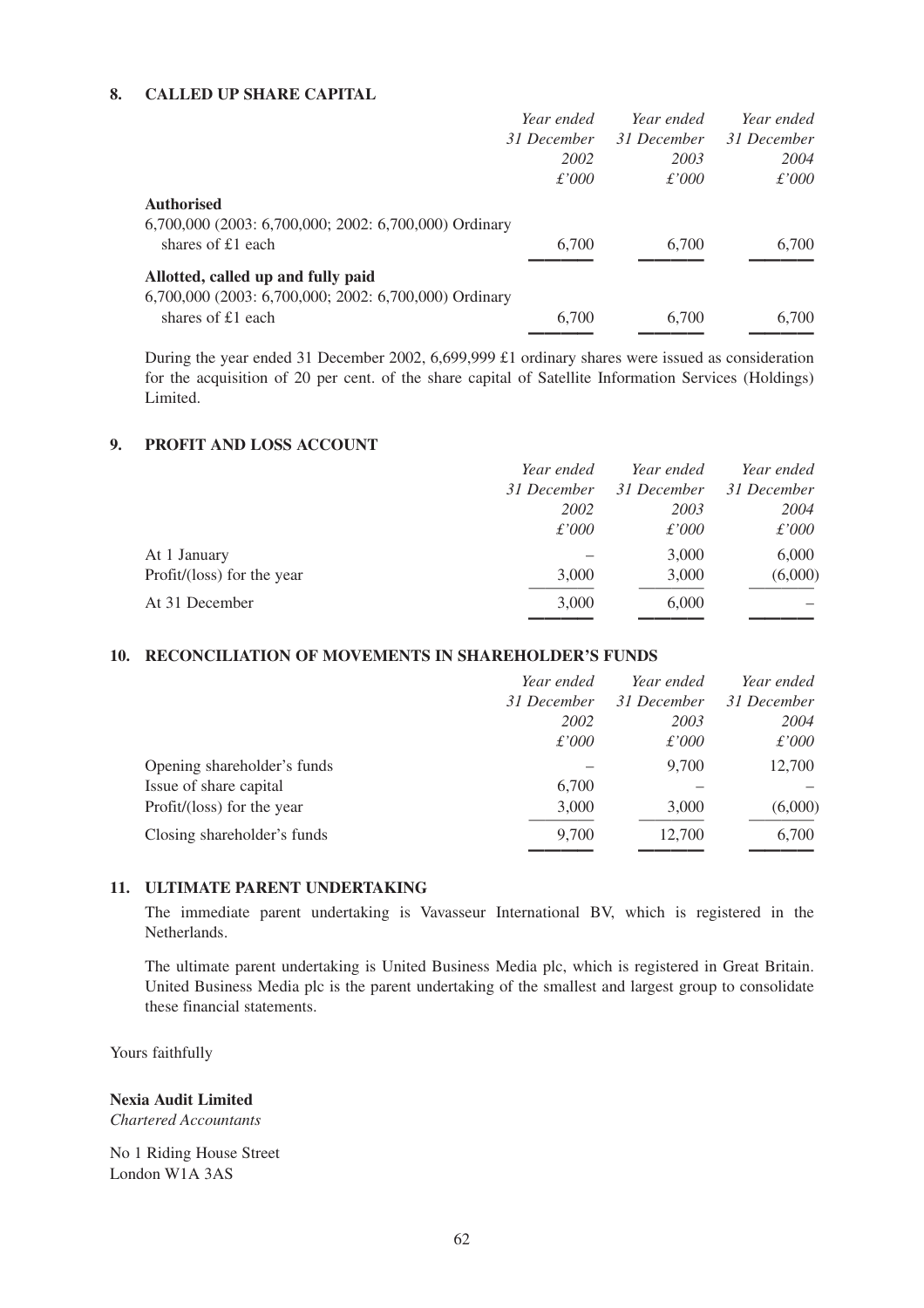# **PART VII**

# **PRO FORMA UNAUDITED NET ASSET STATEMENT**

The pro forma unaudited financial information set out below has been prepared to illustrate the effect of the proposed Placing and acquisition of Alternateport Limited on the net assets of Catalyst Media Group plc as if they had taken place at 30 April 2005, using the results of Alternateport Limited at 31 December 2004.

The pro forma unaudited financial information has been prepared for illustrative purposes only and, because of its nature, may not give a true picture of the financial position of Catalyst Media Group plc.

|                                              | Catalyst Media | Alternateport |             |             |                  |
|----------------------------------------------|----------------|---------------|-------------|-------------|------------------|
|                                              | Group plc      | Limited       |             |             |                  |
|                                              | Unaudited      | Audited       |             |             | <b>Unaudited</b> |
|                                              | 30 April       | 31 December   | Placing and |             | Enlarged         |
|                                              | 2005           | 2004          | Fundraising | Acquisition | Group            |
|                                              | £'000          | £'000         | £'000       | £'000       | £'000            |
| <b>Fixed Assets</b>                          |                |               |             |             |                  |
| Intangible assets (including goodwill)       | 4,984          |               |             | 16,300      | 21,284           |
| Tangible fixed assets                        | 260            |               |             |             | 260              |
| Investments                                  |                | 6,700         |             |             | 6,700            |
|                                              | 5,244          | 6,700         |             | 16,300      | 28,244           |
| <b>Current Assets</b>                        |                |               |             |             |                  |
| Debtors – due within one year                | 2,103          |               |             |             | 2,103            |
| Cash at bank and in hand                     | 7              |               | 26,550      | (23,000)    | 3,557            |
|                                              | 2,110          |               | 26,550      | (23,000)    | 5,660            |
| Creditors: amounts falling due within        |                |               |             |             |                  |
| one year                                     | (6,485)        |               |             |             | (6,485)          |
| Net current (liabilities)/assets             | (4,375)        |               | 26,550      | (23,000)    | (825)            |
| <b>Total assets less current liabilities</b> | 869            | 6,700         | 26,550      | (6,700)     | 27,419           |
| Creditors: amounts falling due after         |                |               |             |             |                  |
| more than one year                           | (879)          |               | (11,750)    |             | (12, 629)        |
| Net (liabilities)/assets                     | (10)           | 6,700         | 14,800      | (6,700)     | 14,790           |

**Notes**

(i) No account has been taken of trading by Catalyst Media Group plc since 30 April 2005 and Alternateport Limited since 31 December 2004.

———— ———— ———— ———— ————

(ii) The adjustments include:

- Recognition of the receipts from the Placing estimated at £17.0 million (less £2.2 million of issue costs)
- Recognition of the loan finance totalling £11.75 million
- Recognition of goodwill at a cost of £16.3 million
- Recognition of the payment of £23 million in cash for the acquisition of Alternateport Limited

(iii) No part of the loan finance is repayable within 12 months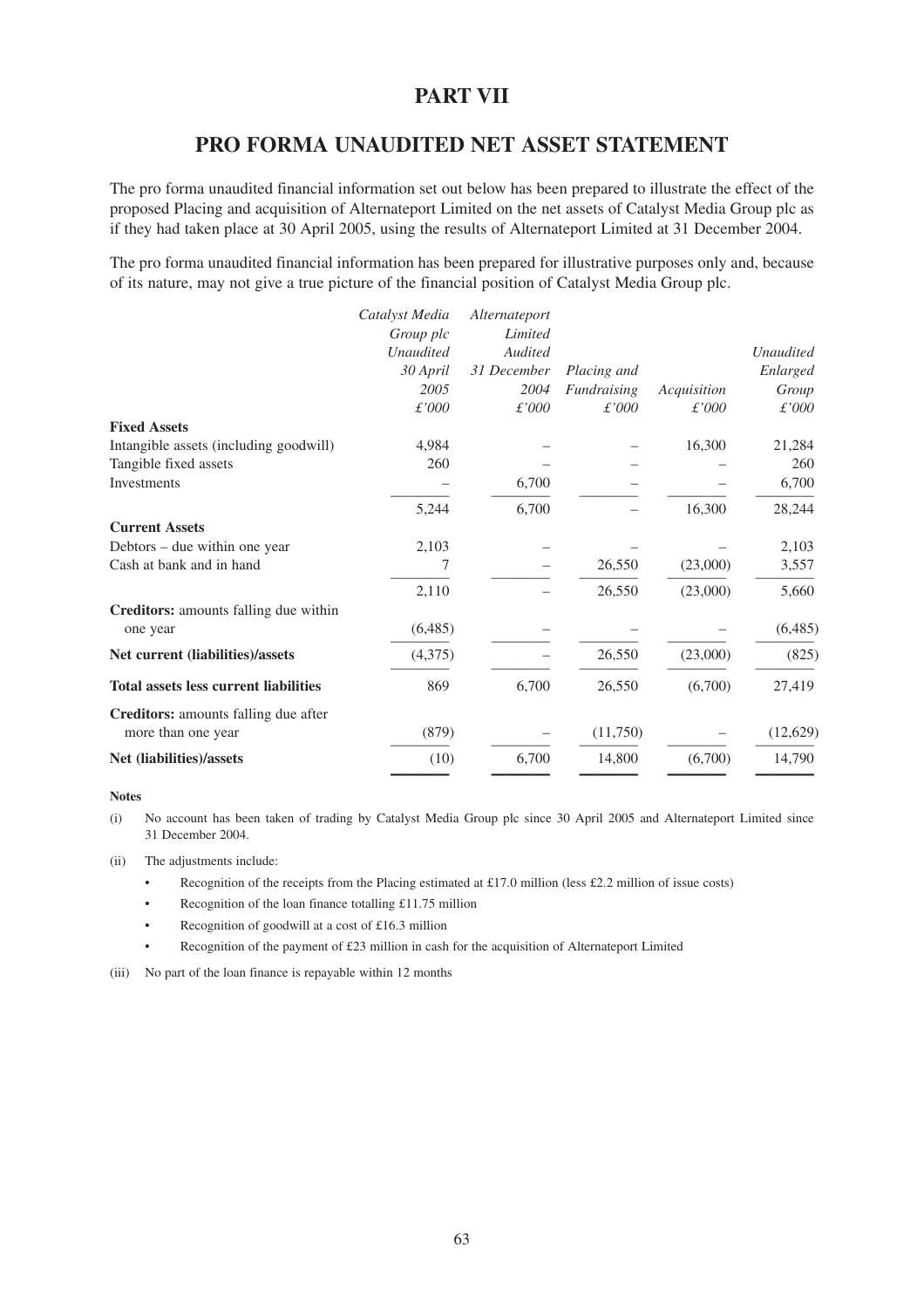# **PART VIII**

# **ADDITIONAL INFORMATION**

### **1. The Company**

- 1.1 The Company was incorporated on 20 March 2000 in England and Wales under the Act as a public company limited by shares with registered number 3955206 and the name New Name Needed PLC. On 3 April 2000 the Registrar of Companies in England and Wales issued the Company with a certificate to commence business and borrow pursuant to section 117 of the Act. On 5 April 2000 the name of the Company was changed to Newsplayer Group plc and on 24 May 2004 was changed to Catalyst Media Group plc.
- 1.2 The Company's main activity is the holding of and exploitation of rights and/or licenses to cultural and historical video content and marketing them globally using interactive technology. Upon completion of the Acquisition, Alternateport will become a subsidiary of Catalyst Media Holdings.
- 1.3 The principal legislation under which the Company operates is the Act and regulations made thereunder.
- 1.4 The Company's registered office is 12 Gough Square, London, EC4A 3DW and its principal place of business is 5th Floor, Portland House, 4 Great Portland Street, London, W1W 8QJ.
- 1.5 The liability of the members of the Company is limited.

### **2. Share capital**

- 2.1 The Company's authorised share capital is £2,000,000 divided into 200,000,000 Ordinary Shares. The Company's issued share capital is £1,904,305.97 divided into 190,430,597 Ordinary Shares.
- 2.2 Pursuant to resolutions passed on 27 February 2004:
	- 2.2.1 the Directors were authorised for the purposes of section 80 of the Act to allot relevant securities in the capital of the Company up to an aggregate nominal value of £784,125.57, such authority to expire on the fifth anniversary of the passing of the resolution; and
	- 2.2.2 the Directors were empowered pursuant to section 95 of the Act to allot equity securities (within the meaning of section 94 of the Act) for cash pursuant to the authority referred to in subparagraph 2.2.1 above as if section 89(1) of the Act did not apply to any such allotment provided that such power is limited to:
		- (i) the allotment of equity securities up to an aggregate nominal amount of  $£107,143$  pursuant to a Placing (as defined in the circular to shareholders dated 4 February 2004);
		- (ii) the allotment of equity securities for cash in connection with a rights issue or any other preemptive offer in favour of holders of ordinary shares where the equity securities respectively attributable to the interests of such holders are proportionate (as nearly as may be practicable) to the respective number of Ordinary Shares held by them subject only to such exclusions or other arrangements as the Directors may deem necessary or expedient to deal with fractional entitlements or any legal or practicable problems under the laws of, or the requirements of, any regulatory body or any recognised stock exchange in any territory; and
		- (iii) the allotment (other than pursuant to sub-paragraphs (i) and (ii) above) of equity securities up to a maximum aggregate nominal amount of £614,482.71,

and such power shall expire on the fifth anniversary of the date of the passing of the resolution unless renewed or extended prior to such time, except that the Company may, before such expiry,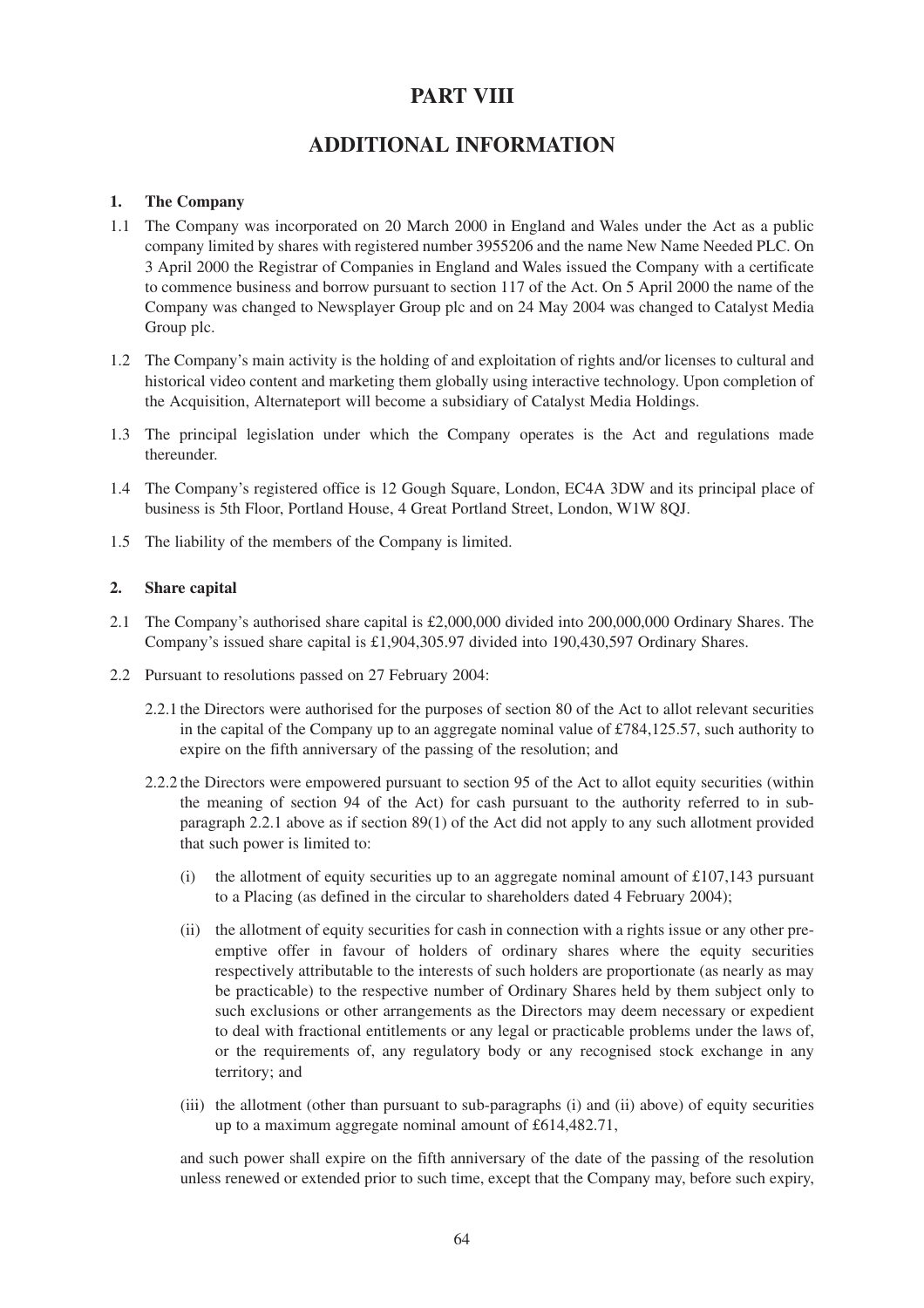make an offer or an agreement which would or might require equity securities to be allotted after such expiry and the Directors may allot equity securities in pursuance of such offer or agreement as if the authority conferred by this resolution had not expired, this authority to replace any existing like authority which was thereby revoked with effect from the passing of the resolution provided that this resolution shall not affect the right of the Directors to allot equity securities in pursuance of any offer or agreement entered into prior to the date of the resolution.

- 2.3 At the Extraordinary General Meeting, special resolutions will be proposed such that, conditional upon Admission (in the case of resolution 1):
	- 2.3.1 the authorised share capital of the Company be increased by £7,500,000 from £2,000,000 to £9,500,000 by the creation of 750,000,000 additional Ordinary Shares;
	- 2.3.2 the Directors be generally and unconditionally authorised to exercise all powers of the Company to allot relevant securities (within the meaning of section 80 of the Act):
		- (i) up to an aggregate nominal value of  $£4,250,000$  pursuant to the Placing;
		- (ii) up to an aggregate nominal value of  $£180,000$  pursuant to the Reef Warrant Instrument; and
		- (iii) (other than pursuant to sub-paragraphs (i) and (ii) above), up to an aggregate nominal value of £2,059,796,

provided that the authority shall expire on the fifth anniversary of the date of the passing of the resolution unless and to the extent that such authority is renewed or extended prior to such date and except that the Company may, before such expiry, make an offer or an agreement which would or might require relevant securities to be allotted after such expiry and the Directors may allot relevant securities in pursuance of such offer or agreement as if the authority conferred by the resolution had not expired, this authority to replace any existing authority which will be revoked with immediate effect provided that the resolution shall not affect the right of the Directors to allot relevant securities in pursuance of any offer or agreement entered into prior to the date thereof;

- 2.3.3 the Directors be empowered pursuant to section 95 of the Act to allot equity securities (within the meaning of section 94 of the Act) for cash pursuant to the authority conferred by the resolution referred to in paragraph 2.3.2 above as if section 89(1) of the Act did not apply to any such allotment PROVIDED that the power shall be limited to:
	- (i) the allotment of equity securities up to an aggregate nominal amount of £4,250,000 pursuant to the Placing;
	- (ii) the allotment of equity securities up to an aggregate nominal amount of  $\pounds 180,000$  pursuant to the Reef Warrant Instrument;
	- (iii) the allotment of equity securities for cash in connection with a rights issue or any other preemptive offer in favour of holders of Ordinary Shares where the equity securities respectively attributable to the interests of such holders are proportionate (as nearly as may be practicable) to the respective numbers of ordinary shares held by them subject only to such exclusions or other arrangements as the Directors may deem necessary or expedient to deal with fractional entitlements or any legal or practical problems under the laws of, or the requirements of, any regulatory body or any recognised stock exchange in any territory; and
	- (iv) the allotment (other than pursuant to sub-paragraphs (i) to (iii) above) of equity securities up to a maximum aggregate nominal amount of £624,181,

and shall expire on the fifth anniversary of the date of the passing of the resolution unless renewed or extended prior to such time, except that the Company may, before such expiry, make an offer or an agreement which would or might require equity securities to be allotted after such expiry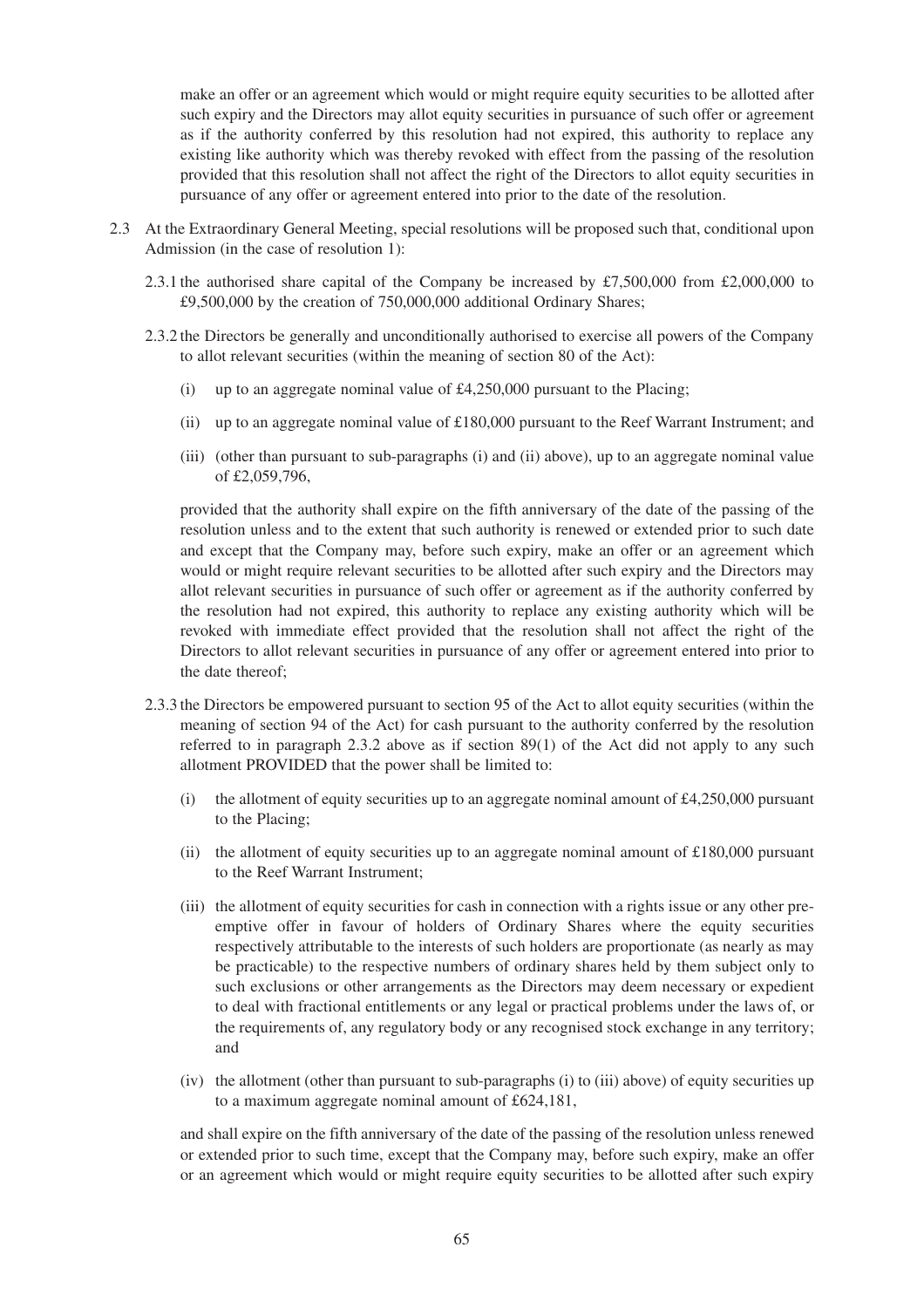and the Directors may allot equity securities in pursuance of such offer or agreement as if the authority conferred by the resolution had not expired, the authority to replace any existing authority which will be revoked with immediate effect provided that the resolution shall not affect the right of the Directors to allot equity securities in pursuant of any offer or agreement entered into prior to the date thereof;

- 2.3.4 the Directors be generally and unconditionally authorised to exercise all powers of the Company to allot relevant securities (within the meaning of section 80 of the Act) up to an aggregate nominal value of £575,628 pursuant to the settlement agreement referred to in paragraph 8.1.11 of this Part VIII provided that the authority shall expire on the fifth anniversary of the date of the passing of the resolution unless and to the extent that such authority is renewed or extended prior to such date and the Directors may allot relevant securities in pursuance of such settlement agreement as if the authority conferred by the resolution had not expired; and
- 2.3.5 the Directors be empowered pursuant to section 95 of the Act to allot equity securities (within the meaning of section 94 of the Act) for cash pursuant to the authority conferred by the resolution referred to in paragraph 2.3.4 above as if section 89(1) of the Act did not apply to any such allotment PROVIDED that the power shall be limited to the allotment of equity securities up to an aggregate nominal amount of £575,628 pursuant to the said settlement agreement and shall expire on the fifth anniversary of the date of the passing of the resolution unless renewed or extended prior to such time and the Directors may allot equity securities in pursuance or such settlement agreement as if the authority conferred by the resolution had not expired.
- 2.4 The provisions of section 89(1) of the Act (which, to the extent not disapplied pursuant to section 95 of the Act, confer on shareholders rights of pre-emption in respect of the allotment of securities which are, or are to be, paid up in cash other than by way of allotment to employees under any employee share scheme as defined in section 743 of the Act) would apply to the authorised but unissued share capital of the Company to the extent not disapplied as described in paragraph 2.3 above. This disapplication will give the Directors limited flexibility to issue shares for cash following Completion. Subject to certain limited exceptions, unless the approval of shareholders in general meeting is obtained, the Company must normally offer Ordinary Shares to be issued for cash to existing ordinary shareholders on a pro-rata basis. Other than the issue of the New Ordinary Shares, and save for the Ordinary Shares reserved to satisfy existing options granted under the Share Option Plan and the EMI Scheme, the warrants referred to in paragraphs 2.5, 2.6 and 2.7 below, the conversion rights under the Loan Note Instrument, the issue of Ordinary Shares to David Paradine Productions Limited referred to in paragraph 5.1.1, the issue of Ordinary Shares pursuant to the agreement referred to in paragraph 8.1.11 of this Part VIII and the potential issue of new Ordinary Shares referred to in paragraph 11.1 of this Part VIII, no such issue is presently in contemplation.
- 2.5 Pursuant to the terms of the Investec Warrant Instrument, the Company issued to Investec Bank (UK) Limited ("Investec") a single series of 429,800 warrants, each of which entitle Investec to subscribe for one Ordinary Share at any time prior to the date which falls 28 days after the publication of the final results of the Company for the year ending 31 October 2005 (the "Expiry Date"). The subscription price for the warrants is 46.45p (subject to adjustment). If not exercised by the Expiry Date any warrants outstanding at that date will lapse.

Ordinary Shares allotted pursuant to the exercise of the warrants will not rank for any dividends or other distributions declared, made or paid on the Ordinary Shares by reference to a record date prior to a date on which Investec exercises any warrants but subject thereto, will rank in full for all dividends and other distributions declared, made or paid on the Ordinary Shares and otherwise will rank *pari passu* in all respects with the Ordinary Shares in issue on the date of exercise.

The subscription rights may not be exercised in respect of fewer than 25,000 warrants on any one occasion.

2.6 Pursuant to the terms of the Reef Warrant Instrument, the Company issued to Reef a single series of 18,000,000 warrants, each of which entitle Reef to subscribe for one Ordinary Share at any time prior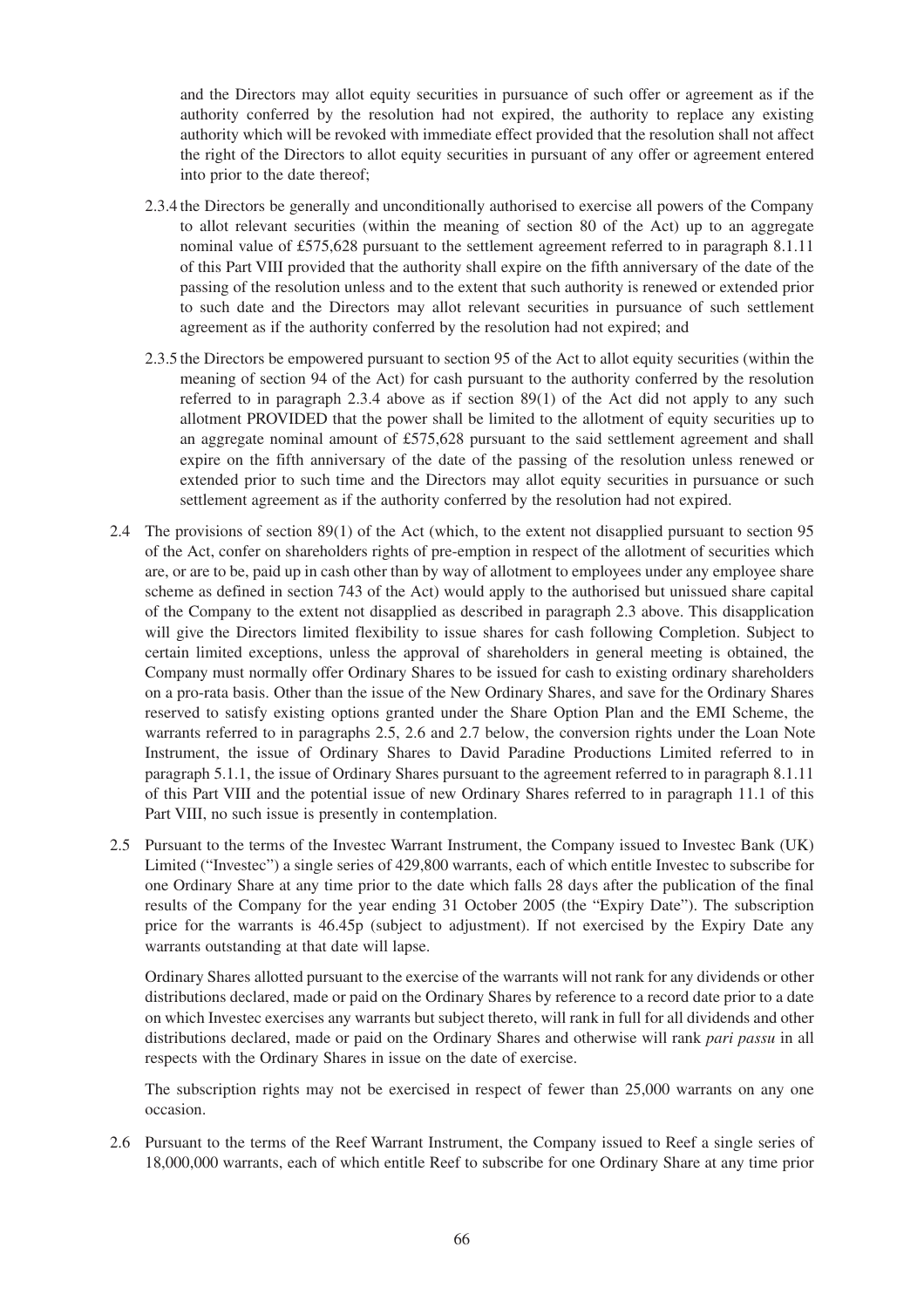to 26 May 2010. The subscription price for the warrants is 2.5p (subject to adjustment). If not exercised by 26 May 2010, any warrants outstanding at that date will lapse.

Ordinary Shares allotted pursuant to the exercise of the warrants will not rank for any dividends or other distributions declared, made or paid on the Ordinary Shares by reference to a record date prior to a date on which Reef exercises any warrants but subject thereto, will rank in full for all dividends and other distributions declared, made or paid on the Ordinary Shares and otherwise will rank *pari passu* in all respects with the Ordinary Shares in issue on the date of exercise.

The subscription rights may not be exercised in respect of a sum of less than £10,000 on any one occasion.

2.7 Pursuant to the terms of the Strand Warrant, the Company has agreed to issue to Strand Associates Limited, conditional on Admission, warrants to subscribe for such number of Ordinary Shares as equals 1 per cent. of the entire issued share capital of the Company following such issue, at a price of 4p per share (subject to adjustment). The warrants are exercisable at any time on or prior to the fifth anniversary of Admission. If not exercised by such date any warrants outstanding at that date will lapse.

Ordinary Shares allotted pursuant to the exercise of warrants will not rank for any dividends or other distributions declared, made or paid on the Ordinary Shares by reference to a record date prior to a date on which Strand Associates Limited exerises any warrants but subject thereto, will rank in full for all dividends and other distributions declared, made or paid on the Ordinary Shares and otherwise rank *pari passu* in all respects with the Ordinary Shares in issue on the date of exercise.

2.8 Pursuant to the Loan Note Instrument the Company created £160,000 6 per cent. convertible secured loan notes 2006. All of the Notes were issued to Michael Rosenberg, Sir David Frost and A and B Pension Trustees Limited as trustees of the David Frost Retirement Benefit Scheme on 20 February 2003.

Unless previously repaid or converted, the Notes shall be redeemed at par by the Company on 20 February 2006. The Company has the right to prepay all or part of the Notes at par (together with unpaid accrued interest) at any time on written notice to the Noteholders.

Any Noteholder may convert all or any of the Notes (in multiples of £10,000) into fully paid Ordinary Shares at any time after the date of issue. The rate of conversion (subject to certain adjustments as set out in the Instrument) will be 20p nominal amount of Ordinary Shares for every £1 nominal of the Notes converted.

- 2.9 Save as disclosed in this paragraph 2 and in paragraphs 5.1, 6 and 7 of this Part VIII no share capital of the Company is under option or has been agreed conditionally or unconditionally to be put under option.
- 2.10 Otherwise than pursuant to the Placing, none of the Existing Ordinary Shares or the Placing Shares have been sold or are available in whole or in part to the public in conjunction with the application for Admission.
- 2.11 The amount payable on application and allotment of each Placing Share is 4p of which 3p is payable by way of a premium.

# **3. Subsidiaries**

- 3.1 The Company is a member of a group of which it is the holding company.
- 3.2 Upon Admission, the Company will be the direct or indirect holding company of the following subsidiary undertakings: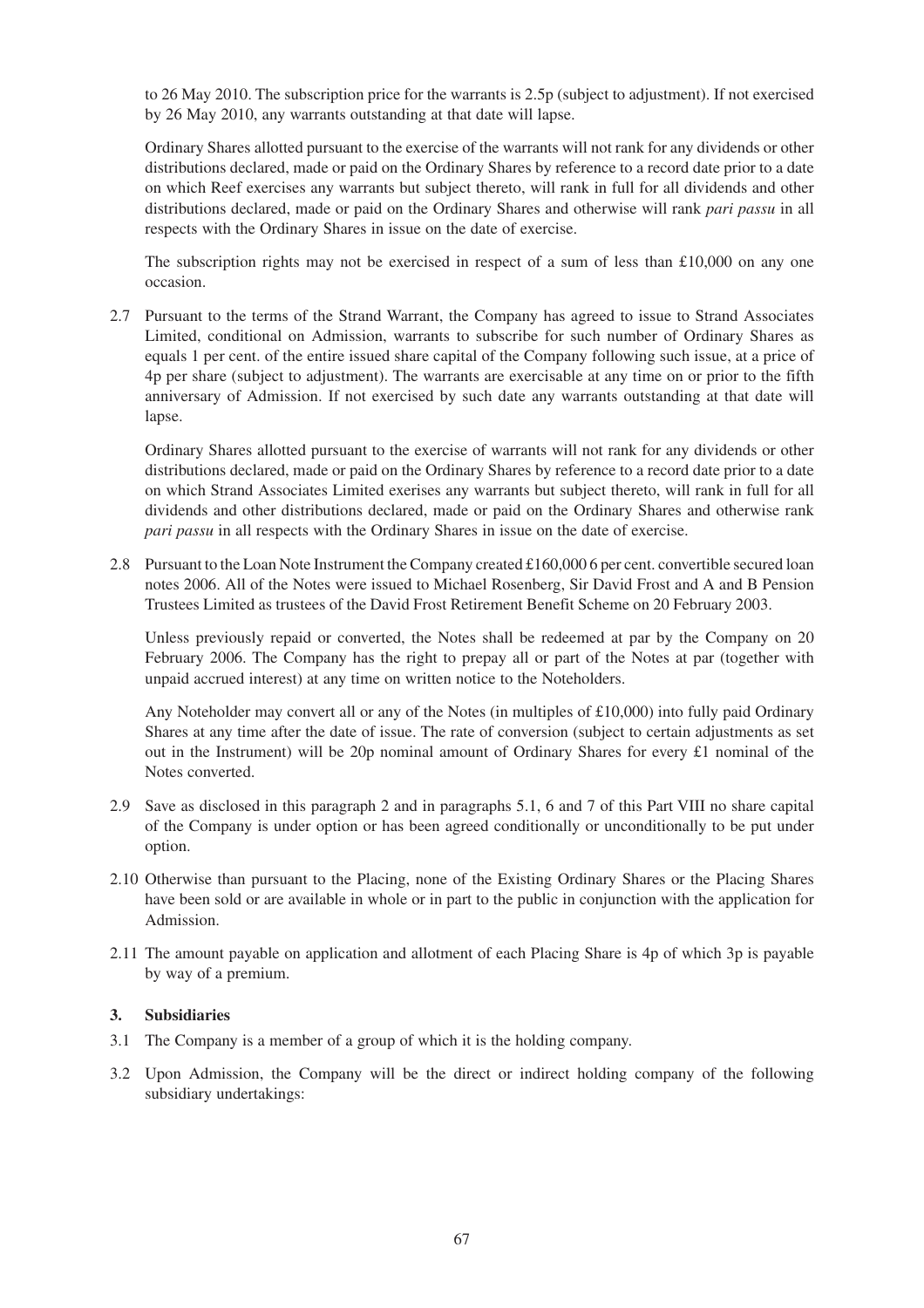|                                      | Percentage               |          |                                |  |
|--------------------------------------|--------------------------|----------|--------------------------------|--|
|                                      |                          | of Share |                                |  |
|                                      | Country of               | Capital  |                                |  |
| Name                                 | Incorporation            | held     | <b>Entity holding Shares</b>   |  |
| Newsplayer Limited                   | <b>England and Wales</b> | 100      | Newsplayer Group Limited       |  |
| Newsplayer Group Limited             | <b>England and Wales</b> | 100      | the Company                    |  |
| Newsplayer International Limited     | Guernsey                 | 100      | the Company                    |  |
| Catalyst Media Services Limited      | <b>England and Wales</b> | 100      | Newsplayer Group Limited       |  |
| Newsplayer Group Inc*                | United States of America | 100      | the Company                    |  |
| Media Services Acquisition           |                          |          |                                |  |
| Corporation (trading as Global       |                          |          |                                |  |
| Media Services Inc.                  | United States of America | 100      | the Company                    |  |
| Cross Media Entertainment LLC        | United States of America | 100      | Media Services                 |  |
|                                      |                          |          | <b>Acquisition Corporation</b> |  |
| Catalyst Media Holdings BV           | <b>Netherlands</b>       | 100      | the Company                    |  |
| <b>Catalyst Media Holdings</b>       | <b>England and Wales</b> | 80       | the Company                    |  |
| Alternateport Limited                | <b>England and Wales</b> | 100      | <b>Catalyst Media Holdings</b> |  |
| <b>Stable Technology Investments</b> |                          |          |                                |  |
| Limited                              | <b>England and Wales</b> | 100      | the Company                    |  |

\*The Company has entered into two stock pledge agreements over 15 per cent. and 85 per cent. respectively of the issued share capital of Newsplayer Group Inc.

3.3 In addition, following Completion, the Company will have an indirect interest in the following undertaking:

|                                       |                          | Percentage |                              |
|---------------------------------------|--------------------------|------------|------------------------------|
|                                       |                          | of Share   |                              |
|                                       | Country of               | Capital    |                              |
| Name                                  | Incorporation            | held       | <b>Entity holding Shares</b> |
| <b>Satellite Information Services</b> |                          |            |                              |
| (Holdings) Limited                    | <b>England and Wales</b> | 20         | Alternateport Limited        |

### **4. Memorandum and Articles of Association**

- 4.1 The principal objects of the Company, which are set out in clause 4 of its Memorandum of Association, are to act as a general commercial company and to purchase, acquire and take options over any property whatever and any rights or privileges over or in respect of any property.
- 4.2 The articles of association of the Company (the "Articles") contain, *inter alia*, provisions to the following effect:

### *4.2.1 Voting rights*

Subject to paragraph 4.2.6 below, and to any special terms as to voting upon which any shares may for the time being be held, on a show of hands every member who (being an individual) is present in person or (being a corporation) is present by its duly authorised representative shall have one vote and on a poll every member present in person or by representative, not being himself entitled to vote, or proxy shall have one vote for every ordinary share in the capital of the Company held by him. A proxy need not be a member of the Company.

### *4.2.2 Variation of rights*

If at any time the capital of the Company is divided into different classes of shares all or any of the rights or privileges attached to any class of shares in the Company may be varied or abrogated with the consent in writing of the holders of three-fourths in nominal value of the issued shares of that class or with the sanction of an extraordinary resolution passed at a separate general meeting of the holders of the shares of that class. At every such separate general meeting (except an adjourned meeting where the quorum shall be one), the quorum shall be not less than two persons holding or representing by proxy at least one-third in nominal value of the issued shares of that class.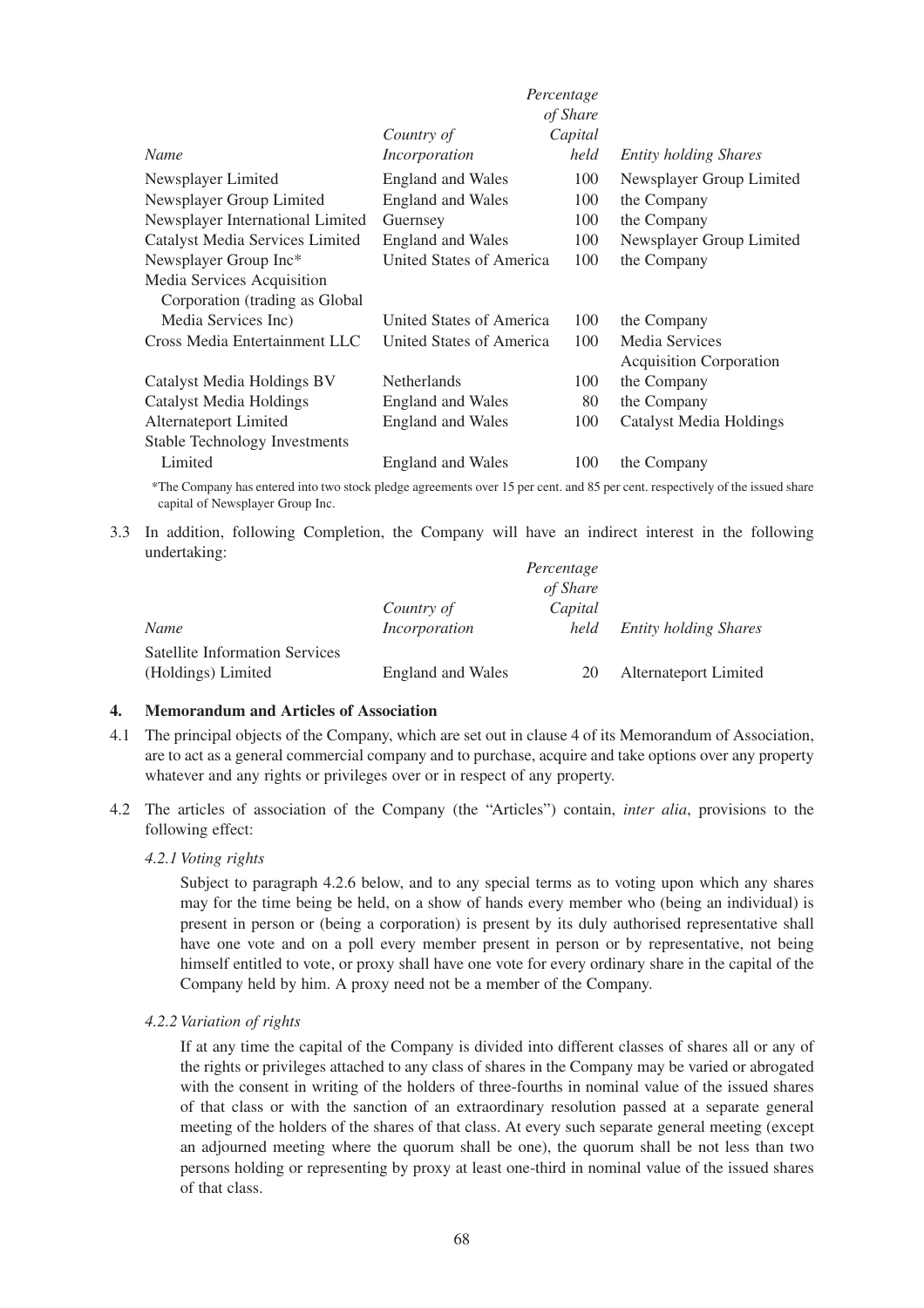#### *4.2.3 Alteration of capital*

The Company may by ordinary resolution increase its share capital, consolidate and divide all or any of its share capital into shares of a larger amount, sub-divide all or any of its shares into shares of a smaller amount and cancel any shares not taken, or agreed to be taken, by any person.

The Company may, subject to the Act, by special resolution reduce or cancel its share capital or any capital redemption reserve or share premium account in any way.

Subject to and in accordance with the provisions of the Act and to any rights for the time being attached to any share, the Company may purchase its own shares of any class (including any redeemable shares), provided that the Company shall not purchase any of its shares unless such purchase has been sanctioned by an extraordinary resolution passed at a separate meeting of the holders of any class of shares convertible into equity share capital of the Company.

#### *4.2.4 Transfer of shares*

A member may transfer all or any of his shares (1) in the case of certificated shares by instrument in writing in any usual or common form or in such other form as may be acceptable to the Directors and permitted by the Act and the London Stock Exchange and any such transfer shall be registered within 14 days of receipt of the same by the Company; and (2) in the case of uncertificated shares, through CREST in accordance with and subject to the CREST Regulations and the facilities and requirements of the relevant system concerned. The instrument of transfer of a certificated share shall be executed by or on behalf of the transferor and, if the share is not fully paid, by or on behalf of the transferee. The transferor shall remain the holder of the share concerned until the name of the transferee is entered in the register of members of the Company. The Directors may in their absolute discretion refuse to register a transfer of any share (or renunciation of a renounceable letter of allotment) which is not fully paid or on which the Company has a lien, provided that dealings in the shares are not prevented from taking place on an open and proper basis. The Directors may also refuse to register the transfer of a share which is in favour of more than four transferees, or which is in respect of more than one class of share or which has not been presented for registration duly stamped accompanied by the share certificates for the shares to which the transfer relates and such other evidence as the Directors may reasonably require to show the right of the transferor to make the transfer. If the Directors refuse to register a transfer, they shall within two months of the date on which the instrument of transfer was lodged with the Company, send to the transferee notice of the refusal. The registration of transfers of shares or of any class of shares may be suspended (in accordance with the Act) and the register of members closed at such times and for such periods as the Directors may determine provided that it shall not be closed for more than thirty days in any year. No fee shall be payable to the Company for the registration of any transfer or any other document relating to or affecting the title to any share. Subject to paragraph 4.2.6 below, the Articles contain no restrictions on the free transferability of fully paid shares provided that the transfer is in respect of only one class of share and is accompanied by the share certificate and any other evidence of title required by the Directors and that the provisions in the Articles relating to the deposit of instruments for transfer have been complied with.

#### *4.2.5 Dividends*

- (i) The Company may by ordinary resolution in general meeting declare dividends provided that no dividend shall be paid otherwise than out of profits available for distribution and no dividend shall exceed the amount recommended by the Directors.
- (ii) Subject to the rights of persons, if any, holding shares with special dividend rights, and subject to paragraph 4.2.6 below, all dividends shall be declared and paid according to the amounts paid or credited as paid on the shares during any portion or portions of the period in respect of which the dividend is paid. No amount paid or credited as paid in advance of calls shall be regarded as paid on shares for this purpose.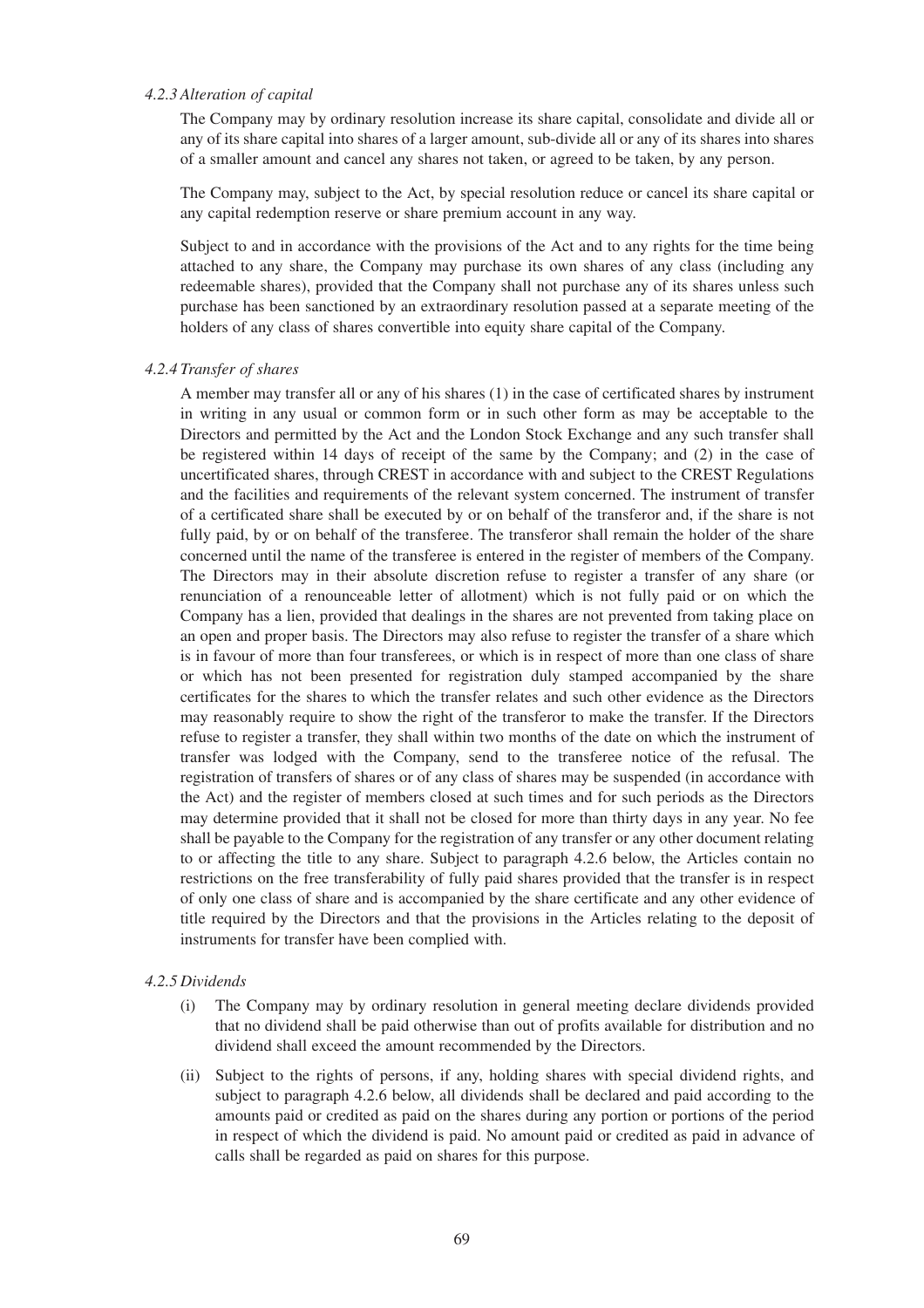- (iii) The Company may by ordinary resolution, upon the recommendation of the Directors, direct payment or satisfaction of such dividend wholly or partly out of specific assets and, in particular, of fully paid up shares or debentures of any other company. Any difficulty with such a distribution may be settled by the Directors as they think expedient.
- (iv) The Directors may from time to time pay such interim dividends as appear to the Directors to be justified by the distributable profits of the Company and the position of the Company, subject to the provisions of the Act. The Directors may also pay a fixed dividend payable on any shares with preferential rights half-yearly or otherwise on fixed dates if profits, in the Directors' opinion, justify such a course. The Directors shall not incur any liability to the holders of shares conferring any preferential rights for any loss that they may suffer by reason of the payment of an interim dividend on any shares having deferred or nonpreferential rights provided that they act in good faith.
- (v) The Company may deduct from any dividend payable all sums of money (if any) due to the Company by the member and use such monies to satisfy such amount payable.
- (vi) All dividends unclaimed for a period of 12 years after having been declared shall, if the Directors so resolve, be forfeited and shall revert to the Company. All dividends unclaimed for a period of 12 months shall be invested by the Directors for the benefit of the Company until claimed and the Company shall not be constituted a trustee thereof.
- (vii) There is no fixed date on which an entitlement to dividend arises.
- (viii) The Board may, if authorised by an ordinary resolution of the Company and subject to such terms and conditions as the Board may determine, offer any holders of ordinary shares the right to elect to receive additional ordinary shares, credited as fully paid, in lieu of cash in respect of any dividend or any part of any dividend specified by the ordinary resolution.
- *4.2.6 Suspension of rights*

If a member or any other person appearing to be interested in shares held by such shareholder has been duly served with notice under section 212 of the Act and is in default if supplying to the Company within 28 days (or such other period as may be specified in such notice) the information thereby required, then (if the Directors so resolve) such member shall not be entitled to vote or to exercise any right conferred by membership in relation to meetings of the Company in respect of the shares which are the subject of such notice. Where the holding represents more than 0.25 per cent. of the issued shares of that class, the payment of dividends may be withheld, and such member shall not be entitled to transfer such shares otherwise than by an arm's length sale.

*4.2.7 Return of capital*

Subject to any preferred, deferred or other special rights, or subject to such conditions or restrictions to which any shares in the capital of the Company may be issued, on a winding-up or other return of capital, the holders of ordinary shares are entitled to share in any surplus assets *pro rata* to the amount paid up on their ordinary shares. A liquidator may, with the sanction of an extraordinary resolution of the Company and any other sanction required by the Act, divide amongst the members in specie the whole or any part of the assets of the Company, those assets to be set at such value as he deems fair. A liquidator may also vest the whole or any part of the assets of the Company in trustees on trusts for the benefit of the members. No member shall be compelled to accept any assets on which there is a liability.

### *4.2.8 Pre-emption rights*

There are no rights of pre-emption under the Articles in respect of transfers of issued Ordinary Shares.

In certain circumstances, the Company's shareholders may have statutory pre-emption rights under the Act in respect of the allotment of new shares in the Company. These statutory preemption rights would require the Company to offer new shares for allotment by existing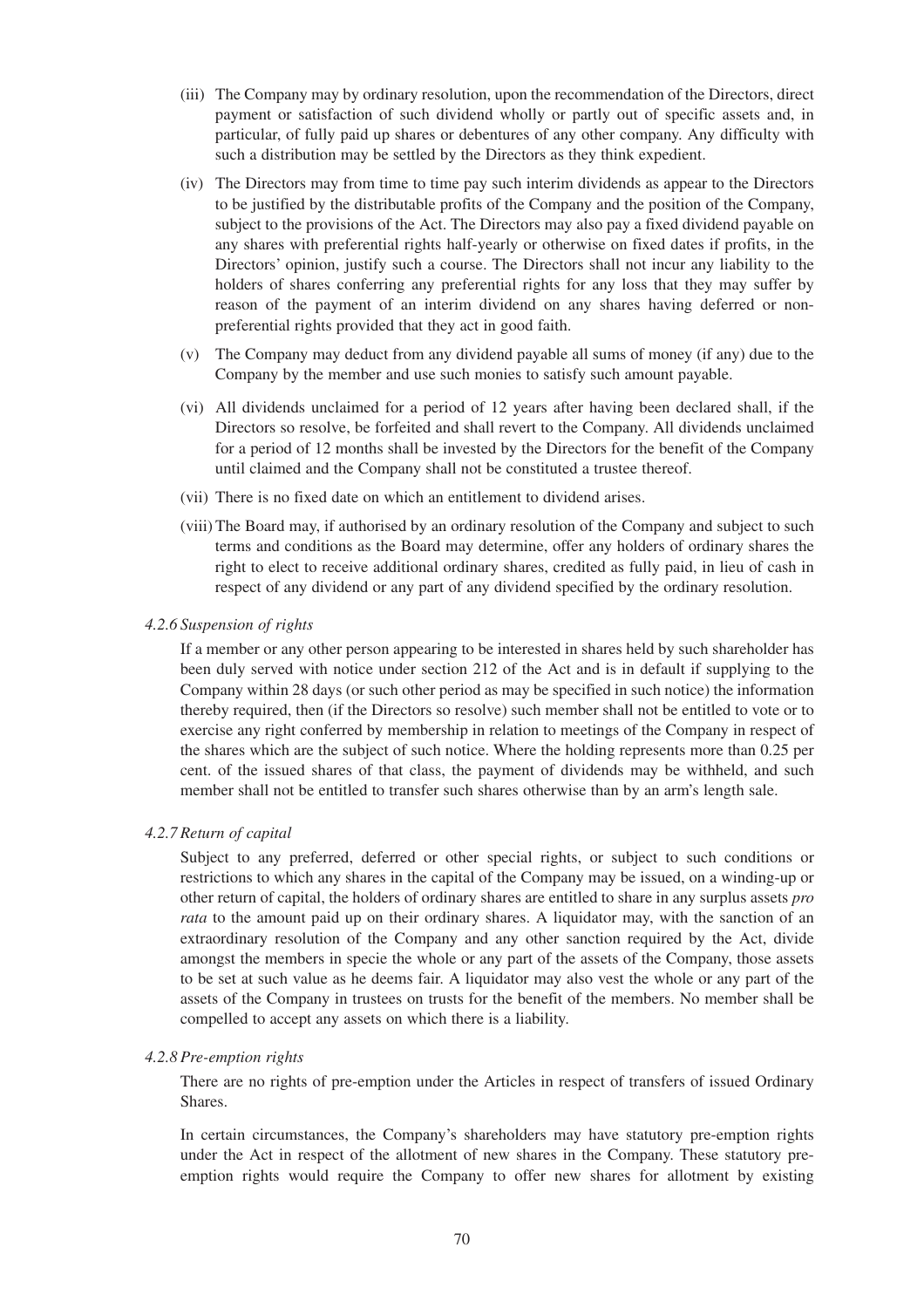shareholders on a *pro rata* basis before allotting them to other persons. In such circumstances, the procedure for the exercise of such statutory pre-emption rights would be set out in the documentation by which such shares would be offered to the Company's shareholders.

*4.2.9 Borrowing powers*

The Directors may exercise all the powers of the Company to borrow money and to mortgage or charge all or any part of its undertaking, property and assets both present and future (including uncalled capital) and, subject to section 80 of the Act, to issue debentures, loan stock or any other securities whether outright or as collateral security for any debt, liability or obligation of the Company or any third party. The aggregate amount at any one time owing by the Company and all its subsidiaries in respect of monies borrowed by them or any of them (exclusive of monies borrowed by the Company or any of its subsidiaries from such companies) shall not at any time without the previous sanction of the shareholders in general meeting exceed the higher of £15 million or a sum equivalent to three times the aggregate of the amount paid up or credited as paid up on the allotted or issued share capital of the Company and the amounts standing to the credit of the capital and revenue reserves of the Company including any share premium account, capital redemption reserve, revaluation reserve and credit balance on profit and loss account of the Company and each of its subsidiary companies.

## **5. Interests of Directors**

5.1 The interests (all of which are beneficial) of the Directors, the Proposed Director and their immediate families and of persons connected with them, within the meaning of section 346 of the Act, in the share capital of the Company as at the date of this document (which have been notified to the Company pursuant to section 324 or 328 of the Act and are required to be entered in the register of directors' interests maintained under the provisions of section 325 of the Act or could, with reasonable diligence, be ascertained by the Directors and the Proposed Director) and as they are expected to be immediately before and following Admission are as follows:

### *5.1.1 Interests in Ordinary Shares*

|                  | Number of     | Number of           |                      |
|------------------|---------------|---------------------|----------------------|
|                  | Ordinary      | Ordinary            | Percentage of        |
|                  | Shares before | <i>Shares after</i> | Enlarged             |
| Name             | Admission     | Admission           | <b>Share Capital</b> |
| D.K. Holdgate    | 1,760,714     | 1,760,714           | 0.28                 |
| P.J. Duffen      | 8,488,703     | 8,488,703           | 1.36                 |
| B.J. Llewellyn   | 8,488,703     | 8,488,703           | 1.36                 |
| Sir D.P. Frost*  | 3,333,333     | 3,333,333           | 0.53                 |
| M.S. Rosenberg** | 20,000        | 20,000              | 0.01                 |
| A.M. Goodsell    |               |                     |                      |

\* If the Loan Note Instrument referred to in paragraph 2.8 is converted in full Sir David Frost will be interested in a further 3,200,000 Ordinary Shares.

Under the existing agreement between the Company and David Paradine Productions Limited ("DPP"), a company associated with Sir David Frost, there are outstanding unpaid royalties owing to DPP of £350,000. It has been verbally agreed with DPP that £100,000 of these fees will be satisfied by the issue of new Ordinary Shares at 4p and a further £100,000 by the issue of new Ordinary Shares at 18p. These new Ordinary Shares are expected to be issued in September 2005 following Completion.

\*\* These Ordinary Shares are held by the trustees of the Eastkings Retirement Benefit Scheme of which Michael Rosenberg is the principal beneficiary.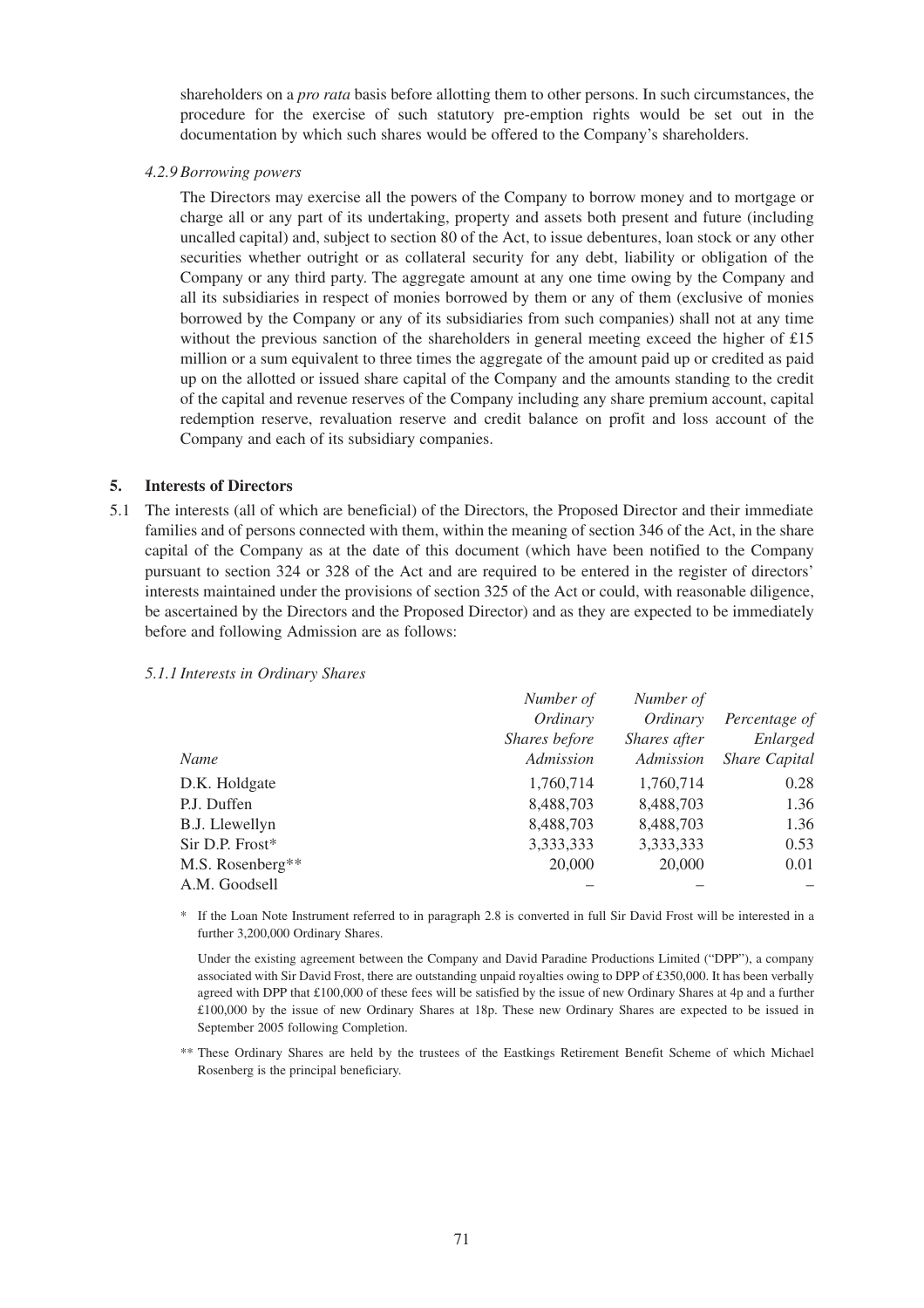### *5.1.2 Interests in Share Options*

| <b>Share Option Plan</b> |               |               |                 | Date          |               |
|--------------------------|---------------|---------------|-----------------|---------------|---------------|
|                          | <i>Number</i> |               | Exercise        | from which    |               |
|                          | of options    | Grant date    | price           | exercisable   | Expiry date   |
| Paul Duffen              | 2,000,000     | 8 July 2003   | 4.25p           | 8 July 2006   | 8 July 2013   |
|                          | 1,000,000     | 5 March 2004  | 20 <sub>p</sub> | 5 March 2007  | 5 March 2014  |
| <b>Barry Llewellyn</b>   | 1,000,000     | 8 July 2003   | 4.25p           | 8 July 2006   | 8 July 2013   |
| David Holdgate           | 500,000       | 8 July 2003   | 4.25p           | 8 July 2006   | 8 July 2013   |
|                          | 500,000       | 5 March 2004  | 20p             | 5 March 2007  | 5 March 2014  |
| <b>Sir David Frost</b>   | 2,000,000     | 8 July 2003   | 4.25p           | 8 July 2006   | 8 July 2013   |
|                          | 1,248,361     | 4 August 2005 | 4p              | 4 August 2008 | 4 August 2013 |
| Michael Rosenberg        | 500,000       | 20 May 2004   | 20p             | 20 May 2007   | 20 May 2014   |
|                          | 2,496,722     | 4 August 2005 | 4p              | 4 August 2008 | 4 August 2013 |
| <b>EMI</b> Scheme        |               |               |                 | Date          |               |
|                          | <b>Number</b> |               | Exercise        | from which    |               |
|                          | of options    | Grant date    | price           | exercisable   | Expiry date   |
| Paul Duffen              | 15,604,515    | 4 August 2005 | 4p              | 4 August 2008 | 4 August 2013 |
| <b>Barry Llewellyn</b>   | 1,560,451     | 4 August 2005 | 4p              | 4 August 2008 | 4 August 2013 |
| Anna Goodsell            | 3,120,903     | 4 August 2005 | 4p              | 4 August 2008 | 4 August 2013 |

For the above options to vest, certain performance conditions have to be satisfied. For Paul Duffen 20 per cent. of the share options vest immediately, 20 per cent. vest when the Company's share price reaches 6p, 20 per cent. vest when the share price reaches 8p, 20 per cent. vest when the share price reaches 10p and the final 20 per cent. vest when the share price reaches 15p. In respect of the options granted to Barry Llewellyn and Anna Goodsell and those granted to Sir David Frost and Michael Rosenberg on 4 August 2005, 25 per cent. of the share options vest immediately, 25 per cent. vest when the Company's share price reaches 6p, 25 per cent. vest when the share price reaches 8p and the final 25 per cent. vest when the share price reaches 10p. For the options to vest, the average mid-market closing price must exceed the relevant share price for at least one month prior to vesting.

Save as disclosed in this paragraph 5.1, no Director nor the Proposed Director nor any member of their respective immediate families, nor any person connected with them within the meaning of section 346 of the Act, is interested in any share capital of the Company.

- 5.2 No loan or guarantee has been granted or provided by the Company to any Director or any person connected with them.
- 5.3 The Directors whose names appear in the section entitled "Board" in Part I of this document, have been appointed to the offices set out against their respective names. Their service contracts and letters of appointment are summarised below:
	- 5.3.1 Paul Duffen has entered into a service agreement with the Company dated 23 May 2000 which is subject to termination upon 12 months' notice by either party. The agreement provides for an annual salary of £150,000 plus a £9,000 annual car allowance, membership of a private medical scheme, permanent health insurance and life assurance cover.
	- 5.3.2 Barry Llewellyn has entered into a service agreement with the Company dated 23 May 2000 which is subject to termination upon 12 months' notice by either party. The agreement provides for an annual salary of £120,000 plus a £9,000 annual car allowance, membership of a private medical scheme, permanent health insurance and life assurance cover.
	- 5.3.3 The services of David Holdgate as non-executive Chairman are provided under the terms of an agreement with the Company dated 23 May 2000 subject to termination upon at least three months' notice, at a fee of £50,000 per annum. On Completion, this agreement will terminate without payment or compensation to David Holdgate.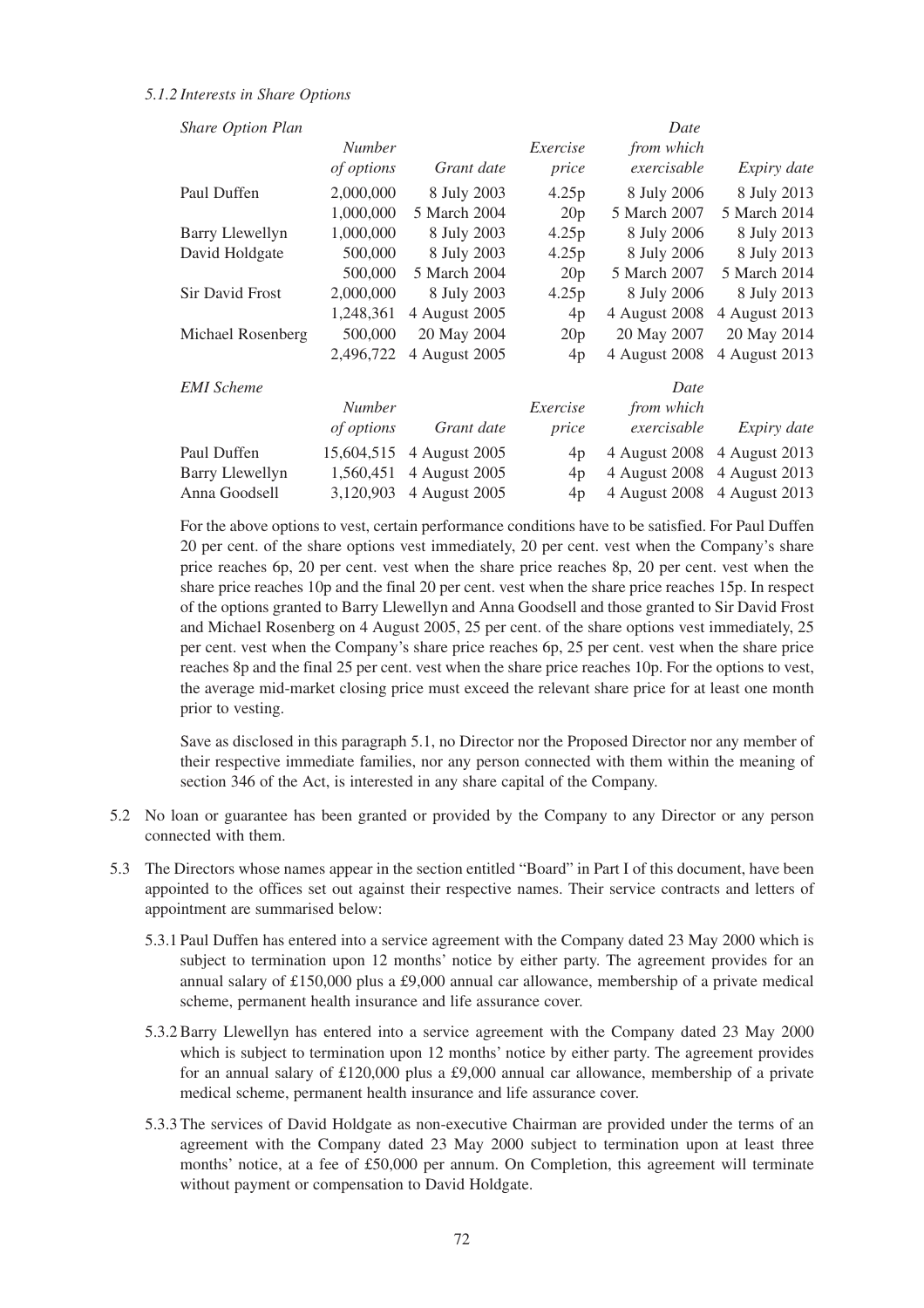- 5.3.4 The services of Sir David Frost, as a non-executive director of the Company, are provided under the terms of an agreement with the Company dated 15 January 2001 pursuant to which remuneration of £12,500 per annum is payable. The annual remuneration will increase to £25,000 if Completion occurs.
- 5.3.5 The services of Michael Rosenberg, as a non-executive director of the Company, are provided under the terms of a letter agreement between Eastkings Limited, a company in which Mr Rosenberg is a shareholder and a director, and the Company dated 24 June 2004 pursuant to which remuneration of £12,500 per annum is payable. The annual remuneration will increase to £40,000 if Completion occurs.
- 5.3.6 Anna Goodsell has entered into a service agreement with the Company dated 27 July 2005 which is subject to termination upon three months notice by either party. The agreement provides for an annual remuneration of £75,000.
- 5.4 Save as disclosed in paragraph 5.3, there are no service agreements or letters of appointment in existence between any of the Directors and any member of the Enlarged Group which cannot be determined by the member of the Enlarged Group without payment of compensation (other than statutory compensation) within one year.
- 5.5 The aggregate remuneration paid and benefits in kind granted to the directors of the Company for the year ended 31 October 2004 was £785,853 and it is estimated that the aggregate emoluments (including benefits in kind and pension contributions) of the Board for the 17 month period ending 31 March 2006, assuming Admission, will amount to approximately £619,495 under the arrangements that will come into effect at Completion.
- 5.6 Save as disclosed in this document, none of the Directors has or has had any interest in any transactions effected by the Company since its incorporation which are or were unusual in their nature or conditions or which are or were significant to the business of the Company.
- 5.7 The Company is aware of the following persons who directly or indirectly, jointly or severally, hold 3 per cent. or more of the ordinary share capital of the Company as at the date of this document or exercise or could exercise control over the Company:

|                                                | Number of            | Number of    |                      |
|------------------------------------------------|----------------------|--------------|----------------------|
|                                                | Ordinary             | Ordinary     | Percentage of        |
|                                                | <i>Shares before</i> | Shares after | Enlarged             |
| <b>Name</b>                                    | Admission            | Admission    | <b>Share Capital</b> |
| Marshall Wace LLP                              |                      | 150,000,000  | 24.03                |
| Gartmore Investment Management PLC             | 21,662,119           | 83,412,119   | 13.36                |
| Williams de Broë plc                           | 20,388,770           | 32,488,770   | 5.21                 |
| Adam Cohen                                     | 15,130,419           | 15.130.419   | 2.42                 |
| Champ Car World Series LLC                     | 14,678,968           | 14,678,968   | 2.35                 |
| Jennifer Sultan                                | 14,537,070           | 14,537,070   | 2.33                 |
| <b>Barclays Personal Investment Management</b> | 10,273,560           | 10,273,560   | 1.65                 |
| Reef Securities Limited                        | 7,724,422*           | 7,724,422    | 1.24                 |
| <b>Charles Stanley</b>                         | 6.534.752            | 6,534,752    | 1.05                 |

\* Under the terms of the Reef Warrant Instrument, Reef can acquire a further 18,000,000 Ordinary Shares at any time up to 26 May 2010

Save as disclosed above, the Company is not aware of any person, other than a Director, who, immediately following Admission, will, directly or indirectly, be interested in 3 per cent. or more of the share capital of the Company, or who, directly or indirectly, jointly or severally, exercises or could exercise control over the Company.

5.8 The directorships held by each of the Directors over the five years preceding the date of this document, other than in the Company, and the partnerships in which they have been partners in the five years preceding the date of this document are as follows: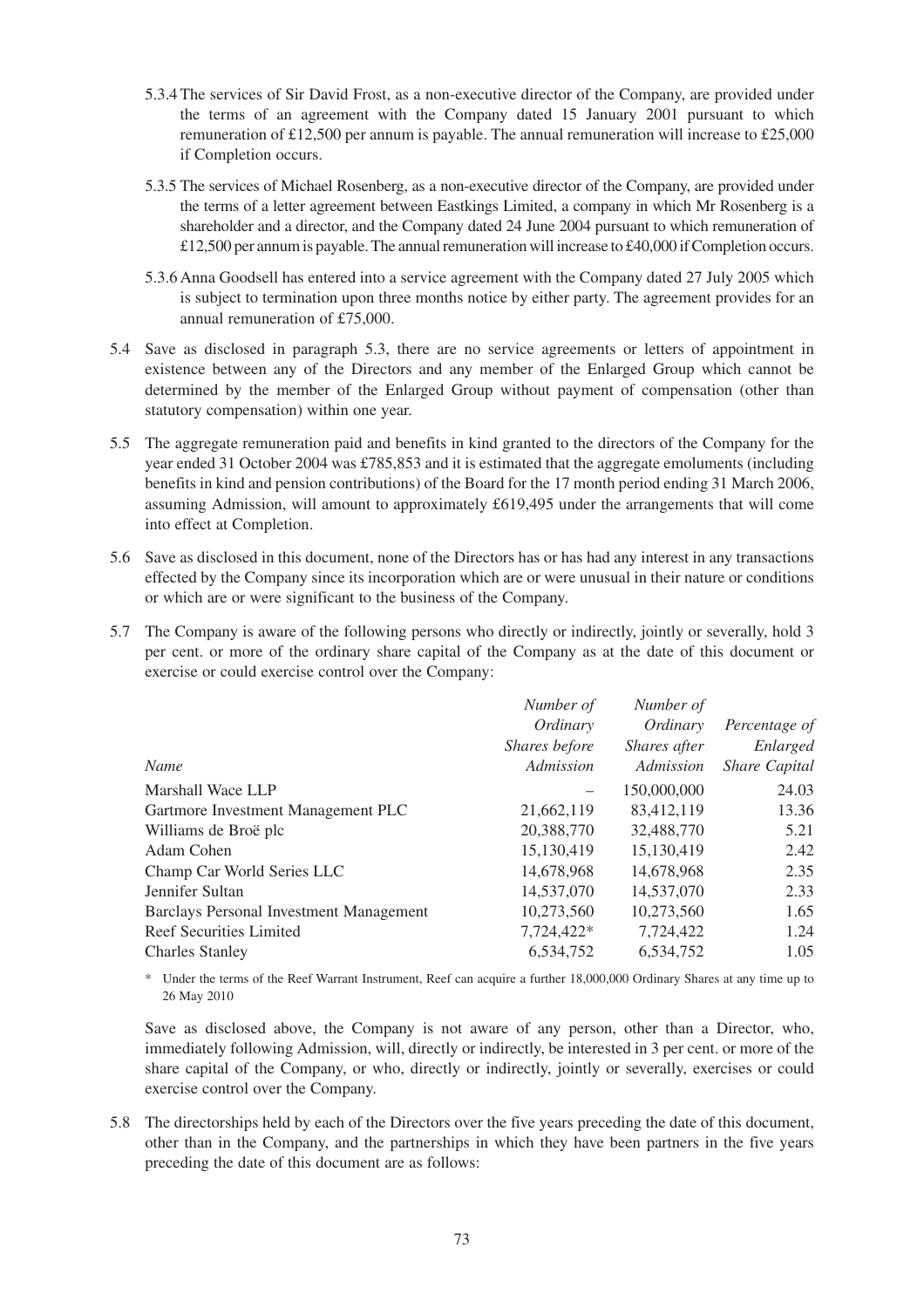# **David Kenneth Holdgate**

| <b>Current Directorships</b>                                                                                                                                | <b>Former Directorships</b> | Partnerships |
|-------------------------------------------------------------------------------------------------------------------------------------------------------------|-----------------------------|--------------|
| Intercontinental Racing Limited<br><b>Satellite Information Services</b><br>Limited                                                                         | None                        | None         |
| Satellite Sports Services Limited<br>Satellite Racing Services Limited<br>Frontrelay Limited<br><b>Satellite Information Services</b><br>(Holdings) Limited |                             |              |
| Spacebit Limited<br><b>Sister Networks Plc</b>                                                                                                              |                             |              |

# **Paul Jeremy Duffen**

| <b>Current Directorships</b>     | <b>Former Directorships</b>         | Partnerships |
|----------------------------------|-------------------------------------|--------------|
| Catalyst Media Services Limited  | Penbranch Limited                   | None         |
| Newsplayer Limited               | <b>Chalfont Contractors Limited</b> |              |
| Rockpace Limited                 | (dissolved)                         |              |
| Newsplayer Group Limited         |                                     |              |
| VideoTV plc                      |                                     |              |
| Equinox Special Projects Limited |                                     |              |

# **Barry John Llewellyn**

| <b>Current Directorships</b>                                                                                                                 | <b>Former Directorships</b>                                               | Partnerships |
|----------------------------------------------------------------------------------------------------------------------------------------------|---------------------------------------------------------------------------|--------------|
| Newsplayer Limited<br>Catalyst Media Services Limited<br>VideoTV Plc<br><b>Blink TV Limited</b><br>Rockpace Limited<br>Hethersett Management | Equinox Special Projects Limited<br>(in Liquidation)<br>Penbranch Limited | None         |
|                                                                                                                                              |                                                                           |              |

Company Limited Blewstone Limited

#### **Anna Marie Goodsell**

| <b>Current Directorships</b> | <b>Former Directorships</b> | Partnerships |
|------------------------------|-----------------------------|--------------|
| None                         | None                        | None         |

# **Sir David Paradine Frost, OBE**

| <b>Current Directorships</b>    | <b>Former Directorships</b>   | Partnerships |
|---------------------------------|-------------------------------|--------------|
| David Paradine Limited          | Charterhouse Paradine Limited | None         |
| Paradine Documentaries Limited  | (dissolved)                   |              |
| David Paradine Productions      | Demob Limited (dissolved)     |              |
| Limited                         | David Paradine Films Limited  |              |
| David Frost Enterprises Limited | (dissolved)                   |              |
| Glebe Music Company Limited     | David Paradine Plays Limited  |              |
| Discovery Productions Limited   | (dissolved)                   |              |
| Paradine Co-productions Limited | <b>Hotcourses Limited</b>     |              |
| Tele-Circuit Limited            |                               |              |
| Paradine Castle Communications  |                               |              |

Limited Magnet Films Limited

Rogue Trader Productions

Limited

74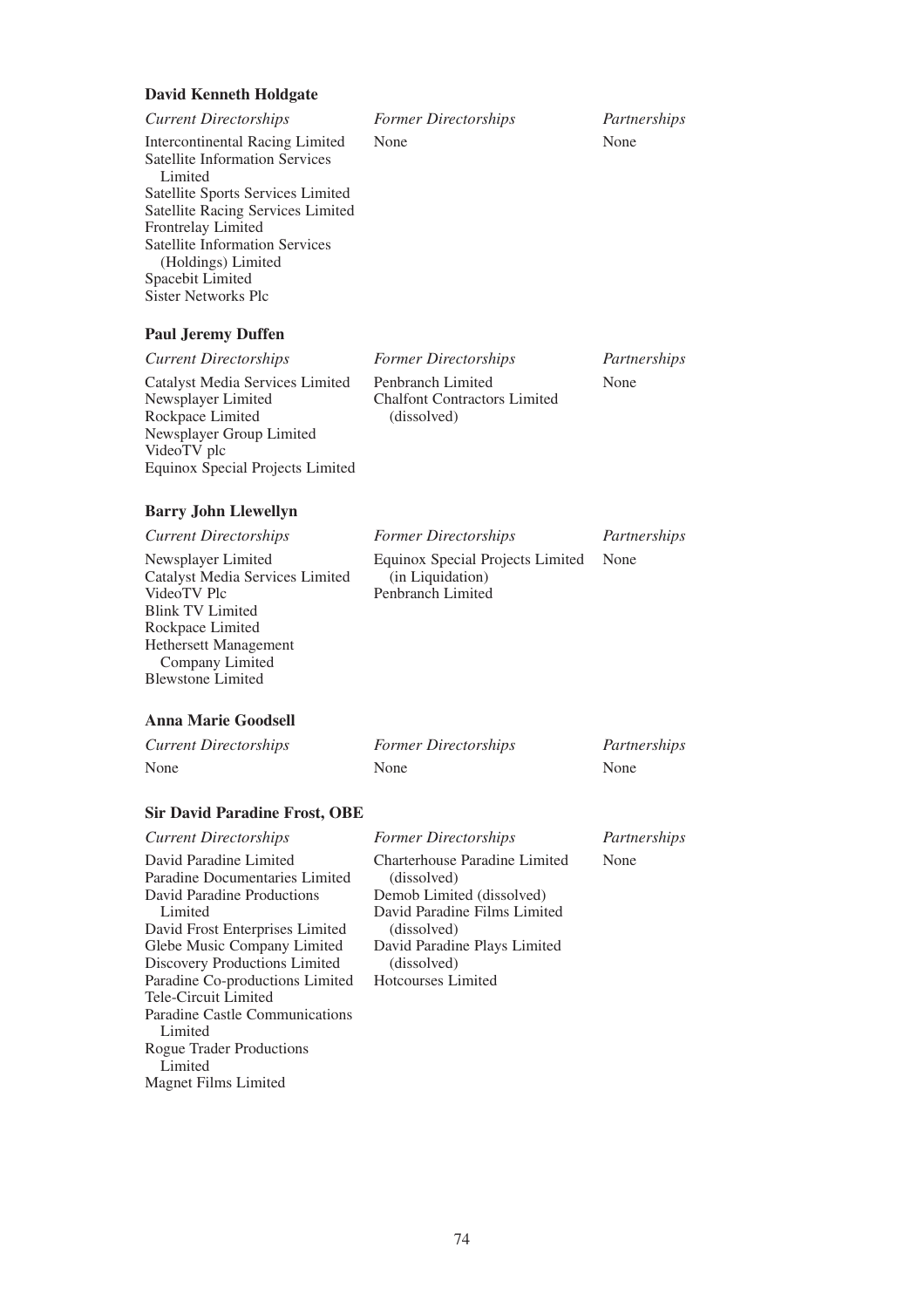#### **Michael Samuel Rosenberg, OBE**

B. Rosenberg Limited (in liquidation) BR Light Technologies Limited D.F. (Overseas) Limited David Frost Enterprises Limited David Paradine Limited David Paradine Productions Limited Discovery Productions Limited Dori Media Group Ltd (Israel) Eastkings Limited Gibbsfield Limited Glebe Music Company Limited Kenningdale Limited Montrose Securities Limited Montrose Ventures Limited Paradine Castle Communications Limited Paradine Co-Productions Limited Paradine Documentaries Limited Pilat Media Global Plc SRK Ventures Limited (HK) Talsarn Investments Limited Tele-Circuit Limited The Rosenberg Group Plc Umedco (Far East) Limited (HK) Wired Sussex Limited Magnet Films Limited Guardwood Limited City Display Solutions Limited Cavendish AIM Fund VCT PLC

*Current Directorships Former Directorships Partnerships* Charterhouse Paradine Limited (dissolved) David Paradine Films Limited (dissolved) David Paradine Plays Limited (dissolved) E-Daily Limited (in liquidation) Kioskpoint Limited (dissolved) Asia Healthcare Trust plc (dissolved) Totally Communications Limited Infection Management Limited None

- 5.9 No Director has any unspent convictions relating to indictable offences, has been bankrupt or has made or (other than as set out in paragraph 5.10 below) been the subject of any individual voluntary arrangement.
- 5.10 Sutton Fans Limited, a supplier of heating and ventilation systems and of which Paul Duffen was a director and shareholder, was placed in creditors' voluntary liquidation on 29 January 1992. At the time the estimated total deficit as regards creditors was approximately £470,000. The liquidation was completed on 25 August 1995.

In early 1993, Paul Duffen entered into an individual voluntary arrangement following the entering into liquidation of Sutton Fans Limited. Mr Duffen had personally guaranteed the overdraft of Sutton Fans Limited which was called by the bank when Sutton Fans Limited entered into liquidation. The deficit to creditors following conclusion of the individual voluntary arrangement in May 1996 was approximately £465,000.

In March 1995, Italian Plumbing Limited, a joint venture between Paul Duffen and Frabo SPA, was placed into creditors voluntary liquidation whilst Paul Duffen was a director. The deficit to creditors was approximately £470,000 of which £407,000 was owed to Frabo SPA and £18,000 to Paul Duffen. The balance of the deficit was owed to a limited number of creditors, principally utility companies.

Barry Llewellyn and Paul Duffen were directors and shareholders in Equinox Special Projects Limited which was placed into creditors' voluntary liquidation on 12 February 2003 with an estimated surplus to creditors of £1,100,000. They each resigned as directors on 27 November 2002 and 26 September 2002 respectively.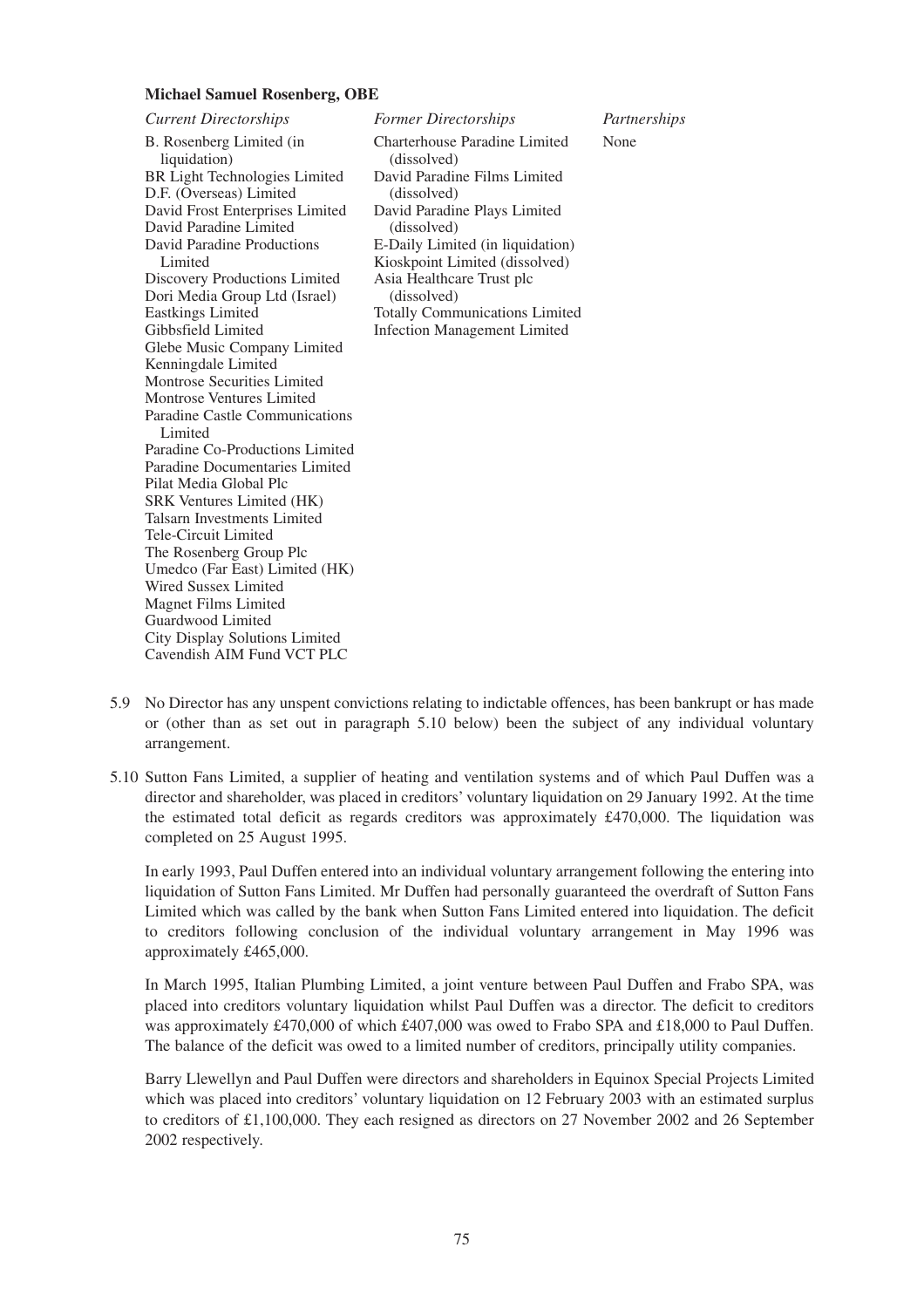Michael Rosenberg is a director of B. Rosenberg Limited which was placed into administration on 9 February 2004. He resigned as a director of Kioskpoint Limited on 10 December 2003, which company was subsequently placed into administration on 3 March 2004.

Michael Rosenberg was also a director of Scintronix Limited which was placed into receivership in Scotland on 11 May 1988 and subsequently dissolved on 21 June 1996 and of Pilotglow Limited which was placed into administrative receivership on 23 December 1987, into compulsory liquidation on 15 June 1988 and subsequently dissolved on 18 June 2002.

Michael Rosenberg resigned as a director of E-Daily Limited on 15 March 2004 which company was subsequently placed into creditors compulsory liquidation on 17 November 2004 following the issue of a winding up petition by a creditor on 16 September 2004.

- 5.11 Save as disclosed in paragraph 5.10 above, none of the Directors has been a director of any company at the time of or within twelve months preceding the date of its receivership, compulsory liquidation, creditors voluntary liquidation, administration, company voluntary arrangement or any composition or arrangement with its creditors generally or any class of its creditors and none of the Directors has been a partner of any partnership at the time of or within twelve months preceding the date of any compulsory liquidation, administration or partnership voluntary arrangement or has been a director or partner of a company or partnership any of whose assets have been the subject of a receivership at the time of or within twelve months preceding the date of the receivership of any asset of such directorship or partnership.
- 5.12 None of the Directors has been criticised by any statutory or regulatory authority or been disqualified by a court from acting as a director of a company or from acting in the management or conduct of the affairs of any company.

## **6. Share Option Plan**

The Company adopted the Share Option Plan on 22 May 2000, the principal provisions of which are summarised below. The Share Option Plan allows for the grant of unapproved options. In addition to the options referred to in paragraph 5.1.2 above, the following options are outstanding under the Share Option Plan:

| Number of      |                  |                           | Date from         |                    |
|----------------|------------------|---------------------------|-------------------|--------------------|
| <i>Options</i> |                  | Grant Date Exercise Price | which exercisable | <b>Expiry Date</b> |
| 500,000        | 8 July 2003      | 4.25p                     | 8 July 2006       | 8 July 2013        |
| 500,000        | 1 September 2003 | 6.50 <sub>p</sub>         | 11 March 2005     | 11 March 2006*     |
| 600,000        | 5 September 2003 | 8.50 <sub>p</sub>         | 5 September 2006  | 5 September 2013   |
| 1,628,000      | 5 March 2004     | 20.00 <sub>p</sub>        | 5 March 2007      | 5 March 2014       |

\*Subject to the passing of resolution 4 at the Annual General Meeting of the Company convened for 10.00 a.m. on 30 August 2005.

#### *6.1 Introduction*

The Share Option Plan was adopted on 22 May 2000.

#### *6.2 Administration*

The Remuneration Committee of the Company (the "Committee") is responsible for administering the Share Option Plan.

#### *6.3 Eligibility and grant of options*

The Committee may grant options to acquire Ordinary Shares from the Company to any employees and directors of the Company or its subsidiaries who are required to devote not less than 25 hours per week to their duties. Options are granted free of charge and are non-transferable. No option will be granted to any person within two years of the age at which they would normally retire in accordance with the terms of their contract of employment.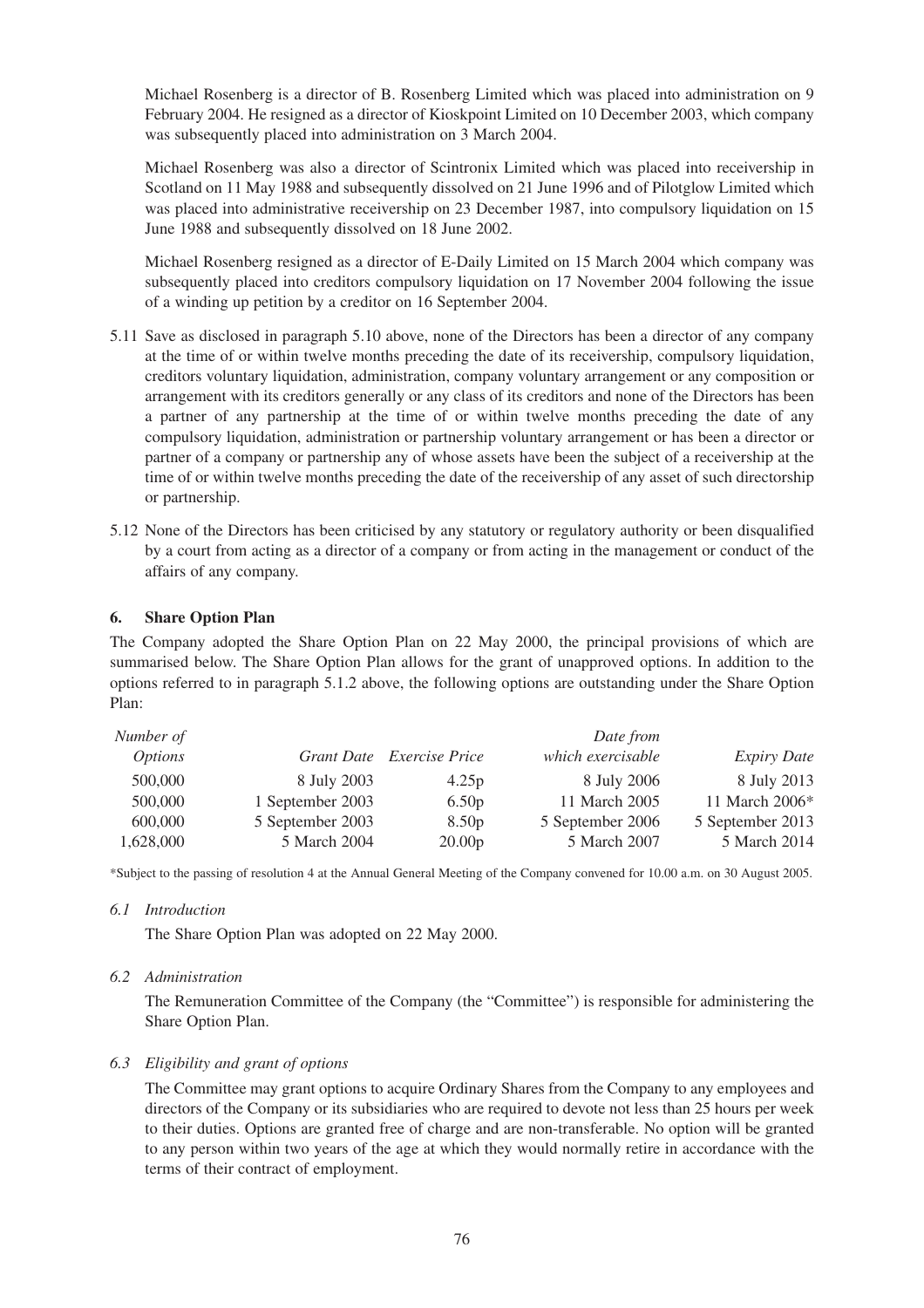# *6.4 Period for the grant of options*

The options may be granted within 42 days following the date of adoption of the Share Option Plan. Thereafter, options may be granted within 42 days following the announcement of the Company's interim and/or final results for any period. In exceptional circumstances, options may be granted at other times.

#### *6.5 Exercise Price*

The exercise price for Ordinary Shares is determined by the Committee but shall not be less than the market value at the date of grant, or its nominal value, if higher.

#### *6.6 Performance test*

The Committee may impose an objective condition (the "Performance Test") on the exercise of options, requiring a sustained and significant improvement in the financial performance of the Group and/or a Group company.

# *6.7 Exercise and lapse of options*

An option is normally exercisable between three and ten years from the date of grant, provided any performance test has been satisfied.

Options will normally lapse on cessation of employment except in particular situations such as redundancy or where the Committee exercises is discretion in the participant's favour. Exercise may also be permitted in special circumstances such as a takeover.

In the event of a takeover, a participant may be permitted to exchange his options for options over shares in the acquiring company.

#### *6.8 Scheme limits*

In any ten year period, not more than ten per cent. of the Company's issued ordinary share capital may be issued or remain issuable in respect of rights granted after the date of adoption of the Share Option Plan, under all Group employee share schemes.

# **7. Enterprise Management Incentive Plan**

# *Structure of the Enterprise Management Incentive Plan ("EMI")*

The EMI permits options to be granted which qualify as tax efficient enterprise management incentive options under Schedule 5 of the Income Tax (Earnings & Pensions) Act 2003. The EMI was adopted by the Board on 4 August 2005 and will be administered by the Committee. The principal provisions are summarised below.

# *7.1 Eligibility and grant of options*

The Committee may grant options to acquire Ordinary Shares in the Company to any employee or director of the Company or its subsidiaries who are required to devote not less than 25 hours per week to their duties. The Committee will determine in their discretion which eligible employees will participate.

*7.2 Option Price*

Options will entitle the holder to acquire Ordinary Shares at a price per Ordinary Share (Option Price) determined at the date of grant. The Option Price will not be less than the market value of an Ordinary Share on the dealing date preceding the date of grant. Options are non-transferable.

# *7.3 Period for the grant of options*

Options may be granted within 42 days following the date of adoption of the EMI by the Board and thereafter, options may be granted within 42 days following the announcement of the Company's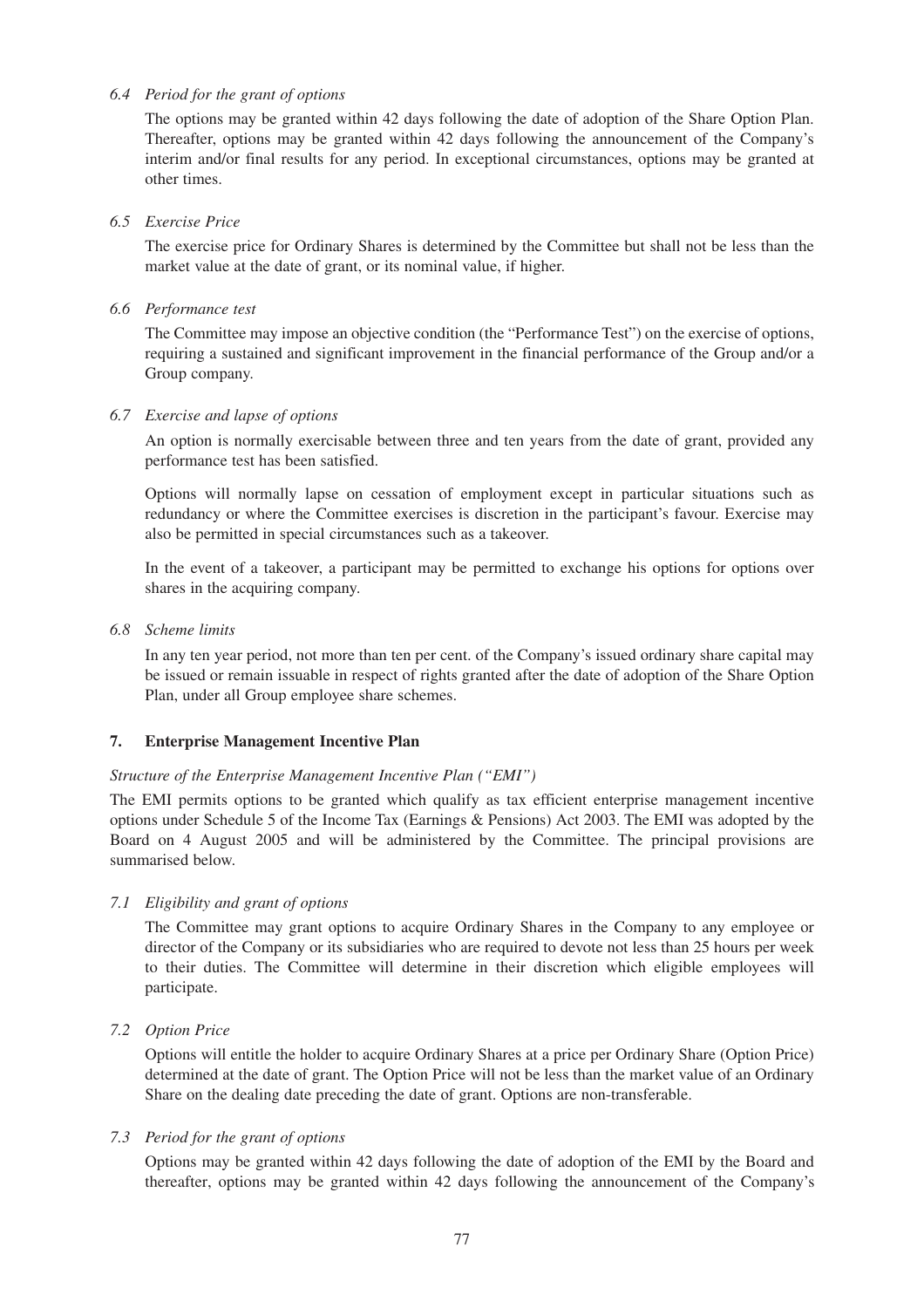interim and/or final results for any period. In exceptional circumstances, options may be granted at other times.

# *7.4 Exercise Price*

The exercise price for Ordinary Shares is determined by the Committee but shall not be less than the market value on the dealing day immediately preceding the date of grant or its nominal value, if higher.

## *7.6 Performance test*

The Committee may impose an objective condition (the "Performance Test") on the exercise of options, requiring a sustained and significant improvement in the financial performance of the Group and/or a Group company.

## *7.7 Exercise and lapse of options*

An option is normally exercisable between three and ten years from the date of grant, provided any performance test has been satisfied.

Options will normally lapse on cessation of employment except in particular situations such as redundancy, ill-health, disability or death or where the Committee exercises is discretion in the participants favour. Exercise may also be permitted in special circumstances such as a takeover. The performance test will be measured to the date of the relevant event (other than where the employee dies) and any exercise will be subject to the performance text being satisfied over this shortened period.

In the event of a takeover, a participant may be permitted to exchange his options for options over shares in the acquiring company.

# *7.8 EMI limits*

In any ten year period, not more than ten per cent. of the Company's issued ordinary share capital may be issued or remain issuable in respect of rights granted after the date of adoption of the EMI, under all Group employee share schemes.

In relation to individual limits, eligible employees may only be granted qualifying options up to a maximum market value of £99,999.

# *7.9 Variations of share capital*

On certain variations of the ordinary share capital of the Company the Committee may, subject to the approval of the Company's auditors, adjust the exercise price and the number of Ordinary Shares comprised in subsisting options.

## *7.10 Amendment*

The Committee may make amendments to the EMI. However, the approval of the Company in general meeting is required to amend the provisions relating to eligibility, plan limits, maximum individual participation, variations of share capital and the basis for determining a participant's entitlement to and the terms of the Ordinary Shares comprised in an option, except that shareholder approval is not required for minor amendments to benefit the administration of the EMI or for amendments to take account of a change in legislation or to obtain or maintain favourable tax, exchange control or regulatory treatment for future participants or for participating companies.

# *7.11 Termination*

The EMI will terminate ten years after it was adopted by the Company, or earlier if the Committee so determines. Termination of the EMI will not affect the subsisting rights of participants.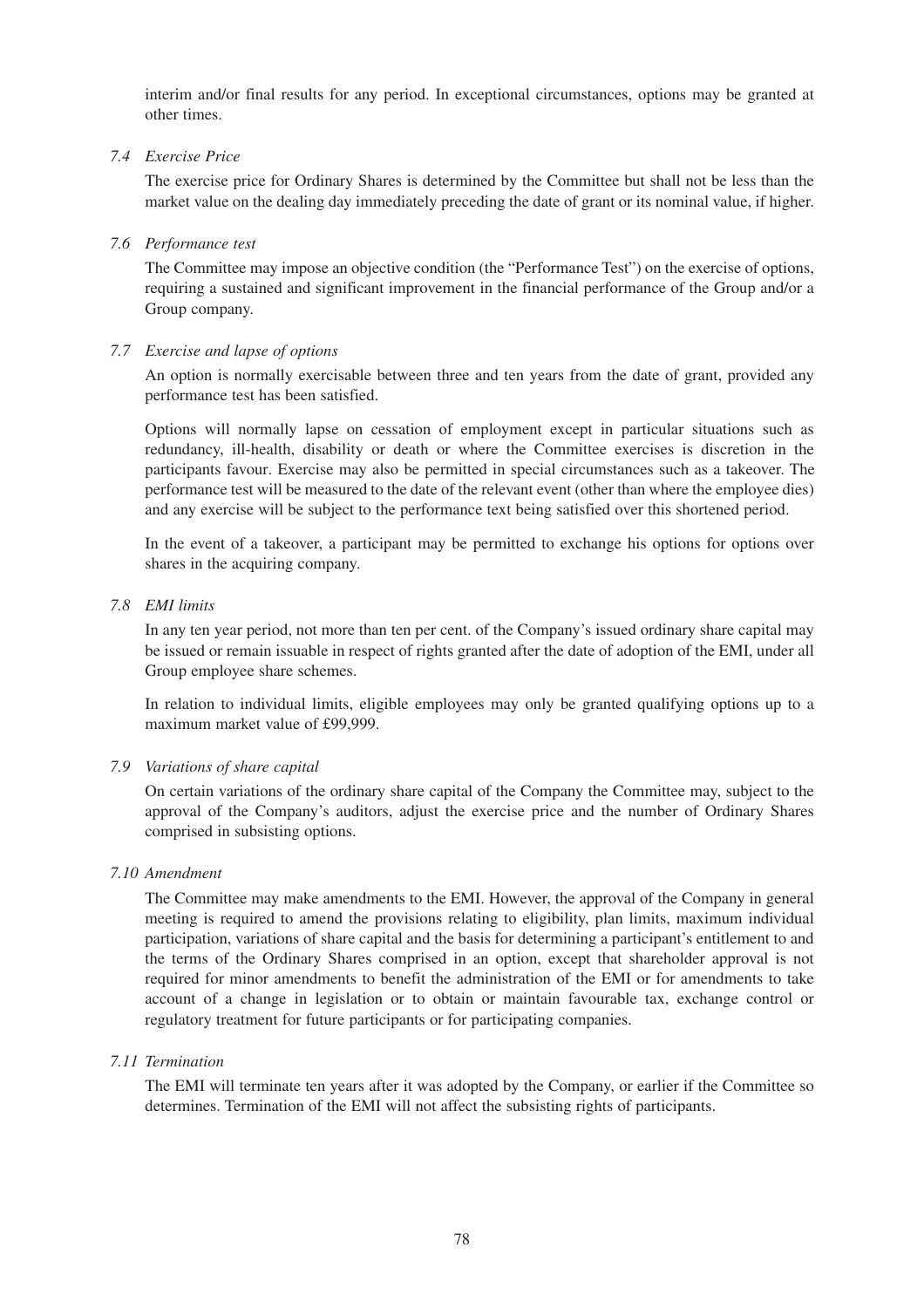# **8. Material Contracts**

- 8.1 The following contracts, not being contracts in the ordinary course of business, have been entered into by the Group in the previous two years and are, or may be, material:
	- 8.1.1 an agreement and plan of merger dated 8 September 2003 between (1) the Company (2) NPG Media Services, Inc (3) GMS and (4) Adam Cohen and Jennifer Sultan ("sellers"), pursuant to which NPG Media Services Inc was merged into GMS and the stock of GMS was cancelled in consideration of the allotment and issue by the Company to the sellers of 24,067,489 new Ordinary Shares credited as fully paid at closing. An aggregate of 5,600,000 Ordinary Shares were issued to the sellers on 27 May 2005 in full and final settlement of all further consideration due under this agreement. Under a settlement agreement dated 4 August 2005 these Ordinary Shares may not be disposed of prior to 31 October 2005.

The Company received the benefit of trading warranties from the sellers and non-competition covenants for a period of three years from completion. The sellers also entered into nonsolicitation covenants in relation to clients and employees of GMS and the Company for a period of one year after termination of their respective employment. The Company has undertaken not to sell any of the stock of GMS to an unrelated third party without the prior written consent of the sellers for a period of 5 years from completion;

8.1.2 an agreement dated 30 January 2004 between (1) the Company and (2) Sam Domenico and John Servidio pursuant to which the Company purchased the entire issued share capital of BPI for a consideration of US\$4,712,000 satisfied by the payment of US\$463,100 in cash, the issue of loan notes with a nominal value of US\$2,124,450 and the allotment and issue by the Company of 5,806,305 Ordinary Shares credited as fully paid. The loan notes are redeemable in 36 equal monthly instalments commencing in April 2004. The Loan Notes do not bear interest.

The Company has received warranties from the vendors in relation to the trading position of BPI;

- 8.1.3 a letter of agreement dated 15 December 2004 between BPI, the Company and Champ Car World Series LLC ("Champ Car") pursuant to which the Company issued 14,678,968 Ordinary Shares on 5 January 2005 to Champ Car. The issued shares had a value of £1.14 million based on the closing share price of 7.75p on 12 November 2004 (the date prior to suspension of trading in the Ordinary Shares). Champ Car undertook to satisfy certain financial obligations of BPI up to a maximum of £1.14 million incurred by BPI whilst providing television production servies to Champ Car for the 2004 Champ Car World Race Series. If, on a sale of the above shares, Champ Car receives less than US\$2.2 million (after deducting any taxes, brokerage or administrative fees), Catalyst shall pay to Champ Car the amount of such shortfall. To the extent Champ Car receives more than US\$2.2 million it will pay the excess to BPI;
- 8.1.4 a promissory note and security agreement dated 23 May 2005 between (1) NPG Inc., and (2) Reef pursuant to which Reef lent £450,000 to NPG Inc. The loan is repayable on demand by Reef and bears interest at 5 per cent. above the base rate of Barclays Bank plc from time to time. NPG Inc., paid to Reef on the date of the agreement the sum of £11,250 which shall be applied against the first 3 months interest due under the promissory note. In addition NPG Inc., paid a non-refundable facility fee to Reef of £22,500. The Reef Securities Loan is secured over the assets of NPG Inc., and the Company and will be repaid out of the proceeds of the Placing;
- 8.1.5 the Reef Warrant Instrument;
- 8.1.6 irrevocable undertakings of various dates between 14 June 2005 and 18 July 2005 from various institutional and other shareholders in the Company holding in aggregate 122,920,001 Ordinary Shares (representing 64.67 per cent. of the Existing Ordinary Shares) undertaking to vote in favour of resolution 1 at the EGM;
- 8.1.7 the Strand Warrant;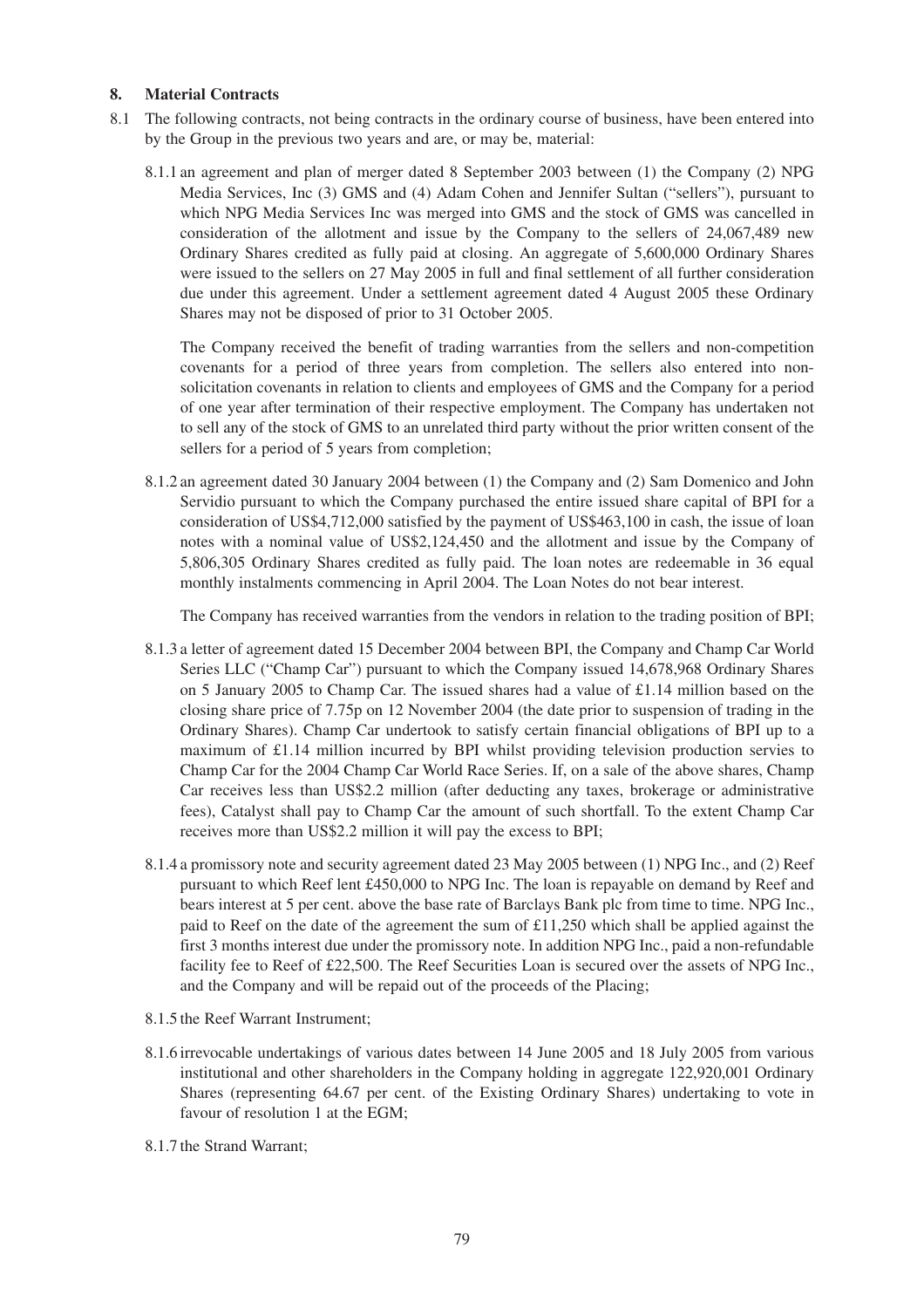- 8.1.8 the Placing Agreement dated 5 August 2005 between the Company (1) the Directors and the Proposed Director (2) Evolution (3) and Strand (4) pursuant to which conditional upon, *inter alia*, Admission taking place on or before 8.00 a.m. on 9 September 2005, or such later date as is agreed in writing between the Company and both Strand Partners and Evolution, but in any event not later than 8.00 a.m. on 16 September 2005, Evolution has agreed to use reasonable endeavours to procure subscribers for the Placing Shares at the Placing Price. The Placing Agreement contains warranties from the Company and the Directors and indemnities from the Company, the Executive Directors (as defined in the Placing Agreement) and David Holdgate in favour of Strand Partners and Evolution, together with provisions which enable Strand Partners or Evolution to terminate the Placing Agreement in certain circumstances prior to Admission, including, but not limited to circumstances where any of the warranties was, when given, untrue, inaccurate or misleading in any material respect. Pursuant to the Placing Agreement, Strand Partners will receive a fee of £650,000 (£350,000 of which is to be satisfied by the issue and allotment of 8,750,000 Ordinary Shares) excluding any applicable VAT and Evolution will receive a fee of £500,000 (excluding any applicable VAT). The Company will meet all reasonable costs, charges and expenses of and incidental to, *inter alia*, the Placing. The Directors (other than David Holdgate) have entered into certain orderly market arrangements as described in Part I of this document;
- 8.1.9 a secured deep discounted bond deed dated 5 August 2005 constituting £10,648,000 secured deep discounted bonds 2008 and £6,039,413 secured deep discounted bonds 2010 between (1) Catalyst Media Holdings and (2) Eureka pursuant to which Eureka has conditionally agreed to subscribe £11.75 million for such bonds at Completion.

The DDB is conditional, *inter alia*, upon:

- the Acquisition Agreement having become unconditional in all respects (except for any condition relating to the DDB or the Placing Agreement having become unconditional);
- the Placing Agreement having become unconditional in all respects (other than as to Admission);
- the DDB not having been terminated by Eureka prior to Admission; and
- Admission.

The DDB is repayable as to £10,648,000 on 2 September 2008 and as to £6,039,413 on 2 September 2010 provided that Catalyst Media Holdings may repay all or any part of the bonds at any time.

The DDB contains covenants in favour of Eureka and certain events of default and will be secured by a debenture granted by Catalyst Media Holdings and a debenture and guarantee from Alternateport;

The bonds are freely transferable in minimum amounts of £100,000.

8.1.10 an investment and shareholders' agreement dated 5 August 2005 between (1) Catalyst (2) Eureka and (3) Catalyst Media Holdings pursuant to which the relationship between Catalyst and Eureka as shareholders in Catalyst Media Holdings will be regulated.

Under the terms of the Shareholders' Agreement, Catalyst will subscribe £11.25 million for A shares in Catalyst Media Holdings to provide finance for the Acquisition. The A shares will represent 80 per cent. of the issued share capital of Catalyst Media Holdings. Eureka will subscribe £20 for B Shares in Catalyst Media Holdings which will represent 20 per cent. of the issued share capital of Catalyst Media Holdings.

Under the terms of the Shareholders' Agreement, if the aggregate amount of all dividends declared or paid by SIS during the period of 18 months from Completion is (a) less than  $£50$ million then Catalyst shall have the option to place Catalyst Media Holdings in funds so as to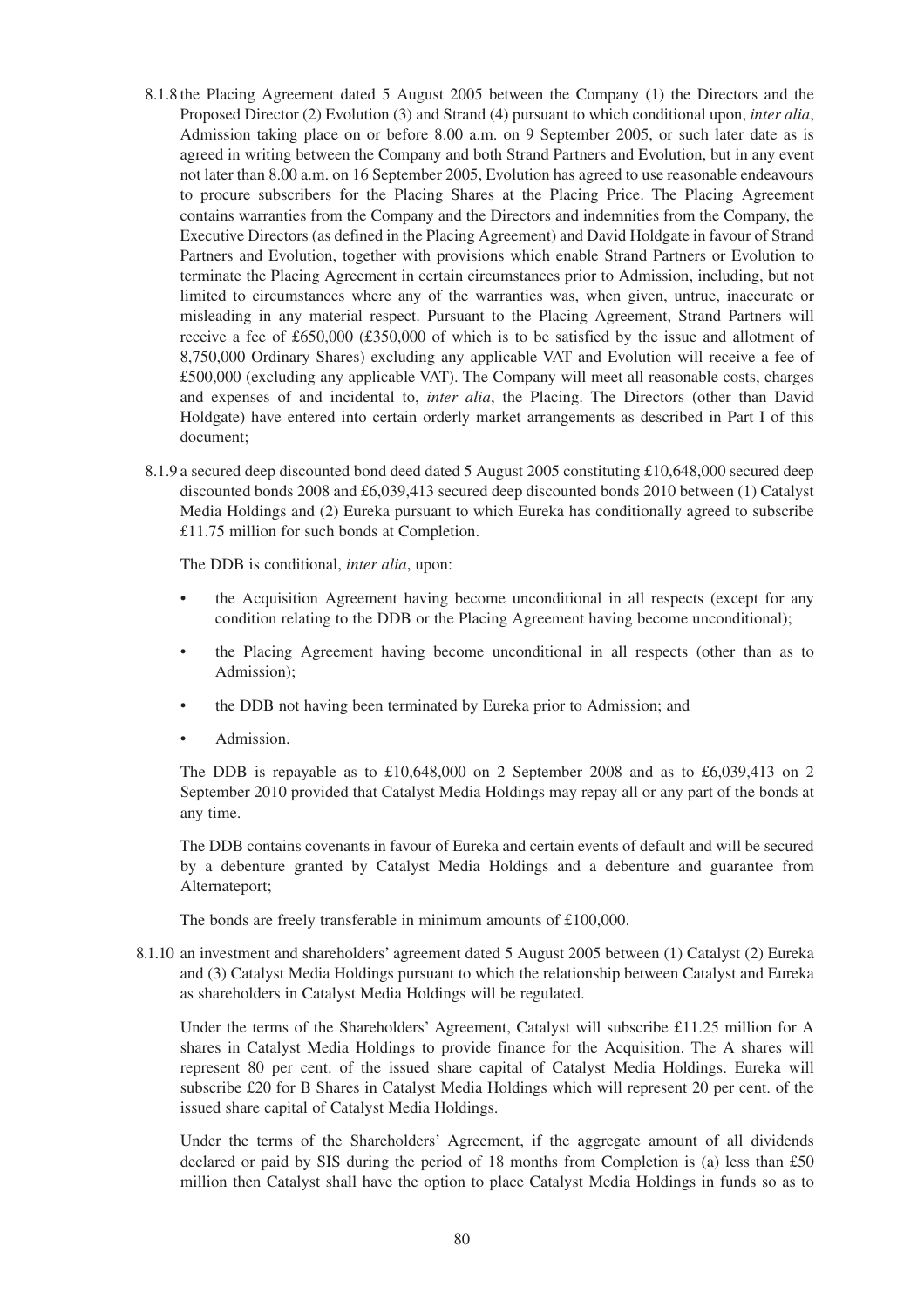enable it to repay all outstanding amounts under the DDB, or (b) is £50 million or more but amounts are still outstanding pursuant to the DDB on the fifth anniversary of Completion, then Eureka may require that Catalyst place Catalyst Media Holdings in funds so as to enable it to repay all outstanding amounts under the DDB. Catalyst also has the right, at any time, to buy out Eureka's shares in Catalyst Media Holdings for a sum which is the higher of 5.5 times SIS's EBITDA minus debt plus cash or £4.6 million.

If Catalyst fails to provide the funding referred to above or does not exercise its buy-out option within five years and three months of Completion, then Eureka shall be entitled to market for sale either of Alternateport or Alternateport's shares in SIS.

Eureka and Catalyst each have the right to appoint up to two directors to the board of Catalyst Media Holdings and to appoint one person each to the board of SIS. If at any time Alternateport only has a right to appoint one director to the board of SIS then Eureka has the right to nominate such person.

All decisions of the board of Catalyst Media Holdings are to be unanimous. If any matters proposed by the SIS board may, in the reasonable opinion of Eureka, have a material adverse effect on and is likely to lead to a material diminution in the value of SIS and/or adversely affect to a material extent the ability of Catalyst Media Holdings to service its repayment obligations under the DDB, then Eureka shall have the right to direct how the SIS director nominated by Catalyst shall vote.

Under the articles of association of Catalyst Media Holdings, neither Catalyst or Eureka may sell their shares to a third party unless the third party makes an offer for the entire issued share capital of Catalyst Media Holdings.

Under this agreement, all dividends received from SIS are to be applied in repayment of the bonds issued under the DDB until such bonds have been repaid in full.

8.1.11 a settlement agreement dated 4 August 2005 between (1) Newsplayer International Limited (2) the Company and (3) EMI Recorded Music Holdings, Inc., ("EMI") pursuant to which claims brought by EMI under a licence agreement dated 27 November 2001, as amended, have been settled. Under the settlement agreement, Catalyst has agreed, subject to providing written notification to EMI by 30 September 2005 that it has raised in aggregate funding in excess of £6 million, to pay to EMI the sum of US\$1,024,617 together with interest at 8 per cent, per annum from the date of the fundraising until payment to EMI and US\$40,354 in respect of EMI's legal fees, in each case exclusive of VAT, in full and final settlement of all claims (subject to one specific exception) EMI may have or has arising out of or in connection with the licence agreement.

If Catalyst is unable to provide EMI with written confirmation as to the funding referred to above, then it has agreed to pay to EMI four equal instalments of US\$256,154.25 (together with legal fees of \$40,354 with the first instalment) on 3 October 2005, 16 December 2005, 3 March 2006 and 30 March 2006 respectively.

If Catalyst completes a fundraising of more than £6 million at any time after 30 September 2005, then US\$1,024,617 will immediately become due and payable less any sums already paid by way of instalment, together with interest at 8 per cent. per annum from the date of the fundraising until payment to EMI.

If Catalyst fails to pay all or any part of any instalment, then all unpaid instalments shall become immediately due and payable.

EMI has the right under the settlement agreement to convert all or any part of the outstanding debt from time to time (subject to a minimum amount of 10 per cent. of such outstanding debt) at a price per share equal to the lower of 5p or a 10 per cent. discount to the mid-market price of an Ordinary Share as at the close of business on the business day prior to the conversion date.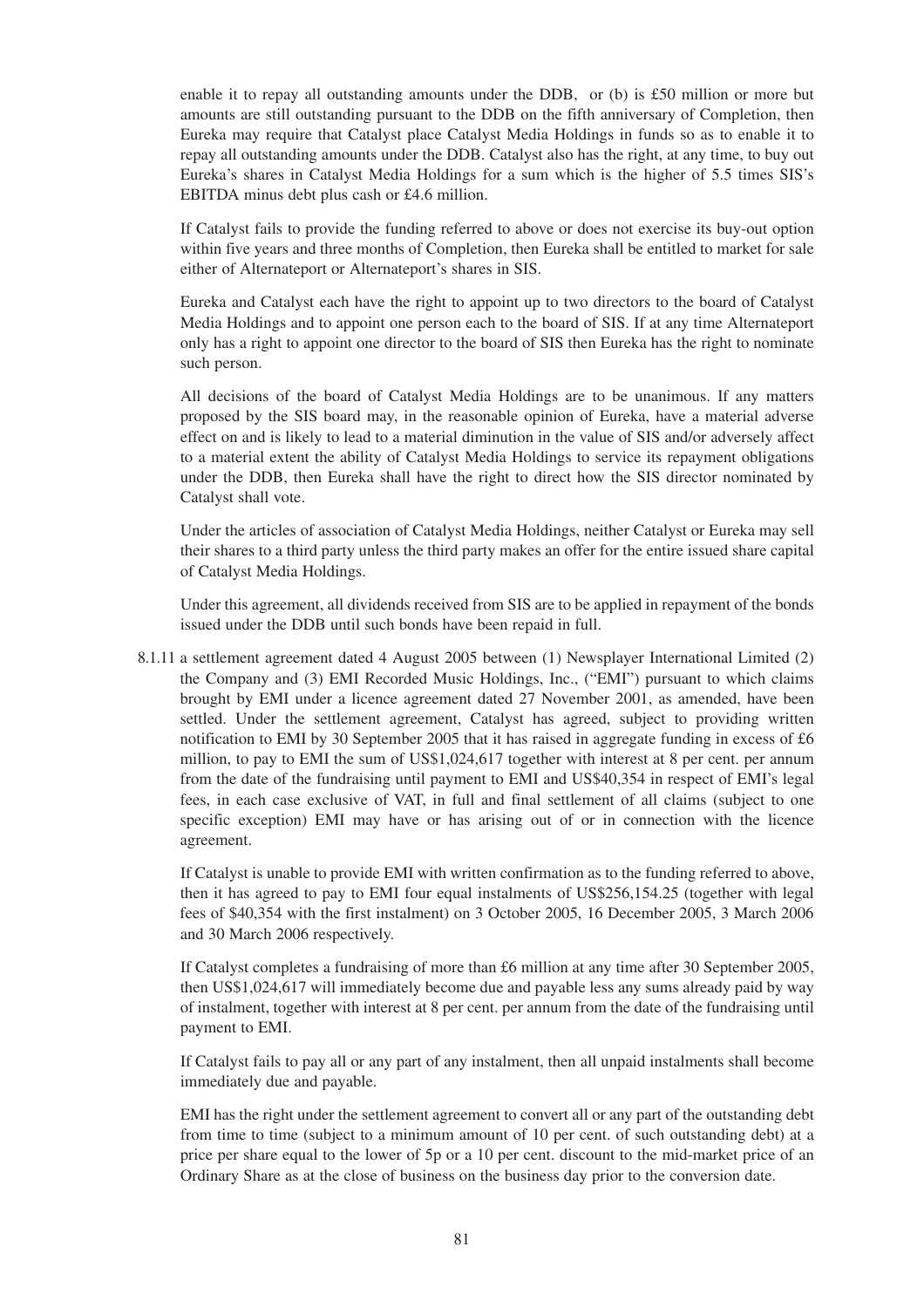As part of the settlement arrangements, Catalyst and Newsplayer International Limited have irrevocably waived all and any claims of whatever nature arising out of or in connection with the licence agreement against EMI.

- 8.1.12 the Acquisition Agreement dated 5 August 2005 between Dragontown Limited (1) Catalyst Media Holdings (2) the Company (3) and (4) Vavasseur International Holdings SARL pursuant to which Catalyst Media Holdings has conditionally agreed to acquire the entire issued share capital of Alternateport from Dragontown Limited. Alternateport's sole asset is its holding of 44,322 shares in SIS. The consideration payable pursuant to the Acquisition Agreement is £23.0 million and the Acquisition Agreement contains limited warranties and indemnities. The Acquisition Agreement is conditional, *inter alia*, upon Admission and waivers of pre-emption rights in relation to the Acquisition by the existing shareholders of SIS (other than Alternateport). The Company will be a party to the Acquisition Agreement, *inter alia*, for the purpose of guaranteeing the obligations of Catalyst Media Holdings. Vavasseur International Holdings is a party for the purpose of guaranteeing the obligations of Dragontown Limited.
- 8.1.13 an agreement by the Company to pay a prospective funder of the Acquisition a fee of £150,000 as compensation for abortive due diligence costs.
- 8.2 No contract, not being a contract in the ordinary course of business, has been entered into by Alternateport within the two years preceding the date of this document which is, or may be, material.

# **9. UK Taxation**

The following paragraphs summarise advice received by the Board about the tax position of shareholders who are resident or ordinarily resident in the UK for tax purposes and who are the beneficial owners of Ordinary Shares in the capital of the Company which they hold as an investment. The statements below are based on the relevant tax law and practice at the date of this document which are subject to change. The statements below do not constitute advice to any shareholder on his or her personal tax position, and may not apply to certain classes of investor (such as persons carrying on a trade in the UK through a branch or agency or UK insurance companies). **Any investors who are in doubt as to their tax position and any investor resident outside the UK for tax purposes or subject to tax in a jurisdiction other than the UK should consult their professional adviser.**

9.1 On the basis of the information supplied, provisional clearance has been received from the Inland Revenue that the Company will qualify for the taxation advantages offered under the Enterprise Investment Scheme ("EIS") and that the Ordinary Shares should be regarded as a qualifying investment for investment by Venture Capital Trusts ("VCTs").

Whilst the Company cannot guarantee to conduct its activities in a way designed to allow and preserve EIS relief claimed by investors and to be a qualifying VCT investment, the Board intends, as far as possible, to do so.

**Investors considering taking advantage of any of the reliefs available under the EIS or to VCTs should seek individual advice in order that they may fully understand how the rules apply to their individual circumstances.**

9.2 *Taxation of the Company*

The Company will be liable to UK corporation tax at rates (depending on the level of its profits for each accounting period) currently of between 10 per cent. and 30 per cent.

#### 9.3 *Taxation of shareholders*

Under current UK tax legislation, no tax will be withheld from dividend payments by the Company.

A UK resident individual or trustee who is a shareholder will be entitled to a tax credit in respect of any dividend paid which in the tax year 2004/2005 would be equal to one-ninth of the cash amount received.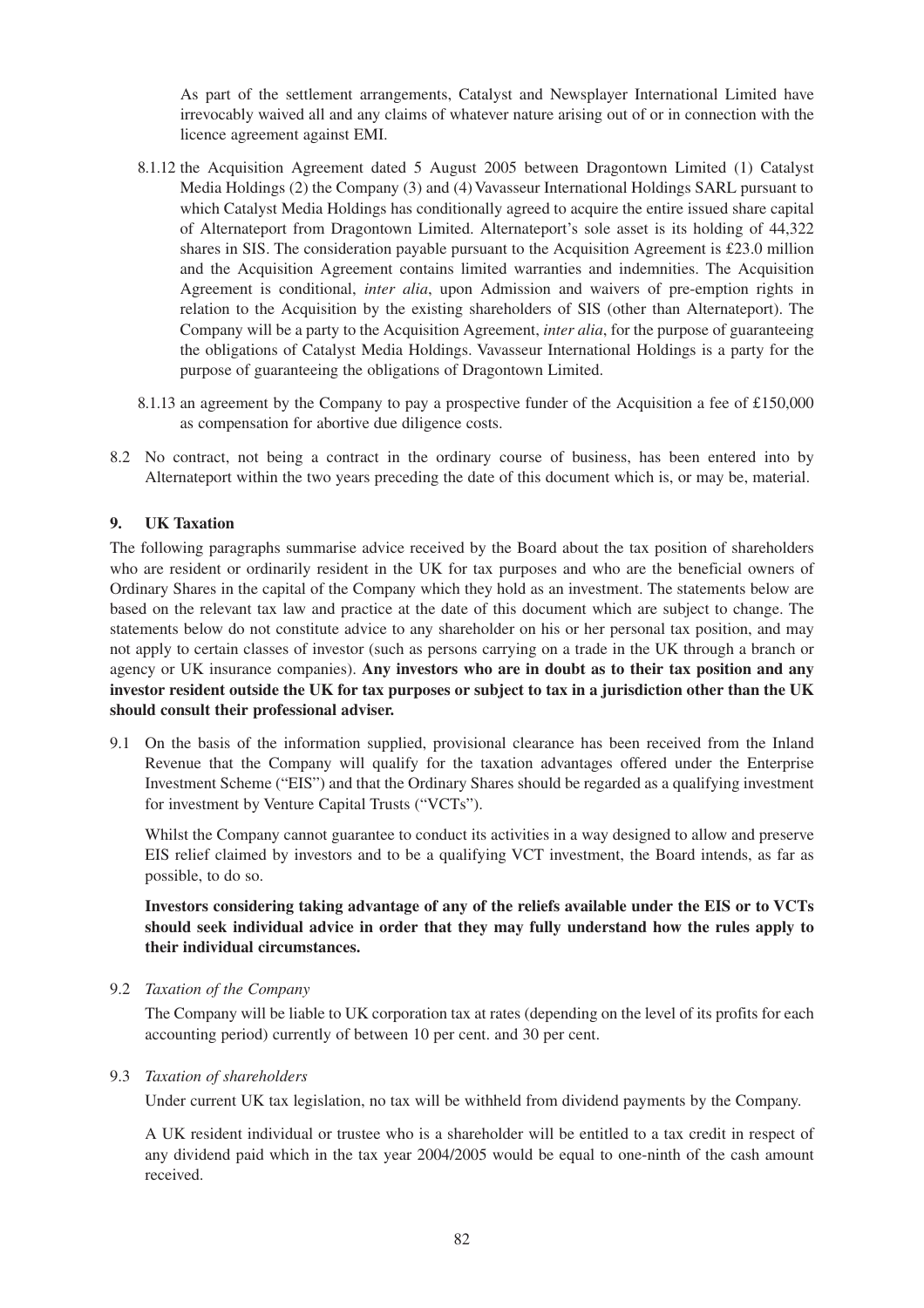The aggregate of the dividend and credit will form an individual's top slice of income. For individual shareholders resident in the UK for tax purposes who pay tax at the starting or basic rates, the tax credit will satisfy the whole of their liability to tax. Higher rate tax payers (who have to pay tax at the rate of 32.5 per cent. on the total of the dividend and tax credit) will have additional tax to pay equal to 22.5 per cent. of the dividend and tax credit after taking account of the tax credit.

The tax credit cannot be reclaimed from the Inland Revenue where it exceeds the tax liability of a UK resident individual.

For 2004/2005 onwards, UK resident trustees of discretionary trusts are liable to income tax on UK company dividends at 32.5 per cent. of the dividend and tax credit. After taking into account the available tax credit, the trustees will be liable to additional income tax at 22.5 per cent. of the aggregate of the dividend and tax credit.

A UK resident corporate shareholder will not generally be liable to UK corporation tax on any dividend received from the Company, unless that corporate shareholder is carrying on a trade of dealing in shares. UK resident corporate shareholders (including authorised unit trusts and open ended investment companies) and pension funds are not entitled to payment in cash of the tax credit.

# 9.4 *Chargeable Gains*

Upon the sale by an investor of all or any of its Ordinary Shares, an investor may, depending upon its circumstances, incur a liability to UK tax in respect of chargeable gains ("CGT") subject to available reliefs.

## 9.5 *Stamp Duty*

No UK stamp duty will generally be payable on the issue by the Company of the Placing Shares.

Transfers of Ordinary Shares in certificated form will be subject to stamp duty payable by the purchaser at 0.5 per cent. of the consideration (rounded up to the nearest £5). A charge to stamp duty reserve tax ("SDRT"), normally at the rate of 0.5 per cent. of the consideration will arise, in the case of an unconditional agreement for sale on the date of the agreement or, in the case of a conditional agreement for sale, on the date the agreement becomes unconditional. The SDRT is payable on the seventh day of the month following the month in which the charge arises. However, where an instrument of transfer is executed and duly stamped within six years of the SDRT charge arising, the SDRT charge is cancelled and repayment can be claimed where appropriate.

Transfers of Ordinary Shares under the CREST system for paperless transfers will generally be liable to stamp duty reserve tax at the rate of 0.5 per cent.

#### **10. Working capital**

In the opinion of the Board, having made due and careful enquiry and after taking account of the net proceeds of the Placing and the DDB, the working capital available to the Enlarged Group will be sufficient for its present requirements, that is for at least 12 months following Admission.

# **11. Litigation**

11.1 Under the agreement referred to in paragraph 8.1.2 above, Catalyst withheld payments pursuant to loan notes that were issued by Catalyst in connection with the acquisition by Catalyst of BPI. Catalyst had previously notified John Servidio and Sam Domenico, the vendors of BPI, that it was asserting indemnification rights, on numerous grounds, pursuant to the stock purchase agreement dated 30 January 2004. Catalyst then exercised its right of off-set and withheld payments under the loan notes that would ordinarily have been due. Messrs Servidio and Domenico, by letter dated 18 January 2005, demanded that Catalyst fulfil its obligations to make payments under the loan notes which at present total £990,000. By letter dated 28 January 2005, Catalyst responded to the claim, raising as a defence numerous indemnification claims, including the sellers' failure to disclose a substantial amount due for past rent, the failure to disclose a sub-lease imposing a financial burden upon Catalyst and the failure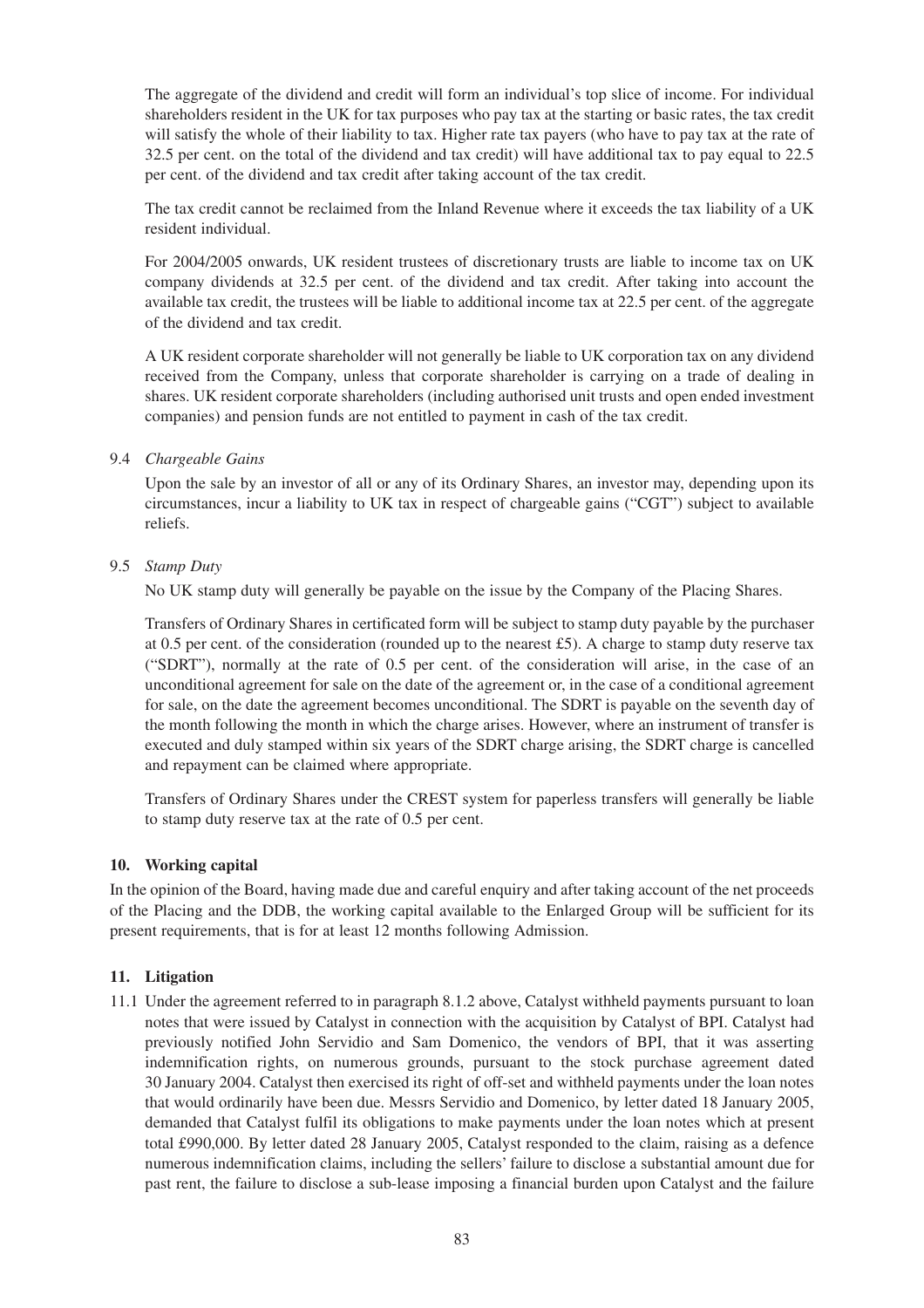to disclose a non-disclosure/non-circumvent agreement with a third-party in connection with a substantial Betelgeuse agreement. Following the Catalyst letter Messrs Domenico and Servidio entered into discussions with Catalyst to resolve the dispute. It was agreed, informally, that neither side would take any action on the matter unless and until the discussions between the parties broke down. Agreement in principle has been reached that Catalyst will satisfy the amount claimed by the issue of Ordinary Shares (at a price to be agreed) and will agree to drop its counterclaims against Messrs Servidio and Domencio.

On 4 November 2004, Bob Jenkins filed a civil action against BPI, *inter alia*, claiming breach of a purported contract pursuant to which Betelgeuse guaranteed Mr Jenkins' employment as Host/Lead Announcer for the CHAMP Car World Series for the 2004 and 2005 race series, for a total of 30 races, on a 'pay or play' basis. Mr Jenkins seeks unspecified damages against Betelgeuse for all amounts due under the purported contract as well as for penalties and attorneys' fees. The purported contract alleged by Mr Jenkins provides that Betelgeuse would pay him \$175,000 in year one and \$192,500 in year two of the purported contract. On 18 March 2005, Betelgeuse filed its answer to Mr Jenkins' complaint, denying the substantive allegations contained in Mr Jenkins' complaint. The parties are presently engaged in discovery proceedings. No trial date or pre-trial deadlines have been set.

Save as aforesaid, no member of the Group has been engaged in, or is currently engaged in, any litigation or arbitration which has or may have, or has had during the last twelve months, a significant effect on the financial position of the Company and, so far as the Board is aware, there are no such proceedings pending or threatened against the Company or any other member of the Group.

11.2 Alternateport has not been engaged in, nor is it currently engaged in, any litigation or arbitration which has or may have, or has had during the last twelve months, a significant effect on the financial position of Alternateport and, so far as the Board is aware, there are no such proceedings pending or threatened against Alternateport.

# **12. General**

- 12.1 The accounting reference date of the Company is 31 October. This will be changed on Completion to 31 March.
- 12.2 The minimum amount which, in the opinion of the Board, must be raised by the Company under the Placing to provide the sums required in respect of the matters specified in paragraph 21 of Schedule 1 to the Regulations is £17.0 million which will be applied as follows:

12.2.1 £11.25 million in respect of cash consideration to be paid to the Vendor;

12.2.2 approximately £2.24 million in respect of the expenses of the Placing and the Acquisition; and

12.2.3 approximately £3.56 million in respect of working capital.

- 12.3 Strand Partners has given and not withdrawn its written consent to the inclusion in this document of references to its name in the form and context in which it appears.
- 12.4 Evolution has given and not withdrawn its written consent to the inclusion in this document of references to its name in the form and context in which it appears.
- 12.5 The total costs and expenses payable by the Company in connection with the Placing, the Acquisition and Admission (including professional fees, commissions, the costs of printing and the fees payable to the Registrars) are estimated to amount to approximately £2.6 million (excluding VAT) of which a fee of £350,000 is to be satisfied by the issue and allotment of 8,750,000 new Ordinary Shares.
- 12.6 Save as disclosed in this document, there are no amounts to be provided otherwise than from the proceeds of the Placing in respect of the matters specified in paragraphs 21 (a)(i) to (iv) of Schedule 1 of the Regulations.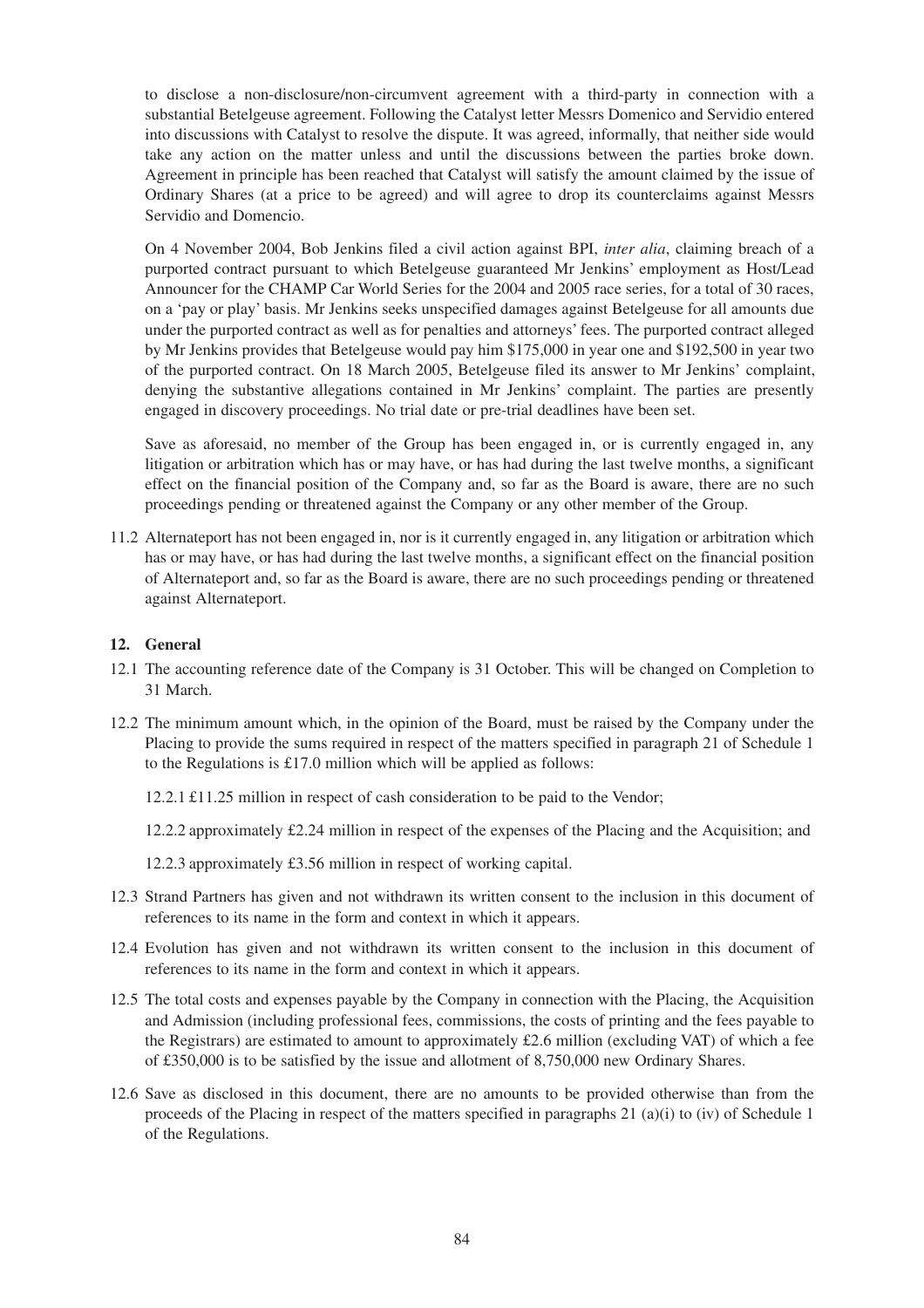- 12.7 Save as disclosed in this document, no person has received, directly or indirectly, from the Company within the 12 months preceding the date of this document or entered into contractual arrangements to receive, directly or indirectly, from the Company on or after Admission fees totalling £10,000 or more or securities in the Company with a value of £10,000 or more, calculated by reference to the Placing Price, or any other benefit with a value of £10,000 or more at the date of Admission.
- 12.8 Each of the Directors is, or may be deemed to be, a promoter of the Company.
- 12.9 The financial information for the relevant accounting period set out in the Accountants' Report in Part IV of this document concerning Catalyst does not constitute statutory accounts of that company within the meaning of section 240 of the Act.
- 12.10The financial information for the relevant accounting period set out in the Accountants' Report in Part VI of this document concerning Alternateport does not constitute statutory accounts of that company within the meaning of section 240 of the Act.
- 12.11Monies received from applicants pursuant to the Placing will be held in accordance with the terms of the Placing letters issued by Evolution until such time as the Placing Agreement becomes unconditional in all respects. If the Placing Agreement does not become unconditional in all respects by 9 September 2005, application monies will be returned to applicants at their risk without interest.
- 12.12The Existing Ordinary Shares and the Placing Shares will be in registered form and will be in uncertificated form in CREST. Definitive certificates are not expected to be dispatched to those placees who have elected to receive Placing Shares in uncertificated form if, and only if, that person is a "system member" (as defined in the CREST Regulations) in relation to CREST. For those placees who elect to receive Placing Shares in certificated form, certificates are expected to be dispatched to such applicants by post within seven days of Admission. Temporary documents of title will not be issued in connection with the Placing.
- 12.13Save as disclosed herein, there has been no significant change in the financial or trading position of the Company since 31 October 2004, being the date to which the latest audited accounts of the Company were prepared.
- 12.14Save as disclosed herein, there has been no significant change in the financial or trading position of Alternateport since 31 December 2004, being the date to which the latest audited accounts of Alternateport were prepared.
- 12.15Nexia Audit Limited has given and not withdrawn its written consent to the inclusion of its name and its reports in the form set out in Parts IV and VI of this document and the references to its name and to such reports in the form and context in which they appear and accepts responsibility for such reports in accordance with paragraph  $45(1)(b)(iii)$  of Schedule 1 to the Regulations.
- 12.16Copies of this document will be available free of charge at the Company's registered office and from the offices of Lewis Silkin, 12 Gough Street, London EC4A 3DW during normal office hours on any weekday (Saturday and public holidays excepted) for a period of not less than 1 month from the date of Admission.
- 12.17There are no arrangements in place under which future dividends are to be waived or agreed to be waived.

# **13. Documents**

Copies of the following documents will be available for inspection during normal business hours on any weekday (Saturdays and public holidays excepted) at the offices of Lewis Silkin, 12 Gough Street, London, EC4A 3DW for a period of 1 month from the date of this document:

13.1 the memorandum and articles of association of the Company;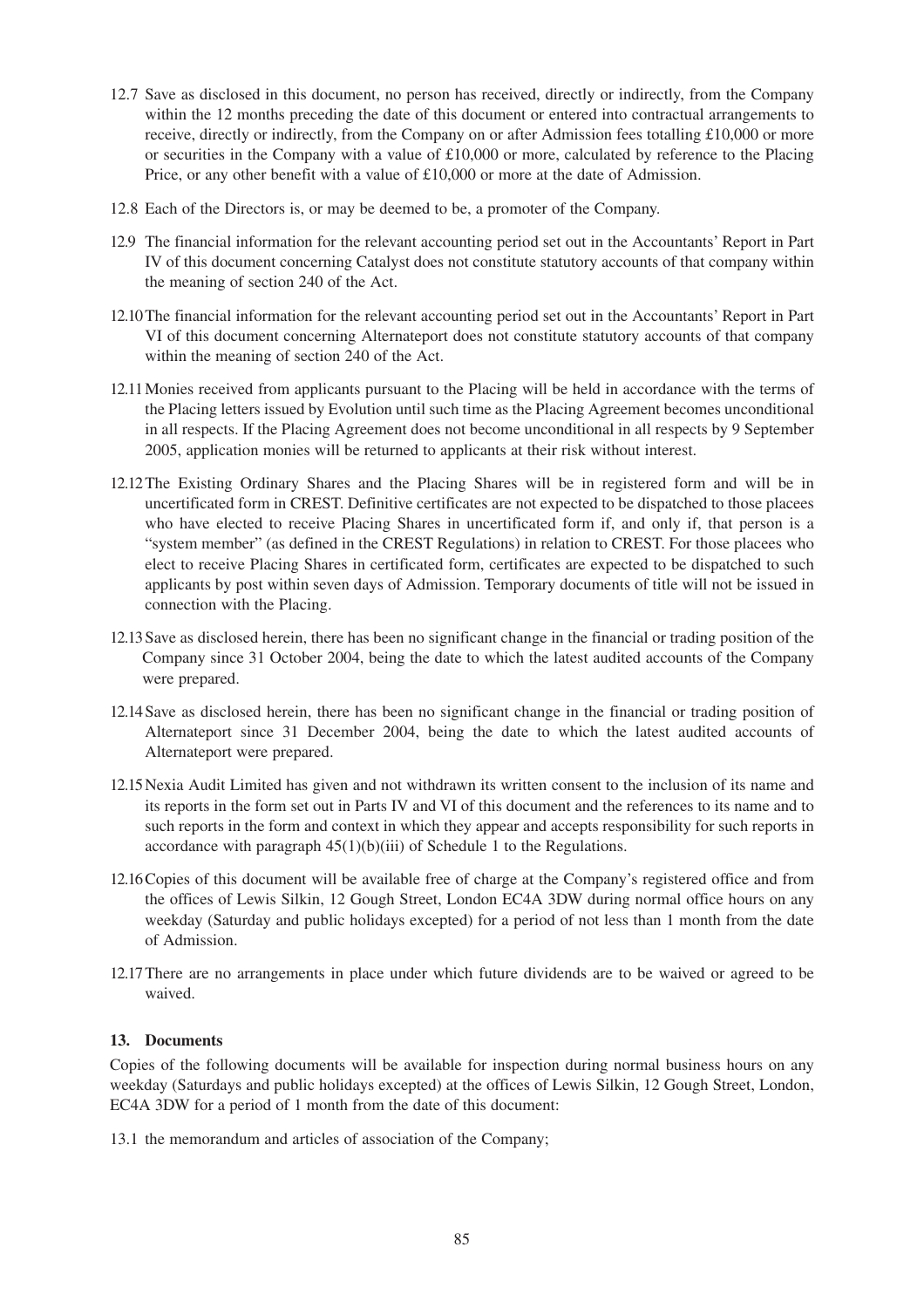- 13.2 the statutory financial statements of the Company and Alternateport for the three financial periods ended 31 October 2004 and 31 December 2004 respectively;
- 13.3 the reports from Nexia Audit Limited set out in Parts IV and VI of this document;
- 13.4 the Share Option Plan and the EMI Scheme;
- 13.5 the service agreements and letters of appointment referred to in paragraph 5.3 of this Part VIII;
- 13.6 the irrevocable undertakings referred to in Part I of this document under the paragraph headed "Recommendation";
- 13.7 the material contracts referred to in paragraph 8 of this Part VIII;
- 13.8 the consent letters referred to in paragraphs 12.3, 12.4 and 12.15 of this Part VIII; and
- 13.9 Catalyst's unaudited interim results for the six months ended 30 April 2005.

Dated 5 August 2005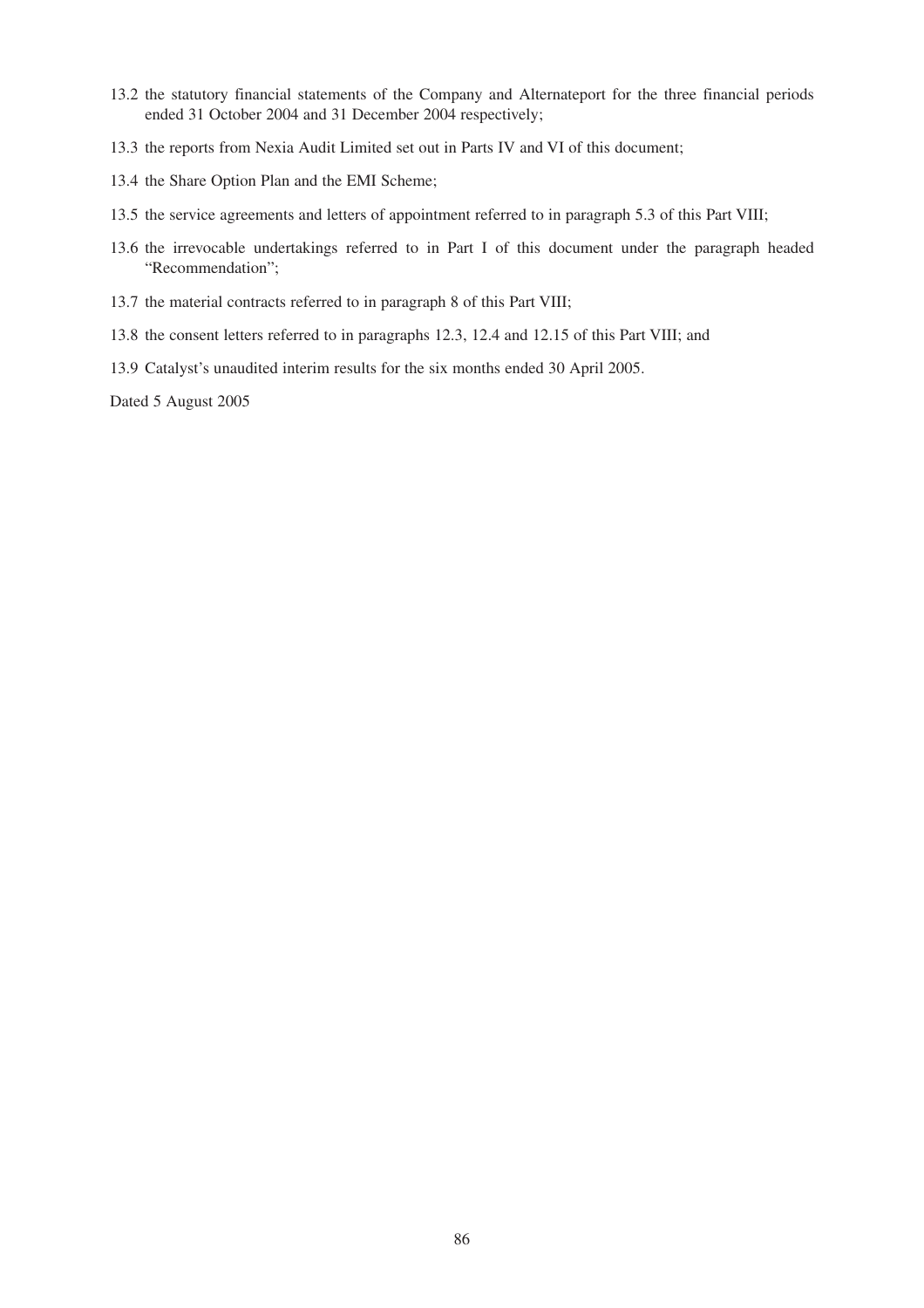# **PART IX**

# **DEFINITIONS**

# **Definitions**

The following definitions apply throughout this document, unless the context requires otherwise:

| "Acquisition"             | the conditional acquisition of the entire issued share capital of<br>Alternateport by Catalyst Media Holdings pursuant to the<br><b>Acquisition Agreement</b>                                                                                                                                                                                                                                                                                        |
|---------------------------|------------------------------------------------------------------------------------------------------------------------------------------------------------------------------------------------------------------------------------------------------------------------------------------------------------------------------------------------------------------------------------------------------------------------------------------------------|
| "Acquisition Agreement"   | the conditional agreement dated 5 August 2005 between (1) the<br>Vendor (2) Catalyst Media Holdings (3) the Company and (4)<br>Vavasseur International Holdings SARL, details of which are set<br>out in paragraph 8 of Part VIII of this document                                                                                                                                                                                                   |
| "Act"                     | the Companies Act 1985 (as amended)                                                                                                                                                                                                                                                                                                                                                                                                                  |
| "Admission"               | the effective admission of the Existing Ordinary Shares and the<br>New Ordinary Shares to trading on AIM in accordance with the<br><b>AIM Rules</b>                                                                                                                                                                                                                                                                                                  |
| "Admission Document"      | this admission document compiled in accordance with the<br>Regulations and the AIM Rules                                                                                                                                                                                                                                                                                                                                                             |
| "AIM"                     | the AIM Market of the London Stock Exchange                                                                                                                                                                                                                                                                                                                                                                                                          |
| "AIM Rules"               | the rules governing the admission to and operation of AIM as<br>published by the London Stock Exchange from time to time                                                                                                                                                                                                                                                                                                                             |
| "Alternateport"           | Alternateport Limited (registered in England and Wales under<br>company number 4120286)                                                                                                                                                                                                                                                                                                                                                              |
| "Annual General Meeting"  | the annual general meeting of the Company convened for<br>10.00 a.m. on 30 August 2005                                                                                                                                                                                                                                                                                                                                                               |
| "Betelgeuse" or "BPI"     | Betelgeuse Productions LLC (registered in New York, USA)                                                                                                                                                                                                                                                                                                                                                                                             |
| "Board" or "Directors"    | the directors of the Company, whose names are set out on page 4 of<br>this document                                                                                                                                                                                                                                                                                                                                                                  |
| "Catalyst Media Holdings" | Catalyst Media Holdings Limited (a subsidiary of the Company<br>with registered number 5483806)                                                                                                                                                                                                                                                                                                                                                      |
| "Combined Code"           | the principles of good governance and code of best practice<br>originally prepared by the Committee on Corporate Governance<br>chaired by Sir Ronald Hampel (as amended following the review of<br>the role and effectiveness of non-executive directors published in<br>January 2003 and the audit committee Combined Code guidance in<br>January 2003) published in July 2003 and included within the<br>listing rules of the UK Listing Authority |
| "Company" or "Catalyst"   | Catalyst Media Group plc                                                                                                                                                                                                                                                                                                                                                                                                                             |
| "Completion"              | completion of the Acquisition Agreement in accordance with its<br>terms                                                                                                                                                                                                                                                                                                                                                                              |
| "CREST"                   | the computerised settlement system to facilitate the transfer of title<br>of shares in uncertificated form (as defined in the CREST<br>Regulations) operated by CRESTCo Limited                                                                                                                                                                                                                                                                      |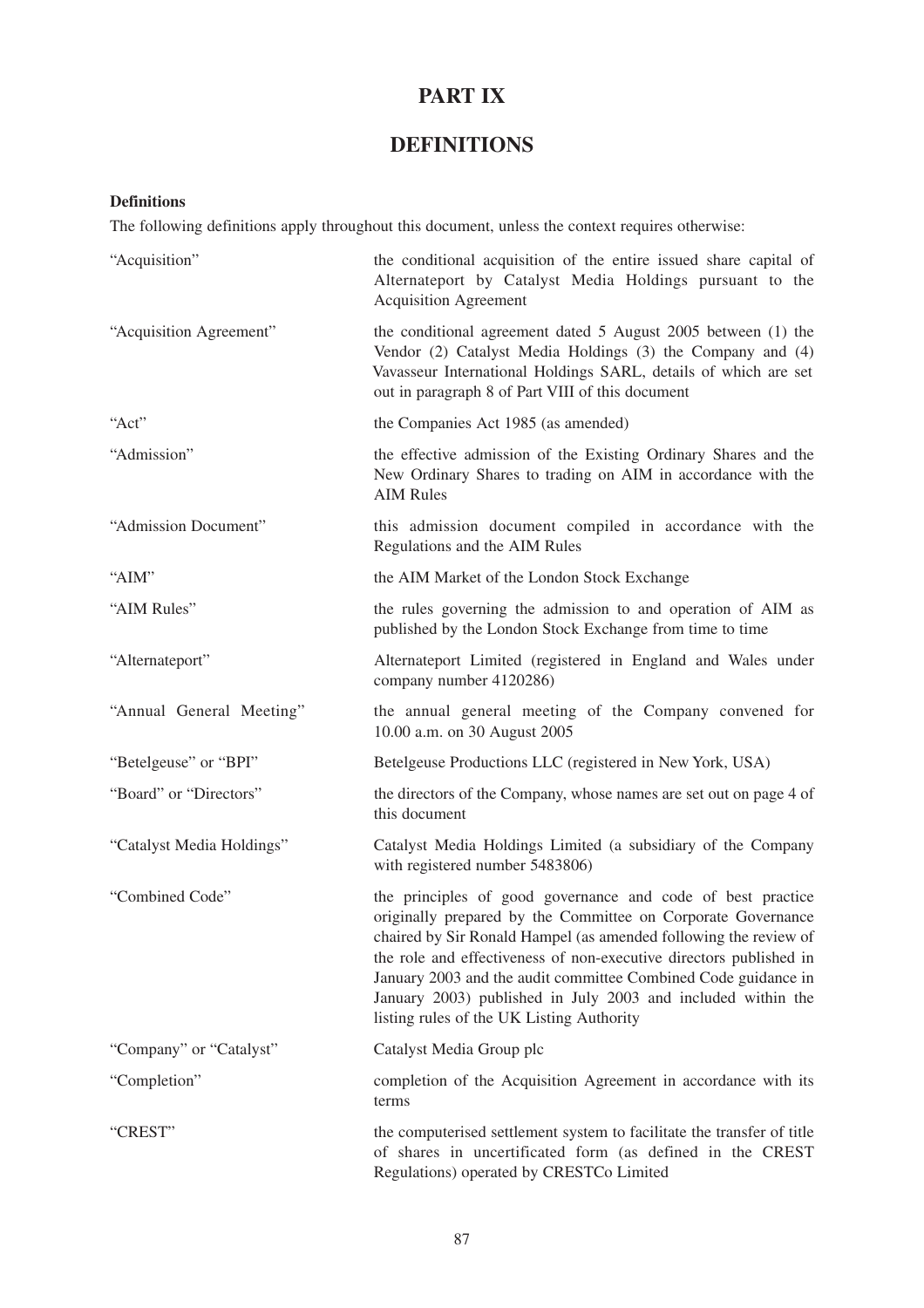| "CREST Regulations"              | the Uncertificated Securities Regulations 2001                                                                                                                                                                                                                               |
|----------------------------------|------------------------------------------------------------------------------------------------------------------------------------------------------------------------------------------------------------------------------------------------------------------------------|
| "Deep Discounted Bond" or "DDB"  | the secured deep discounted bond deed relating to £10,648,000<br>secured deep discounted bonds due 2008 and £6,039,413 secured<br>deep discounted bonds due 2010 to be issued by Catalyst Media<br>Holdings to Eureka at Completion                                          |
| "EBITDA"                         | earnings before interest, taxation, depreciation and amortisation                                                                                                                                                                                                            |
| "EMI Scheme"                     | the enterprise management incentive scheme of the Company,<br>details of which are contained in paragraph 7 of Part VIII of this<br>document                                                                                                                                 |
| "Enlarged Group"                 | the Company, its subsidiaries and Alternateport                                                                                                                                                                                                                              |
| "Enlarged Share Capital"         | the entire issued ordinary share capital of the Company on<br>Admission                                                                                                                                                                                                      |
| "Eureka"                         | the Eureka Interactive Fund Limited                                                                                                                                                                                                                                          |
| "Evolution"                      | <b>Evolution Securities Limited</b>                                                                                                                                                                                                                                          |
| "Existing Ordinary Shares"       | the Ordinary Shares in issue at the date of this document                                                                                                                                                                                                                    |
| "Extraordinary General Meeting"  | the extraordinary general meeting of the Company convened for<br>10.05 a.m. on 30 August 2005 (or as soon thereafter as the Annual<br>General Meeting has been convened or adjourned) notice of which<br>is set out at the end of this document, and any adjournment thereof |
| "Fully Diluted Share Capital"    | the Enlarged Share Capital and assuming full exercise of all<br>outstanding warrants and options at the date of this document, the<br>issue of shares in lieu of royalty payments and conversion of the<br>Notes under the Loan Note Instrument                              |
| "Global Media Services" or "GMS" | Global Media Services Acquisition Corporation (registered in<br>Delaware, USA)                                                                                                                                                                                               |
| "Group"                          | Catalyst Media Group plc and its subsidiaries at the date hereof                                                                                                                                                                                                             |
| "Investec Warrant Instrument"    | the warrant instrument entered into by the Company on 23 May<br>2000, details of which are set out in paragraph 2.5 of Part VIII of<br>this document                                                                                                                         |
| "Loan Note Instrument"           | the loan note instrument entered into by the Company on 20<br>February 2003, details of which are set out in paragraph 2.8 of Part<br>VIII of this document                                                                                                                  |
| "London Stock Exchange"          | London Stock Exchange plc                                                                                                                                                                                                                                                    |
| "New Ordinary Shares"            | the Placing Shares and the 8,750,000 new Ordinary Shares to be<br>issued to Strand Partners pursuant to the Placing Agreement                                                                                                                                                |
| "Notes"                          | the £160,000 6 per cent. convertible secured loan notes 2006 issued<br>by the Company under the Loan Note Instrument                                                                                                                                                         |
| "Official List"                  | the Official List of the UK Listing Authority                                                                                                                                                                                                                                |
| "Ordinary Shares"                | ordinary shares of 1p each in the capital of the Company                                                                                                                                                                                                                     |
| "Placees"                        | each of the persons to whom Placing Shares are issued pursuant to<br>the Placing                                                                                                                                                                                             |
| "Placing"                        | the conditional placing by Evolution of the Placing Shares at the<br>Placing Price pursuant to the Placing Agreement                                                                                                                                                         |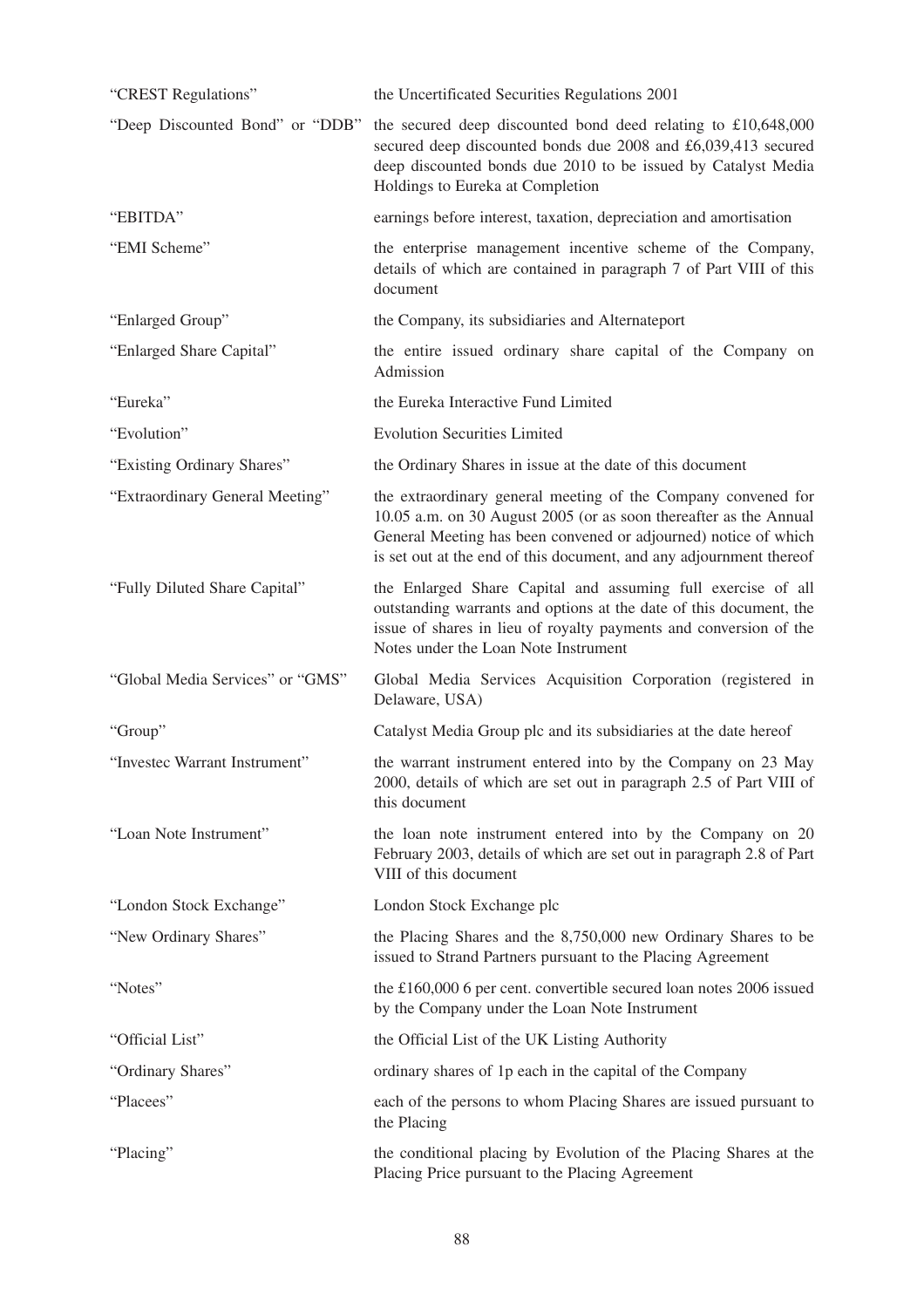| "Placing Agreement"                          | the conditional agreement dated 5 August 2005 between (1) the<br>Company, (2) the Directors and Anna Goodsell, (3) Strand Partners<br>and (4) Evolution, details of which are set out in paragraph 8 of Part<br>VIII of this document |
|----------------------------------------------|---------------------------------------------------------------------------------------------------------------------------------------------------------------------------------------------------------------------------------------|
| "Placing Price"                              | 4p per Placing Share                                                                                                                                                                                                                  |
| "Placing Shares"                             | the new Ordinary Shares which are to be issued by the Company<br>pursuant to the Placing                                                                                                                                              |
| "Proposals"                                  | the proposals set out in this document including the Placing and the<br>Acquisition                                                                                                                                                   |
| "Reef"                                       | Reef Securities Limited                                                                                                                                                                                                               |
| "Reef Securities Loan"                       | the loan of £450,000 by Reef Securities Limited, a company which<br>is wholly owned by Steven Smith                                                                                                                                   |
| "Reef Warrant Instrument"                    | the warrant instrument entered into by the Company on 26 May<br>2005, details of which are set out in paragraph 2.6 of Part VIII of<br>this document                                                                                  |
| "Regulations"                                | the Public Offers of Securities Regulations 1995 (as amended)                                                                                                                                                                         |
| "Resolution"                                 | the special resolution to be proposed at the Extraordinary General<br>Meeting                                                                                                                                                         |
| "Reverse Takeover"                           | an acquisition by the Company which constitutes a reverse takeover<br>(as defined in the AIM Rules)                                                                                                                                   |
| "Share Capital"                              | the entire issued ordinary share capital of the Company                                                                                                                                                                               |
| "Share Option Plan"                          | the Newsplayer Group PLC 2000 Share Option Scheme, details of<br>which are set out in paragraph 6 of Part VIII of this document                                                                                                       |
| "Shareholders' Agreement"                    | the options and shareholders' agreement dated 5 August 2005<br>between (1) Catalyst (2) Eureka and (3) Catalyst Media Holdings,<br>details of which are set out in paragraph 8 of Part VIII of this<br>document                       |
| "SIS" or "Satellite Information<br>Services" | Satellite Information Services (Holdings) Limited (registered in<br>England and Wales under company number 01939932)                                                                                                                  |
| "Strand Partners"                            | Strand Partners Limited (registered in England and Wales under<br>company number 02780169)                                                                                                                                            |
| "Strand Warrant"                             | the warrant to be issued in favour of Strand Partners at Completion<br>giving the right to subscribe for new Ordinary Shares as described<br>in paragraph 2.7 of Part VIII of this document                                           |
| "subsidiary"                                 | shall have the meaning given to that phrase in section 736 of the Act                                                                                                                                                                 |
| "UBM"                                        | United Business Media plc                                                                                                                                                                                                             |
| "UK"                                         | the United Kingdom of Great Britain and Northern Ireland                                                                                                                                                                              |
| "UK Listing Authority"                       | the Financial Services Authority acting in its capacity as the<br>competent authority for the purposes of Part VI of the Financial<br>Services and Markets Act 2000                                                                   |
| "Vendor"                                     | Dragontown Limited (registered in England and Wales under<br>company number 5463907)                                                                                                                                                  |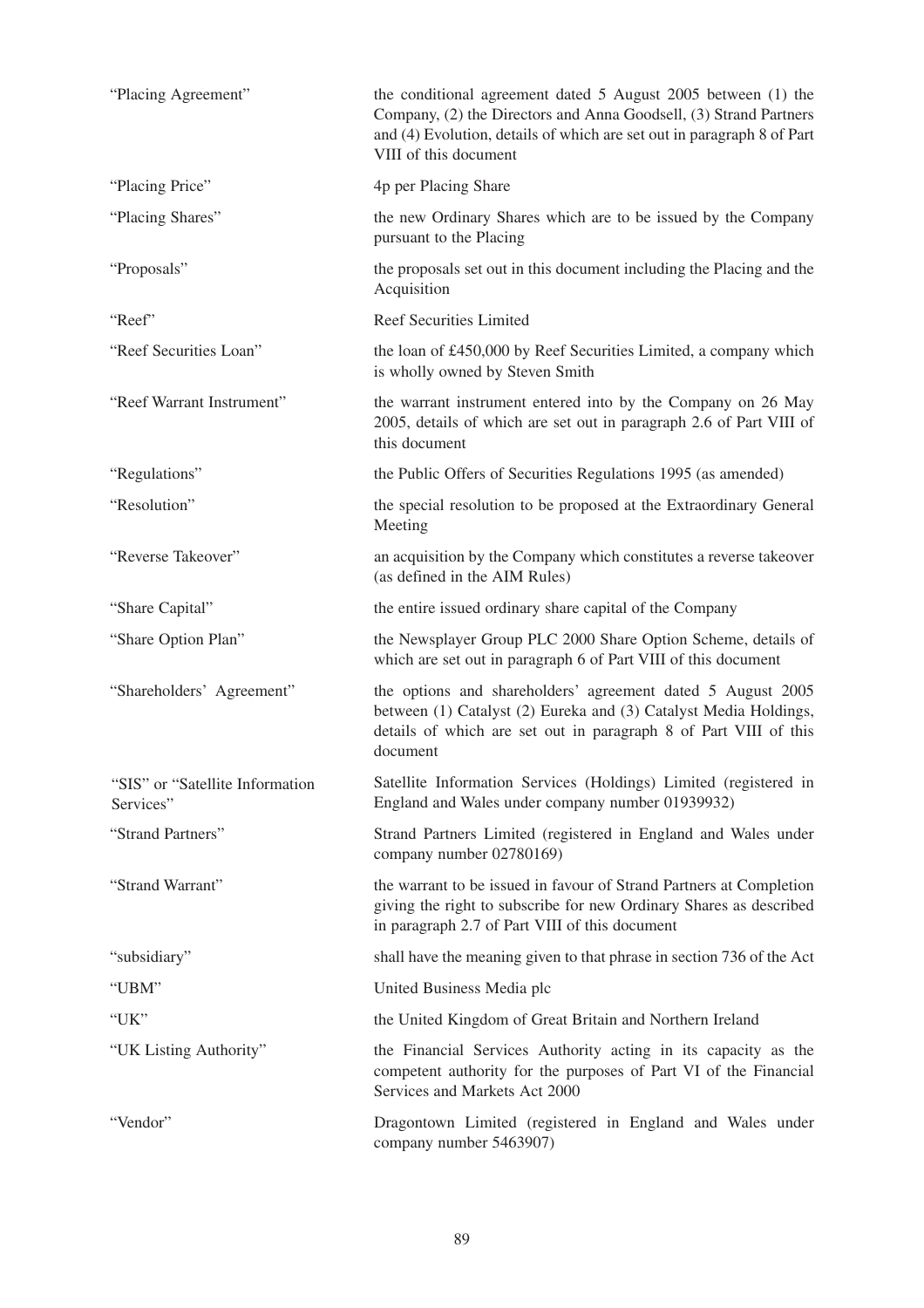# **NOTICE OF EXTRAORDINARY GENERAL MEETING**

# **Catalyst Media Group plc**

*(Registered in England and Wales under company no. 3955206)*

*(the "Company")*

NOTICE IS HEREBY GIVEN that an Extraordinary General Meeting of the Company will be held at 5th Floor, Portland House, 4 Great Portland Street, London W1W 8QJ at 10.05 a.m. on 30 August 2005 (or as soon thereafter as the Annual General Meeting of the Company convened for 10.00 a.m. on the same day and at the same place has been concluded or adjourned) for the purpose of considering and, if thought fit, passing the following special resolutions (in the case of resolution 1, conditional upon Admission (as defined in the Company's circular to shareholders dated 5 August 2005 (the "Circular"))):

## **SPECIAL RESOLUTION**

- 1. (A) the proposed acquisition by Catalyst Media Holdings Limited of the entire issued share capital of Alternateport (as defined in the Circular) on the terms and subject to the conditions of the Acquisition Agreement (as defined in the Circular), a copy of which, initialled by the Chairman of the meeting for the purposes of identification, has been produced to the meeting and, as such terms and conditions are described therein, be and is hereby approved and the directors of the Company (the "Directors") be and are hereby authorised to take all necessary or appropriate steps to complete such acquisition and give effect thereto with such modifications, variations, revisions, waivers or amendments (not being modifications, variations, revisions, waivers or amendments which are of a material nature) as the Directors may deem necessary, expedient or appropriate;
	- (B) the authorised share capital of the Company be increased by £7,500,000 from £2,000,000 to £9,500,000 by the creation of 750,000,000 additional ordinary shares of 1p each in the capital of the Company having such rights and being subject to the restrictions set out in the Company's articles of association and ranking *pari passu* with the existing ordinary shares;
	- (C) the Directors be and are hereby generally and unconditionally authorised to exercise all powers of the Company to allot relevant securities (within the meaning of section 80 of the Companies Act 1985 (the "Act")):
		- (i) up to an aggregate nominal value of  $\text{\pounds}4.250,000$  pursuant to the Placing (as defined in the Circular);
		- (ii) up to an aggregate nominal value of £180,000 pursuant to the Reef Warrant Instrument (as defined in the Circular); and
		- (iii) (other than pursuant to sub-paragraphs (i) and (ii) above), up to an aggregate nominal value of £2,059,796,

provided that this authority shall expire on the fifth anniversary of the date of the passing of this resolution unless and to the extent that such authority is renewed or extended prior to such date and except that the Company may, before such expiry, make an offer or an agreement which would or might require relevant securities to be allotted after such expiry and the Directors may allot relevant securities in pursuance of such offer or agreement as if the authority conferred by this resolution had not expired, this authority to replace any existing authority which is hereby revoked with immediate effect provided that this resolution shall not affect the right of the Directors to allot relevant securities in pursuance of any offer or agreement entered into prior to the date hereof; and

(D) the Directors be and are hereby empowered pursuant to section 95 of the Act to allot equity securities (within the meaning of section 94 of the Act) for cash pursuant to the authority conferred by paragraph (C) of this resolution as if section 89(1) of the Act did not apply to any such allotment PROVIDED that this power shall be limited to: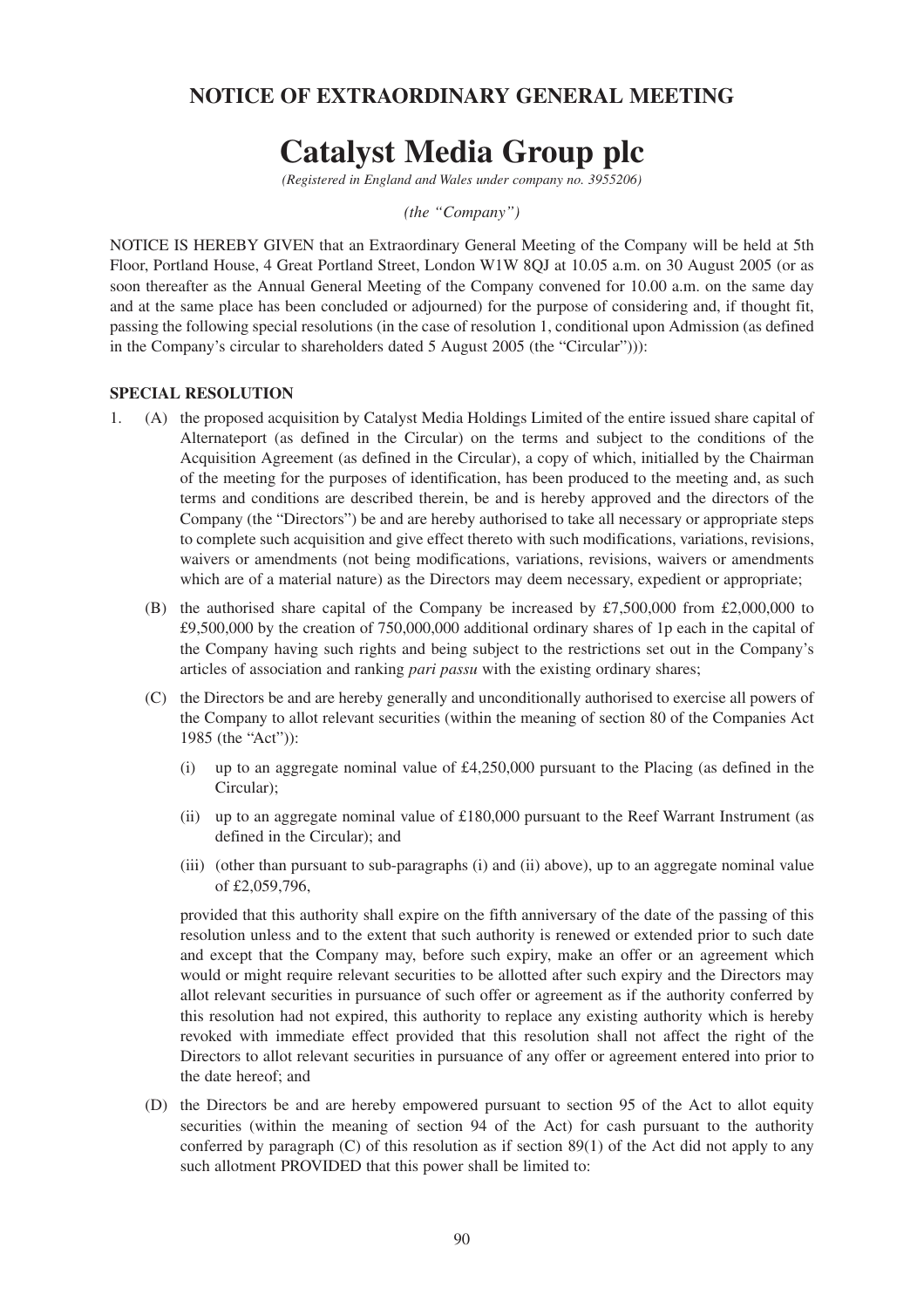- (i) the allotment of equity securities up to an aggregate nominal amount of £4,250,000 pursuant to the Placing;
- (ii) the allotment of equity securities up to an aggregate nominal amount of  $£180,000$  pursuant to the Reef Warrant Instrument;
- (iii) the allotment of equity securities for cash in connection with a rights issue or any other preemptive offer in favour of holders of ordinary shares where the equity securities respectively attributable to the interests of such holders are proportionate (as nearly as may be practicable) to the respective numbers of ordinary shares held by them subject only to such exclusions or other arrangements as the Directors may deem necessary or expedient to deal with fractional entitlements or any legal or practical problems under the laws of, or the requirements of, any regulatory body or any recognised stock exchange in any territory; and
- (iv) the allotment (other than pursuant to sub-paragraphs (i) to (iii) above) of equity securities up to a maximum aggregate nominal amount of £624,181,

and shall expire on the fifth anniversary of the date of the passing of this resolution unless and to the extent that such authority is renewed or extended prior to such time and, except that the Company may, before such expiry, make an offer or an agreement which would or might require equity securities to be allotted after such expiry and the Directors may allot equity securities in pursuance of such offer or agreement as if the authority conferred by this resolution had not expired, this authority to replace any existing like authority which is hereby revoked with immediate effect provided that this resolution shall not affect the right of the Directors to allot equity securities in pursuance of any offer or agreement entered into prior to the date hereof.

- 2. (A) the Directors be and are hereby generally and unconditionally authorised to exercise all powers of the Company to allot relevant securities (within the meaning of section 80 of the Companies Act 1985 (the "Act")) up to an aggregate nominal value of £575,628 pursuant to a settlement agreement dated 4 August 2005 between (1) Newsplayer International Limited (2) the Company and (3) EMI Recorded Music Holdings, Inc., ("the Settlement Agreement", as more particularly described in the Circular) provided that this authority shall expire on the fifth anniversary of the date of the passing of this resolution unless and to the extent that such authority is renewed or extended prior to such date and the Directors may allot relevant securities in pursuance of the Settlement Agreement as if the authority conferred by this resolution had not expired; and
	- (B) the Directors be and are hereby empowered pursuant to section 95 of the Act to allot equity securities (within the meaning of section 94 of the Act) for cash pursuant to the authority conferred by paragraph  $(A)$  of this resolution as if section  $89(1)$  of the Act did not apply to any such allotment PROVIDED that this power shall be limited to the allotment of equity securities up to an aggregate nominal amount of £575,628 pursuant to the Settlement Agreement and shall expire on the fifth anniversary of the date of the passing of this resolution unless and to the extent that such authority is renewed or extended prior to such time and the Directors may allot equity securities in pursuance of the Settlement Agreement as if the authority conferred by this resolution had not expired.

By Order of the Board

#### **Anna Goodsell**

*Company Secretary*

*Registered Office:* 12 Gough Square London EC4A 3DW

Dated 5 August 2005